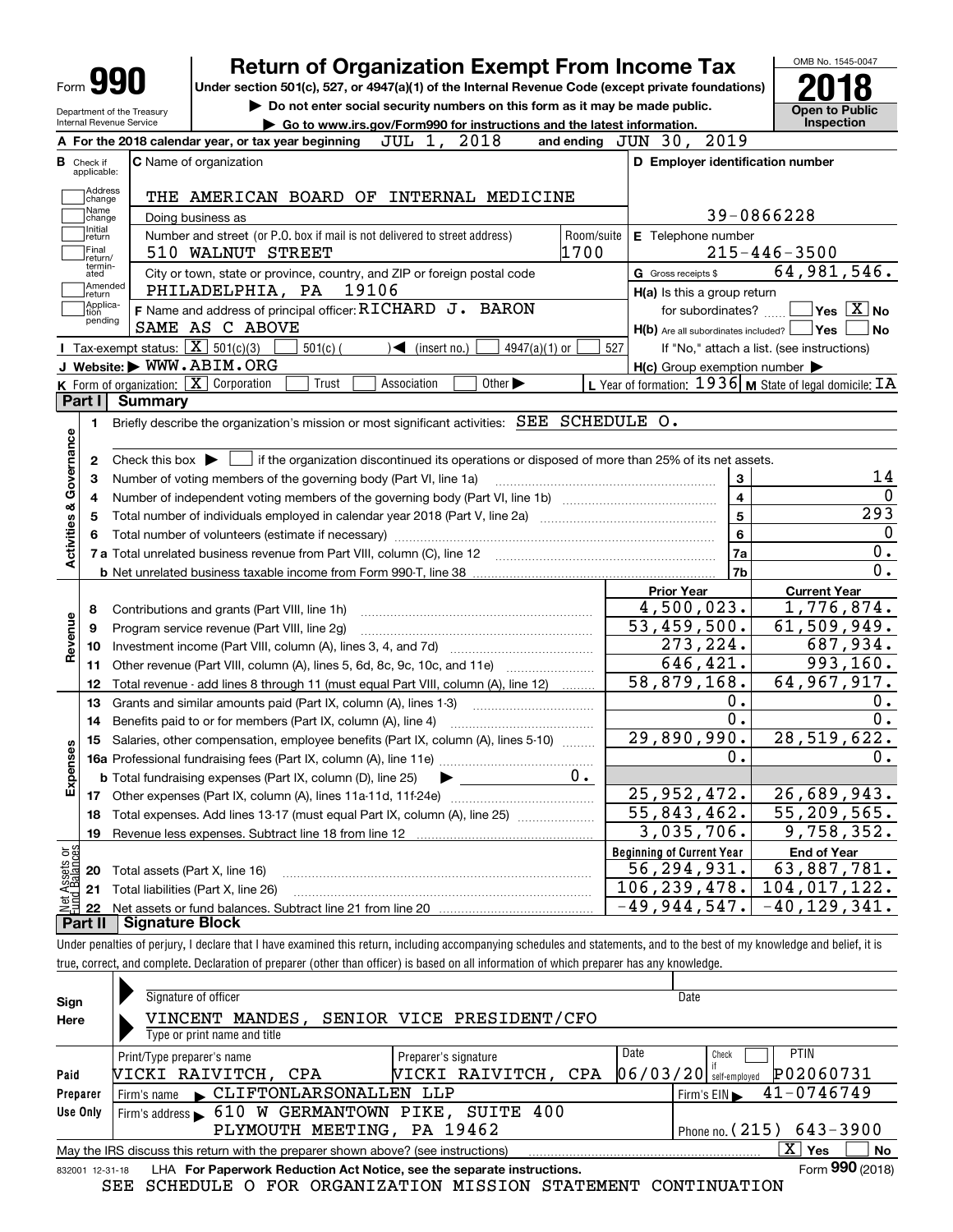|              | <b>Part III Statement of Program Service Accomplishments</b><br>$\overline{\mathbf{x}}$                                                                                                                                                                                                                                                     |
|--------------|---------------------------------------------------------------------------------------------------------------------------------------------------------------------------------------------------------------------------------------------------------------------------------------------------------------------------------------------|
| 1            | Briefly describe the organization's mission:<br>SEE SCHEDULE O.                                                                                                                                                                                                                                                                             |
|              |                                                                                                                                                                                                                                                                                                                                             |
| $\mathbf{2}$ | Did the organization undertake any significant program services during the year which were not listed on the                                                                                                                                                                                                                                |
|              | $\overline{\mathsf{Yes} \mathrel{\hspace{0.5pt}\mathsf{X}}}$ No<br>prior Form 990 or 990-EZ?<br>If "Yes," describe these new services on Schedule O.                                                                                                                                                                                        |
| 3            | $\overline{\mathsf{Yes} \mathrel{\hspace{0.5pt}\mathsf{X}}}$ No<br>Did the organization cease conducting, or make significant changes in how it conducts, any program services?<br>If "Yes," describe these changes on Schedule O.                                                                                                          |
| 4            | Describe the organization's program service accomplishments for each of its three largest program services, as measured by expenses.<br>Section 501(c)(3) and 501(c)(4) organizations are required to report the amount of grants and allocations to others, the total expenses, and<br>revenue, if any, for each program service reported. |
| 4a           | $0.$ ) (Revenue \$<br>32,208,571.<br>26, 015, 992. including grants of \$<br>(Expenses \$<br>(Code:<br>ABIM BOARD CERTIFICATION DEMONSTRATES THAT PHYSICIANS HAVE COMPLETED<br>INTERNAL MEDICINE AND SUBSPECIALTY TRAINING AND HAVE MET RIGOROUS                                                                                            |
|              | STANDARDS THROUGH INTENSIVE STUDY, SELF-ASSESSMENT AND EVALUATION.                                                                                                                                                                                                                                                                          |
|              | ADDITIONALLY, CERTIFICATION ENCOMPASSES THE SIX GENERAL COMPETENCIES<br>ESTABLISHED BY THE ACCREDITATION COUNCIL FOR GRADUATE MEDICAL EDUCATION                                                                                                                                                                                             |
|              | (ACGME) AND SETS THE STAGE FOR CONTINUAL PROFESSIONAL DEVELOPMENT                                                                                                                                                                                                                                                                           |
|              | THROUGH VALUES CENTERED ON LIFELONG LEARNING. IN ORDER TO BE CERTIFIED,                                                                                                                                                                                                                                                                     |
|              | A PHYSICIAN MUST:                                                                                                                                                                                                                                                                                                                           |
|              | *<br>COMPLETE THE REQUISITE PRE-DOCTORAL MEDICAL EDUCATION                                                                                                                                                                                                                                                                                  |
|              | *<br>MEET SPECIFIC TRAINING REQUIREMENTS                                                                                                                                                                                                                                                                                                    |
|              | $\star$<br>MEET LICENSURE REQUIREMENTS AND PROCEDURAL REQUIREMENTS                                                                                                                                                                                                                                                                          |
|              | $\star$<br>PASS A CERTIFICATION EXAMINATION<br>29,977,339.<br>19,697,748. including grants of \$                                                                                                                                                                                                                                            |
| 4b           | $0 \cdot$ ) (Revenue \$<br>(Expenses \$<br>(Code:<br>ABIM'S MAINTENANCE OF CERTIFICATION (MOC) CREDENTIAL MEANS SOMETHING<br>DIFFERENT FROM INITIAL CERTIFICATION.<br>IT SPEAKS TO THE QUESTION OF<br>WHETHER OR NOT AN INTERNIST IS STAYING CURRENT WITH KNOWLEDGE AND                                                                     |
|              | PRACTICE IN HIS/HER DISCIPLINE. ABIM ISSUES A BINARY CONSEQUENTIAL MOC                                                                                                                                                                                                                                                                      |
|              | CREDENTIAL THAT IS ANCHORED IN WHETHER A PHYSICIAN IS MEETING A                                                                                                                                                                                                                                                                             |
|              | PERFORMANCE STANDARD. ABIM ISSUES THAT CREDENTIAL BASED UPON OBJECTIVE,<br>FAIR, DEFENSIBLE PSYCHOMETRICALLY RIGOROUS STANDARDS.                                                                                                                                                                                                            |
|              | PARTICIPATION IN MOC MEANS THAT A PHYSICIAN IS DEMONSTRATING THAT S/HE<br>IS ENGAGED IN CERTAIN CONTINUOUS LEARNING AND EDUCATION ACTIVITIES.                                                                                                                                                                                               |
|              | PROGRAM SERVICE ACCOMPLISHMENTS: PARTICIPATING ABIM BOARD CERTIFIED                                                                                                                                                                                                                                                                         |
|              | PHYSICIANS REGULARLY (AT LEAST EVERY TWO YEARS) COMPLETE APPROVED MOC                                                                                                                                                                                                                                                                       |
|              |                                                                                                                                                                                                                                                                                                                                             |
|              |                                                                                                                                                                                                                                                                                                                                             |
|              |                                                                                                                                                                                                                                                                                                                                             |
|              |                                                                                                                                                                                                                                                                                                                                             |
|              |                                                                                                                                                                                                                                                                                                                                             |
|              | 4d Other program services (Describe in Schedule O.)                                                                                                                                                                                                                                                                                         |
|              | (Expenses \$<br>including grants of \$<br>) (Revenue \$                                                                                                                                                                                                                                                                                     |
|              | 45, 713, 740.<br><b>4e</b> Total program service expenses $\blacktriangleright$                                                                                                                                                                                                                                                             |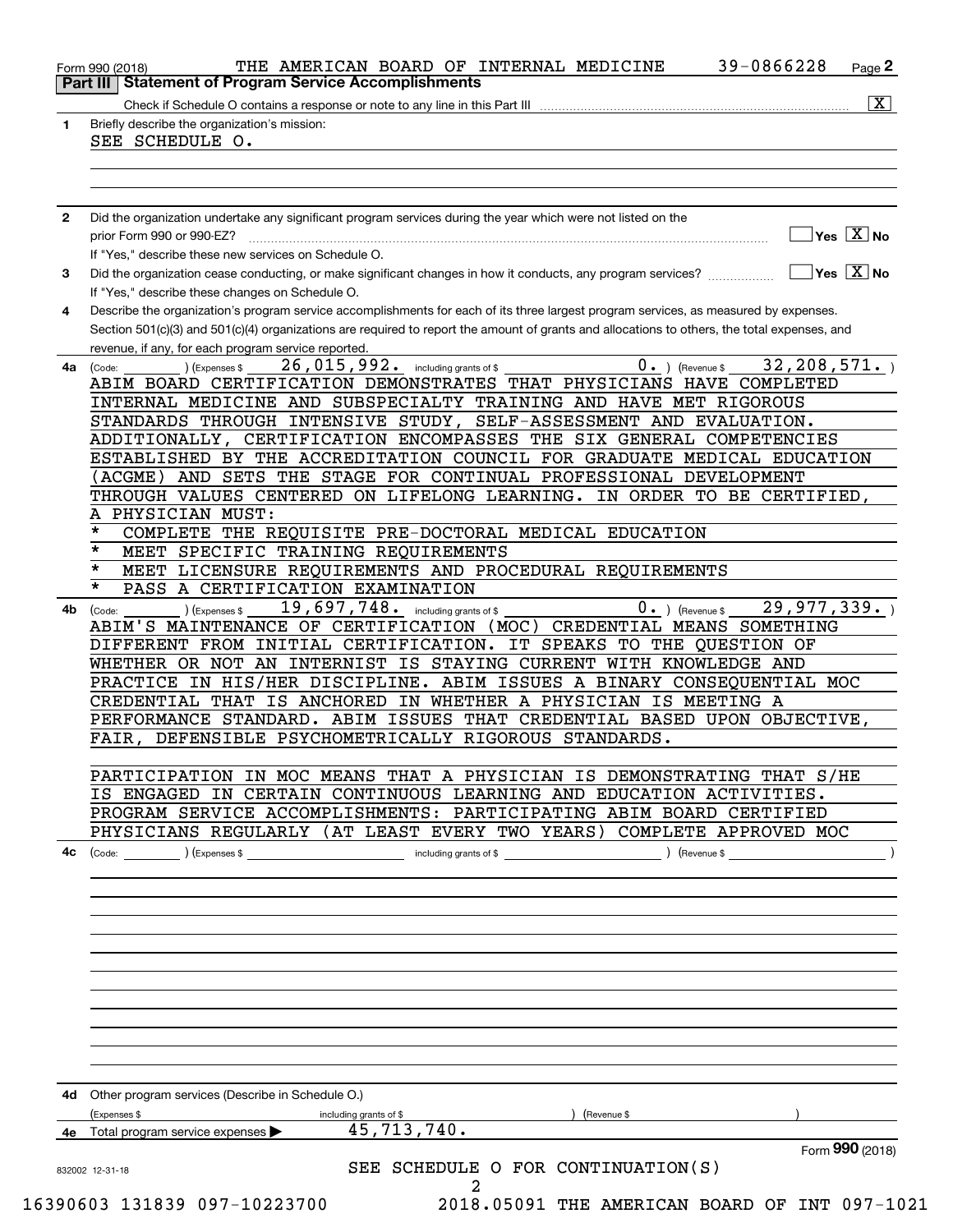|  | Form 990 (2018) |  |
|--|-----------------|--|

|     |                                                                                                                                      |                 | Yes   No                |                 |
|-----|--------------------------------------------------------------------------------------------------------------------------------------|-----------------|-------------------------|-----------------|
| 1   | Is the organization described in section $501(c)(3)$ or $4947(a)(1)$ (other than a private foundation)?                              |                 |                         |                 |
|     |                                                                                                                                      | 1               | X                       |                 |
| 2   |                                                                                                                                      | $\overline{2}$  | $\overline{\mathbf{x}}$ |                 |
| З   | Did the organization engage in direct or indirect political campaign activities on behalf of or in opposition to candidates for      |                 |                         |                 |
|     |                                                                                                                                      | 3               |                         | x               |
| 4   | Section 501(c)(3) organizations. Did the organization engage in lobbying activities, or have a section 501(h) election in effect     |                 |                         |                 |
|     |                                                                                                                                      | 4               |                         | X               |
| 5   | Is the organization a section 501(c)(4), 501(c)(5), or 501(c)(6) organization that receives membership dues, assessments, or         |                 |                         |                 |
|     |                                                                                                                                      | 5               |                         | X               |
| 6   | Did the organization maintain any donor advised funds or any similar funds or accounts for which donors have the right to            |                 |                         |                 |
|     | provide advice on the distribution or investment of amounts in such funds or accounts? If "Yes," complete Schedule D, Part I         | 6               |                         | X               |
| 7   | Did the organization receive or hold a conservation easement, including easements to preserve open space,                            |                 |                         |                 |
|     |                                                                                                                                      | $\overline{7}$  |                         | X               |
| 8   | Did the organization maintain collections of works of art, historical treasures, or other similar assets? If "Yes," complete         |                 |                         |                 |
|     |                                                                                                                                      | 8               |                         | X               |
| 9   | Did the organization report an amount in Part X, line 21, for escrow or custodial account liability, serve as a custodian for        |                 |                         |                 |
|     | amounts not listed in Part X; or provide credit counseling, debt management, credit repair, or debt negotiation services?            |                 |                         |                 |
|     | If "Yes," complete Schedule D, Part IV                                                                                               | 9               |                         | X               |
| 10  | Did the organization, directly or through a related organization, hold assets in temporarily restricted endowments, permanent        |                 |                         |                 |
|     |                                                                                                                                      | 10              |                         | x               |
| 11  | If the organization's answer to any of the following questions is "Yes," then complete Schedule D, Parts VI, VII, VIII, IX, or X     |                 |                         |                 |
|     | as applicable.                                                                                                                       |                 |                         |                 |
|     | a Did the organization report an amount for land, buildings, and equipment in Part X, line 10? If "Yes," complete Schedule D.        |                 |                         |                 |
|     |                                                                                                                                      | 11a             | X                       |                 |
|     | <b>b</b> Did the organization report an amount for investments - other securities in Part X, line 12 that is 5% or more of its total |                 |                         |                 |
|     |                                                                                                                                      | 11b             |                         | X               |
|     | c Did the organization report an amount for investments - program related in Part X, line 13 that is 5% or more of its total         |                 |                         |                 |
|     |                                                                                                                                      | 11c             |                         | x               |
|     | d Did the organization report an amount for other assets in Part X, line 15 that is 5% or more of its total assets reported in       |                 |                         |                 |
|     |                                                                                                                                      | 11d             |                         | X               |
|     | e Did the organization report an amount for other liabilities in Part X, line 25? If "Yes," complete Schedule D, Part X              | 11e             | $\mathbf X$             |                 |
| f   | Did the organization's separate or consolidated financial statements for the tax year include a footnote that addresses              |                 |                         |                 |
|     | the organization's liability for uncertain tax positions under FIN 48 (ASC 740)? If "Yes," complete Schedule D, Part X               | 11f             | X                       |                 |
|     | 12a Did the organization obtain separate, independent audited financial statements for the tax year? If "Yes," complete              |                 |                         |                 |
|     | Schedule D, Parts XI and XII                                                                                                         | 12a             |                         | X               |
|     | <b>b</b> Was the organization included in consolidated, independent audited financial statements for the tax year?                   |                 |                         |                 |
|     | If "Yes," and if the organization answered "No" to line 12a, then completing Schedule D, Parts XI and XII is optional                | 12b             | v<br>▵                  |                 |
| 13  | Is the organization a school described in section $170(b)(1)(A)(ii)?$ If "Yes," complete Schedule E                                  | 13              |                         | X               |
| 14a | Did the organization maintain an office, employees, or agents outside of the United States?                                          | 14a             |                         | X               |
| b   | Did the organization have aggregate revenues or expenses of more than \$10,000 from grantmaking, fundraising, business,              |                 |                         |                 |
|     | investment, and program service activities outside the United States, or aggregate foreign investments valued at \$100,000           |                 |                         |                 |
|     |                                                                                                                                      | 14b             | х                       |                 |
| 15  | Did the organization report on Part IX, column (A), line 3, more than \$5,000 of grants or other assistance to or for any            |                 |                         |                 |
|     |                                                                                                                                      | 15              |                         | X               |
| 16  | Did the organization report on Part IX, column (A), line 3, more than \$5,000 of aggregate grants or other assistance to             |                 |                         |                 |
|     |                                                                                                                                      | 16              |                         | x               |
| 17  | Did the organization report a total of more than \$15,000 of expenses for professional fundraising services on Part IX,              |                 |                         |                 |
|     |                                                                                                                                      | 17              |                         | x               |
| 18  | Did the organization report more than \$15,000 total of fundraising event gross income and contributions on Part VIII, lines         |                 |                         |                 |
|     |                                                                                                                                      | 18              |                         | x               |
| 19  | Did the organization report more than \$15,000 of gross income from gaming activities on Part VIII, line 9a? If "Yes."               |                 |                         |                 |
|     |                                                                                                                                      | 19              |                         | x               |
|     |                                                                                                                                      | <b>20a</b>      |                         | $\mathbf X$     |
| b   | If "Yes" to line 20a, did the organization attach a copy of its audited financial statements to this return?                         | 20 <sub>b</sub> |                         |                 |
| 21  | Did the organization report more than \$5,000 of grants or other assistance to any domestic organization or                          |                 |                         |                 |
|     |                                                                                                                                      | 21              |                         | x               |
|     | 832003 12-31-18                                                                                                                      |                 |                         | Form 990 (2018) |

3

16390603 131839 097-10223700 2018.05091 THE AMERICAN BOARD OF INT 097-1021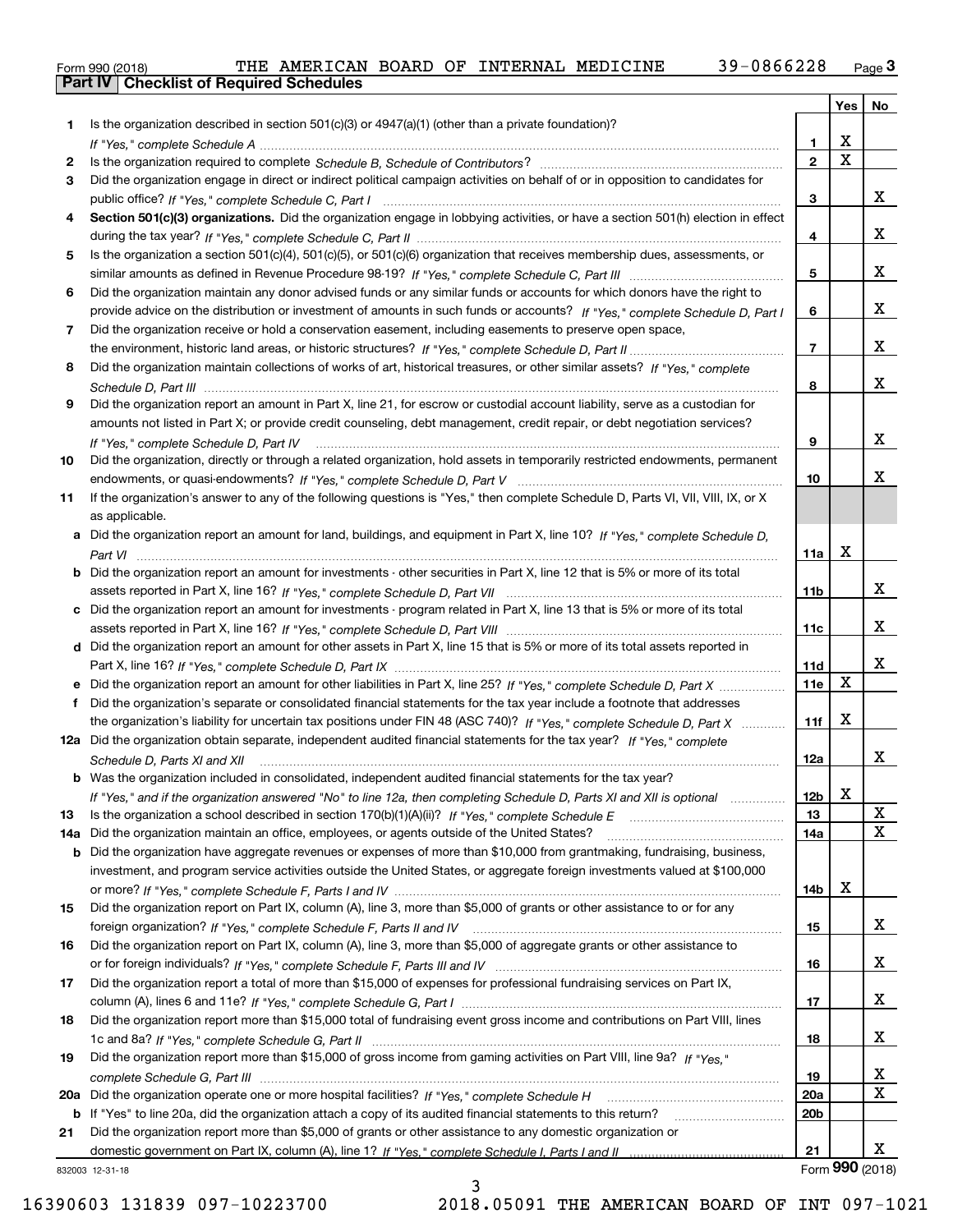Form 990 (2018) THE AMERICAN BOARD OF INTERNAL MEDICINE 39-0866228 <sub>Page</sub> 4<br>**Part IV | Checklist of Required Schedules** <sub>(continued)</sub>

*(continued)*

|               |                                                                                                                                                                                 |                 | Yes | No                      |
|---------------|---------------------------------------------------------------------------------------------------------------------------------------------------------------------------------|-----------------|-----|-------------------------|
| 22            | Did the organization report more than \$5,000 of grants or other assistance to or for domestic individuals on                                                                   |                 |     |                         |
|               |                                                                                                                                                                                 | 22              |     | x                       |
| 23            | Did the organization answer "Yes" to Part VII, Section A, line 3, 4, or 5 about compensation of the organization's current                                                      |                 |     |                         |
|               | and former officers, directors, trustees, key employees, and highest compensated employees? If "Yes." complete                                                                  |                 |     |                         |
|               |                                                                                                                                                                                 | 23              | X   |                         |
|               | 24a Did the organization have a tax-exempt bond issue with an outstanding principal amount of more than \$100,000 as of the                                                     |                 |     |                         |
|               | last day of the year, that was issued after December 31, 2002? If "Yes," answer lines 24b through 24d and complete                                                              |                 |     |                         |
|               |                                                                                                                                                                                 | 24a             |     | x                       |
|               |                                                                                                                                                                                 | 24b             |     |                         |
|               | c Did the organization maintain an escrow account other than a refunding escrow at any time during the year to defease                                                          |                 |     |                         |
|               |                                                                                                                                                                                 | 24c             |     |                         |
|               |                                                                                                                                                                                 | 24d             |     |                         |
|               | 25a Section 501(c)(3), 501(c)(4), and 501(c)(29) organizations. Did the organization engage in an excess benefit                                                                |                 |     |                         |
|               |                                                                                                                                                                                 | 25a             |     | x                       |
|               | b Is the organization aware that it engaged in an excess benefit transaction with a disqualified person in a prior year, and                                                    |                 |     |                         |
|               | that the transaction has not been reported on any of the organization's prior Forms 990 or 990-EZ? If "Yes." complete                                                           |                 |     |                         |
|               | Schedule L, Part I                                                                                                                                                              | 25b             |     | x                       |
| 26            | Did the organization report any amount on Part X, line 5, 6, or 22 for receivables from or payables to any current or                                                           |                 |     |                         |
|               | former officers, directors, trustees, key employees, highest compensated employees, or disqualified persons? If "Yes."                                                          |                 |     | x                       |
|               |                                                                                                                                                                                 | 26              |     |                         |
| 27            | Did the organization provide a grant or other assistance to an officer, director, trustee, key employee, substantial                                                            |                 |     |                         |
|               | contributor or employee thereof, a grant selection committee member, or to a 35% controlled entity or family member                                                             | 27              |     | x                       |
| 28            | Was the organization a party to a business transaction with one of the following parties (see Schedule L, Part IV                                                               |                 |     |                         |
|               | instructions for applicable filing thresholds, conditions, and exceptions):                                                                                                     |                 |     |                         |
| a             |                                                                                                                                                                                 | 28a             |     | X                       |
| b             | A family member of a current or former officer, director, trustee, or key employee? If "Yes," complete Schedule L, Part IV                                                      | 28 <sub>b</sub> |     | $\mathbf X$             |
|               | c An entity of which a current or former officer, director, trustee, or key employee (or a family member thereof) was an officer,                                               |                 |     |                         |
|               |                                                                                                                                                                                 | 28c             |     | x                       |
| 29            |                                                                                                                                                                                 | 29              |     | $\overline{\mathbf{X}}$ |
| 30            | Did the organization receive contributions of art, historical treasures, or other similar assets, or qualified conservation                                                     |                 |     |                         |
|               |                                                                                                                                                                                 | 30              |     | x                       |
| 31            | Did the organization liquidate, terminate, or dissolve and cease operations?                                                                                                    |                 |     |                         |
|               |                                                                                                                                                                                 | 31              |     | x                       |
| 32            | Did the organization sell, exchange, dispose of, or transfer more than 25% of its net assets? If "Yes," complete                                                                |                 |     |                         |
|               |                                                                                                                                                                                 | 32              |     | x                       |
| 33            | Did the organization own 100% of an entity disregarded as separate from the organization under Regulations                                                                      |                 |     |                         |
|               |                                                                                                                                                                                 | 33              |     | х                       |
| 34            | Was the organization related to any tax-exempt or taxable entity? If "Yes," complete Schedule R, Part II, III, or IV, and                                                       |                 |     |                         |
|               |                                                                                                                                                                                 | 34              | х   |                         |
|               | 35a Did the organization have a controlled entity within the meaning of section 512(b)(13)?                                                                                     | 35a             | X   |                         |
|               | b If "Yes" to line 35a, did the organization receive any payment from or engage in any transaction with a controlled entity                                                     |                 |     |                         |
|               |                                                                                                                                                                                 | 35 <sub>b</sub> | х   |                         |
| 36            | Section 501(c)(3) organizations. Did the organization make any transfers to an exempt non-charitable related organization?                                                      |                 |     |                         |
|               | Did the organization conduct more than 5% of its activities through an entity that is not a related organization                                                                | 36              |     | x                       |
| 37            |                                                                                                                                                                                 |                 |     | х                       |
|               |                                                                                                                                                                                 | 37              |     |                         |
| 38            | Did the organization complete Schedule O and provide explanations in Schedule O for Part VI, lines 11b and 19?<br>Note. All Form 990 filers are required to complete Schedule O | 38              | x   |                         |
| <b>Part V</b> | Circletin about theirs are required to complete Schedule On the manufacture and the securities are required to<br>Statements Regarding Other IRS Filings and Tax Compliance     |                 |     |                         |
|               | Check if Schedule O contains a response or note to any line in this Part V                                                                                                      |                 |     |                         |
|               |                                                                                                                                                                                 |                 | Yes | No                      |
|               | 474<br>1a Enter the number reported in Box 3 of Form 1096. Enter -0- if not applicable<br>1a                                                                                    |                 |     |                         |
| b             | 0<br>Enter the number of Forms W-2G included in line 1a. Enter -0- if not applicable<br>1 <sub>b</sub>                                                                          |                 |     |                         |
|               | Did the organization comply with backup withholding rules for reportable payments to vendors and reportable gaming                                                              |                 |     |                         |
|               | (gambling) winnings to prize winners?                                                                                                                                           | 1c              |     |                         |
|               | 832004 12-31-18                                                                                                                                                                 |                 |     | Form 990 (2018)         |
|               | 4                                                                                                                                                                               |                 |     |                         |

16390603 131839 097-10223700 2018.05091 THE AMERICAN BOARD OF INT 097-1021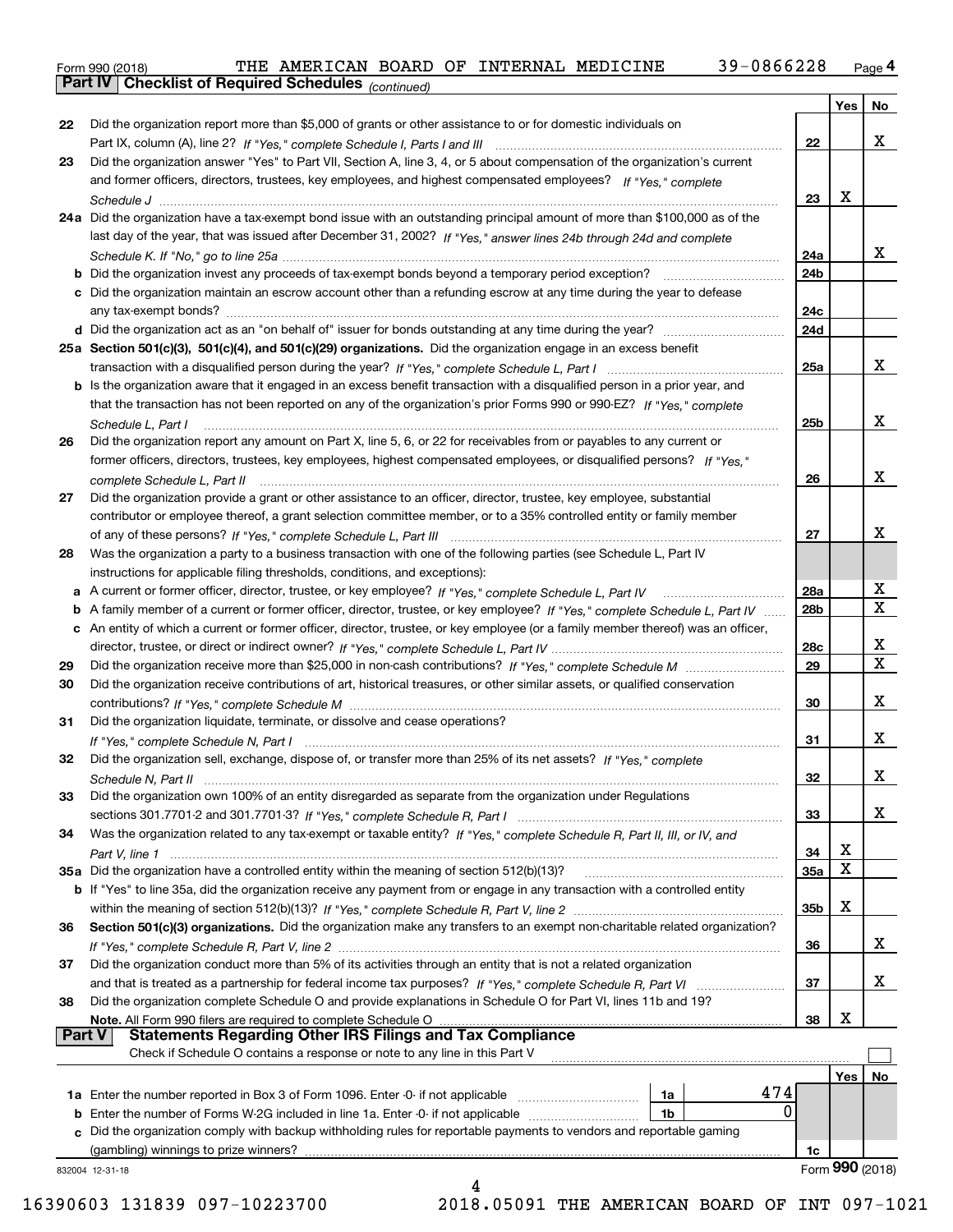|     | THE AMERICAN BOARD OF INTERNAL MEDICINE<br>Form 990 (2018)                                                                                      | 39-0866228     |                 | $_{\text{Page}}$ 5 |  |  |  |  |  |  |
|-----|-------------------------------------------------------------------------------------------------------------------------------------------------|----------------|-----------------|--------------------|--|--|--|--|--|--|
|     | <b>Part V</b><br>Statements Regarding Other IRS Filings and Tax Compliance (continued)                                                          |                |                 |                    |  |  |  |  |  |  |
|     |                                                                                                                                                 |                | Yes             | No                 |  |  |  |  |  |  |
|     | 2a Enter the number of employees reported on Form W-3, Transmittal of Wage and Tax Statements,                                                  |                |                 |                    |  |  |  |  |  |  |
|     | filed for the calendar year ending with or within the year covered by this return<br>2a                                                         | 293            |                 |                    |  |  |  |  |  |  |
|     |                                                                                                                                                 | 2b             | x               |                    |  |  |  |  |  |  |
|     |                                                                                                                                                 |                |                 |                    |  |  |  |  |  |  |
|     | 3a Did the organization have unrelated business gross income of \$1,000 or more during the year?                                                | 3a             |                 | x                  |  |  |  |  |  |  |
|     |                                                                                                                                                 | 3b             |                 |                    |  |  |  |  |  |  |
|     | 4a At any time during the calendar year, did the organization have an interest in, or a signature or other authority over, a                    |                |                 | x                  |  |  |  |  |  |  |
|     |                                                                                                                                                 |                |                 |                    |  |  |  |  |  |  |
|     | <b>b</b> If "Yes," enter the name of the foreign country: $\blacktriangleright$                                                                 |                |                 |                    |  |  |  |  |  |  |
|     | See instructions for filing requirements for FinCEN Form 114, Report of Foreign Bank and Financial Accounts (FBAR).                             |                |                 |                    |  |  |  |  |  |  |
| 5a  | Was the organization a party to a prohibited tax shelter transaction at any time during the tax year?                                           | 5а             |                 | х                  |  |  |  |  |  |  |
| b   |                                                                                                                                                 | 5 <sub>b</sub> |                 | X                  |  |  |  |  |  |  |
| c   |                                                                                                                                                 | 5c             |                 |                    |  |  |  |  |  |  |
|     | 6a Does the organization have annual gross receipts that are normally greater than \$100,000, and did the organization solicit                  |                |                 |                    |  |  |  |  |  |  |
|     | any contributions that were not tax deductible as charitable contributions? [[[[[[[[[[[[[[[[[[[[[[[]]]]]]]]]]]                                  | 6a             |                 | х                  |  |  |  |  |  |  |
|     | <b>b</b> If "Yes," did the organization include with every solicitation an express statement that such contributions or gifts                   |                |                 |                    |  |  |  |  |  |  |
|     |                                                                                                                                                 | 6b             |                 |                    |  |  |  |  |  |  |
| 7   | Organizations that may receive deductible contributions under section 170(c).                                                                   |                |                 |                    |  |  |  |  |  |  |
| а   | Did the organization receive a payment in excess of \$75 made partly as a contribution and partly for goods and services provided to the payor? | 7a             |                 | x                  |  |  |  |  |  |  |
| b   | If "Yes," did the organization notify the donor of the value of the goods or services provided?                                                 | 7b             |                 |                    |  |  |  |  |  |  |
| с   | Did the organization sell, exchange, or otherwise dispose of tangible personal property for which it was required                               |                |                 |                    |  |  |  |  |  |  |
|     |                                                                                                                                                 | 7c             |                 | х                  |  |  |  |  |  |  |
| d   | <b>7d</b>                                                                                                                                       |                |                 |                    |  |  |  |  |  |  |
| е   |                                                                                                                                                 | 7e             |                 | х                  |  |  |  |  |  |  |
| f   | Did the organization, during the year, pay premiums, directly or indirectly, on a personal benefit contract?                                    | 7f             |                 | х                  |  |  |  |  |  |  |
| g   | If the organization received a contribution of qualified intellectual property, did the organization file Form 8899 as required?                | 7g<br>7h       |                 |                    |  |  |  |  |  |  |
|     | If the organization received a contribution of cars, boats, airplanes, or other vehicles, did the organization file a Form 1098-C?<br>h         |                |                 |                    |  |  |  |  |  |  |
| 8   | Sponsoring organizations maintaining donor advised funds. Did a donor advised fund maintained by the                                            |                |                 |                    |  |  |  |  |  |  |
|     | sponsoring organization have excess business holdings at any time during the year?                                                              | 8              |                 |                    |  |  |  |  |  |  |
| 9   | Sponsoring organizations maintaining donor advised funds.                                                                                       |                |                 |                    |  |  |  |  |  |  |
| а   | Did the sponsoring organization make any taxable distributions under section 4966?                                                              | 9а             |                 |                    |  |  |  |  |  |  |
| b   | Did the sponsoring organization make a distribution to a donor, donor advisor, or related person?                                               | 9b             |                 |                    |  |  |  |  |  |  |
| 10  | Section 501(c)(7) organizations. Enter:                                                                                                         |                |                 |                    |  |  |  |  |  |  |
|     | 10a                                                                                                                                             |                |                 |                    |  |  |  |  |  |  |
|     |                                                                                                                                                 |                |                 |                    |  |  |  |  |  |  |
| 11  | Section 501(c)(12) organizations. Enter:                                                                                                        |                |                 |                    |  |  |  |  |  |  |
| а   | 11a<br>Gross income from other sources (Do not net amounts due or paid to other sources against                                                 |                |                 |                    |  |  |  |  |  |  |
| b   | 11b                                                                                                                                             |                |                 |                    |  |  |  |  |  |  |
|     | 12a Section 4947(a)(1) non-exempt charitable trusts. Is the organization filing Form 990 in lieu of Form 1041?                                  | 12a            |                 |                    |  |  |  |  |  |  |
|     | 12b<br><b>b</b> If "Yes," enter the amount of tax-exempt interest received or accrued during the year <i>manument</i>                           |                |                 |                    |  |  |  |  |  |  |
| 13  | Section 501(c)(29) qualified nonprofit health insurance issuers.                                                                                |                |                 |                    |  |  |  |  |  |  |
| а   | Is the organization licensed to issue qualified health plans in more than one state?                                                            | 13a            |                 |                    |  |  |  |  |  |  |
|     | Note. See the instructions for additional information the organization must report on Schedule O.                                               |                |                 |                    |  |  |  |  |  |  |
| b   | Enter the amount of reserves the organization is required to maintain by the states in which the                                                |                |                 |                    |  |  |  |  |  |  |
|     | 13 <sub>b</sub>                                                                                                                                 |                |                 |                    |  |  |  |  |  |  |
| c   | 13с                                                                                                                                             |                |                 |                    |  |  |  |  |  |  |
| 14a | Did the organization receive any payments for indoor tanning services during the tax year?                                                      | 14a            |                 | х                  |  |  |  |  |  |  |
|     |                                                                                                                                                 | 14b            |                 |                    |  |  |  |  |  |  |
| 15  | Is the organization subject to the section 4960 tax on payment(s) of more than \$1,000,000 in remuneration or                                   |                |                 |                    |  |  |  |  |  |  |
|     |                                                                                                                                                 | 15             |                 | х                  |  |  |  |  |  |  |
|     | If "Yes," see instructions and file Form 4720, Schedule N.                                                                                      |                |                 |                    |  |  |  |  |  |  |
| 16  | Is the organization an educational institution subject to the section 4968 excise tax on net investment income?                                 | 16             |                 | х                  |  |  |  |  |  |  |
|     | If "Yes," complete Form 4720, Schedule O.                                                                                                       |                | $\mathbf{on}$ . |                    |  |  |  |  |  |  |
|     |                                                                                                                                                 |                |                 |                    |  |  |  |  |  |  |

Form (2018) **990**

832005 12-31-18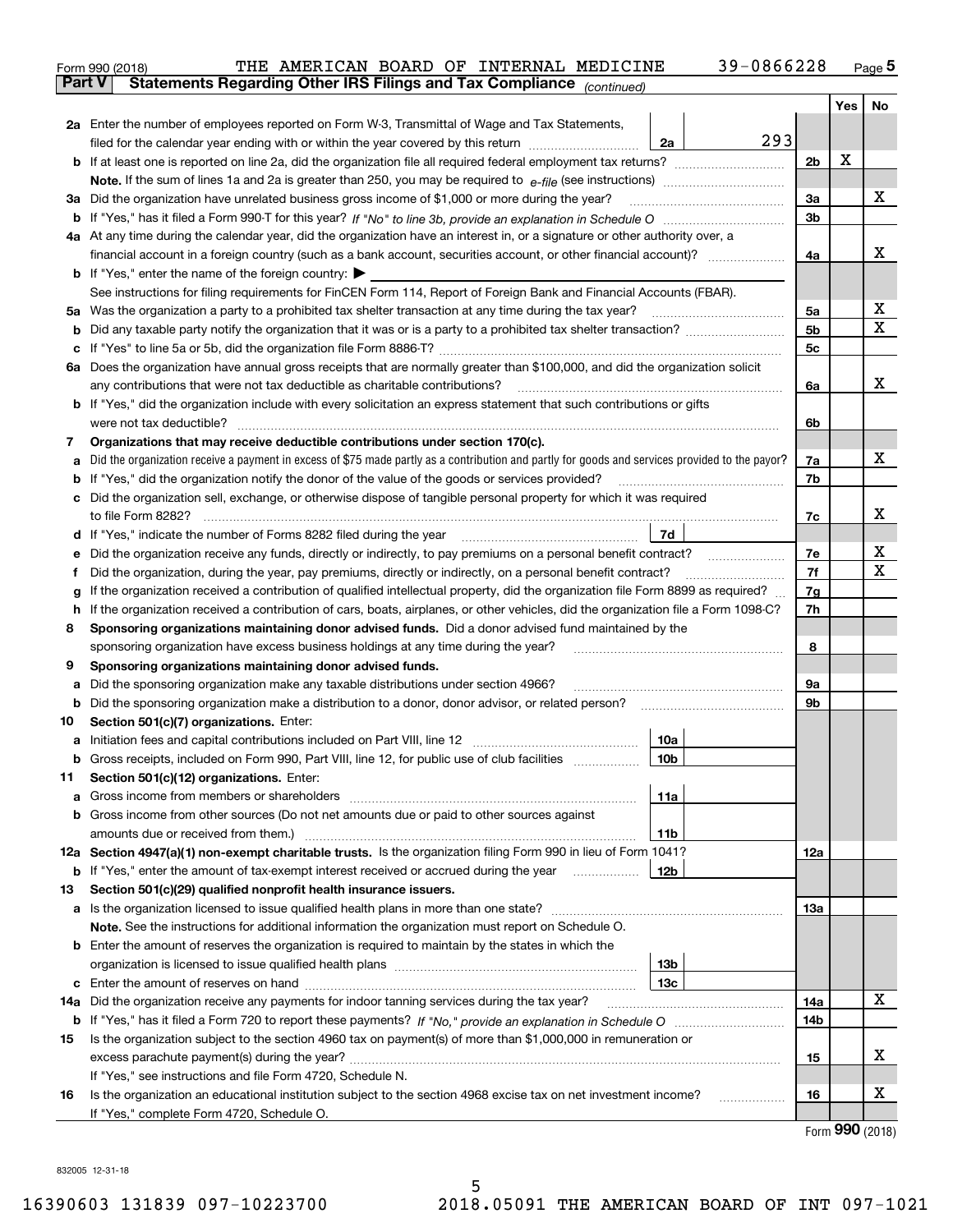| Form 990 (2018) |
|-----------------|
|-----------------|

# THE AMERICAN BOARD OF INTERNAL MEDICINE 39-0866228

*For each "Yes" response to lines 2 through 7b below, and for a "No" response to line 8a, 8b, or 10b below, describe the circumstances, processes, or changes in Schedule O. See instructions.* Form 990 (2018) **CONTAGE TO BE AMERICAN BOARD OF INTERNAL MEDICINE** 39 – 0866228 Page 6<br>**Part VI Governance, Management, and Disclosure** For each "Yes" response to lines 2 through 7b below, and for a "No" response

|    |                                                                                                                                                                                                                                |    |            | 14 |                         | Yes         | No                      |  |  |  |
|----|--------------------------------------------------------------------------------------------------------------------------------------------------------------------------------------------------------------------------------|----|------------|----|-------------------------|-------------|-------------------------|--|--|--|
|    | <b>1a</b> Enter the number of voting members of the governing body at the end of the tax year <i>manumum</i><br>If there are material differences in voting rights among members of the governing body, or if the governing    | 1a |            |    |                         |             |                         |  |  |  |
|    | body delegated broad authority to an executive committee or similar committee, explain in Schedule O.                                                                                                                          |    |            |    |                         |             |                         |  |  |  |
| b  | Enter the number of voting members included in line 1a, above, who are independent                                                                                                                                             | 1b |            | 0  |                         |             |                         |  |  |  |
| 2  |                                                                                                                                                                                                                                |    |            |    |                         |             |                         |  |  |  |
|    | Did any officer, director, trustee, or key employee have a family relationship or a business relationship with any other<br>officer, director, trustee, or key employee?                                                       |    |            |    |                         |             |                         |  |  |  |
| 3  | Did the organization delegate control over management duties customarily performed by or under the direct supervision                                                                                                          |    |            |    | $\mathbf{2}$            |             | X                       |  |  |  |
|    |                                                                                                                                                                                                                                |    |            |    | 3                       |             | X                       |  |  |  |
| 4  | Did the organization make any significant changes to its governing documents since the prior Form 990 was filed?                                                                                                               |    |            |    | $\overline{\mathbf{4}}$ | $\mathbf X$ |                         |  |  |  |
| 5  |                                                                                                                                                                                                                                |    |            |    | 5                       |             | $\mathbf X$             |  |  |  |
| 6  |                                                                                                                                                                                                                                |    |            |    | 6                       |             | $\overline{\mathbf{x}}$ |  |  |  |
| 7a | Did the organization have members, stockholders, or other persons who had the power to elect or appoint one or                                                                                                                 |    |            |    |                         |             |                         |  |  |  |
|    |                                                                                                                                                                                                                                |    |            |    |                         |             | X                       |  |  |  |
|    | <b>b</b> Are any governance decisions of the organization reserved to (or subject to approval by) members, stockholders, or                                                                                                    |    |            |    | 7a                      |             |                         |  |  |  |
|    | persons other than the governing body?                                                                                                                                                                                         |    |            |    | 7b                      |             | X                       |  |  |  |
| 8  | Did the organization contemporaneously document the meetings held or written actions undertaken during the year by the following:                                                                                              |    |            |    |                         |             |                         |  |  |  |
| a  |                                                                                                                                                                                                                                |    |            |    | 8a                      | X           |                         |  |  |  |
| b  |                                                                                                                                                                                                                                |    |            |    | 8b                      | X           |                         |  |  |  |
| 9  | Is there any officer, director, trustee, or key employee listed in Part VII, Section A, who cannot be reached at the                                                                                                           |    |            |    |                         |             |                         |  |  |  |
|    |                                                                                                                                                                                                                                |    |            |    | 9                       |             | х                       |  |  |  |
|    | Section B. Policies <sub>(This Section B requests information about policies not required by the Internal Revenue Code.)</sub>                                                                                                 |    |            |    |                         |             |                         |  |  |  |
|    |                                                                                                                                                                                                                                |    |            |    |                         | Yes         | No                      |  |  |  |
|    |                                                                                                                                                                                                                                |    |            |    | 10a                     |             | X                       |  |  |  |
|    | <b>b</b> If "Yes," did the organization have written policies and procedures governing the activities of such chapters, affiliates,                                                                                            |    |            |    |                         |             |                         |  |  |  |
|    |                                                                                                                                                                                                                                |    |            |    | 10b                     |             |                         |  |  |  |
|    | 11a Has the organization provided a complete copy of this Form 990 to all members of its governing body before filing the form?                                                                                                |    |            |    | 11a                     | X           |                         |  |  |  |
|    | <b>b</b> Describe in Schedule O the process, if any, used by the organization to review this Form 990.                                                                                                                         |    |            |    |                         |             |                         |  |  |  |
|    |                                                                                                                                                                                                                                |    |            |    | 12a                     | X           |                         |  |  |  |
| b  |                                                                                                                                                                                                                                |    |            |    | 12b                     | X           |                         |  |  |  |
| c  | Did the organization regularly and consistently monitor and enforce compliance with the policy? If "Yes," describe                                                                                                             |    |            |    |                         |             |                         |  |  |  |
|    | in Schedule O how this was done manufactured and contact the state of the state of the state of the state of t                                                                                                                 |    |            |    | 12c                     | X           |                         |  |  |  |
| 13 |                                                                                                                                                                                                                                |    |            |    | 13                      | X           |                         |  |  |  |
| 14 | Did the organization have a written document retention and destruction policy? manufactured and the organization have a written document retention and destruction policy?                                                     |    |            |    | 14                      | X           |                         |  |  |  |
| 15 | Did the process for determining compensation of the following persons include a review and approval by independent                                                                                                             |    |            |    |                         |             |                         |  |  |  |
|    | persons, comparability data, and contemporaneous substantiation of the deliberation and decision?                                                                                                                              |    |            |    |                         |             |                         |  |  |  |
| а  | The organization's CEO, Executive Director, or top management official manufactured content content of the organization's CEO, Executive Director, or top management official manufactured content of the original manufacture |    |            |    | 15a                     | X           |                         |  |  |  |
|    | <b>b</b> Other officers or key employees of the organization                                                                                                                                                                   |    |            |    | 15b                     | X           |                         |  |  |  |
|    | If "Yes" to line 15a or 15b, describe the process in Schedule O (see instructions).                                                                                                                                            |    |            |    |                         |             |                         |  |  |  |
|    | 16a Did the organization invest in, contribute assets to, or participate in a joint venture or similar arrangement with a                                                                                                      |    |            |    |                         |             |                         |  |  |  |
|    | taxable entity during the year?                                                                                                                                                                                                |    |            |    | 16a                     |             | X                       |  |  |  |
|    | b If "Yes," did the organization follow a written policy or procedure requiring the organization to evaluate its participation                                                                                                 |    |            |    |                         |             |                         |  |  |  |
|    | in joint venture arrangements under applicable federal tax law, and take steps to safeguard the organization's                                                                                                                 |    |            |    |                         |             |                         |  |  |  |
|    | exempt status with respect to such arrangements?                                                                                                                                                                               |    |            |    | 16b                     |             |                         |  |  |  |
|    | <b>Section C. Disclosure</b>                                                                                                                                                                                                   |    |            |    |                         |             |                         |  |  |  |
| 17 | <b>NONE</b><br>List the states with which a copy of this Form 990 is required to be filed $\blacktriangleright$                                                                                                                |    |            |    |                         |             |                         |  |  |  |
| 18 | Section 6104 requires an organization to make its Forms 1023 (1024 or 1024-A if applicable), 990, and 990-T (Section 501(c)(3)s only) available                                                                                |    |            |    |                         |             |                         |  |  |  |
|    | for public inspection. Indicate how you made these available. Check all that apply.<br>$X$ Upon request<br>  X   Own website<br>Another's website<br>Other (explain in Schedule O)                                             |    |            |    |                         |             |                         |  |  |  |
| 19 | Describe in Schedule O whether (and if so, how) the organization made its governing documents, conflict of interest policy, and financial<br>statements available to the public during the tax year.                           |    |            |    |                         |             |                         |  |  |  |
| 20 | State the name, address, and telephone number of the person who possesses the organization's books and records<br>VINCENT MANDES - (215) 446-3500                                                                              |    |            |    |                         |             |                         |  |  |  |
|    | 510 WALNUT STREET, SUITE 1700, PHILADELPHIA, PA                                                                                                                                                                                |    | 19106-3699 |    |                         |             |                         |  |  |  |
|    |                                                                                                                                                                                                                                |    |            |    |                         |             |                         |  |  |  |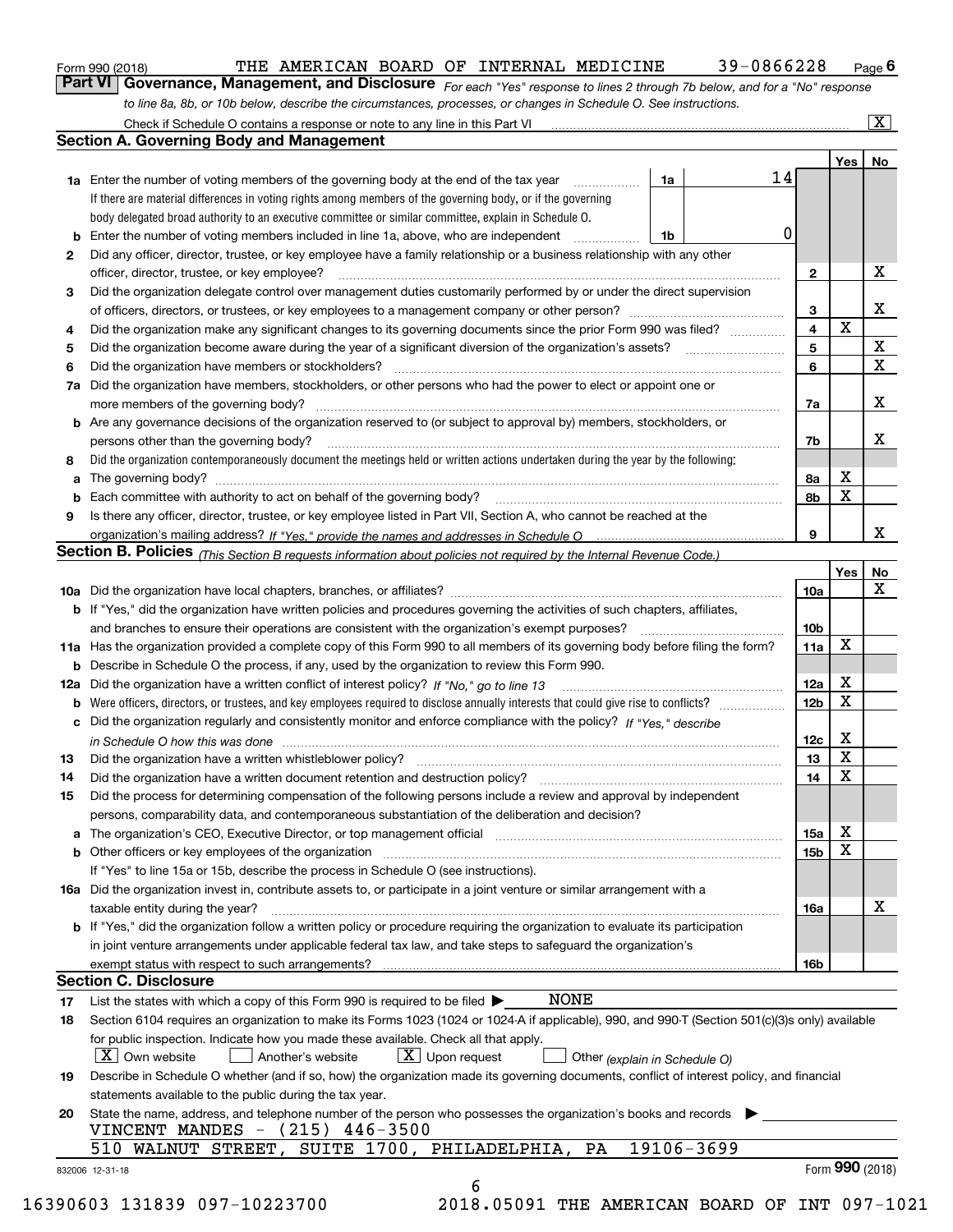# $_{\rm Form\ 990\ (2018)}$  THE AMERICAN BOARD OF INTERNAL MEDICINE 39-0866228 <sub>Page</sub>

**7Part VII Compensation of Officers, Directors, Trustees, Key Employees, Highest Compensated Employees, and Independent Contractors**

Check if Schedule O contains a response or note to any line in this Part VII

 $\boxed{\text{X}}$ 

**Section A. Officers, Directors, Trustees, Key Employees, and Highest Compensated Employees**

**1a**  Complete this table for all persons required to be listed. Report compensation for the calendar year ending with or within the organization's tax year. **•** List all of the organization's current officers, directors, trustees (whether individuals or organizations), regardless of amount of compensation.

Enter -0- in columns  $(D)$ ,  $(E)$ , and  $(F)$  if no compensation was paid.

● List all of the organization's **current** key employees, if any. See instructions for definition of "key employee."

**•** List the organization's five current highest compensated employees (other than an officer, director, trustee, or key employee) who received reportable compensation (Box 5 of Form W-2 and/or Box 7 of Form 1099-MISC) of more than \$100,000 from the organization and any related organizations.

 $\bullet$  List all of the organization's **former** officers, key employees, and highest compensated employees who received more than \$100,000 of reportable compensation from the organization and any related organizations.

**•** List all of the organization's former directors or trustees that received, in the capacity as a former director or trustee of the organization, more than \$10,000 of reportable compensation from the organization and any related organizations.

List persons in the following order: individual trustees or directors; institutional trustees; officers; key employees; highest compensated employees; and former such persons.

Check this box if neither the organization nor any related organization compensated any current officer, director, or trustee.  $\mathcal{L}^{\text{max}}$ 

| (A)                           | (B)                    |                                         |                                                                  | (C)     |              |                                  |        | (D)             | (E)                              | (F)                      |
|-------------------------------|------------------------|-----------------------------------------|------------------------------------------------------------------|---------|--------------|----------------------------------|--------|-----------------|----------------------------------|--------------------------|
| Name and Title                | Average                | Position<br>(do not check more than one |                                                                  |         |              |                                  |        | Reportable      | Reportable                       | Estimated                |
|                               | hours per              |                                         | box, unless person is both an<br>officer and a director/trustee) |         |              |                                  |        | compensation    | compensation                     | amount of                |
|                               | week                   |                                         |                                                                  |         |              |                                  |        | from<br>the     | from related                     | other                    |
|                               | (list any<br>hours for |                                         |                                                                  |         |              |                                  |        | organization    | organizations<br>(W-2/1099-MISC) | compensation<br>from the |
|                               | related                |                                         | trustee                                                          |         |              |                                  |        | (W-2/1099-MISC) |                                  | organization             |
|                               | organizations          |                                         |                                                                  |         |              |                                  |        |                 |                                  | and related              |
|                               | below                  | Individual trustee or director          | Institutional t                                                  |         | Key employee |                                  |        |                 |                                  | organizations            |
|                               | line)                  |                                         |                                                                  | Officer |              | Highest compensated<br> employee | Former |                 |                                  |                          |
| VINEET ARORA<br>(1)           | $\overline{5.00}$      |                                         |                                                                  |         |              |                                  |        |                 |                                  |                          |
| <b>BOD</b>                    | 0.00                   | X                                       |                                                                  |         |              |                                  |        | 13,500.         | 0.                               | 0.                       |
| (2)<br>SAFWAN BADR            | 5.00                   |                                         |                                                                  |         |              |                                  |        |                 |                                  |                          |
| <b>BOD</b>                    | 0.00                   | $\mathbf X$                             |                                                                  |         |              |                                  |        | 7,000.          | 0.                               | 0.                       |
| (3)<br>ROGER W. BUSH          | $\overline{5.00}$      |                                         |                                                                  |         |              |                                  |        |                 |                                  |                          |
| <b>BOD</b>                    | 0.00                   | $\mathbf X$                             |                                                                  |         |              |                                  |        | 17,500.         | 0.                               | $\mathbf 0$ .            |
| YUL D. EJNES, MD<br>(4)       | 5.00                   |                                         |                                                                  |         |              |                                  |        |                 |                                  |                          |
| <b>BOD</b>                    | 0.00                   | $\mathbf X$                             |                                                                  |         |              |                                  |        | 17,500.         | 0.                               | $0_{.}$                  |
| (5)<br>RAJEEV JAIN, MD        | 5.00                   |                                         |                                                                  |         |              |                                  |        |                 |                                  |                          |
| <b>BOD</b>                    | 0.00                   | $\mathbf X$                             |                                                                  |         |              |                                  |        | 13,500.         | 0.                               | $\mathbf 0$ .            |
| (6)<br>CHARLES SETH LANDEFELD | 5.00                   |                                         |                                                                  |         |              |                                  |        |                 |                                  |                          |
| <b>BOD</b>                    | 0.00                   | $\mathbf X$                             |                                                                  |         |              |                                  |        | 13,500.         | 0.                               | $\mathbf 0$ .            |
| (7)<br>DEBRA L. NESS          | 5.00                   |                                         |                                                                  |         |              |                                  |        |                 |                                  |                          |
| <b>BOD</b>                    | 0.00                   | $\mathbf X$                             |                                                                  |         |              |                                  |        | 13,500.         | 0.                               | $\mathbf 0$ .            |
| ROBERT D. SIEGEL<br>(8)       | 5.00                   |                                         |                                                                  |         |              |                                  |        |                 |                                  |                          |
| <b>BOD</b>                    | 0.00                   | $\mathbf X$                             |                                                                  |         |              |                                  |        | 27,000.         | $\mathbf 0$ .                    | $\mathbf 0$ .            |
| AMY WILLIAMS<br>(9)           | 5.00                   |                                         |                                                                  |         |              |                                  |        |                 |                                  |                          |
| <b>BOD</b>                    | 0.00                   | $\mathbf X$                             |                                                                  |         |              |                                  |        | 7,000.          | $\mathbf 0$ .                    | $\mathbf 0$ .            |
| (10) PATRICIA M. CONOLLY      | $\overline{7.00}$      |                                         |                                                                  |         |              |                                  |        |                 |                                  |                          |
| <b>CHAIR</b>                  | 5.00                   | $\mathbf X$                             |                                                                  | X       |              |                                  |        | 49,500.         | 8,500.                           | $\mathbf 0$ .            |
| (11) MARIANNE M. GREEN        | 5.00                   |                                         |                                                                  |         |              |                                  |        |                 |                                  |                          |
| CHAIR-ELECT                   | 0.00                   | $\mathbf X$                             |                                                                  | X       |              |                                  |        | 23,000.         | $\mathbf 0$ .                    | 0.                       |
| (12) DAVID L. COLEMAN         | 5.00                   |                                         |                                                                  |         |              |                                  |        |                 |                                  |                          |
| <b>BOD SECRETARY</b>          | 5.00                   | $\mathbf x$                             |                                                                  | X       |              |                                  |        | 13,500.         | 4,250.                           | $\mathbf 0$ .            |
| (13) SONIA A. MADISON         | 5.00                   |                                         |                                                                  |         |              |                                  |        |                 |                                  |                          |
| <b>BOD TREASURER</b>          | 0.00                   | $\mathbf X$                             |                                                                  | X       |              |                                  |        | 13,500.         | 0.                               | $0_{.}$                  |
| (14) RICHARD J. BARON         | 32.00                  |                                         |                                                                  |         |              |                                  |        |                 |                                  |                          |
| PRESIDENT                     | 8.00                   | X                                       |                                                                  | X       |              |                                  |        | 1,031,924.      | 257,981.                         | 135,710.                 |
| (15) VINCENT MANDES           | 36.00                  |                                         |                                                                  |         |              |                                  |        |                 |                                  |                          |
| SENIOR VICE PRESIDENT/CFO     | 4.00                   |                                         |                                                                  | X       |              |                                  |        | 354,215.        | 39,357.                          | 44,737.                  |
| (16) REBECCA LIPNER           | 40.00                  |                                         |                                                                  |         |              |                                  |        |                 |                                  |                          |
| SVP, ASSESSMENT & RESEARCH    | 0.00                   |                                         |                                                                  |         | X            |                                  |        | 704,984.        | 0.                               | 53,518.                  |
| (17) RICHARD BATTAGLIA        | 40.00                  |                                         |                                                                  |         |              |                                  |        |                 |                                  |                          |
| CHIEF MEDICAL OFFICER         | 0.00                   |                                         |                                                                  |         | X            |                                  |        | 439,299.        | 0.                               | <u>72,692.</u>           |
| 832007 12-31-18               |                        |                                         |                                                                  |         |              |                                  |        |                 |                                  | Form 990 (2018)          |

832007 12-31-18

16390603 131839 097-10223700 2018.05091 THE AMERICAN BOARD OF INT 097-1021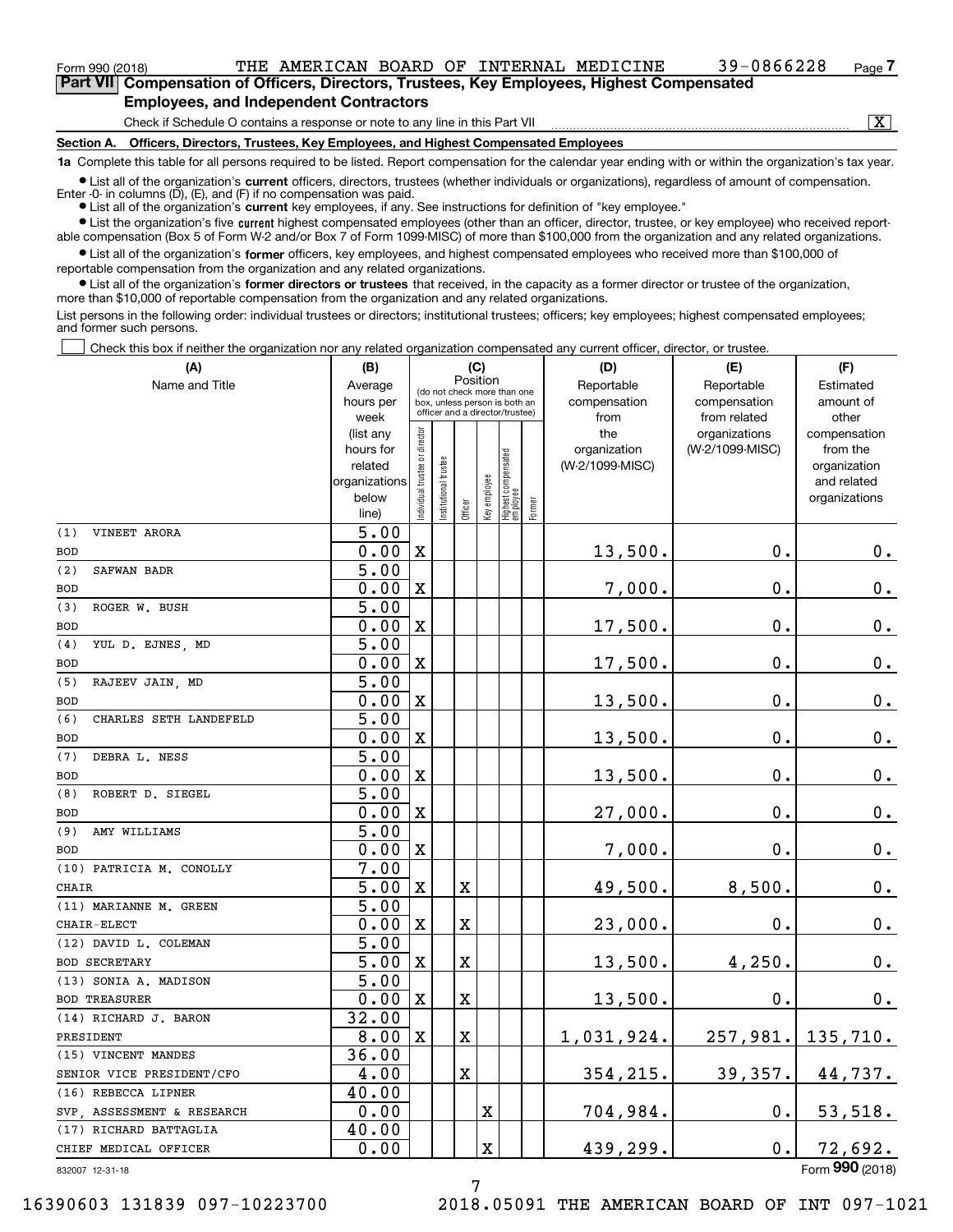**8** 39-0866228

| THE AMERICAN BOARD OF INTERNAL MEDICINE<br>Form 990 (2018)                                                                                   |                                                                   |                                |                       |          |                                                 |                                                              |  |                         | 39-0866228                     |       |               | Page 8          |
|----------------------------------------------------------------------------------------------------------------------------------------------|-------------------------------------------------------------------|--------------------------------|-----------------------|----------|-------------------------------------------------|--------------------------------------------------------------|--|-------------------------|--------------------------------|-------|---------------|-----------------|
| <b>Part VII</b><br>Section A. Officers, Directors, Trustees, Key Employees, and Highest Compensated Employees (continued)                    |                                                                   |                                |                       |          |                                                 |                                                              |  |                         |                                |       |               |                 |
| (A)                                                                                                                                          | (B)                                                               |                                |                       | (C)      |                                                 |                                                              |  | (D)                     | (E)                            |       | (F)           |                 |
| Name and title                                                                                                                               | Average                                                           |                                |                       | Position |                                                 |                                                              |  | Reportable              | Reportable                     |       | Estimated     |                 |
|                                                                                                                                              | hours per                                                         |                                |                       |          |                                                 | (do not check more than one<br>box, unless person is both an |  | compensation            | compensation                   |       | amount of     |                 |
|                                                                                                                                              | week                                                              |                                |                       |          |                                                 | officer and a director/trustee)                              |  | from                    | from related                   |       | other         |                 |
|                                                                                                                                              | (list any                                                         |                                |                       |          |                                                 |                                                              |  | the                     | organizations                  |       | compensation  |                 |
|                                                                                                                                              | hours for                                                         |                                |                       |          |                                                 |                                                              |  | organization            | (W-2/1099-MISC)                |       | from the      |                 |
|                                                                                                                                              | related                                                           |                                |                       |          |                                                 |                                                              |  | (W-2/1099-MISC)         |                                |       | organization  |                 |
|                                                                                                                                              | organizations                                                     |                                |                       |          |                                                 |                                                              |  |                         |                                |       | and related   |                 |
|                                                                                                                                              | below                                                             | Individual trustee or director | Institutional trustee |          |                                                 |                                                              |  |                         |                                |       | organizations |                 |
|                                                                                                                                              | line)                                                             |                                |                       | Officer  | Key employee<br>Highest compensated<br>employee | Former                                                       |  |                         |                                |       |               |                 |
| (18) FURMAN MCDONALD                                                                                                                         | 40.00                                                             |                                |                       |          |                                                 |                                                              |  |                         |                                |       |               |                 |
| SVP, ACADEMIC & MEDICAL AFFAIRS                                                                                                              | 0.00                                                              |                                |                       |          | $\mathbf X$                                     |                                                              |  | 402,820.                |                                | 0.    |               | 49,981.         |
| (19) PAMELA BROWNER-WHITE                                                                                                                    | 40.00                                                             |                                |                       |          |                                                 |                                                              |  |                         |                                |       |               |                 |
| SVP, COMMUNICATIONS                                                                                                                          | 0.00                                                              |                                |                       |          | X                                               |                                                              |  | 306,737.                |                                | $0$ . |               | 36,824.         |
| (20) JUDITH CASSEL                                                                                                                           | 40.00                                                             |                                |                       |          |                                                 |                                                              |  |                         |                                |       |               |                 |
| CHIEF OF STAFF                                                                                                                               | 0.00                                                              |                                |                       |          | X                                               |                                                              |  | 280,476.                |                                | $0$ . |               | 64,848.         |
| (21) JEFFREY MILLER                                                                                                                          | 40.00                                                             |                                |                       |          |                                                 |                                                              |  |                         |                                |       |               |                 |
| VP, INFORMATION TECHNOLOGY                                                                                                                   | 0.00                                                              |                                |                       |          | $\mathbf X$                                     |                                                              |  | 263,415.                |                                | $0$ . |               | 66,867.         |
| (22) JEREMY DUGOSH                                                                                                                           | 40.00                                                             |                                |                       |          |                                                 |                                                              |  |                         |                                |       |               |                 |
|                                                                                                                                              |                                                                   |                                |                       |          |                                                 |                                                              |  |                         |                                |       |               |                 |
| VP, TEST DEVELOPMENT                                                                                                                         | 0.00                                                              |                                |                       |          | $\mathbf x$                                     |                                                              |  | 220,773.                |                                | $0$ . |               | 27,018.         |
| (23) LORNA LYNN                                                                                                                              | 40.00                                                             |                                |                       |          |                                                 |                                                              |  |                         |                                |       |               |                 |
| VP, MEDICAL EDUCATION RESEARCH                                                                                                               | 0.00                                                              |                                |                       |          |                                                 | X                                                            |  | 321,986.                |                                | $0$ . |               | 42,082.         |
| (24) LOUIS GROSSO                                                                                                                            | 40.00                                                             |                                |                       |          |                                                 |                                                              |  |                         |                                |       |               |                 |
| VP, PSYCHOMETRICS (TO DEC 2018)                                                                                                              | 0.00                                                              |                                |                       |          |                                                 | X                                                            |  | 244,214.                |                                | $0$ . |               | 30,074.         |
| (25) VERONICA JONES                                                                                                                          | 40.00                                                             |                                |                       |          |                                                 |                                                              |  |                         |                                |       |               |                 |
| VP, OPERATIONS                                                                                                                               | 0.00                                                              |                                |                       |          |                                                 | X                                                            |  | 242,405.                |                                | $0$ . |               | 45, 207.        |
| (26) FRANK A. MARZULLO                                                                                                                       | 40.00                                                             |                                |                       |          |                                                 |                                                              |  |                         |                                |       |               |                 |
| SENIOR DIRECTOR (TO OCT 2018)                                                                                                                | 0.00                                                              |                                |                       |          |                                                 | $\mathbf X$                                                  |  | 215,073.                |                                | 0.    |               | 44,529.         |
| 1b Sub-total                                                                                                                                 |                                                                   |                                |                       |          |                                                 |                                                              |  | 5, 257, 821.            | $\overline{310,088.}$ 714,087. |       |               |                 |
| c Total from continuation sheets to Part VII, Section A <b>Constanting the Continuum</b>                                                     |                                                                   |                                |                       |          |                                                 |                                                              |  | 190, 186.               |                                | 0.    |               | 37,114.         |
|                                                                                                                                              |                                                                   |                                |                       |          |                                                 |                                                              |  | 5,448,007.              | 310,088.                       |       |               | 751,201.        |
| Total number of individuals (including but not limited to those listed above) who received more than \$100,000 of reportable<br>$\mathbf{2}$ |                                                                   |                                |                       |          |                                                 |                                                              |  |                         |                                |       |               |                 |
|                                                                                                                                              |                                                                   |                                |                       |          |                                                 |                                                              |  |                         |                                |       |               | 72              |
| compensation from the organization $\blacktriangleright$                                                                                     |                                                                   |                                |                       |          |                                                 |                                                              |  |                         |                                |       | Yes           | No              |
|                                                                                                                                              |                                                                   |                                |                       |          |                                                 |                                                              |  |                         |                                |       |               |                 |
| 3<br>Did the organization list any former officer, director, or trustee, key employee, or highest compensated employee on                    |                                                                   |                                |                       |          |                                                 |                                                              |  |                         |                                |       |               |                 |
| line 1a? If "Yes," complete Schedule J for such individual manufactured contained and the Yes," complete Schedule J for such individual      |                                                                   |                                |                       |          |                                                 |                                                              |  |                         |                                |       | 3             | X               |
| For any individual listed on line 1a, is the sum of reportable compensation and other compensation from the organization                     |                                                                   |                                |                       |          |                                                 |                                                              |  |                         |                                |       |               |                 |
|                                                                                                                                              |                                                                   |                                |                       |          |                                                 |                                                              |  |                         |                                |       | X<br>4        |                 |
| Did any person listed on line 1a receive or accrue compensation from any unrelated organization or individual for services<br>5              |                                                                   |                                |                       |          |                                                 |                                                              |  |                         |                                |       |               |                 |
|                                                                                                                                              |                                                                   |                                |                       |          |                                                 |                                                              |  |                         |                                |       | 5             | X               |
| <b>Section B. Independent Contractors</b>                                                                                                    |                                                                   |                                |                       |          |                                                 |                                                              |  |                         |                                |       |               |                 |
| Complete this table for your five highest compensated independent contractors that received more than \$100,000 of compensation from<br>1    |                                                                   |                                |                       |          |                                                 |                                                              |  |                         |                                |       |               |                 |
| the organization. Report compensation for the calendar year ending with or within the organization's tax year.                               |                                                                   |                                |                       |          |                                                 |                                                              |  |                         |                                |       |               |                 |
| (A)                                                                                                                                          |                                                                   |                                |                       |          |                                                 |                                                              |  | (B)                     |                                |       | (C)           |                 |
| Name and business address                                                                                                                    |                                                                   |                                |                       |          |                                                 |                                                              |  | Description of services |                                |       | Compensation  |                 |
| ANEXINET CORP                                                                                                                                |                                                                   |                                |                       |          |                                                 |                                                              |  |                         |                                |       |               |                 |
| 4 SENTRY PARKWAY, BLUE BELL, PA 19422                                                                                                        |                                                                   |                                |                       |          |                                                 |                                                              |  | SOFTWARE SERVICES       |                                |       |               | 1,136,332.      |
| AETEA INFORMATION TECHNOLOGY, 1445                                                                                                           |                                                                   |                                |                       |          |                                                 |                                                              |  |                         |                                |       |               |                 |
| RESEARCH BLVD, #210, ROCKVILLE, MD 20850                                                                                                     |                                                                   |                                |                       |          |                                                 |                                                              |  | SOFTWARE SERVICES       |                                |       |               | 871,884.        |
| <b>BALLARD SPAHR LLP</b>                                                                                                                     |                                                                   |                                |                       |          |                                                 |                                                              |  |                         |                                |       |               |                 |
|                                                                                                                                              |                                                                   |                                |                       |          |                                                 |                                                              |  |                         |                                |       |               |                 |
| 1735 MARKET STREET, PHILADELPHIA, PA 19103<br>LEGAL SERVICES                                                                                 |                                                                   |                                |                       |          |                                                 |                                                              |  |                         |                                |       | 559,221.      |                 |
| ZOOMORPHIX, 2/1188 TOORAK ROAD,                                                                                                              |                                                                   |                                |                       |          |                                                 |                                                              |  |                         |                                |       |               |                 |
| CAMBERWELL, VICTORIA, AUSTRALIA                                                                                                              |                                                                   |                                |                       |          |                                                 |                                                              |  | SOFTWARE SERVICES       |                                |       |               | 499,899.        |
| JUNO SEARCH PARTNERS LLC, 1218 CHESTNUT                                                                                                      |                                                                   |                                |                       |          |                                                 |                                                              |  |                         |                                |       |               |                 |
|                                                                                                                                              | STREET, PHILADELPHIA, PA 19107<br>TEMPORARY STAFFING<br>323, 248. |                                |                       |          |                                                 |                                                              |  |                         |                                |       |               |                 |
| Total number of independent contractors (including but not limited to those listed above) who received more than<br>$\mathbf{2}$             |                                                                   |                                |                       |          |                                                 |                                                              |  |                         |                                |       |               |                 |
| \$100,000 of compensation from the organization                                                                                              |                                                                   |                                |                       |          | 14                                              |                                                              |  |                         |                                |       |               |                 |
| SEE PART VII, SECTION A CONTINUATION SHEETS                                                                                                  |                                                                   |                                |                       |          |                                                 |                                                              |  |                         |                                |       |               | Form 990 (2018) |

832008 12-31-18

16390603 131839 097-10223700 2018.05091 THE AMERICAN BOARD OF INT 097-1021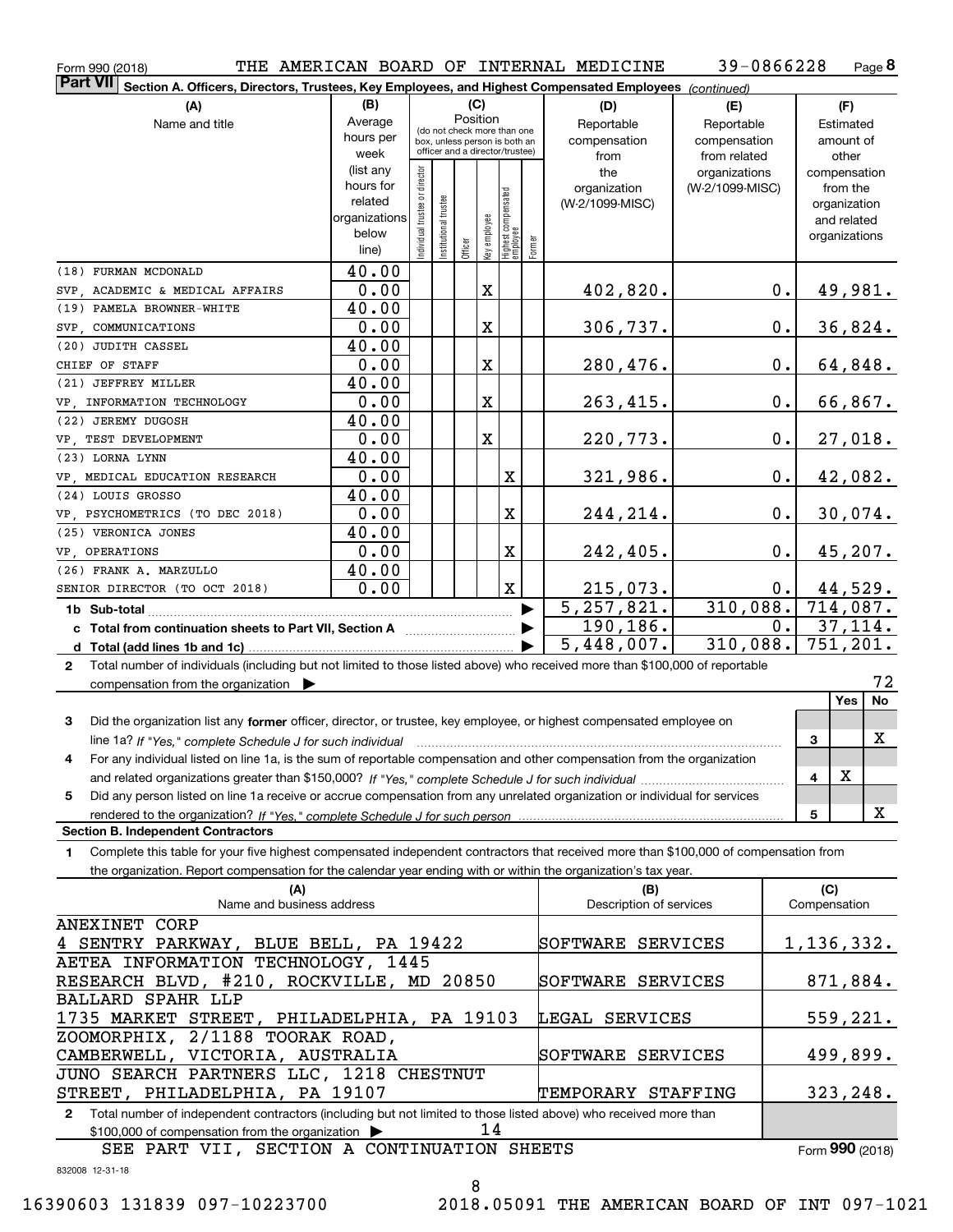| Form 990<br><b>Part VII</b> |                                       |                          |                                |                       |         |              |                              |        | THE AMERICAN BOARD OF INTERNAL MEDICINE                                                     | 39-0866228                                                       |                                    |  |
|-----------------------------|---------------------------------------|--------------------------|--------------------------------|-----------------------|---------|--------------|------------------------------|--------|---------------------------------------------------------------------------------------------|------------------------------------------------------------------|------------------------------------|--|
|                             | Section A.                            |                          |                                |                       |         |              |                              |        | Officers, Directors, Trustees, Key Employees, and Highest Compensated Employees (continued) |                                                                  |                                    |  |
|                             | (A)                                   | (B)                      |                                |                       |         | (C)          |                              |        | (D)                                                                                         | (E)                                                              | (F)                                |  |
|                             | Name and title                        | Average                  |                                |                       |         | Position     |                              |        | Reportable                                                                                  | Reportable                                                       | Estimated                          |  |
|                             |                                       | hours<br>per<br>week     |                                |                       |         |              | (check all that apply)       |        | compensation<br>from<br>the<br>organization                                                 | compensation<br>from related<br>organizations<br>(W-2/1099-MISC) | amount of<br>other<br>compensation |  |
|                             |                                       | (list any                |                                |                       |         |              | Highest compensated employee |        |                                                                                             |                                                                  | from the                           |  |
|                             |                                       | hours for                |                                |                       |         |              |                              |        | (W-2/1099-MISC)                                                                             |                                                                  | organization                       |  |
|                             |                                       | related<br>organizations |                                |                       |         |              |                              |        |                                                                                             |                                                                  | and related<br>organizations       |  |
|                             |                                       | below                    | Individual trustee or director | Institutional trustee |         | Key employee |                              |        |                                                                                             |                                                                  |                                    |  |
|                             |                                       | line)                    |                                |                       | Officer |              |                              | Former |                                                                                             |                                                                  |                                    |  |
|                             | (27) DONALD KOOKER                    | 40.00                    |                                |                       |         |              |                              |        |                                                                                             |                                                                  |                                    |  |
|                             | VP, INFORMATION TECHNOLOGY            | 0.00                     |                                |                       |         |              | $\rm X$                      |        | <u>190,186.</u>                                                                             | $\mathbf 0$ .                                                    | 37, 114.                           |  |
|                             |                                       |                          |                                |                       |         |              |                              |        |                                                                                             |                                                                  |                                    |  |
|                             |                                       |                          |                                |                       |         |              |                              |        |                                                                                             |                                                                  |                                    |  |
|                             |                                       |                          |                                |                       |         |              |                              |        |                                                                                             |                                                                  |                                    |  |
|                             |                                       |                          |                                |                       |         |              |                              |        |                                                                                             |                                                                  |                                    |  |
|                             |                                       |                          |                                |                       |         |              |                              |        |                                                                                             |                                                                  |                                    |  |
|                             |                                       |                          |                                |                       |         |              |                              |        |                                                                                             |                                                                  |                                    |  |
|                             |                                       |                          |                                |                       |         |              |                              |        |                                                                                             |                                                                  |                                    |  |
|                             |                                       |                          |                                |                       |         |              |                              |        |                                                                                             |                                                                  |                                    |  |
|                             |                                       |                          |                                |                       |         |              |                              |        |                                                                                             |                                                                  |                                    |  |
|                             |                                       |                          |                                |                       |         |              |                              |        |                                                                                             |                                                                  |                                    |  |
|                             |                                       |                          |                                |                       |         |              |                              |        |                                                                                             |                                                                  |                                    |  |
|                             |                                       |                          |                                |                       |         |              |                              |        |                                                                                             |                                                                  |                                    |  |
|                             |                                       |                          |                                |                       |         |              |                              |        |                                                                                             |                                                                  |                                    |  |
|                             |                                       |                          |                                |                       |         |              |                              |        |                                                                                             |                                                                  |                                    |  |
|                             |                                       |                          |                                |                       |         |              |                              |        |                                                                                             |                                                                  |                                    |  |
|                             |                                       |                          |                                |                       |         |              |                              |        |                                                                                             |                                                                  |                                    |  |
|                             |                                       |                          |                                |                       |         |              |                              |        |                                                                                             |                                                                  |                                    |  |
|                             |                                       |                          |                                |                       |         |              |                              |        |                                                                                             |                                                                  |                                    |  |
|                             |                                       |                          |                                |                       |         |              |                              |        |                                                                                             |                                                                  |                                    |  |
|                             |                                       |                          |                                |                       |         |              |                              |        |                                                                                             |                                                                  |                                    |  |
|                             |                                       |                          |                                |                       |         |              |                              |        |                                                                                             |                                                                  |                                    |  |
|                             |                                       |                          |                                |                       |         |              |                              |        |                                                                                             |                                                                  |                                    |  |
|                             |                                       |                          |                                |                       |         |              |                              |        |                                                                                             |                                                                  |                                    |  |
|                             |                                       |                          |                                |                       |         |              |                              |        |                                                                                             |                                                                  |                                    |  |
|                             |                                       |                          |                                |                       |         |              |                              |        |                                                                                             |                                                                  |                                    |  |
|                             |                                       |                          |                                |                       |         |              |                              |        |                                                                                             |                                                                  |                                    |  |
|                             |                                       |                          |                                |                       |         |              |                              |        |                                                                                             |                                                                  |                                    |  |
|                             |                                       |                          |                                |                       |         |              |                              |        |                                                                                             |                                                                  |                                    |  |
|                             |                                       |                          |                                |                       |         |              |                              |        |                                                                                             |                                                                  |                                    |  |
|                             |                                       |                          |                                |                       |         |              |                              |        |                                                                                             |                                                                  |                                    |  |
|                             |                                       |                          |                                |                       |         |              |                              |        |                                                                                             |                                                                  |                                    |  |
|                             |                                       |                          |                                |                       |         |              |                              |        |                                                                                             |                                                                  |                                    |  |
|                             |                                       |                          |                                |                       |         |              |                              |        |                                                                                             |                                                                  |                                    |  |
|                             |                                       |                          |                                |                       |         |              |                              |        |                                                                                             |                                                                  |                                    |  |
|                             |                                       |                          |                                |                       |         |              |                              |        |                                                                                             |                                                                  |                                    |  |
|                             |                                       |                          |                                |                       |         |              |                              |        |                                                                                             |                                                                  |                                    |  |
|                             | Total to Part VII, Section A, line 1c |                          |                                |                       |         |              |                              |        | 190,186.                                                                                    |                                                                  | 37,114.                            |  |

832201 04-01-18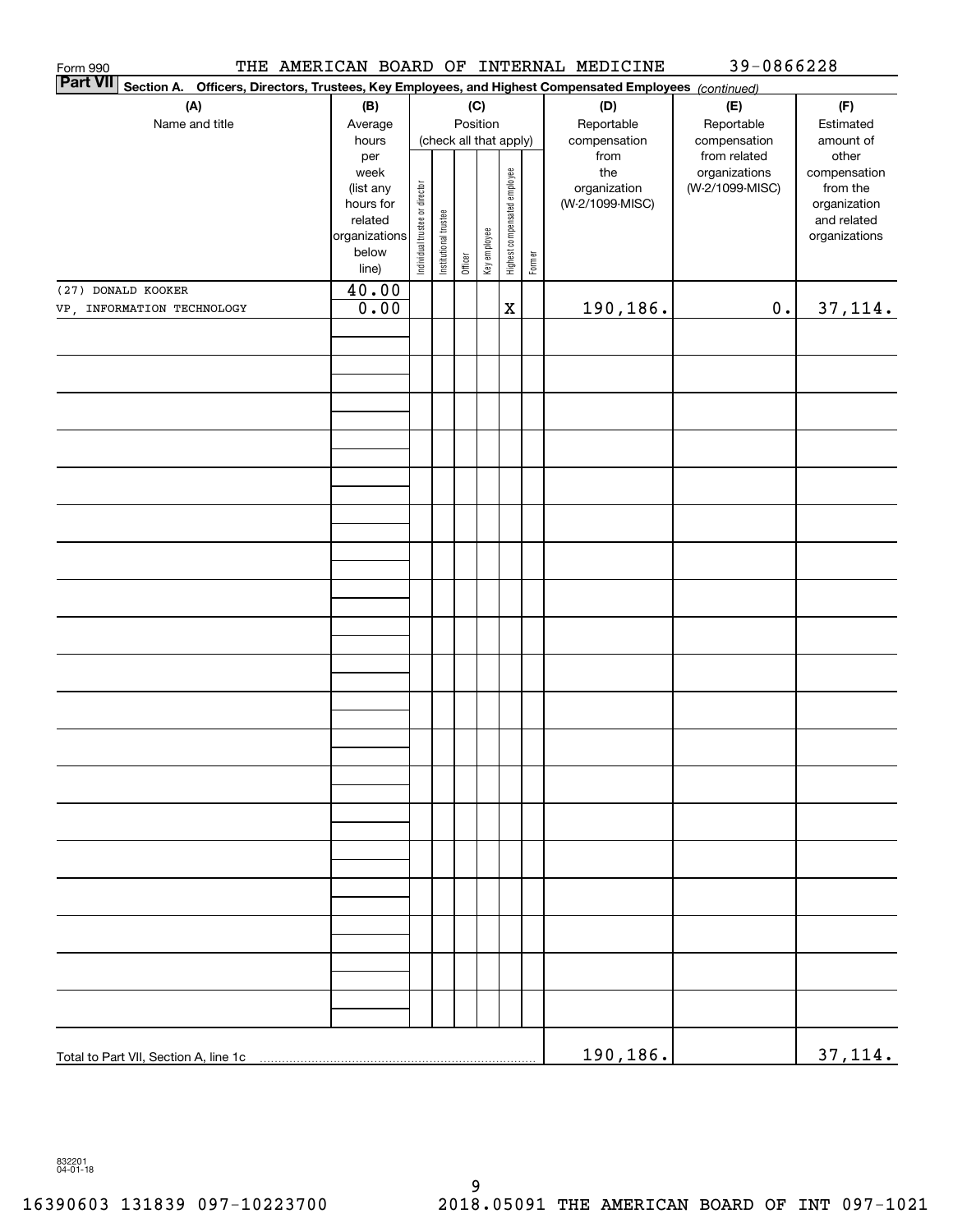| Form 990 (2018)<br><b>Part VIII</b>                       |    | <b>Statement of Revenue</b>                                                                                          |                |                                | THE AMERICAN BOARD OF INTERNAL MEDICINE |                                                 | 39-0866228                                         | Page 9                                                             |
|-----------------------------------------------------------|----|----------------------------------------------------------------------------------------------------------------------|----------------|--------------------------------|-----------------------------------------|-------------------------------------------------|----------------------------------------------------|--------------------------------------------------------------------|
|                                                           |    | Check if Schedule O contains a response or note to any line in this Part VIII                                        |                |                                |                                         |                                                 |                                                    |                                                                    |
|                                                           |    |                                                                                                                      |                |                                | (A)<br>Total revenue                    | (B)<br>Related or<br>exempt function<br>revenue | $\overline{C}$<br>Unrelated<br>business<br>revenue | (D)<br>Revenuè excluded<br>from tax under<br>sections<br>512 - 514 |
|                                                           |    | 1 a Federated campaigns                                                                                              | 1a             |                                |                                         |                                                 |                                                    |                                                                    |
|                                                           |    |                                                                                                                      | 1 <sub>b</sub> |                                |                                         |                                                 |                                                    |                                                                    |
|                                                           |    | c Fundraising events                                                                                                 | 1c             |                                |                                         |                                                 |                                                    |                                                                    |
|                                                           |    | d Related organizations                                                                                              | 1d             | 1,742,625.                     |                                         |                                                 |                                                    |                                                                    |
|                                                           |    | e Government grants (contributions)                                                                                  | 1e             |                                |                                         |                                                 |                                                    |                                                                    |
|                                                           |    | f All other contributions, gifts, grants, and                                                                        |                |                                |                                         |                                                 |                                                    |                                                                    |
|                                                           |    | similar amounts not included above                                                                                   | 1f             | 34,249.                        |                                         |                                                 |                                                    |                                                                    |
| Contributions, Gifts, Grants<br>and Other Similar Amounts |    | g Noncash contributions included in lines 1a-1f: \$                                                                  |                |                                |                                         |                                                 |                                                    |                                                                    |
|                                                           |    |                                                                                                                      |                |                                | 1,776,874.                              |                                                 |                                                    |                                                                    |
|                                                           |    |                                                                                                                      |                | <b>Business Code</b><br>900099 |                                         |                                                 |                                                    |                                                                    |
|                                                           | 2a | CERTIFICATION OF EXAM FEES                                                                                           |                | 900099                         | 31,676,981.<br>29,832,968.              | 31,676,981.                                     |                                                    |                                                                    |
|                                                           | b  | MAINTENANACE OF CERTIFICATION                                                                                        |                |                                |                                         | 29,832,968.                                     |                                                    |                                                                    |
|                                                           | с  | the control of the control of the control of the control of the control of the control of                            |                |                                |                                         |                                                 |                                                    |                                                                    |
|                                                           | d  | <u> 1989 - Johann Barbara, martin amerikan basar dan berasal dalam basa dalam basar dalam basar dalam basa dalam</u> |                |                                |                                         |                                                 |                                                    |                                                                    |
| Program Service<br>Revenue                                | е  | f All other program service revenue                                                                                  |                |                                |                                         |                                                 |                                                    |                                                                    |
|                                                           |    |                                                                                                                      |                |                                | 61,509,949.                             |                                                 |                                                    |                                                                    |
|                                                           | 3  | Investment income (including dividends, interest, and                                                                |                |                                |                                         |                                                 |                                                    |                                                                    |
|                                                           |    |                                                                                                                      |                |                                | 694,948.                                |                                                 |                                                    | 694,948.                                                           |
|                                                           | 4  | Income from investment of tax-exempt bond proceeds                                                                   |                |                                |                                         |                                                 |                                                    |                                                                    |
|                                                           | 5  |                                                                                                                      |                |                                |                                         |                                                 |                                                    |                                                                    |
|                                                           |    |                                                                                                                      | (i) Real       | (ii) Personal                  |                                         |                                                 |                                                    |                                                                    |
|                                                           |    | 6 a Gross rents                                                                                                      |                |                                |                                         |                                                 |                                                    |                                                                    |
|                                                           |    | <b>b</b> Less: rental expenses                                                                                       |                |                                |                                         |                                                 |                                                    |                                                                    |
|                                                           |    | c Rental income or (loss)                                                                                            |                |                                |                                         |                                                 |                                                    |                                                                    |
|                                                           |    |                                                                                                                      |                |                                |                                         |                                                 |                                                    |                                                                    |
|                                                           |    | 7 a Gross amount from sales of                                                                                       | (i) Securities | (ii) Other                     |                                         |                                                 |                                                    |                                                                    |
|                                                           |    | assets other than inventory                                                                                          | 6,615.         |                                |                                         |                                                 |                                                    |                                                                    |
|                                                           |    | <b>b</b> Less: cost or other basis                                                                                   |                |                                |                                         |                                                 |                                                    |                                                                    |
|                                                           |    | and sales expenses                                                                                                   | 0.             | 13,629.                        |                                         |                                                 |                                                    |                                                                    |
|                                                           |    |                                                                                                                      | 6,615.         | $-13,629.$                     |                                         |                                                 |                                                    |                                                                    |
|                                                           |    |                                                                                                                      |                |                                | $-7,014.$                               |                                                 |                                                    | $-7,014.$                                                          |
| <b>Other Revenue</b>                                      |    | 8 a Gross income from fundraising events (not<br>including \$                                                        |                |                                |                                         |                                                 |                                                    |                                                                    |
|                                                           |    | contributions reported on line 1c). See                                                                              |                |                                |                                         |                                                 |                                                    |                                                                    |
|                                                           |    |                                                                                                                      |                |                                |                                         |                                                 |                                                    |                                                                    |
|                                                           |    |                                                                                                                      | $\mathbf b$    |                                |                                         |                                                 |                                                    |                                                                    |
|                                                           |    | c Net income or (loss) from fundraising events                                                                       |                |                                |                                         |                                                 |                                                    |                                                                    |
|                                                           |    | 9 a Gross income from gaming activities. See                                                                         |                |                                |                                         |                                                 |                                                    |                                                                    |
|                                                           |    |                                                                                                                      |                |                                |                                         |                                                 |                                                    |                                                                    |
|                                                           |    |                                                                                                                      | b              |                                |                                         |                                                 |                                                    |                                                                    |
|                                                           |    |                                                                                                                      |                |                                |                                         |                                                 |                                                    |                                                                    |
|                                                           |    | 10 a Gross sales of inventory, less returns                                                                          |                |                                |                                         |                                                 |                                                    |                                                                    |
|                                                           |    |                                                                                                                      |                |                                |                                         |                                                 |                                                    |                                                                    |
|                                                           |    |                                                                                                                      | $\mathbf b$    |                                |                                         |                                                 |                                                    |                                                                    |
|                                                           |    | <b>c</b> Net income or (loss) from sales of inventory                                                                |                |                                |                                         |                                                 |                                                    |                                                                    |
|                                                           |    | Miscellaneous Revenue<br>11 a OTHER BOARD EXAM REVENUE                                                               |                | <b>Business Code</b><br>900099 |                                         |                                                 |                                                    |                                                                    |
|                                                           |    | <b>b</b> RESCORE                                                                                                     |                | 900099                         | 203,968.<br>66,000.                     | 203,968.<br>66,000.                             |                                                    |                                                                    |
|                                                           |    | C DUPLICATE CERTIFICATIONS                                                                                           |                | 900099                         | 60,075.                                 | 60,075.                                         |                                                    |                                                                    |
|                                                           |    |                                                                                                                      |                | 900099                         | 663,117.                                | 345,918.                                        |                                                    | 317, 199.                                                          |
|                                                           |    |                                                                                                                      |                |                                | 993,160.                                |                                                 |                                                    |                                                                    |
| 12                                                        |    |                                                                                                                      |                |                                | 64, 967, 917.                           | 62, 185, 910.                                   | 0.                                                 | 1,005,133.                                                         |
| 832009 12-31-18                                           |    |                                                                                                                      |                |                                |                                         |                                                 |                                                    | Form 990 (2018)                                                    |

832009 12-31-18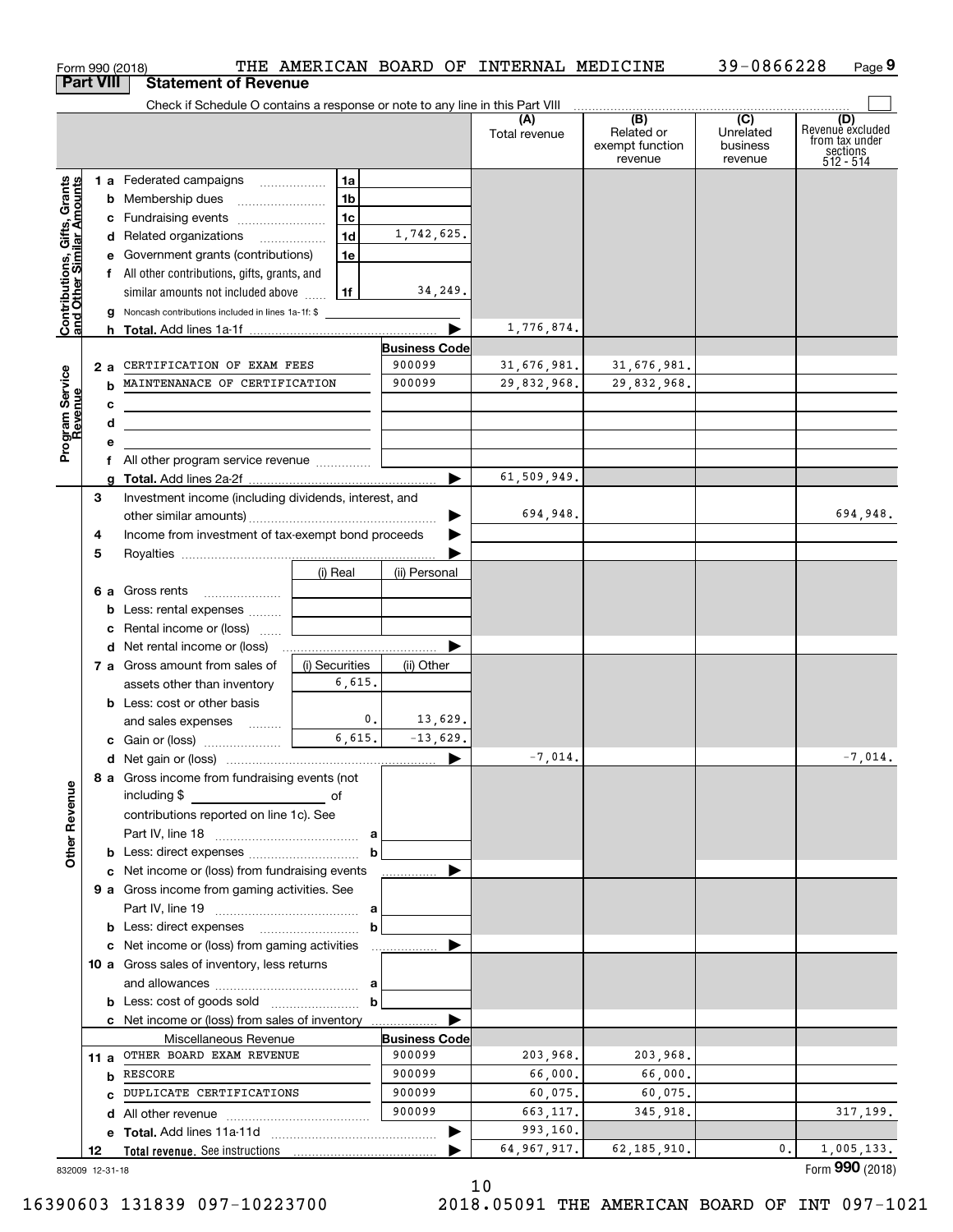|    | Do not include amounts reported on lines 6b,<br>7b, 8b, 9b, and 10b of Part VIII.                                                                         | (A)<br>Total expenses | (B)<br>Program service<br>expenses | (C)<br>Management and<br>general expenses | (D)<br>Fundraising<br>expenses |
|----|-----------------------------------------------------------------------------------------------------------------------------------------------------------|-----------------------|------------------------------------|-------------------------------------------|--------------------------------|
| 1  | Grants and other assistance to domestic organizations                                                                                                     |                       |                                    |                                           |                                |
|    | and domestic governments. See Part IV, line 21                                                                                                            |                       |                                    |                                           |                                |
| 2  | Grants and other assistance to domestic                                                                                                                   |                       |                                    |                                           |                                |
|    | individuals. See Part IV, line 22                                                                                                                         |                       |                                    |                                           |                                |
| 3  | Grants and other assistance to foreign                                                                                                                    |                       |                                    |                                           |                                |
|    | organizations, foreign governments, and foreign                                                                                                           |                       |                                    |                                           |                                |
|    | individuals. See Part IV, lines 15 and 16                                                                                                                 |                       |                                    |                                           |                                |
| 4  | Benefits paid to or for members                                                                                                                           |                       |                                    |                                           |                                |
| 5  | Compensation of current officers, directors,                                                                                                              |                       |                                    |                                           |                                |
|    |                                                                                                                                                           | 5,126,469.            | 3,993,520.                         | <u>1,132,949.</u>                         |                                |
| 6  | Compensation not included above, to disqualified                                                                                                          |                       |                                    |                                           |                                |
|    | persons (as defined under section 4958(f)(1)) and                                                                                                         |                       |                                    |                                           |                                |
|    | persons described in section 4958(c)(3)(B)                                                                                                                |                       |                                    |                                           |                                |
| 7  |                                                                                                                                                           | 17, 342, 493.         | 13,509,979.                        | 3,832,514.                                |                                |
| 8  | Pension plan accruals and contributions (include                                                                                                          |                       |                                    |                                           |                                |
|    | section 401(k) and 403(b) employer contributions)                                                                                                         |                       | $2,025,649.$ $1,577,980.$          | 447,669.                                  |                                |
| 9  |                                                                                                                                                           |                       | $2,497,613.$ 1,945,694.            | $\overline{551,919}$ .                    |                                |
| 10 |                                                                                                                                                           | 1,527,398.            | 1,189,843.                         | 337,555.                                  |                                |
| 11 | Fees for services (non-employees):                                                                                                                        |                       |                                    |                                           |                                |
| a  |                                                                                                                                                           |                       |                                    |                                           |                                |
|    |                                                                                                                                                           | 1,224,522.            | 953, 913.                          | 270,609.                                  |                                |
|    |                                                                                                                                                           | 48,714.               | 37,949.                            | 10,765.                                   |                                |
|    |                                                                                                                                                           |                       |                                    |                                           |                                |
|    | e Professional fundraising services. See Part IV, line 17                                                                                                 |                       |                                    |                                           |                                |
| f  | Investment management fees                                                                                                                                |                       |                                    |                                           |                                |
|    | g Other. (If line 11g amount exceeds 10% of line 25,                                                                                                      |                       |                                    |                                           |                                |
|    | column (A) amount, list line 11g expenses on Sch O.)                                                                                                      | 3,602,841.            | 2,806,642.                         | 796,199.                                  |                                |
| 12 |                                                                                                                                                           |                       |                                    |                                           |                                |
| 13 |                                                                                                                                                           | 1,138,682.            | 887,044.                           | 251,638.                                  |                                |
| 14 |                                                                                                                                                           |                       |                                    |                                           |                                |
| 15 |                                                                                                                                                           |                       |                                    |                                           |                                |
| 16 |                                                                                                                                                           | 2,817,553.            | 2,194,897.                         | 622,656.                                  |                                |
| 17 | Travel                                                                                                                                                    | 117, 254.             | 91, 342.                           | 25,912.                                   |                                |
| 18 | Payments of travel or entertainment expenses                                                                                                              |                       |                                    |                                           |                                |
|    | for any federal, state, or local public officials                                                                                                         |                       |                                    |                                           |                                |
| 19 | Conferences, conventions, and meetings                                                                                                                    | 788,254.              | 614,056.                           | 174,198.                                  |                                |
| 20 | Interest                                                                                                                                                  |                       |                                    |                                           |                                |
| 21 |                                                                                                                                                           |                       |                                    |                                           |                                |
| 22 | Depreciation, depletion, and amortization                                                                                                                 | 1,866,639.            | 1,454,127.                         | 412,512.                                  |                                |
| 23 | Insurance                                                                                                                                                 | 417,146.              | 324,960.                           | 92,186.                                   |                                |
| 24 | Other expenses. Itemize expenses not covered<br>above. (List miscellaneous expenses in line 24e. If line<br>24e amount exceeds 10% of line 25, column (A) |                       |                                    |                                           |                                |
|    | amount, list line 24e expenses on Schedule O.)                                                                                                            |                       |                                    |                                           |                                |
| a  | CERTIFYING EXAM                                                                                                                                           | 8,676,346.            | 8,676,346.                         |                                           |                                |
| b  | MOC EXAM                                                                                                                                                  | 3,548,650.            | 3,548,650.                         |                                           |                                |
| c  | PROGRAM/PROJECT<br><b>EXPENSE</b>                                                                                                                         | 1,646,532.            | 1,275,459.                         | 371,073.                                  |                                |
| d  | STAFF EXPENSES                                                                                                                                            | 296,216.              | 230,755.                           | 65,461.                                   |                                |
|    | e All other expenses                                                                                                                                      | 500, 594.             | 400,584.                           | 100,010.                                  |                                |
| 25 | Total functional expenses. Add lines 1 through 24e                                                                                                        | 55,209,565.           | 45, 713, 740.                      | 9,495,825.                                | $0$ .                          |
| 26 | Joint costs. Complete this line only if the organization                                                                                                  |                       |                                    |                                           |                                |
|    | reported in column (B) joint costs from a combined                                                                                                        |                       |                                    |                                           |                                |
|    | educational campaign and fundraising solicitation.                                                                                                        |                       |                                    |                                           |                                |
|    | Check here $\blacktriangleright$<br>if following SOP 98-2 (ASC 958-720)                                                                                   |                       |                                    |                                           |                                |

#### 832010 12-31-18

Form (2018) **990**

11 16390603 131839 097-10223700 2018.05091 THE AMERICAN BOARD OF INT 097-1021

#### $_{\rm Form}$  990 (2018) THE AMERICAN BOARD OF INTERNAL MEDICINE  $_{\rm 39-0866228$   $_{\rm Page}$ **10 Part IX Statement of Functional Expenses**

*Section 501(c)(3) and 501(c)(4) organizations must complete all columns. All other organizations must complete column (A).*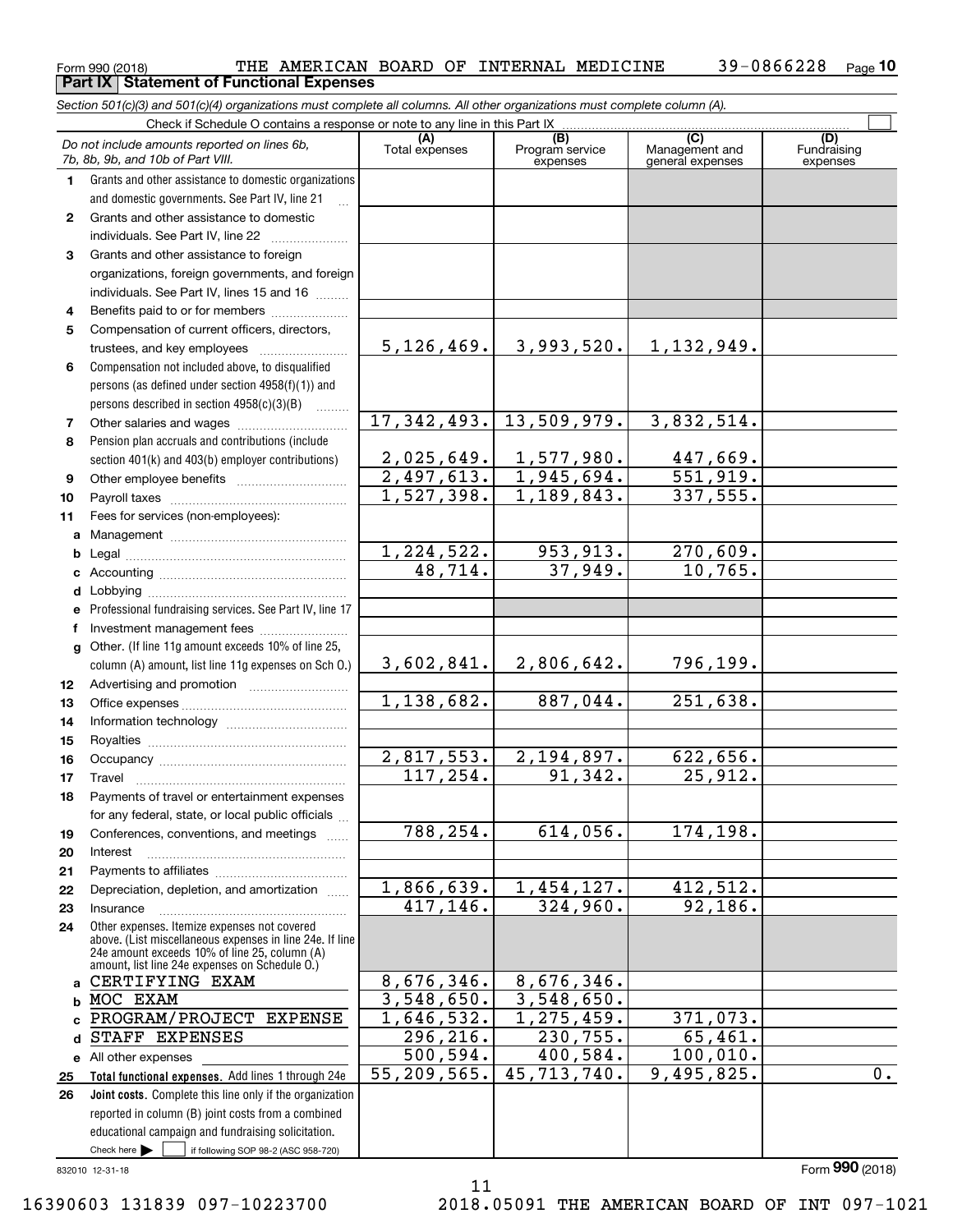$-49,944,547.$   $33 \mid -40,129,341.$  $56, 294, 931. |34 | 63, 887, 781.$ 

**5**Loans and other receivables from current and former officers, directors, **6**Loans and other receivables from other disqualified persons (as defined under **78910a**Land, buildings, and equipment: cost or other **11121322232425295678910c11121314151617181920212223242526b** Less: accumulated depreciation  $\ldots$  **10b** basis. Complete Part VI of Schedule D will aller **Total assets.**  Add lines 1 through 15 (must equal line 34) **Total liabilities.**  Add lines 17 through 25 Organizations that follow SFAS 117 (ASC 958), check here  $\blacktriangleright$   $\boxed{\text{X}}$  and **complete lines 27 through 29, and lines 33 and 34. 272829Organizations that do not follow SFAS 117 (ASC 958), check here** | trustees, key employees, and highest compensated employees. Complete Part II of Schedule L ~~~~~~~~~~~~~~~~~~~~~~~~~~~~ section 4958(f)(1)), persons described in section 4958(c)(3)(B), and contributing employers and sponsoring organizations of section 501(c)(9) voluntary employees' beneficiary organizations (see instr). Complete Part II of Sch L Notes and loans receivable, net ~~~~~~~~~~~~~~~~~~~~~~~ Inventories for sale or use ~~~~~~~~~~~~~~~~~~~~~~~~~~ Prepaid expenses and deferred charges lnvestments - publicly traded securities ……………………………………………… Investments - other securities. See Part IV, line 11 ~~~~~~~~~~~~~~Investments - program-related. See Part IV, line 11 Intangible assets …………………………………………………………………………………… Other assets. See Part IV, line 11 ~~~~~~~~~~~~~~~~~~~~~~ Accounts payable and accrued expenses ~~~~~~~~~~~~~~~~~~Grants payable ~~~~~~~~~~~~~~~~~~~~~~~~~~~~~~~ Deferred revenue et al. and the state of the state of the state of the state of the state of the state of the state of the state of the state of the state of the state of the state of the state of the state of the state of Tax-exempt bond liabilities …………………………………………………………… Escrow or custodial account liability. Complete Part IV of Schedule D Loans and other payables to current and former officers, directors, trustees, key employees, highest compensated employees, and disqualified persons. Complete Part II of Schedule L ~~~~~~~~~~~~~~~~~~~~~~~Secured mortgages and notes payable to unrelated third parties Unsecured notes and loans payable to unrelated third parties ~~~~~~~~~~~~~~~~~~~~ Other liabilities (including federal income tax, payables to related third parties, and other liabilities not included on lines 17-24). Complete Part X of Schedule D ~~~~~~~~~~~~~~~~~~~~~~~~~~~~~~~~ Unrestricted net assets ~~~~~~~~~~~~~~~~~~~~~~~~~~~ Temporarily restricted net assets ~~~~~~~~~~~~~~~~~~~~~~ Permanently restricted net assets  $1,206,705.$  9 1,606,710.  $2,443,708.$  11 3,037,418. 17,691,945.  $12,404,248.$  6,595,542.  $10c$  5,287,697.  $2,217.$   $15$  68,547. 56,294,931. 63,887,781.  $6,618,349.$   $|17|$  8,503,618.  $\overline{89,379,020.}$  19 85,650,516.  $10, 242, 109$ .  $|25|$  9,862,988. 106,239,478. 104,017,122.  $-50,107,481.$   $27$   $-40,200,368.$ 162,934. 71,027. 838,915.

 $_{\rm Form}$  990 (2018) THE AMERICAN BOARD OF INTERNAL MEDICINE  $_{\rm 39-0866228$   $_{\rm Page}$ 

Form (2018) **990**

39-0866228 <sub>Page</sub> 11

 $\mathcal{L}^{\text{max}}$ 

**(B)**

25,597,041. 37,727,070.

 $18,932,879. | z | 15,440,135.$ 

 $514,989. | 4 | 649,176.$  $162,935.$  3 71,028.

Beginning of year | Find of year

**(A)**

|  | <b>Fail A</b> Dalance Sheet                                                |
|--|----------------------------------------------------------------------------|
|  | Check if Schedule O contains a response or note to any line in this Part X |
|  |                                                                            |
|  |                                                                            |
|  | Cash - non-interest-bearing                                                |
|  | Savings and temporary cash investments                                     |
|  | Pledges and grants receivable, net                                         |

**4**Accounts receivable, net ~~~~~~~~~~~~~~~~~~~~~~~~~~

**Part X Balance** 

**Assets**

**26**

**Liabilities**

Liabilities

**2728**

**Net Assets or Fund Balances**

**Net Assets or Fund Balances** 

**and complete lines 30 through 34.**

Total liabilities and net assets/fund balances

Capital stock or trust principal, or current funds ~~~~~~~~~~~~~~~ Paid-in or capital surplus, or land, building, or equipment fund will concurred. Retained earnings, endowment, accumulated income, or other funds www.com Total net assets or fund balances ~~~~~~~~~~~~~~~~~~~~~~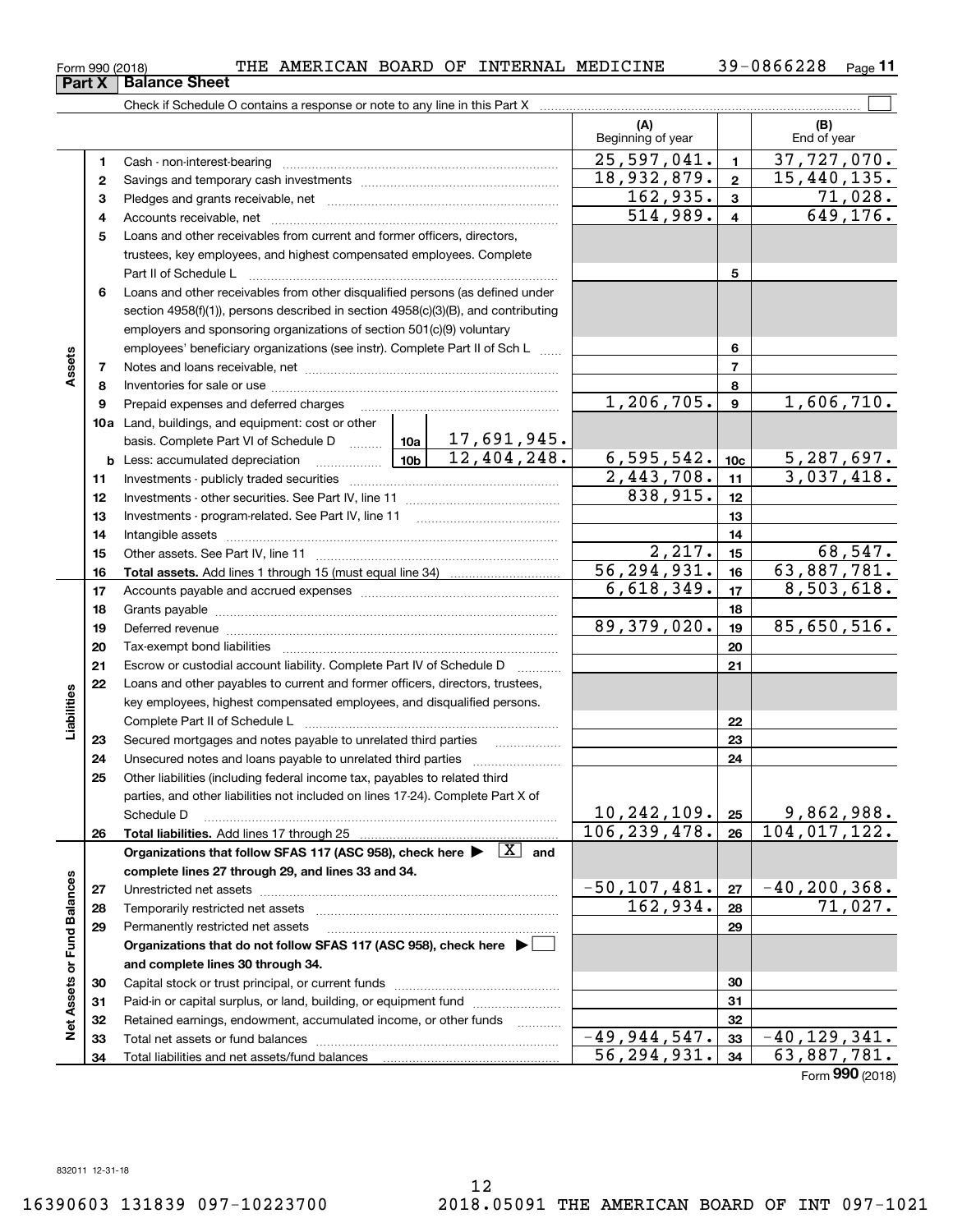|    | THE AMERICAN BOARD OF INTERNAL MEDICINE<br>Form 990 (2018)                                                                      |                         | 39-0866228                  |            | Page 12   |
|----|---------------------------------------------------------------------------------------------------------------------------------|-------------------------|-----------------------------|------------|-----------|
|    | <b>Reconciliation of Net Assets</b><br>Part XI                                                                                  |                         |                             |            |           |
|    |                                                                                                                                 |                         |                             |            |           |
|    |                                                                                                                                 |                         |                             |            |           |
| 1  | Total revenue (must equal Part VIII, column (A), line 12)                                                                       | $\blacksquare$          | 64,967,917.                 |            |           |
| 2  | Total expenses (must equal Part IX, column (A), line 25)                                                                        | $\overline{2}$          | $\overline{55, 209, 565}$ . |            |           |
| 3  | Revenue less expenses. Subtract line 2 from line 1                                                                              | $\overline{\mathbf{3}}$ |                             | 9,758,352. |           |
| 4  |                                                                                                                                 | 4                       | $-49,944,547.$              |            |           |
| 5  | Net unrealized gains (losses) on investments                                                                                    | 5                       |                             | 56,854.    |           |
| 6  | Donated services and use of facilities                                                                                          | 6                       |                             |            |           |
| 7  | Investment expenses                                                                                                             | $\overline{7}$          |                             |            |           |
| 8  | Prior period adjustments                                                                                                        | 8                       |                             |            |           |
| 9  |                                                                                                                                 | 9                       |                             |            | 0.        |
| 10 | Net assets or fund balances at end of year. Combine lines 3 through 9 (must equal Part X, line 33,                              |                         |                             |            |           |
|    | column (B))                                                                                                                     | 10                      | $-40, 129, 341.$            |            |           |
|    | Part XII Financial Statements and Reporting                                                                                     |                         |                             |            |           |
|    |                                                                                                                                 |                         |                             |            |           |
|    |                                                                                                                                 |                         |                             | Yes        | <b>No</b> |
| 1  | $\boxed{\text{X}}$ Accrual<br>Accounting method used to prepare the Form 990: <u>II</u> Cash<br>Other                           |                         |                             |            |           |
|    | If the organization changed its method of accounting from a prior year or checked "Other," explain in Schedule O.               |                         |                             |            |           |
|    | 2a Were the organization's financial statements compiled or reviewed by an independent accountant?                              |                         | 2a                          |            | x         |
|    | If "Yes," check a box below to indicate whether the financial statements for the year were compiled or reviewed on a            |                         |                             |            |           |
|    | separate basis, consolidated basis, or both:                                                                                    |                         |                             |            |           |
|    | Consolidated basis<br>Separate basis<br>Both consolidated and separate basis                                                    |                         |                             |            |           |
|    | <b>b</b> Were the organization's financial statements audited by an independent accountant?                                     |                         | 2 <sub>b</sub>              | Χ          |           |
|    | If "Yes," check a box below to indicate whether the financial statements for the year were audited on a separate basis,         |                         |                             |            |           |
|    | consolidated basis, or both:                                                                                                    |                         |                             |            |           |
|    | $\boxed{\textbf{X}}$ Consolidated basis<br>Both consolidated and separate basis<br>Separate basis                               |                         |                             |            |           |
|    | c If "Yes" to line 2a or 2b, does the organization have a committee that assumes responsibility for oversight of the audit,     |                         |                             |            |           |
|    | review, or compilation of its financial statements and selection of an independent accountant?                                  |                         | 2c                          | Χ          |           |
|    | If the organization changed either its oversight process or selection process during the tax year, explain in Schedule O.       |                         |                             |            |           |
|    | 3a As a result of a federal award, was the organization required to undergo an audit or audits as set forth in the Single Audit |                         |                             |            |           |
|    |                                                                                                                                 |                         | 3a                          |            | x         |
|    | b If "Yes," did the organization undergo the required audit or audits? If the organization did not undergo the required audit   |                         |                             |            |           |
|    | or audits, explain why in Schedule O and describe any steps taken to undergo such audits                                        |                         | 3b                          | nnn        |           |

Form (2018) **990**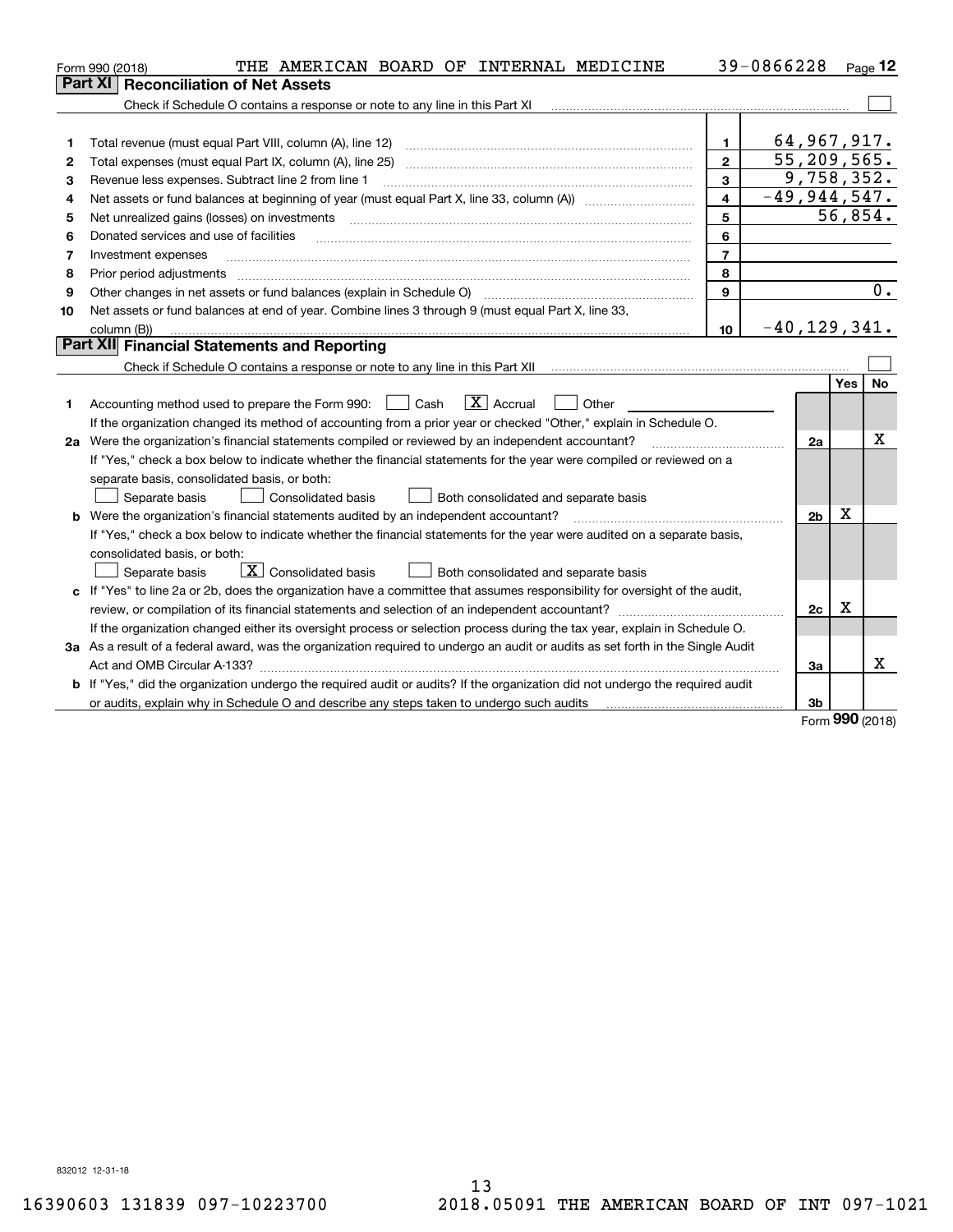| <b>SCHEDULE A</b> |  |  |  |  |  |  |
|-------------------|--|--|--|--|--|--|
|-------------------|--|--|--|--|--|--|

Department of the Treasury

**(Form 990 or 990-EZ)**

# **Public Charity Status and Public Support**

**Complete if the organization is a section 501(c)(3) organization or a section 4947(a)(1) nonexempt charitable trust. | Attach to Form 990 or Form 990-EZ.** 

| OMB No. 1545-0047            |
|------------------------------|
| 2018                         |
| Open to Public<br>Inspection |

|       | Internal Revenue Service<br>Inspection<br>Go to www.irs.gov/Form990 for instructions and the latest information. |                                                      |  |                                                                          |                                                                                                                                               |     |                                                                |                            |            |                                       |
|-------|------------------------------------------------------------------------------------------------------------------|------------------------------------------------------|--|--------------------------------------------------------------------------|-----------------------------------------------------------------------------------------------------------------------------------------------|-----|----------------------------------------------------------------|----------------------------|------------|---------------------------------------|
|       |                                                                                                                  | Name of the organization                             |  |                                                                          |                                                                                                                                               |     |                                                                |                            |            | <b>Employer identification number</b> |
|       |                                                                                                                  |                                                      |  |                                                                          | THE AMERICAN BOARD OF INTERNAL MEDICINE                                                                                                       |     |                                                                |                            | 39-0866228 |                                       |
|       | Part I                                                                                                           |                                                      |  |                                                                          | Reason for Public Charity Status (All organizations must complete this part.) See instructions.                                               |     |                                                                |                            |            |                                       |
|       |                                                                                                                  |                                                      |  |                                                                          | The organization is not a private foundation because it is: (For lines 1 through 12, check only one box.)                                     |     |                                                                |                            |            |                                       |
| 1.    |                                                                                                                  |                                                      |  |                                                                          | A church, convention of churches, or association of churches described in section 170(b)(1)(A)(i).                                            |     |                                                                |                            |            |                                       |
| 2     |                                                                                                                  |                                                      |  |                                                                          | A school described in section 170(b)(1)(A)(ii). (Attach Schedule E (Form 990 or 990-EZ).)                                                     |     |                                                                |                            |            |                                       |
| з     |                                                                                                                  |                                                      |  |                                                                          | A hospital or a cooperative hospital service organization described in section 170(b)(1)(A)(iii).                                             |     |                                                                |                            |            |                                       |
|       |                                                                                                                  |                                                      |  |                                                                          | A medical research organization operated in conjunction with a hospital described in section 170(b)(1)(A)(iii). Enter the hospital's name,    |     |                                                                |                            |            |                                       |
|       |                                                                                                                  | city, and state:                                     |  |                                                                          |                                                                                                                                               |     |                                                                |                            |            |                                       |
| 5     |                                                                                                                  |                                                      |  |                                                                          | An organization operated for the benefit of a college or university owned or operated by a governmental unit described in                     |     |                                                                |                            |            |                                       |
|       |                                                                                                                  |                                                      |  | section 170(b)(1)(A)(iv). (Complete Part II.)                            |                                                                                                                                               |     |                                                                |                            |            |                                       |
|       |                                                                                                                  |                                                      |  |                                                                          | A federal, state, or local government or governmental unit described in section 170(b)(1)(A)(v).                                              |     |                                                                |                            |            |                                       |
| 7     |                                                                                                                  |                                                      |  |                                                                          | An organization that normally receives a substantial part of its support from a governmental unit or from the general public described in     |     |                                                                |                            |            |                                       |
|       |                                                                                                                  |                                                      |  | section 170(b)(1)(A)(vi). (Complete Part II.)                            |                                                                                                                                               |     |                                                                |                            |            |                                       |
| 8     |                                                                                                                  |                                                      |  |                                                                          | A community trust described in section 170(b)(1)(A)(vi). (Complete Part II.)                                                                  |     |                                                                |                            |            |                                       |
| 9     |                                                                                                                  |                                                      |  |                                                                          | An agricultural research organization described in section 170(b)(1)(A)(ix) operated in conjunction with a land-grant college                 |     |                                                                |                            |            |                                       |
|       |                                                                                                                  |                                                      |  |                                                                          | or university or a non-land-grant college of agriculture (see instructions). Enter the name, city, and state of the college or                |     |                                                                |                            |            |                                       |
|       |                                                                                                                  | university:                                          |  |                                                                          |                                                                                                                                               |     |                                                                |                            |            |                                       |
|       | 10 $X$                                                                                                           |                                                      |  |                                                                          | An organization that normally receives: (1) more than 33 1/3% of its support from contributions, membership fees, and gross receipts from     |     |                                                                |                            |            |                                       |
|       |                                                                                                                  |                                                      |  |                                                                          | activities related to its exempt functions - subject to certain exceptions, and (2) no more than 33 1/3% of its support from gross investment |     |                                                                |                            |            |                                       |
|       |                                                                                                                  |                                                      |  |                                                                          | income and unrelated business taxable income (less section 511 tax) from businesses acquired by the organization after June 30, 1975.         |     |                                                                |                            |            |                                       |
|       |                                                                                                                  |                                                      |  | See section 509(a)(2). (Complete Part III.)                              |                                                                                                                                               |     |                                                                |                            |            |                                       |
| 11    |                                                                                                                  |                                                      |  |                                                                          | An organization organized and operated exclusively to test for public safety. See section 509(a)(4).                                          |     |                                                                |                            |            |                                       |
| 12    |                                                                                                                  |                                                      |  |                                                                          | An organization organized and operated exclusively for the benefit of, to perform the functions of, or to carry out the purposes of one or    |     |                                                                |                            |            |                                       |
|       |                                                                                                                  |                                                      |  |                                                                          | more publicly supported organizations described in section 509(a)(1) or section 509(a)(2). See section 509(a)(3). Check the box in            |     |                                                                |                            |            |                                       |
|       |                                                                                                                  |                                                      |  |                                                                          | lines 12a through 12d that describes the type of supporting organization and complete lines 12e, 12f, and 12g.                                |     |                                                                |                            |            |                                       |
| а     |                                                                                                                  |                                                      |  |                                                                          | Type I. A supporting organization operated, supervised, or controlled by its supported organization(s), typically by giving                   |     |                                                                |                            |            |                                       |
|       |                                                                                                                  |                                                      |  |                                                                          | the supported organization(s) the power to regularly appoint or elect a majority of the directors or trustees of the supporting               |     |                                                                |                            |            |                                       |
|       |                                                                                                                  |                                                      |  | organization. You must complete Part IV, Sections A and B.               |                                                                                                                                               |     |                                                                |                            |            |                                       |
| b     |                                                                                                                  |                                                      |  |                                                                          | Type II. A supporting organization supervised or controlled in connection with its supported organization(s), by having                       |     |                                                                |                            |            |                                       |
|       |                                                                                                                  |                                                      |  |                                                                          | control or management of the supporting organization vested in the same persons that control or manage the supported                          |     |                                                                |                            |            |                                       |
|       |                                                                                                                  |                                                      |  |                                                                          | organization(s). You must complete Part IV, Sections A and C.                                                                                 |     |                                                                |                            |            |                                       |
| с     |                                                                                                                  |                                                      |  |                                                                          | Type III functionally integrated. A supporting organization operated in connection with, and functionally integrated with,                    |     |                                                                |                            |            |                                       |
|       |                                                                                                                  |                                                      |  |                                                                          | its supported organization(s) (see instructions). You must complete Part IV, Sections A, D, and E.                                            |     |                                                                |                            |            |                                       |
| d     |                                                                                                                  |                                                      |  |                                                                          | Type III non-functionally integrated. A supporting organization operated in connection with its supported organization(s)                     |     |                                                                |                            |            |                                       |
|       |                                                                                                                  |                                                      |  |                                                                          | that is not functionally integrated. The organization generally must satisfy a distribution requirement and an attentiveness                  |     |                                                                |                            |            |                                       |
|       |                                                                                                                  |                                                      |  |                                                                          | requirement (see instructions). You must complete Part IV, Sections A and D, and Part V.                                                      |     |                                                                |                            |            |                                       |
| е     |                                                                                                                  |                                                      |  |                                                                          | Check this box if the organization received a written determination from the IRS that it is a Type I, Type II, Type III                       |     |                                                                |                            |            |                                       |
|       |                                                                                                                  |                                                      |  |                                                                          | functionally integrated, or Type III non-functionally integrated supporting organization.                                                     |     |                                                                |                            |            |                                       |
|       |                                                                                                                  | <b>f</b> Enter the number of supported organizations |  | g Provide the following information about the supported organization(s). |                                                                                                                                               |     |                                                                |                            |            |                                       |
|       |                                                                                                                  | (i) Name of supported                                |  | (ii) EIN                                                                 | (iii) Type of organization                                                                                                                    |     | (iv) Is the organization listed<br>in your governing document? | (v) Amount of monetary     |            | (vi) Amount of other                  |
|       |                                                                                                                  | organization                                         |  |                                                                          | (described on lines 1-10<br>above (see instructions))                                                                                         | Yes | <b>No</b>                                                      | support (see instructions) |            | support (see instructions)            |
|       |                                                                                                                  |                                                      |  |                                                                          |                                                                                                                                               |     |                                                                |                            |            |                                       |
|       |                                                                                                                  |                                                      |  |                                                                          |                                                                                                                                               |     |                                                                |                            |            |                                       |
|       |                                                                                                                  |                                                      |  |                                                                          |                                                                                                                                               |     |                                                                |                            |            |                                       |
|       |                                                                                                                  |                                                      |  |                                                                          |                                                                                                                                               |     |                                                                |                            |            |                                       |
|       |                                                                                                                  |                                                      |  |                                                                          |                                                                                                                                               |     |                                                                |                            |            |                                       |
|       |                                                                                                                  |                                                      |  |                                                                          |                                                                                                                                               |     |                                                                |                            |            |                                       |
|       |                                                                                                                  |                                                      |  |                                                                          |                                                                                                                                               |     |                                                                |                            |            |                                       |
|       |                                                                                                                  |                                                      |  |                                                                          |                                                                                                                                               |     |                                                                |                            |            |                                       |
|       |                                                                                                                  |                                                      |  |                                                                          |                                                                                                                                               |     |                                                                |                            |            |                                       |
|       |                                                                                                                  |                                                      |  |                                                                          |                                                                                                                                               |     |                                                                |                            |            |                                       |
| Total |                                                                                                                  |                                                      |  |                                                                          |                                                                                                                                               |     |                                                                |                            |            |                                       |

LHA For Paperwork Reduction Act Notice, see the Instructions for Form 990 or 990-EZ. 832021 10-11-18 Schedule A (Form 990 or 990-EZ) 2018 14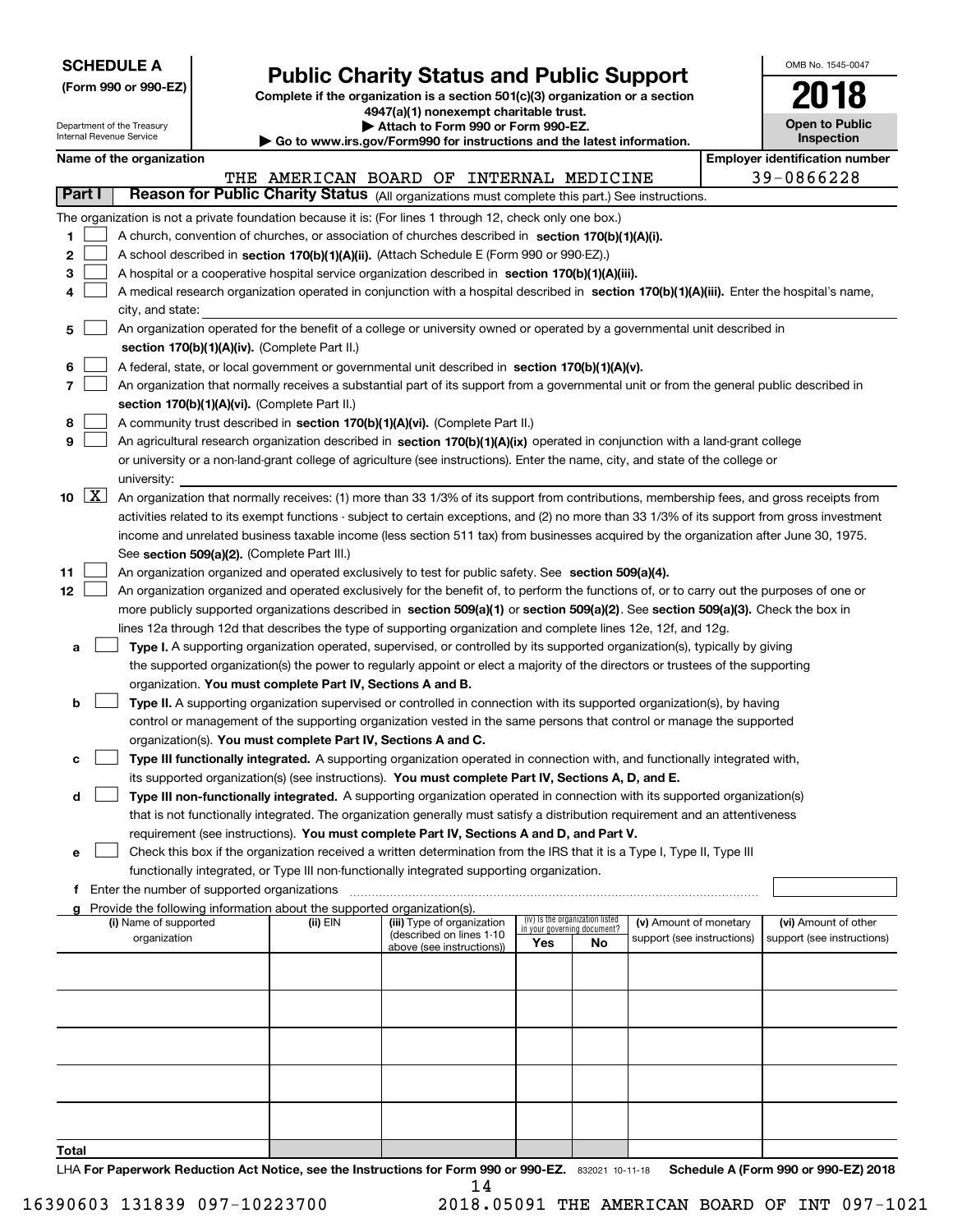## Schedule A (Form 990 or 990-EZ) 2018 THE AMERICAN BOARD OF INTERNAL MEDICINE 39-0866228 <sub>Page</sub> 2 **Part II Support Schedule for Organizations Described in Sections 170(b)(1)(A)(iv) and 170(b)(1)(A)(vi)**

(Complete only if you checked the box on line 5, 7, or 8 of Part I or if the organization failed to qualify under Part III. If the organization fails to qualify under the tests listed below, please complete Part III.)

|    | <b>Section A. Public Support</b>                                                                                                               |          |            |            |            |          |                                      |
|----|------------------------------------------------------------------------------------------------------------------------------------------------|----------|------------|------------|------------|----------|--------------------------------------|
|    | Calendar year (or fiscal year beginning in) $\blacktriangleright$                                                                              | (a) 2014 | $(b)$ 2015 | $(c)$ 2016 | $(d)$ 2017 | (e) 2018 | (f) Total                            |
|    | <b>1</b> Gifts, grants, contributions, and                                                                                                     |          |            |            |            |          |                                      |
|    | membership fees received. (Do not                                                                                                              |          |            |            |            |          |                                      |
|    | include any "unusual grants.")                                                                                                                 |          |            |            |            |          |                                      |
|    | 2 Tax revenues levied for the organ-                                                                                                           |          |            |            |            |          |                                      |
|    | ization's benefit and either paid to                                                                                                           |          |            |            |            |          |                                      |
|    | or expended on its behalf                                                                                                                      |          |            |            |            |          |                                      |
|    | 3 The value of services or facilities                                                                                                          |          |            |            |            |          |                                      |
|    | furnished by a governmental unit to                                                                                                            |          |            |            |            |          |                                      |
|    | the organization without charge                                                                                                                |          |            |            |            |          |                                      |
|    | <b>4 Total.</b> Add lines 1 through 3                                                                                                          |          |            |            |            |          |                                      |
| 5. | The portion of total contributions                                                                                                             |          |            |            |            |          |                                      |
|    | by each person (other than a                                                                                                                   |          |            |            |            |          |                                      |
|    | governmental unit or publicly                                                                                                                  |          |            |            |            |          |                                      |
|    | supported organization) included                                                                                                               |          |            |            |            |          |                                      |
|    | on line 1 that exceeds 2% of the                                                                                                               |          |            |            |            |          |                                      |
|    | amount shown on line 11,                                                                                                                       |          |            |            |            |          |                                      |
|    | column (f)                                                                                                                                     |          |            |            |            |          |                                      |
|    | 6 Public support. Subtract line 5 from line 4.                                                                                                 |          |            |            |            |          |                                      |
|    | <b>Section B. Total Support</b>                                                                                                                |          |            |            |            |          |                                      |
|    | Calendar year (or fiscal year beginning in) $\blacktriangleright$                                                                              | (a) 2014 | $(b)$ 2015 | $(c)$ 2016 | $(d)$ 2017 | (e) 2018 | (f) Total                            |
|    | 7 Amounts from line 4                                                                                                                          |          |            |            |            |          |                                      |
| 8  | Gross income from interest,                                                                                                                    |          |            |            |            |          |                                      |
|    | dividends, payments received on                                                                                                                |          |            |            |            |          |                                      |
|    | securities loans, rents, royalties,                                                                                                            |          |            |            |            |          |                                      |
|    | and income from similar sources                                                                                                                |          |            |            |            |          |                                      |
| 9  | Net income from unrelated business                                                                                                             |          |            |            |            |          |                                      |
|    | activities, whether or not the                                                                                                                 |          |            |            |            |          |                                      |
|    | business is regularly carried on                                                                                                               |          |            |            |            |          |                                      |
|    | <b>10</b> Other income. Do not include gain                                                                                                    |          |            |            |            |          |                                      |
|    | or loss from the sale of capital                                                                                                               |          |            |            |            |          |                                      |
|    | assets (Explain in Part VI.)                                                                                                                   |          |            |            |            |          |                                      |
|    | 11 Total support. Add lines 7 through 10                                                                                                       |          |            |            |            |          |                                      |
|    | <b>12</b> Gross receipts from related activities, etc. (see instructions)                                                                      |          |            |            |            | 12       |                                      |
|    | 13 First five years. If the Form 990 is for the organization's first, second, third, fourth, or fifth tax year as a section 501(c)(3)          |          |            |            |            |          |                                      |
|    | organization, check this box and stop here                                                                                                     |          |            |            |            |          |                                      |
|    | Section C. Computation of Public Support Percentage                                                                                            |          |            |            |            |          |                                      |
|    | 14 Public support percentage for 2018 (line 6, column (f) divided by line 11, column (f) <i>mummumumumum</i>                                   |          |            |            |            | 14       | %                                    |
|    |                                                                                                                                                |          |            |            |            | 15       | %                                    |
|    | 16a 33 1/3% support test - 2018. If the organization did not check the box on line 13, and line 14 is 33 1/3% or more, check this box and      |          |            |            |            |          |                                      |
|    | stop here. The organization qualifies as a publicly supported organization                                                                     |          |            |            |            |          |                                      |
|    | b 33 1/3% support test - 2017. If the organization did not check a box on line 13 or 16a, and line 15 is 33 1/3% or more, check this box       |          |            |            |            |          |                                      |
|    | and stop here. The organization qualifies as a publicly supported organization                                                                 |          |            |            |            |          |                                      |
|    | 17a 10% -facts-and-circumstances test - 2018. If the organization did not check a box on line 13, 16a, or 16b, and line 14 is 10% or more,     |          |            |            |            |          |                                      |
|    | and if the organization meets the "facts-and-circumstances" test, check this box and stop here. Explain in Part VI how the organization        |          |            |            |            |          |                                      |
|    | meets the "facts-and-circumstances" test. The organization qualifies as a publicly supported organization                                      |          |            |            |            |          |                                      |
|    | <b>b 10% -facts-and-circumstances test - 2017.</b> If the organization did not check a box on line 13, 16a, 16b, or 17a, and line 15 is 10% or |          |            |            |            |          |                                      |
|    | more, and if the organization meets the "facts-and-circumstances" test, check this box and stop here. Explain in Part VI how the               |          |            |            |            |          |                                      |
|    | organization meets the "facts-and-circumstances" test. The organization qualifies as a publicly supported organization                         |          |            |            |            |          |                                      |
|    | 18 Private foundation. If the organization did not check a box on line 13, 16a, 16b, 17a, or 17b, check this box and see instructions          |          |            |            |            |          |                                      |
|    |                                                                                                                                                |          |            |            |            |          | Schedule A (Form 990 or 990-F7) 2018 |

**Schedule A (Form 990 or 990-EZ) 2018**

832022 10-11-18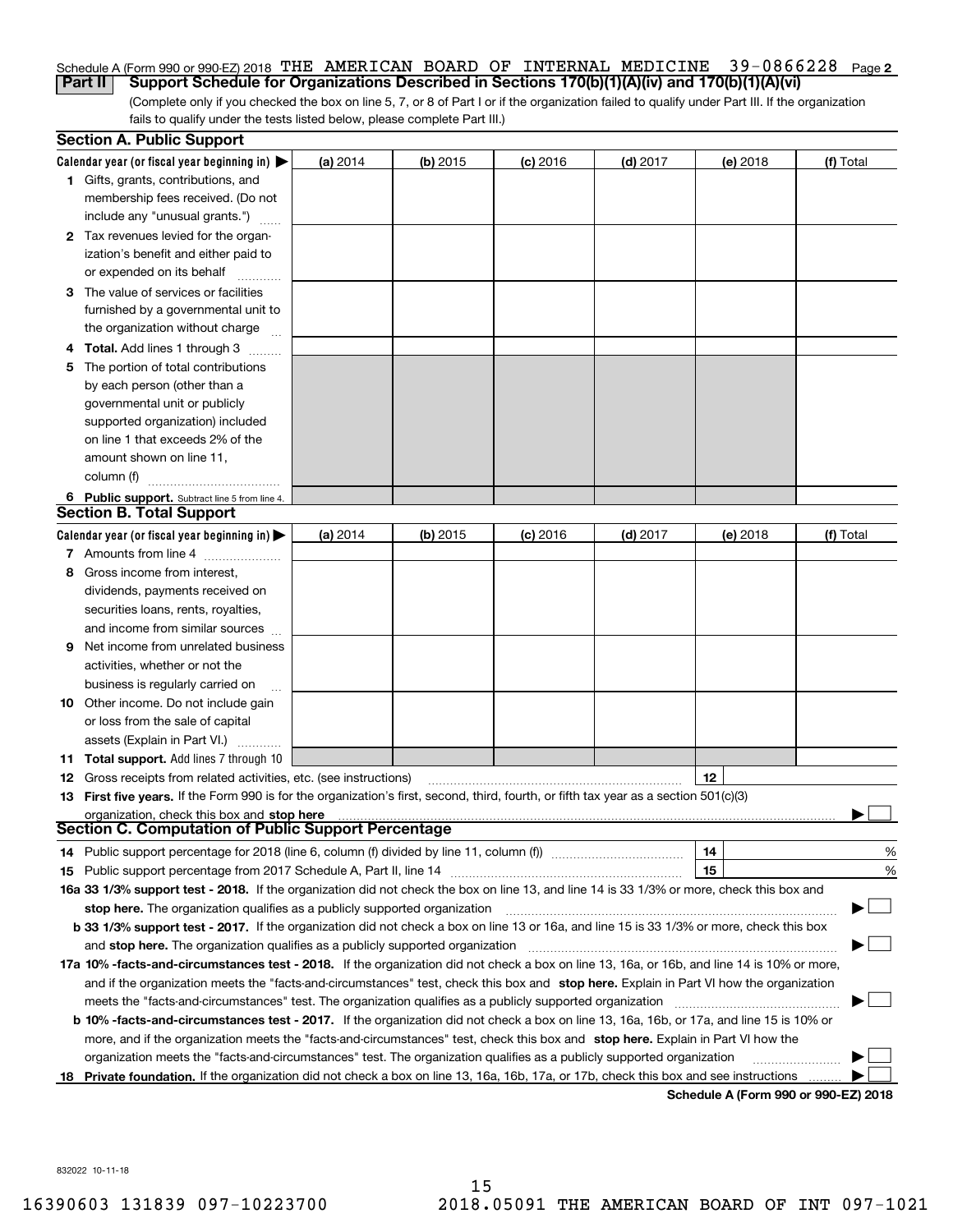## Schedule A (Form 990 or 990-EZ) 2018 THE AMERICAN BOARD OF INTERNAL MEDICINE 39-0866228 <sub>Page 3</sub> **Part III Support Schedule for Organizations Described in Section 509(a)(2)**

(Complete only if you checked the box on line 10 of Part I or if the organization failed to qualify under Part II. If the organization fails to qualify under the tests listed below, please complete Part II.)

| Section A. Public Support                                                                                                                                                                |                                                                    |            |                                |            |          |                                                        |
|------------------------------------------------------------------------------------------------------------------------------------------------------------------------------------------|--------------------------------------------------------------------|------------|--------------------------------|------------|----------|--------------------------------------------------------|
| Calendar year (or fiscal year beginning in) $\blacktriangleright$                                                                                                                        | (a) 2014                                                           | $(b)$ 2015 | $(c)$ 2016                     | $(d)$ 2017 | (e) 2018 | (f) Total                                              |
| 1 Gifts, grants, contributions, and                                                                                                                                                      |                                                                    |            |                                |            |          |                                                        |
| membership fees received. (Do not                                                                                                                                                        |                                                                    |            |                                |            |          |                                                        |
| include any "unusual grants.")                                                                                                                                                           | 225,092.                                                           | 479,854.   | 3920049.                       | 4500023.   |          | 1776874.10901892.                                      |
| 2 Gross receipts from admissions,<br>merchandise sold or services per-<br>formed, or facilities furnished in<br>any activity that is related to the<br>organization's tax-exempt purpose | 56592968.54449060.54723310.53876929.62185910.281828177             |            |                                |            |          |                                                        |
| 3 Gross receipts from activities that<br>are not an unrelated trade or bus-<br>iness under section 513                                                                                   |                                                                    |            |                                |            |          |                                                        |
| 4 Tax revenues levied for the organ-                                                                                                                                                     |                                                                    |            |                                |            |          |                                                        |
| ization's benefit and either paid to<br>or expended on its behalf                                                                                                                        |                                                                    |            |                                |            |          |                                                        |
| 5 The value of services or facilities<br>furnished by a governmental unit to<br>the organization without charge                                                                          |                                                                    |            |                                |            |          |                                                        |
| 6 Total. Add lines 1 through 5                                                                                                                                                           |                                                                    |            |                                |            |          | 56818060.54928914.58643359.58376952.63962784.292730069 |
| 7a Amounts included on lines 1, 2, and                                                                                                                                                   |                                                                    |            |                                |            |          |                                                        |
| 3 received from disqualified persons                                                                                                                                                     | 202,625.                                                           | 458,904.   | 3859555.                       | 4429968.   |          | 1744449.10695501.                                      |
| <b>b</b> Amounts included on lines 2 and 3 received<br>from other than disqualified persons that<br>exceed the greater of \$5,000 or 1% of the<br>amount on line 13 for the year         |                                                                    |            |                                |            |          | $0$ .                                                  |
| c Add lines 7a and 7b                                                                                                                                                                    | 202,625.                                                           | 458,904.   | 3859555.                       | 4429968.   |          | 1744449.10695501.                                      |
| 8 Public support. (Subtract line 7c from line 6.)<br><b>Section B. Total Support</b>                                                                                                     |                                                                    |            |                                |            |          | 282034568                                              |
|                                                                                                                                                                                          |                                                                    |            |                                |            |          |                                                        |
| Calendar year (or fiscal year beginning in) $\blacktriangleright$<br><b>9</b> Amounts from line 6                                                                                        | (a) 2014<br>56818060.54928914.58643359.58376952.63962784.292730069 | $(b)$ 2015 | $(c)$ 2016                     | $(d)$ 2017 | (e) 2018 | (f) Total                                              |
| 10a Gross income from interest,<br>dividends, payments received on<br>securities loans, rents, royalties,<br>and income from similar sources                                             | 82,381.                                                            | 97, 743.   | 145,089.                       | 269, 456.  | 694,948. | 1289617.                                               |
| <b>b</b> Unrelated business taxable income<br>(less section 511 taxes) from businesses                                                                                                   |                                                                    |            |                                |            |          |                                                        |
| acquired after June 30, 1975                                                                                                                                                             |                                                                    | 97,743.    |                                |            |          | 1289617.                                               |
| c Add lines 10a and 10b<br>11 Net income from unrelated business<br>activities not included in line 10b,<br>whether or not the business is<br>regularly carried on                       | 82,381.                                                            |            | 145,089.                       | 269, 456.  | 694,948. |                                                        |
| 12 Other income. Do not include gain<br>or loss from the sale of capital<br>assets (Explain in Part VI.)                                                                                 | 720, 126.                                                          |            | $544,909.$ 618, 450. 228, 992. |            | 317,199. | 2429676.                                               |
| <b>13 Total support.</b> (Add lines 9, 10c, 11, and 12.)                                                                                                                                 | 57620567.55571566.59406898.58875400.64974931.296449362             |            |                                |            |          |                                                        |
| 14 First five years. If the Form 990 is for the organization's first, second, third, fourth, or fifth tax year as a section 501(c)(3) organization,                                      |                                                                    |            |                                |            |          |                                                        |
| check this box and stop here                                                                                                                                                             |                                                                    |            |                                |            |          |                                                        |
| <b>Section C. Computation of Public Support Percentage</b>                                                                                                                               |                                                                    |            |                                |            |          |                                                        |
| 15 Public support percentage for 2018 (line 8, column (f), divided by line 13, column (f))                                                                                               |                                                                    |            |                                |            | 15       | 95.14<br>%                                             |
| 16 Public support percentage from 2017 Schedule A, Part III, line 15                                                                                                                     |                                                                    |            |                                |            | 16       | 98.71<br>$\%$                                          |
| Section D. Computation of Investment Income Percentage                                                                                                                                   |                                                                    |            |                                |            |          |                                                        |
| 17 Investment income percentage for 2018 (line 10c, column (f), divided by line 13, column (f))                                                                                          |                                                                    |            |                                |            | 17       | .44<br>%                                               |
| 18 Investment income percentage from 2017 Schedule A, Part III, line 17                                                                                                                  |                                                                    |            |                                |            | 18       | .24<br>%                                               |
| 19a 33 1/3% support tests - 2018. If the organization did not check the box on line 14, and line 15 is more than 33 1/3%, and line 17 is not                                             |                                                                    |            |                                |            |          |                                                        |
| more than 33 1/3%, check this box and stop here. The organization qualifies as a publicly supported organization                                                                         |                                                                    |            |                                |            |          | $\blacktriangleright$ $\lfloor$ $\mathbf{X}$ $\rfloor$ |
| <b>b 33 1/3% support tests - 2017.</b> If the organization did not check a box on line 14 or line 19a, and line 16 is more than 33 1/3%, and                                             |                                                                    |            |                                |            |          |                                                        |
| line 18 is not more than 33 1/3%, check this box and stop here. The organization qualifies as a publicly supported organization                                                          |                                                                    |            |                                |            |          |                                                        |
| 20 Private foundation. If the organization did not check a box on line 14, 19a, or 19b, check this box and see instructions                                                              |                                                                    |            |                                |            |          |                                                        |
| 832023 10-11-18                                                                                                                                                                          |                                                                    | 16         |                                |            |          | Schedule A (Form 990 or 990-EZ) 2018                   |

16390603 131839 097-10223700 2018.05091 THE AMERICAN BOARD OF INT 097-1021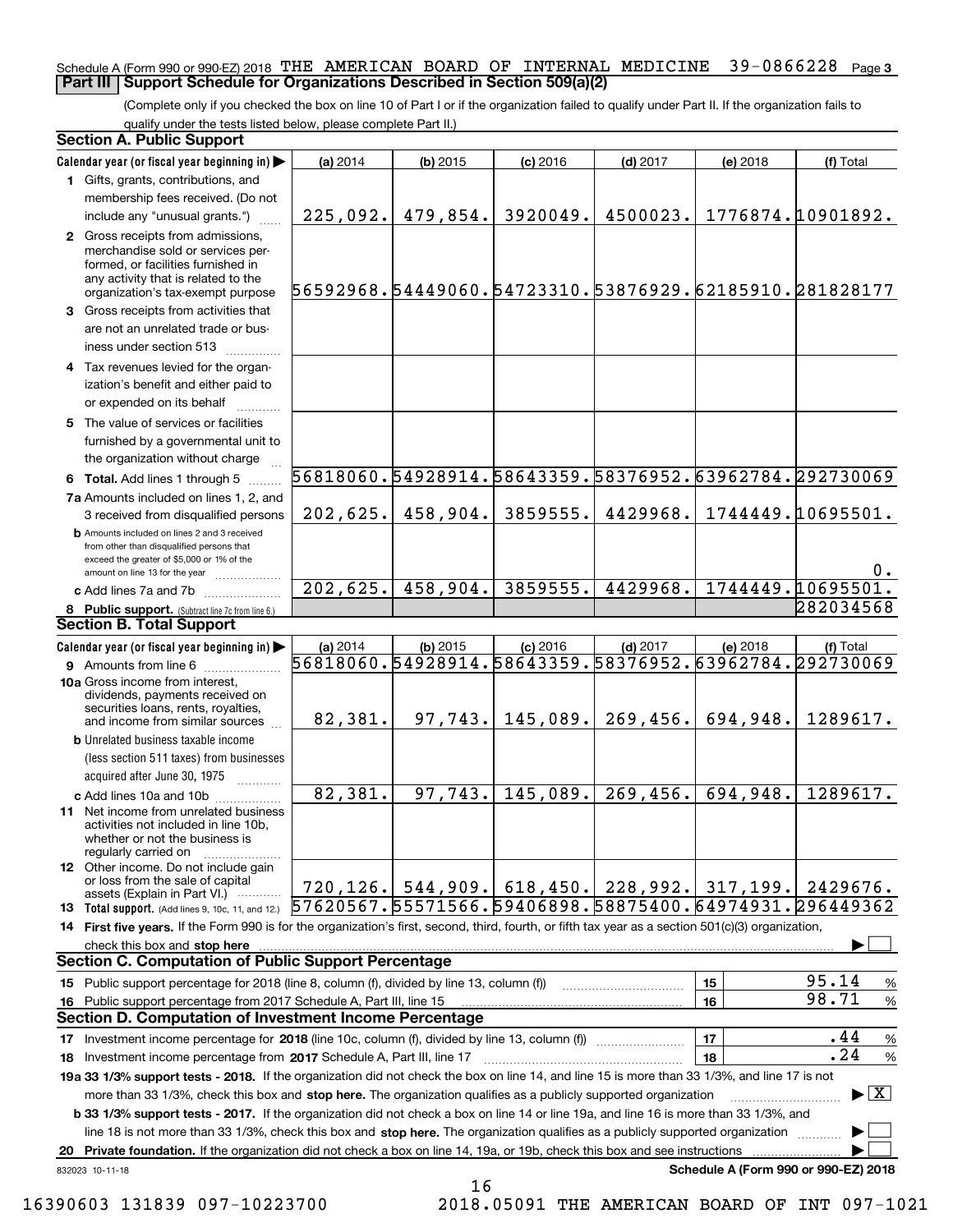# Schedule A (Form 990 or 990-EZ) 2018 THE AMERICAN BOARD OF INTERNAL MEDICINE 39-0866228 <sub>Page 4</sub>

# **Part IV Supporting Organizations**

(Complete only if you checked a box in line 12 on Part I. If you checked 12a of Part I, complete Sections A and B. If you checked 12b of Part I, complete Sections A and C. If you checked 12c of Part I, complete Sections A, D, and E. If you checked 12d of Part I, complete Sections A and D, and complete Part V.)

# **Section A. All Supporting Organizations**

- **1** Are all of the organization's supported organizations listed by name in the organization's governing documents? If "No," describe in **Part VI** how the supported organizations are designated. If designated by *class or purpose, describe the designation. If historic and continuing relationship, explain.*
- **2** Did the organization have any supported organization that does not have an IRS determination of status under section 509(a)(1) or (2)? If "Yes," explain in Part VI how the organization determined that the supported *organization was described in section 509(a)(1) or (2).*
- **3a** Did the organization have a supported organization described in section 501(c)(4), (5), or (6)? If "Yes," answer *(b) and (c) below.*
- **b** Did the organization confirm that each supported organization qualified under section 501(c)(4), (5), or (6) and satisfied the public support tests under section 509(a)(2)? If "Yes," describe in **Part VI** when and how the *organization made the determination.*
- **c**Did the organization ensure that all support to such organizations was used exclusively for section 170(c)(2)(B) purposes? If "Yes," explain in **Part VI** what controls the organization put in place to ensure such use.
- **4a***If* Was any supported organization not organized in the United States ("foreign supported organization")? *"Yes," and if you checked 12a or 12b in Part I, answer (b) and (c) below.*
- **b** Did the organization have ultimate control and discretion in deciding whether to make grants to the foreign supported organization? If "Yes," describe in **Part VI** how the organization had such control and discretion *despite being controlled or supervised by or in connection with its supported organizations.*
- **c** Did the organization support any foreign supported organization that does not have an IRS determination under sections 501(c)(3) and 509(a)(1) or (2)? If "Yes," explain in **Part VI** what controls the organization used *to ensure that all support to the foreign supported organization was used exclusively for section 170(c)(2)(B) purposes.*
- **5a** Did the organization add, substitute, or remove any supported organizations during the tax year? If "Yes," answer (b) and (c) below (if applicable). Also, provide detail in **Part VI,** including (i) the names and EIN *numbers of the supported organizations added, substituted, or removed; (ii) the reasons for each such action; (iii) the authority under the organization's organizing document authorizing such action; and (iv) how the action was accomplished (such as by amendment to the organizing document).*
- **b** Type I or Type II only. Was any added or substituted supported organization part of a class already designated in the organization's organizing document?
- **cSubstitutions only.**  Was the substitution the result of an event beyond the organization's control?
- **6** Did the organization provide support (whether in the form of grants or the provision of services or facilities) to **Part VI.** *If "Yes," provide detail in* support or benefit one or more of the filing organization's supported organizations? anyone other than (i) its supported organizations, (ii) individuals that are part of the charitable class benefited by one or more of its supported organizations, or (iii) other supporting organizations that also
- **7**Did the organization provide a grant, loan, compensation, or other similar payment to a substantial contributor *If "Yes," complete Part I of Schedule L (Form 990 or 990-EZ).* regard to a substantial contributor? (as defined in section 4958(c)(3)(C)), a family member of a substantial contributor, or a 35% controlled entity with
- **8** Did the organization make a loan to a disqualified person (as defined in section 4958) not described in line 7? *If "Yes," complete Part I of Schedule L (Form 990 or 990-EZ).*
- **9a** Was the organization controlled directly or indirectly at any time during the tax year by one or more in section 509(a)(1) or (2))? If "Yes," *provide detail in* <code>Part VI.</code> disqualified persons as defined in section 4946 (other than foundation managers and organizations described
- **b** Did one or more disqualified persons (as defined in line 9a) hold a controlling interest in any entity in which the supporting organization had an interest? If "Yes," provide detail in P**art VI**.
- **c**Did a disqualified person (as defined in line 9a) have an ownership interest in, or derive any personal benefit from, assets in which the supporting organization also had an interest? If "Yes," provide detail in P**art VI.**
- **10a** Was the organization subject to the excess business holdings rules of section 4943 because of section supporting organizations)? If "Yes," answer 10b below. 4943(f) (regarding certain Type II supporting organizations, and all Type III non-functionally integrated
- **b** Did the organization have any excess business holdings in the tax year? (Use Schedule C, Form 4720, to *determine whether the organization had excess business holdings.)*

17

832024 10-11-18

**Schedule A (Form 990 or 990-EZ) 2018**

**YesNo**

**1**

**2**

**3a**

**3b**

**3c**

**4a**

**4b**

**4c**

**5a**

**5b5c**

**6**

**7**

**8**

**9a**

**9b**

**9c**

**10a**

**10b**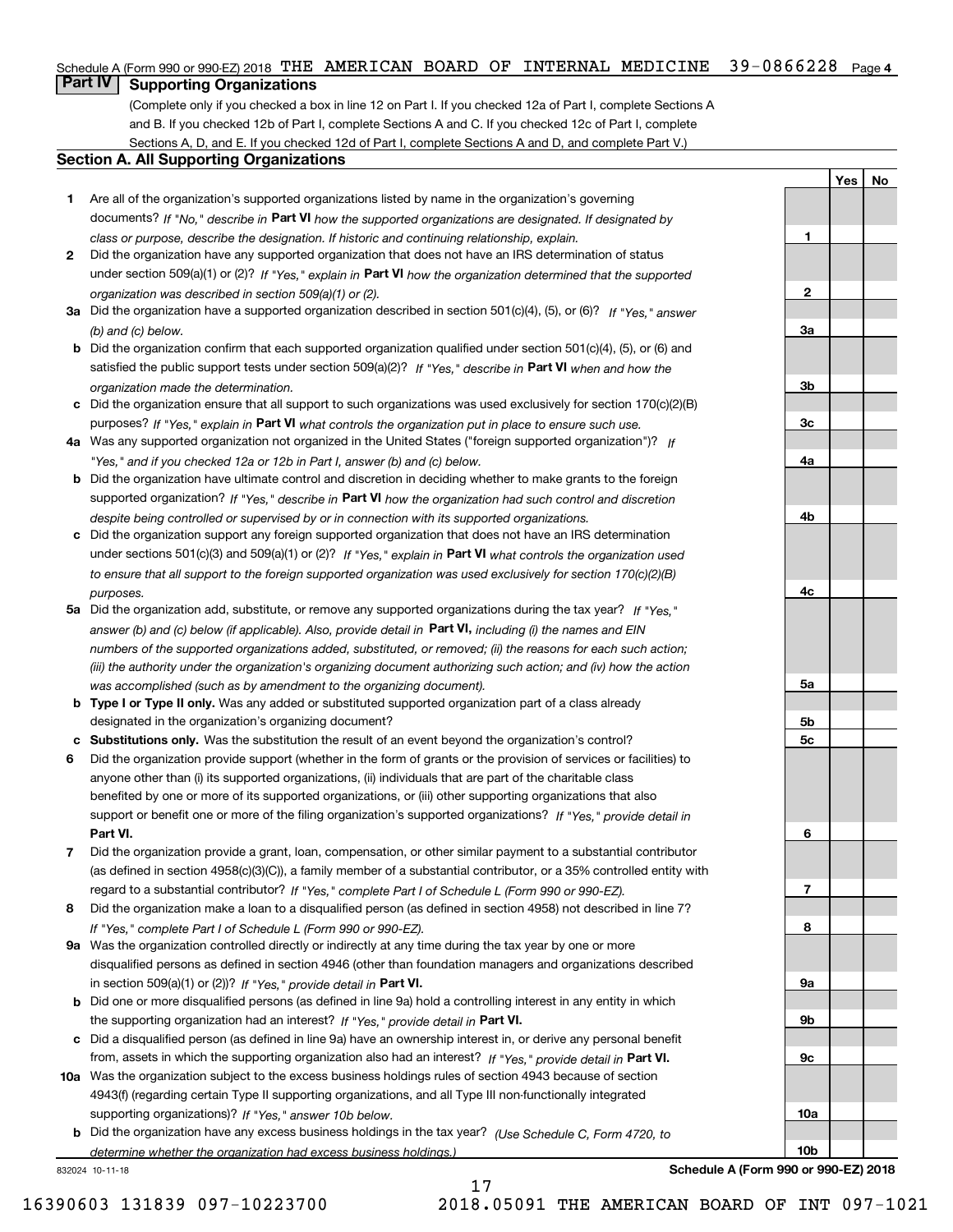# Schedule A (Form 990 or 990-EZ) 2018 THE AMERICAN BOARD OF INTERNAL MEDICINE 39-0866228 Page 5 **Part IV Supporting Organizations** *(continued)*

|              |                                                                                                                                   |     | Yes | No |
|--------------|-----------------------------------------------------------------------------------------------------------------------------------|-----|-----|----|
| 11           | Has the organization accepted a gift or contribution from any of the following persons?                                           |     |     |    |
|              | a A person who directly or indirectly controls, either alone or together with persons described in (b) and (c)                    |     |     |    |
|              | below, the governing body of a supported organization?                                                                            | 11a |     |    |
|              | <b>b</b> A family member of a person described in (a) above?                                                                      | 11b |     |    |
|              | c A 35% controlled entity of a person described in (a) or (b) above? If "Yes" to a, b, or c, provide detail in Part VI.           | 11c |     |    |
|              | <b>Section B. Type I Supporting Organizations</b>                                                                                 |     |     |    |
|              |                                                                                                                                   |     | Yes | No |
| 1.           | Did the directors, trustees, or membership of one or more supported organizations have the power to                               |     |     |    |
|              | regularly appoint or elect at least a majority of the organization's directors or trustees at all times during the                |     |     |    |
|              | tax year? If "No," describe in Part VI how the supported organization(s) effectively operated, supervised, or                     |     |     |    |
|              | controlled the organization's activities. If the organization had more than one supported organization,                           |     |     |    |
|              | describe how the powers to appoint and/or remove directors or trustees were allocated among the supported                         |     |     |    |
|              | organizations and what conditions or restrictions, if any, applied to such powers during the tax year.                            | 1   |     |    |
| 2            | Did the organization operate for the benefit of any supported organization other than the supported                               |     |     |    |
|              | organization(s) that operated, supervised, or controlled the supporting organization? If "Yes," explain in                        |     |     |    |
|              | Part VI how providing such benefit carried out the purposes of the supported organization(s) that operated,                       |     |     |    |
|              | supervised, or controlled the supporting organization.                                                                            | 2   |     |    |
|              | <b>Section C. Type II Supporting Organizations</b>                                                                                |     |     |    |
|              |                                                                                                                                   |     | Yes | No |
| 1.           | Were a majority of the organization's directors or trustees during the tax year also a majority of the directors                  |     |     |    |
|              | or trustees of each of the organization's supported organization(s)? If "No," describe in Part VI how control                     |     |     |    |
|              | or management of the supporting organization was vested in the same persons that controlled or managed                            |     |     |    |
|              | the supported organization(s).                                                                                                    | 1   |     |    |
|              | <b>Section D. All Type III Supporting Organizations</b>                                                                           |     |     |    |
|              |                                                                                                                                   |     | Yes | No |
| 1            | Did the organization provide to each of its supported organizations, by the last day of the fifth month of the                    |     |     |    |
|              | organization's tax year, (i) a written notice describing the type and amount of support provided during the prior tax             |     |     |    |
|              | year, (ii) a copy of the Form 990 that was most recently filed as of the date of notification, and (iii) copies of the            |     |     |    |
|              | organization's governing documents in effect on the date of notification, to the extent not previously provided?                  | 1   |     |    |
| $\mathbf{2}$ | Were any of the organization's officers, directors, or trustees either (i) appointed or elected by the supported                  |     |     |    |
|              | organization(s) or (ii) serving on the governing body of a supported organization? If "No," explain in Part VI how                |     |     |    |
|              | the organization maintained a close and continuous working relationship with the supported organization(s).                       | 2   |     |    |
| 3            | By reason of the relationship described in (2), did the organization's supported organizations have a                             |     |     |    |
|              | significant voice in the organization's investment policies and in directing the use of the organization's                        |     |     |    |
|              | income or assets at all times during the tax year? If "Yes," describe in Part VI the role the organization's                      |     |     |    |
|              |                                                                                                                                   | З   |     |    |
|              | supported organizations played in this regard.<br>Section E. Type III Functionally Integrated Supporting Organizations            |     |     |    |
| 1            | Check the box next to the method that the organization used to satisfy the Integral Part Test during the year (see instructions). |     |     |    |
| a            | The organization satisfied the Activities Test. Complete line 2 below.                                                            |     |     |    |
| b            | The organization is the parent of each of its supported organizations. Complete line 3 below.                                     |     |     |    |
| c            | The organization supported a governmental entity. Describe in Part VI how you supported a government entity (see instructions),   |     |     |    |
| 2            | Activities Test. Answer (a) and (b) below.                                                                                        |     | Yes | No |
| а            | Did substantially all of the organization's activities during the tax year directly further the exempt purposes of                |     |     |    |
|              | the supported organization(s) to which the organization was responsive? If "Yes," then in Part VI identify                        |     |     |    |
|              | those supported organizations and explain how these activities directly furthered their exempt purposes,                          |     |     |    |
|              |                                                                                                                                   |     |     |    |
|              | how the organization was responsive to those supported organizations, and how the organization determined                         | 2a  |     |    |
|              | that these activities constituted substantially all of its activities.                                                            |     |     |    |
| b            | Did the activities described in (a) constitute activities that, but for the organization's involvement, one or more               |     |     |    |
|              | of the organization's supported organization(s) would have been engaged in? If "Yes," explain in Part VI the                      |     |     |    |
|              | reasons for the organization's position that its supported organization(s) would have engaged in these                            |     |     |    |
|              | activities but for the organization's involvement.                                                                                | 2b  |     |    |
| з            | Parent of Supported Organizations. Answer (a) and (b) below.                                                                      |     |     |    |
| а            | Did the organization have the power to regularly appoint or elect a majority of the officers, directors, or                       |     |     |    |
|              | trustees of each of the supported organizations? Provide details in Part VI.                                                      | За  |     |    |
| b            | Did the organization exercise a substantial degree of direction over the policies, programs, and activities of each               |     |     |    |
|              | of its supported organizations? If "Yes." describe in Part VI the role played by the organization in this regard                  | Зb  |     |    |
|              | Schedule A (Form 990 or 990-EZ) 2018<br>832025 10-11-18                                                                           |     |     |    |

18

16390603 131839 097-10223700 2018.05091 THE AMERICAN BOARD OF INT 097-1021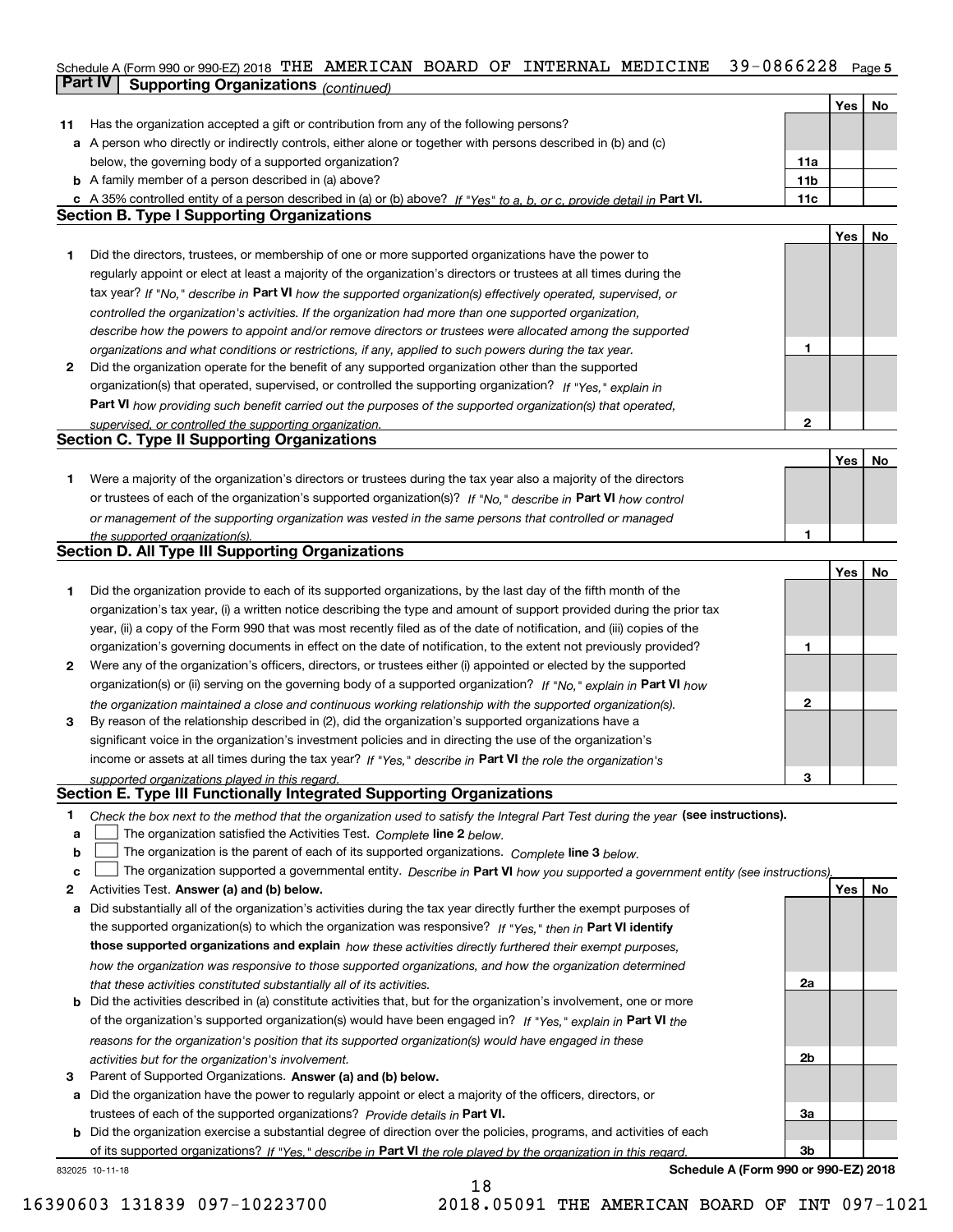|                | Schedule A (Form 990 or 990-EZ) 2018 THE AMERICAN BOARD OF INTERNAL MEDICINE<br><b>Part V</b><br>Type III Non-Functionally Integrated 509(a)(3) Supporting Organizations |                |                | $39 - 0866228$ Page 6          |
|----------------|--------------------------------------------------------------------------------------------------------------------------------------------------------------------------|----------------|----------------|--------------------------------|
| 1              | Check here if the organization satisfied the Integral Part Test as a qualifying trust on Nov. 20, 1970 (explain in Part VI.) See instructions. Al                        |                |                |                                |
|                | other Type III non-functionally integrated supporting organizations must complete Sections A through E.                                                                  |                |                |                                |
|                | Section A - Adjusted Net Income                                                                                                                                          |                | (A) Prior Year | (B) Current Year<br>(optional) |
| 1              | Net short-term capital gain                                                                                                                                              | 1.             |                |                                |
| $\overline{2}$ | Recoveries of prior-year distributions                                                                                                                                   | $\mathbf{2}$   |                |                                |
| З              | Other gross income (see instructions)                                                                                                                                    | 3              |                |                                |
| 4              | Add lines 1 through 3                                                                                                                                                    | 4              |                |                                |
| 5              | Depreciation and depletion                                                                                                                                               | 5              |                |                                |
| 6              | Portion of operating expenses paid or incurred for production or                                                                                                         |                |                |                                |
|                | collection of gross income or for management, conservation, or                                                                                                           |                |                |                                |
|                | maintenance of property held for production of income (see instructions)                                                                                                 | 6              |                |                                |
| 7              | Other expenses (see instructions)                                                                                                                                        | $\overline{7}$ |                |                                |
| 8              | Adjusted Net Income (subtract lines 5, 6, and 7 from line 4)                                                                                                             | 8              |                |                                |
|                | <b>Section B - Minimum Asset Amount</b>                                                                                                                                  |                | (A) Prior Year | (B) Current Year<br>(optional) |
| 1              | Aggregate fair market value of all non-exempt-use assets (see                                                                                                            |                |                |                                |
|                | instructions for short tax year or assets held for part of year):                                                                                                        |                |                |                                |
|                | <b>a</b> Average monthly value of securities                                                                                                                             | 1a             |                |                                |
|                | <b>b</b> Average monthly cash balances                                                                                                                                   | 1b             |                |                                |
|                | c Fair market value of other non-exempt-use assets                                                                                                                       | 1c             |                |                                |
|                | d Total (add lines 1a, 1b, and 1c)                                                                                                                                       | 1d             |                |                                |
|                | <b>e</b> Discount claimed for blockage or other                                                                                                                          |                |                |                                |
|                | factors (explain in detail in Part VI):                                                                                                                                  |                |                |                                |
| 2              | Acquisition indebtedness applicable to non-exempt-use assets                                                                                                             | $\mathbf{2}$   |                |                                |
| 3              | Subtract line 2 from line 1d                                                                                                                                             | 3              |                |                                |
| 4              | Cash deemed held for exempt use. Enter 1-1/2% of line 3 (for greater amount,                                                                                             |                |                |                                |
|                | see instructions)                                                                                                                                                        | 4              |                |                                |
| 5              | Net value of non-exempt-use assets (subtract line 4 from line 3)                                                                                                         | 5              |                |                                |
| 6              | Multiply line 5 by .035                                                                                                                                                  | 6              |                |                                |
| 7              | Recoveries of prior-year distributions                                                                                                                                   | $\overline{7}$ |                |                                |
| 8              | Minimum Asset Amount (add line 7 to line 6)                                                                                                                              | 8              |                |                                |
|                | <b>Section C - Distributable Amount</b>                                                                                                                                  |                |                | <b>Current Year</b>            |
|                | Adjusted net income for prior year (from Section A, line 8, Column A)                                                                                                    | 1              |                |                                |
|                | Enter 85% of line 1                                                                                                                                                      | 2              |                |                                |
| З              | Minimum asset amount for prior year (from Section B, line 8, Column A)                                                                                                   | 3              |                |                                |
| 4              | Enter greater of line 2 or line 3                                                                                                                                        | 4              |                |                                |
| 5              | Income tax imposed in prior year                                                                                                                                         | 5              |                |                                |
| 6              | <b>Distributable Amount.</b> Subtract line 5 from line 4, unless subject to                                                                                              |                |                |                                |
|                | emergency temporary reduction (see instructions)                                                                                                                         | 6              |                |                                |
| 7              | Check here if the current year is the organization's first as a non-functionally integrated Type III supporting organization (see                                        |                |                |                                |

instructions).

**Schedule A (Form 990 or 990-EZ) 2018**

832026 10-11-18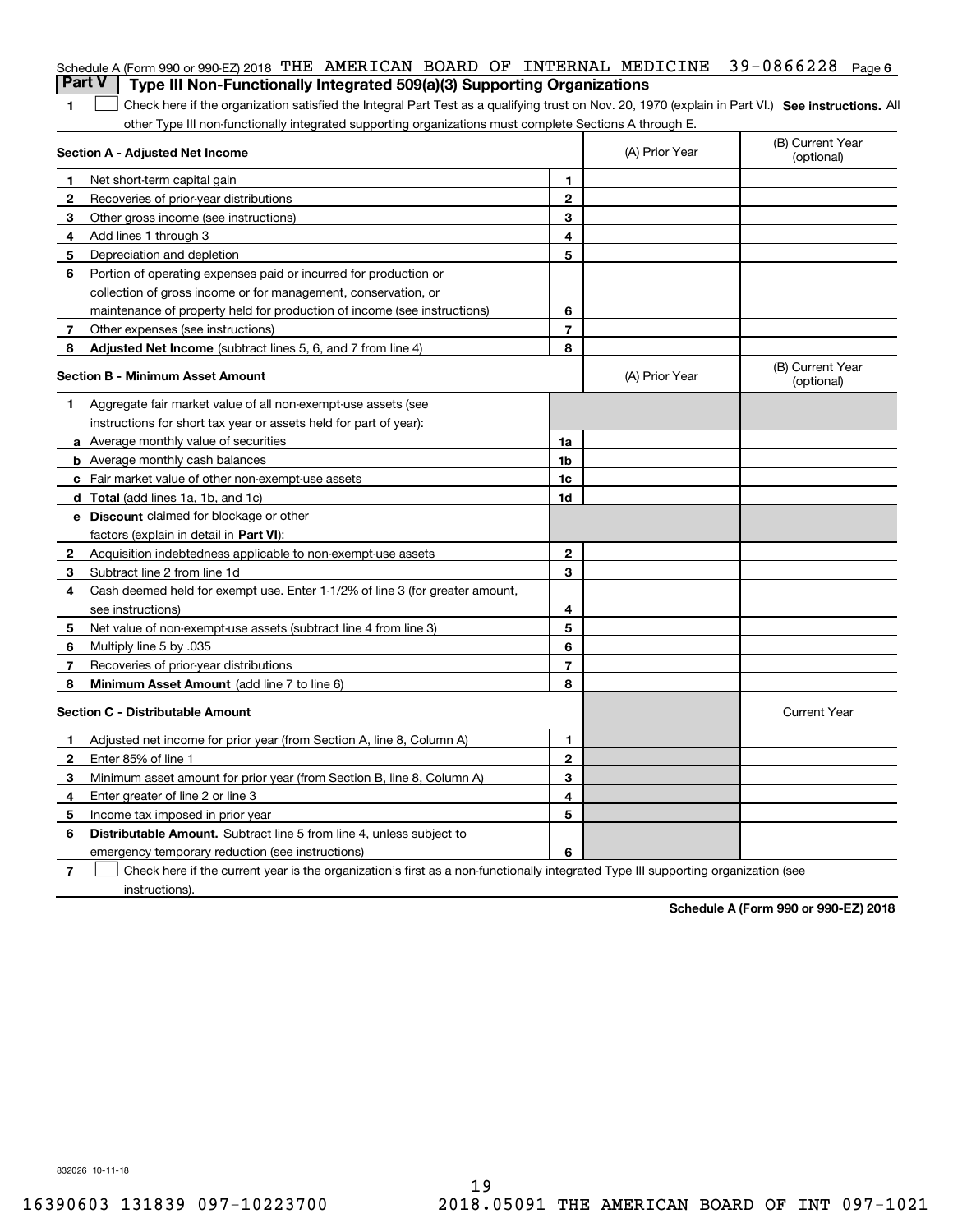# Schedule A (Form 990 or 990-EZ) 2018 THE AMERICAN BOARD OF INTERNAL MEDICINE 39-0866228 Page 7

| <b>Part V</b> | Type III Non-Functionally Integrated 509(a)(3) Supporting Organizations                    |                             | (continued)                           |                                         |  |  |  |  |
|---------------|--------------------------------------------------------------------------------------------|-----------------------------|---------------------------------------|-----------------------------------------|--|--|--|--|
|               | <b>Section D - Distributions</b>                                                           |                             |                                       | <b>Current Year</b>                     |  |  |  |  |
| 1             | Amounts paid to supported organizations to accomplish exempt purposes                      |                             |                                       |                                         |  |  |  |  |
| 2             | Amounts paid to perform activity that directly furthers exempt purposes of supported       |                             |                                       |                                         |  |  |  |  |
|               | organizations, in excess of income from activity                                           |                             |                                       |                                         |  |  |  |  |
| 3             | Administrative expenses paid to accomplish exempt purposes of supported organizations      |                             |                                       |                                         |  |  |  |  |
| 4             | Amounts paid to acquire exempt-use assets                                                  |                             |                                       |                                         |  |  |  |  |
| 5             | Qualified set-aside amounts (prior IRS approval required)                                  |                             |                                       |                                         |  |  |  |  |
| 6             | Other distributions (describe in Part VI). See instructions.                               |                             |                                       |                                         |  |  |  |  |
| 7             | <b>Total annual distributions.</b> Add lines 1 through 6.                                  |                             |                                       |                                         |  |  |  |  |
| 8             | Distributions to attentive supported organizations to which the organization is responsive |                             |                                       |                                         |  |  |  |  |
|               | (provide details in Part VI). See instructions.                                            |                             |                                       |                                         |  |  |  |  |
| 9             | Distributable amount for 2018 from Section C, line 6                                       |                             |                                       |                                         |  |  |  |  |
| 10            | Line 8 amount divided by line 9 amount                                                     |                             |                                       |                                         |  |  |  |  |
|               |                                                                                            | (i)                         | (ii)                                  | (iii)                                   |  |  |  |  |
|               | <b>Section E - Distribution Allocations</b> (see instructions)                             | <b>Excess Distributions</b> | <b>Underdistributions</b><br>Pre-2018 | <b>Distributable</b><br>Amount for 2018 |  |  |  |  |
| 1             | Distributable amount for 2018 from Section C, line 6                                       |                             |                                       |                                         |  |  |  |  |
| 2             | Underdistributions, if any, for years prior to 2018 (reason-                               |                             |                                       |                                         |  |  |  |  |
|               | able cause required- explain in Part VI). See instructions.                                |                             |                                       |                                         |  |  |  |  |
| З             | Excess distributions carryover, if any, to 2018                                            |                             |                                       |                                         |  |  |  |  |
|               | <b>a</b> From 2013                                                                         |                             |                                       |                                         |  |  |  |  |
|               | <b>b</b> From $2014$                                                                       |                             |                                       |                                         |  |  |  |  |
|               | c From 2015                                                                                |                             |                                       |                                         |  |  |  |  |
|               | <b>d</b> From 2016                                                                         |                             |                                       |                                         |  |  |  |  |
|               | e From 2017                                                                                |                             |                                       |                                         |  |  |  |  |
|               | Total of lines 3a through e                                                                |                             |                                       |                                         |  |  |  |  |
| g             | Applied to underdistributions of prior years                                               |                             |                                       |                                         |  |  |  |  |
|               | h Applied to 2018 distributable amount                                                     |                             |                                       |                                         |  |  |  |  |
|               | Carryover from 2013 not applied (see instructions)                                         |                             |                                       |                                         |  |  |  |  |
|               | Remainder. Subtract lines 3g, 3h, and 3i from 3f.                                          |                             |                                       |                                         |  |  |  |  |
| 4             | Distributions for 2018 from Section D,                                                     |                             |                                       |                                         |  |  |  |  |
|               | line $7:$                                                                                  |                             |                                       |                                         |  |  |  |  |
|               | <b>a</b> Applied to underdistributions of prior years                                      |                             |                                       |                                         |  |  |  |  |
|               | <b>b</b> Applied to 2018 distributable amount                                              |                             |                                       |                                         |  |  |  |  |
|               | c Remainder. Subtract lines 4a and 4b from 4.                                              |                             |                                       |                                         |  |  |  |  |
| 5             | Remaining underdistributions for years prior to 2018, if                                   |                             |                                       |                                         |  |  |  |  |
|               | any. Subtract lines 3g and 4a from line 2. For result greater                              |                             |                                       |                                         |  |  |  |  |
|               | than zero, explain in Part VI. See instructions.                                           |                             |                                       |                                         |  |  |  |  |
| 6             | Remaining underdistributions for 2018. Subtract lines 3h                                   |                             |                                       |                                         |  |  |  |  |
|               | and 4b from line 1. For result greater than zero, explain in                               |                             |                                       |                                         |  |  |  |  |
|               | Part VI. See instructions.                                                                 |                             |                                       |                                         |  |  |  |  |
| 7             | Excess distributions carryover to 2019. Add lines 3j                                       |                             |                                       |                                         |  |  |  |  |
|               | and 4c.                                                                                    |                             |                                       |                                         |  |  |  |  |
| 8             | Breakdown of line 7:                                                                       |                             |                                       |                                         |  |  |  |  |
|               | a Excess from 2014                                                                         |                             |                                       |                                         |  |  |  |  |
|               | <b>b</b> Excess from 2015                                                                  |                             |                                       |                                         |  |  |  |  |
|               | c Excess from 2016                                                                         |                             |                                       |                                         |  |  |  |  |
|               | d Excess from 2017                                                                         |                             |                                       |                                         |  |  |  |  |
|               |                                                                                            |                             |                                       |                                         |  |  |  |  |
|               | e Excess from 2018                                                                         |                             |                                       |                                         |  |  |  |  |

**Schedule A (Form 990 or 990-EZ) 2018**

832027 10-11-18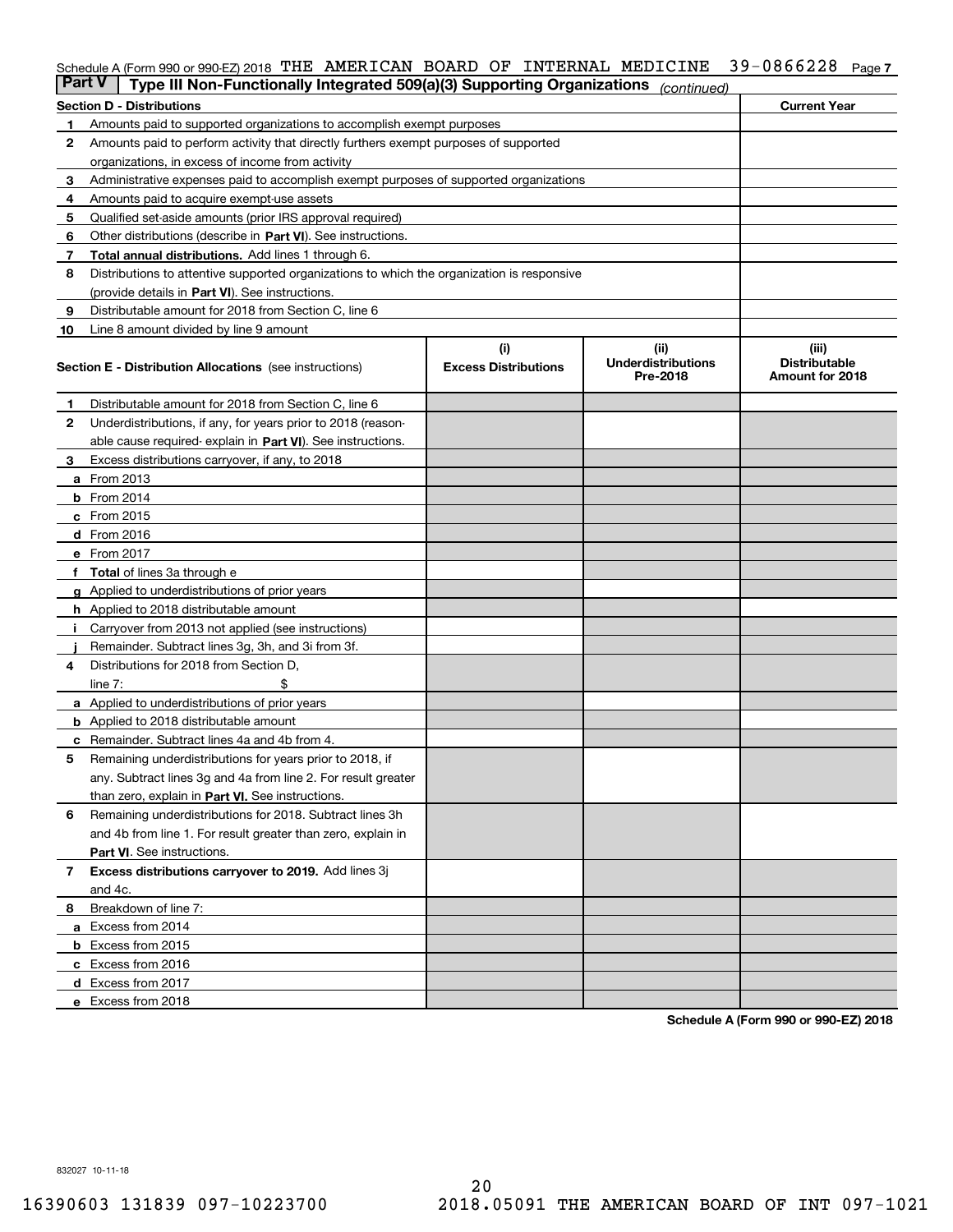**8** 39-0866228 Schedule A (Form 990 or 990-EZ) 2018  $\:$  THE  $\:$  AMERICAN <code>BOARD OF INTERNAL</code> <code>MEDICINE <code>39–0866228</code> <code>Page</code></code> Part VI | Supplemental Information. Provide the explanations required by Part II, line 10; Part II, line 17a or 17b; Part III, line 12; Part IV, Section A, lines 1, 2, 3b, 3c, 4b, 4c, 5a, 6, 9a, 9b, 9c, 11a, 11b, and 11c; Part IV, Section B, lines 1 and 2; Part IV, Section C, line 1; Part IV, Section D, lines 2 and 3; Part IV, Section E, lines 1c, 2a, 2b, 3a, and 3b; Part V, line 1; Part V, Section B, line 1e; Part V, Section D, lines 5, 6, and 8; and Part V, Section E, lines 2, 5, and 6. Also complete this part for any additional information. (See instructions.)

SCHEDULE A, PART III, LINE 12, EXPLANATION FOR OTHER INCOME:

| 2014 AMOUNT: \$ | 720,126.                                                                                                                                                                                                                                  |  |
|-----------------|-------------------------------------------------------------------------------------------------------------------------------------------------------------------------------------------------------------------------------------------|--|
|                 |                                                                                                                                                                                                                                           |  |
| 2015 AMOUNT: \$ | 544,909.                                                                                                                                                                                                                                  |  |
| 2016 AMOUNT: \$ | 618,450.<br>the control of the control of the control of the control of the control of the control of the control of the control of the control of the control of the control of the control of the control of the control of the control |  |
| 2017 AMOUNT: \$ | 228,992.                                                                                                                                                                                                                                  |  |
| 2018 AMOUNT: \$ | 317, 199.<br>and the control of the control of the control of the control of the control of the control of the control of the                                                                                                             |  |
|                 |                                                                                                                                                                                                                                           |  |
|                 |                                                                                                                                                                                                                                           |  |
|                 |                                                                                                                                                                                                                                           |  |
|                 |                                                                                                                                                                                                                                           |  |
|                 |                                                                                                                                                                                                                                           |  |
|                 |                                                                                                                                                                                                                                           |  |
|                 |                                                                                                                                                                                                                                           |  |
|                 |                                                                                                                                                                                                                                           |  |
|                 |                                                                                                                                                                                                                                           |  |
|                 |                                                                                                                                                                                                                                           |  |
|                 |                                                                                                                                                                                                                                           |  |
|                 |                                                                                                                                                                                                                                           |  |
|                 |                                                                                                                                                                                                                                           |  |
|                 |                                                                                                                                                                                                                                           |  |
|                 |                                                                                                                                                                                                                                           |  |
|                 |                                                                                                                                                                                                                                           |  |
|                 |                                                                                                                                                                                                                                           |  |
|                 |                                                                                                                                                                                                                                           |  |
|                 |                                                                                                                                                                                                                                           |  |
|                 |                                                                                                                                                                                                                                           |  |
|                 |                                                                                                                                                                                                                                           |  |
|                 |                                                                                                                                                                                                                                           |  |
| 832028 10-11-18 | Schedule A (Form 990 or 990-EZ) 2018<br>21                                                                                                                                                                                                |  |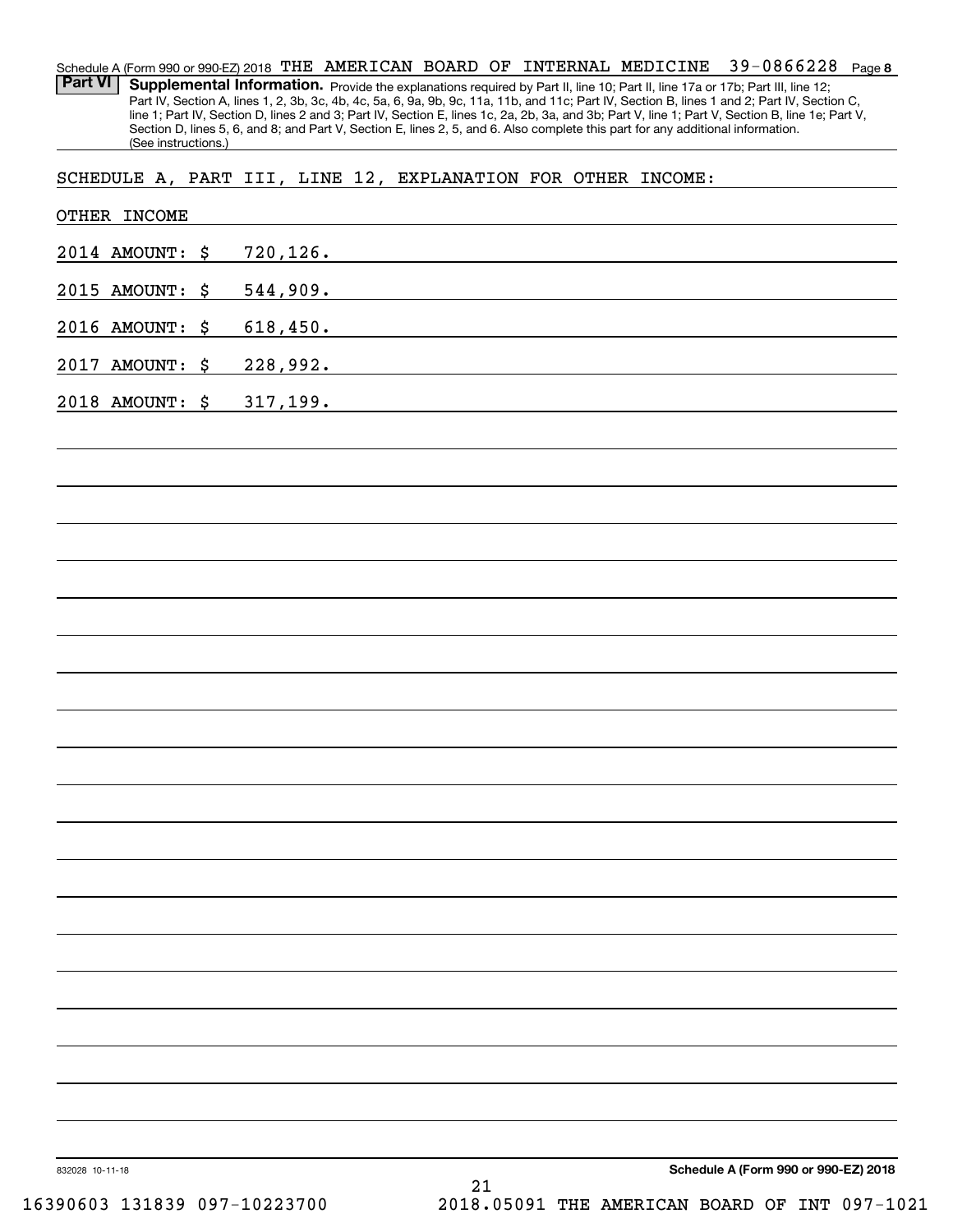| <b>SCHEDULE D</b> |  |
|-------------------|--|
|-------------------|--|

| (Form 990) |  |
|------------|--|
|------------|--|

# **Supplemental Financial Statements**

(Form 990)<br>
Pepartment of the Treasury<br>
Department of the Treasury<br>
Department of the Treasury<br>
Department of the Treasury<br> **Co to www.irs.gov/Form990 for instructions and the latest information.**<br> **Co to www.irs.gov/Form9** 



Department of the Treasury Internal Revenue Service

**Name of the organization Employer identification number** THE AMERICAN BOARD OF INTERNAL MEDICINE 39-0866228

| Part I   | Organizations Maintaining Donor Advised Funds or Other Similar Funds or Accounts. Complete if the                                                                                                                                                                                                            |                         |                                                    |
|----------|--------------------------------------------------------------------------------------------------------------------------------------------------------------------------------------------------------------------------------------------------------------------------------------------------------------|-------------------------|----------------------------------------------------|
|          | organization answered "Yes" on Form 990, Part IV, line 6.                                                                                                                                                                                                                                                    |                         |                                                    |
|          |                                                                                                                                                                                                                                                                                                              | (a) Donor advised funds | (b) Funds and other accounts                       |
| 1.       |                                                                                                                                                                                                                                                                                                              |                         |                                                    |
| 2        | Aggregate value of contributions to (during year)                                                                                                                                                                                                                                                            |                         |                                                    |
| з        | Aggregate value of grants from (during year)                                                                                                                                                                                                                                                                 |                         |                                                    |
| 4        |                                                                                                                                                                                                                                                                                                              |                         |                                                    |
| 5        | Did the organization inform all donors and donor advisors in writing that the assets held in donor advised funds                                                                                                                                                                                             |                         |                                                    |
|          |                                                                                                                                                                                                                                                                                                              |                         | Yes<br>No                                          |
| 6        | Did the organization inform all grantees, donors, and donor advisors in writing that grant funds can be used only                                                                                                                                                                                            |                         |                                                    |
|          | for charitable purposes and not for the benefit of the donor or donor advisor, or for any other purpose conferring                                                                                                                                                                                           |                         |                                                    |
|          | impermissible private benefit?                                                                                                                                                                                                                                                                               |                         | Yes<br>No                                          |
| Part II  | Conservation Easements. Complete if the organization answered "Yes" on Form 990, Part IV, line 7.                                                                                                                                                                                                            |                         |                                                    |
| 1.       | Purpose(s) of conservation easements held by the organization (check all that apply).                                                                                                                                                                                                                        |                         |                                                    |
|          | Preservation of land for public use (e.g., recreation or education)                                                                                                                                                                                                                                          |                         | Preservation of a historically important land area |
|          | Protection of natural habitat                                                                                                                                                                                                                                                                                |                         | Preservation of a certified historic structure     |
|          | Preservation of open space                                                                                                                                                                                                                                                                                   |                         |                                                    |
| 2        | Complete lines 2a through 2d if the organization held a qualified conservation contribution in the form of a conservation easement on the last                                                                                                                                                               |                         |                                                    |
|          | day of the tax year.                                                                                                                                                                                                                                                                                         |                         | Held at the End of the Tax Year                    |
| а        | Total number of conservation easements                                                                                                                                                                                                                                                                       |                         | 2a                                                 |
| b        | Total acreage restricted by conservation easements                                                                                                                                                                                                                                                           |                         | 2b                                                 |
| с        | Number of conservation easements on a certified historic structure included in (a) manufacture included in (a)                                                                                                                                                                                               |                         | 2c                                                 |
|          | d Number of conservation easements included in (c) acquired after 7/25/06, and not on a historic structure                                                                                                                                                                                                   |                         |                                                    |
|          | listed in the National Register [11] matter is a set of the state of the state of the National Register [11] matter is a set of the National Register [11] matter is a set of the National Register [11] matter is a set of th                                                                               |                         | 2d                                                 |
| 3        | Number of conservation easements modified, transferred, released, extinguished, or terminated by the organization during the tax                                                                                                                                                                             |                         |                                                    |
|          | year                                                                                                                                                                                                                                                                                                         |                         |                                                    |
| 4        | Number of states where property subject to conservation easement is located >                                                                                                                                                                                                                                |                         |                                                    |
| 5        | Does the organization have a written policy regarding the periodic monitoring, inspection, handling of                                                                                                                                                                                                       |                         |                                                    |
|          | violations, and enforcement of the conservation easements it holds?                                                                                                                                                                                                                                          |                         | Yes<br>No                                          |
| 6        | Staff and volunteer hours devoted to monitoring, inspecting, handling of violations, and enforcing conservation easements during the year                                                                                                                                                                    |                         |                                                    |
|          |                                                                                                                                                                                                                                                                                                              |                         |                                                    |
| 7        | Amount of expenses incurred in monitoring, inspecting, handling of violations, and enforcing conservation easements during the year                                                                                                                                                                          |                         |                                                    |
|          | $\blacktriangleright$ s                                                                                                                                                                                                                                                                                      |                         |                                                    |
|          | Does each conservation easement reported on line 2(d) above satisfy the requirements of section 170(h)(4)(B)(i)                                                                                                                                                                                              |                         |                                                    |
|          |                                                                                                                                                                                                                                                                                                              |                         | Yes<br>No                                          |
| 9        | In Part XIII, describe how the organization reports conservation easements in its revenue and expense statement, and balance sheet, and                                                                                                                                                                      |                         |                                                    |
|          | include, if applicable, the text of the footnote to the organization's financial statements that describes the organization's accounting for                                                                                                                                                                 |                         |                                                    |
| Part III | conservation easements.<br>Organizations Maintaining Collections of Art, Historical Treasures, or Other Similar Assets.                                                                                                                                                                                      |                         |                                                    |
|          | Complete if the organization answered "Yes" on Form 990, Part IV, line 8.                                                                                                                                                                                                                                    |                         |                                                    |
|          | 1a If the organization elected, as permitted under SFAS 116 (ASC 958), not to report in its revenue statement and balance sheet works of art,                                                                                                                                                                |                         |                                                    |
|          |                                                                                                                                                                                                                                                                                                              |                         |                                                    |
|          | historical treasures, or other similar assets held for public exhibition, education, or research in furtherance of public service, provide, in Part XIII,                                                                                                                                                    |                         |                                                    |
|          | the text of the footnote to its financial statements that describes these items.                                                                                                                                                                                                                             |                         |                                                    |
|          | b If the organization elected, as permitted under SFAS 116 (ASC 958), to report in its revenue statement and balance sheet works of art, historical<br>treasures, or other similar assets held for public exhibition, education, or research in furtherance of public service, provide the following amounts |                         |                                                    |
|          | relating to these items:                                                                                                                                                                                                                                                                                     |                         |                                                    |
|          |                                                                                                                                                                                                                                                                                                              |                         |                                                    |
|          | $\left( 1\right)$<br>(ii) Assets included in Form 990, Part X                                                                                                                                                                                                                                                |                         | \$<br>$\blacktriangleright$ s                      |
|          |                                                                                                                                                                                                                                                                                                              |                         |                                                    |
| 2        | If the organization received or held works of art, historical treasures, or other similar assets for financial gain, provide                                                                                                                                                                                 |                         |                                                    |
|          | the following amounts required to be reported under SFAS 116 (ASC 958) relating to these items:                                                                                                                                                                                                              |                         |                                                    |
| а        |                                                                                                                                                                                                                                                                                                              |                         | \$<br>\$                                           |
|          | LHA For Paperwork Reduction Act Notice, see the Instructions for Form 990.                                                                                                                                                                                                                                   |                         | Schedule D (Form 990) 2018                         |
|          |                                                                                                                                                                                                                                                                                                              |                         |                                                    |
|          | 832051 10-29-18                                                                                                                                                                                                                                                                                              |                         |                                                    |

27

16390603 131839 097-10223700 2018.05091 THE AMERICAN BOARD OF INT 097-1021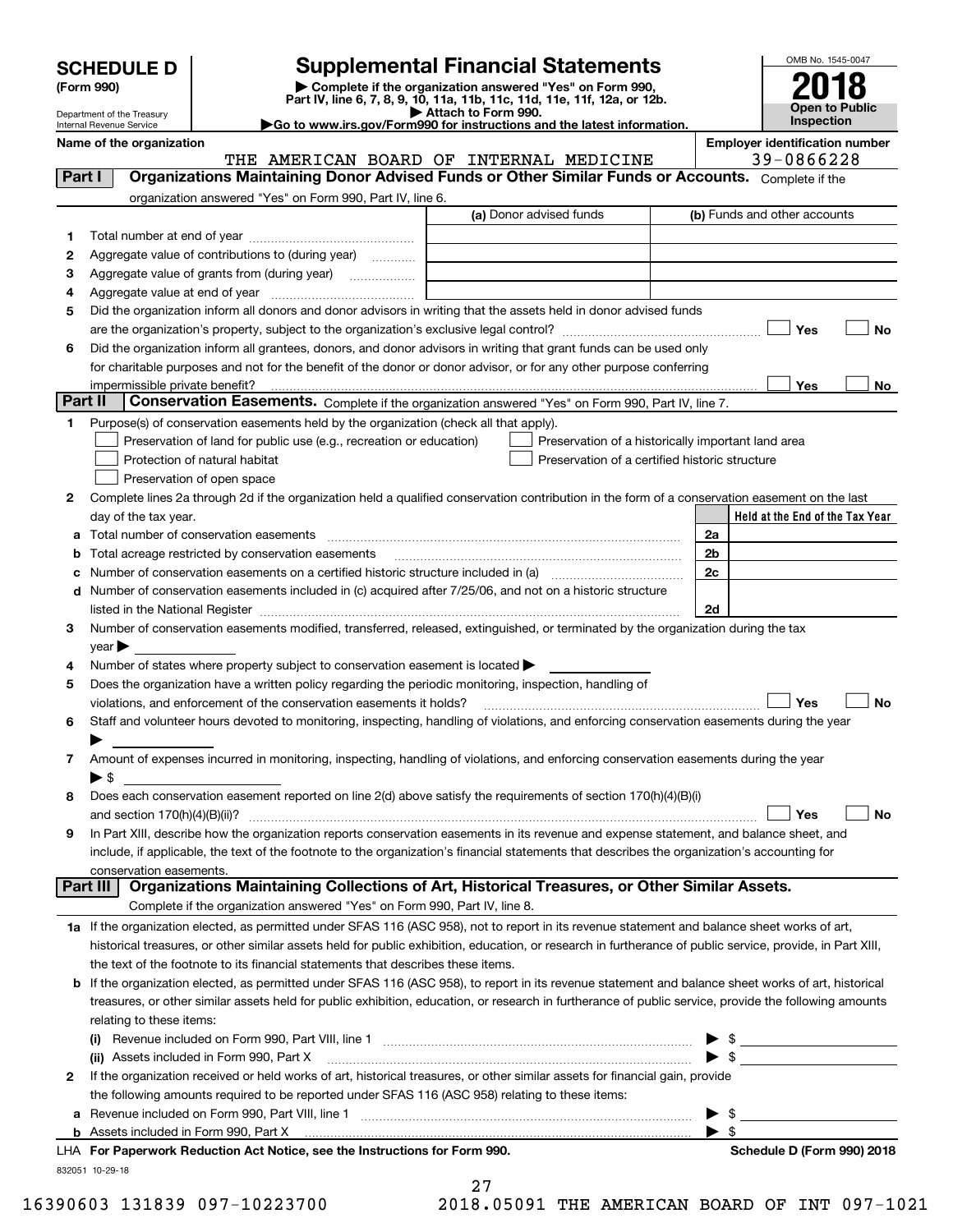|                | Schedule D (Form 990) 2018<br>Part III                                                                                                                                                                                                                                                                                                                                                                                                                           | THE AMERICAN BOARD OF INTERNAL MEDICINE |   |                                                                                                                                                                                                                               |                                                                             |                 | 39-0866228 |                |          | $Page$ 2 |
|----------------|------------------------------------------------------------------------------------------------------------------------------------------------------------------------------------------------------------------------------------------------------------------------------------------------------------------------------------------------------------------------------------------------------------------------------------------------------------------|-----------------------------------------|---|-------------------------------------------------------------------------------------------------------------------------------------------------------------------------------------------------------------------------------|-----------------------------------------------------------------------------|-----------------|------------|----------------|----------|----------|
|                | Organizations Maintaining Collections of Art, Historical Treasures, or Other Similar Assets (continued)                                                                                                                                                                                                                                                                                                                                                          |                                         |   |                                                                                                                                                                                                                               |                                                                             |                 |            |                |          |          |
| 3              | Using the organization's acquisition, accession, and other records, check any of the following that are a significant use of its collection items                                                                                                                                                                                                                                                                                                                |                                         |   |                                                                                                                                                                                                                               |                                                                             |                 |            |                |          |          |
|                | (check all that apply):                                                                                                                                                                                                                                                                                                                                                                                                                                          |                                         |   |                                                                                                                                                                                                                               |                                                                             |                 |            |                |          |          |
| a              | Public exhibition                                                                                                                                                                                                                                                                                                                                                                                                                                                | d                                       |   | Loan or exchange programs                                                                                                                                                                                                     |                                                                             |                 |            |                |          |          |
| b              | Scholarly research                                                                                                                                                                                                                                                                                                                                                                                                                                               | e                                       |   | Other and the contract of the contract of the contract of the contract of the contract of the contract of the contract of the contract of the contract of the contract of the contract of the contract of the contract of the |                                                                             |                 |            |                |          |          |
| c              | Preservation for future generations                                                                                                                                                                                                                                                                                                                                                                                                                              |                                         |   |                                                                                                                                                                                                                               |                                                                             |                 |            |                |          |          |
| 4              | Provide a description of the organization's collections and explain how they further the organization's exempt purpose in Part XIII.                                                                                                                                                                                                                                                                                                                             |                                         |   |                                                                                                                                                                                                                               |                                                                             |                 |            |                |          |          |
| 5              | During the year, did the organization solicit or receive donations of art, historical treasures, or other similar assets                                                                                                                                                                                                                                                                                                                                         |                                         |   |                                                                                                                                                                                                                               |                                                                             |                 |            |                |          |          |
|                |                                                                                                                                                                                                                                                                                                                                                                                                                                                                  |                                         |   |                                                                                                                                                                                                                               |                                                                             |                 |            | Yes            |          | No       |
|                | <b>Part IV</b><br>Escrow and Custodial Arrangements. Complete if the organization answered "Yes" on Form 990, Part IV, line 9, or<br>reported an amount on Form 990, Part X, line 21.                                                                                                                                                                                                                                                                            |                                         |   |                                                                                                                                                                                                                               |                                                                             |                 |            |                |          |          |
|                |                                                                                                                                                                                                                                                                                                                                                                                                                                                                  |                                         |   |                                                                                                                                                                                                                               |                                                                             |                 |            |                |          |          |
|                | 1a Is the organization an agent, trustee, custodian or other intermediary for contributions or other assets not included                                                                                                                                                                                                                                                                                                                                         |                                         |   |                                                                                                                                                                                                                               |                                                                             |                 |            | Yes            |          | No       |
|                | on Form 990, Part X? [11] matter contracts and contracts and contracts are contracted as a function of the set of the set of the set of the set of the set of the set of the set of the set of the set of the set of the set o<br><b>b</b> If "Yes," explain the arrangement in Part XIII and complete the following table:                                                                                                                                      |                                         |   |                                                                                                                                                                                                                               |                                                                             |                 |            |                |          |          |
|                |                                                                                                                                                                                                                                                                                                                                                                                                                                                                  |                                         |   |                                                                                                                                                                                                                               |                                                                             |                 |            | Amount         |          |          |
|                |                                                                                                                                                                                                                                                                                                                                                                                                                                                                  |                                         |   |                                                                                                                                                                                                                               |                                                                             | 1c              |            |                |          |          |
|                | c Beginning balance measurements and the contract of the contract of the contract of the contract of the contract of the contract of the contract of the contract of the contract of the contract of the contract of the contr                                                                                                                                                                                                                                   |                                         |   |                                                                                                                                                                                                                               |                                                                             | 1d              |            |                |          |          |
|                | d Additions during the year measurements are all an according to the year measurement of the year measurement of the state of the state of the state of the state of the state of the state of the state of the state of the s<br>e Distributions during the year manufactured and continuum and contact the year manufactured and contact the year manufactured and contact the year manufactured and contact the year manufactured and contact the year manufa |                                         |   |                                                                                                                                                                                                                               |                                                                             | 1e              |            |                |          |          |
| f              |                                                                                                                                                                                                                                                                                                                                                                                                                                                                  |                                         |   |                                                                                                                                                                                                                               |                                                                             | 1f              |            |                |          |          |
|                | 2a Did the organization include an amount on Form 990, Part X, line 21, for escrow or custodial account liability?                                                                                                                                                                                                                                                                                                                                               |                                         |   |                                                                                                                                                                                                                               |                                                                             |                 |            | <b>Yes</b>     |          | No       |
|                | <b>b</b> If "Yes," explain the arrangement in Part XIII. Check here if the explanation has been provided on Part XIII                                                                                                                                                                                                                                                                                                                                            |                                         |   |                                                                                                                                                                                                                               |                                                                             |                 |            |                |          |          |
|                | <b>Part V</b><br>Endowment Funds. Complete if the organization answered "Yes" on Form 990, Part IV, line 10.                                                                                                                                                                                                                                                                                                                                                     |                                         |   |                                                                                                                                                                                                                               |                                                                             |                 |            |                |          |          |
|                |                                                                                                                                                                                                                                                                                                                                                                                                                                                                  | (a) Current year                        |   | (b) Prior year                                                                                                                                                                                                                | (c) Two years back $\vert$ (d) Three years back $\vert$ (e) Four years back |                 |            |                |          |          |
|                | 1a Beginning of year balance                                                                                                                                                                                                                                                                                                                                                                                                                                     |                                         |   |                                                                                                                                                                                                                               |                                                                             |                 |            |                |          |          |
|                |                                                                                                                                                                                                                                                                                                                                                                                                                                                                  |                                         |   |                                                                                                                                                                                                                               |                                                                             |                 |            |                |          |          |
|                | c Net investment earnings, gains, and losses                                                                                                                                                                                                                                                                                                                                                                                                                     |                                         |   |                                                                                                                                                                                                                               |                                                                             |                 |            |                |          |          |
|                |                                                                                                                                                                                                                                                                                                                                                                                                                                                                  |                                         |   |                                                                                                                                                                                                                               |                                                                             |                 |            |                |          |          |
|                | <b>e</b> Other expenditures for facilities                                                                                                                                                                                                                                                                                                                                                                                                                       |                                         |   |                                                                                                                                                                                                                               |                                                                             |                 |            |                |          |          |
|                |                                                                                                                                                                                                                                                                                                                                                                                                                                                                  |                                         |   |                                                                                                                                                                                                                               |                                                                             |                 |            |                |          |          |
|                |                                                                                                                                                                                                                                                                                                                                                                                                                                                                  |                                         |   |                                                                                                                                                                                                                               |                                                                             |                 |            |                |          |          |
| g              | End of year balance                                                                                                                                                                                                                                                                                                                                                                                                                                              |                                         |   |                                                                                                                                                                                                                               |                                                                             |                 |            |                |          |          |
| 2              | Provide the estimated percentage of the current year end balance (line 1g, column (a)) held as:                                                                                                                                                                                                                                                                                                                                                                  |                                         |   |                                                                                                                                                                                                                               |                                                                             |                 |            |                |          |          |
|                | a Board designated or quasi-endowment > _____                                                                                                                                                                                                                                                                                                                                                                                                                    |                                         | % |                                                                                                                                                                                                                               |                                                                             |                 |            |                |          |          |
|                | <b>b</b> Permanent endowment $\blacktriangleright$                                                                                                                                                                                                                                                                                                                                                                                                               | %                                       |   |                                                                                                                                                                                                                               |                                                                             |                 |            |                |          |          |
|                | <b>c</b> Temporarily restricted endowment $\blacktriangleright$                                                                                                                                                                                                                                                                                                                                                                                                  | %                                       |   |                                                                                                                                                                                                                               |                                                                             |                 |            |                |          |          |
|                | The percentages on lines 2a, 2b, and 2c should equal 100%.                                                                                                                                                                                                                                                                                                                                                                                                       |                                         |   |                                                                                                                                                                                                                               |                                                                             |                 |            |                |          |          |
|                | 3a Are there endowment funds not in the possession of the organization that are held and administered for the organization                                                                                                                                                                                                                                                                                                                                       |                                         |   |                                                                                                                                                                                                                               |                                                                             |                 |            |                |          |          |
|                | by:                                                                                                                                                                                                                                                                                                                                                                                                                                                              |                                         |   |                                                                                                                                                                                                                               |                                                                             |                 |            |                | Yes      | No       |
|                | (i)                                                                                                                                                                                                                                                                                                                                                                                                                                                              |                                         |   |                                                                                                                                                                                                                               |                                                                             |                 |            | 3a(i)          |          |          |
|                |                                                                                                                                                                                                                                                                                                                                                                                                                                                                  |                                         |   |                                                                                                                                                                                                                               |                                                                             |                 |            | 3a(ii)         |          |          |
|                |                                                                                                                                                                                                                                                                                                                                                                                                                                                                  |                                         |   |                                                                                                                                                                                                                               |                                                                             |                 |            | 3b             |          |          |
| 4              | Describe in Part XIII the intended uses of the organization's endowment funds.                                                                                                                                                                                                                                                                                                                                                                                   |                                         |   |                                                                                                                                                                                                                               |                                                                             |                 |            |                |          |          |
| <b>Part VI</b> | Land, Buildings, and Equipment.                                                                                                                                                                                                                                                                                                                                                                                                                                  |                                         |   |                                                                                                                                                                                                                               |                                                                             |                 |            |                |          |          |
|                | Complete if the organization answered "Yes" on Form 990, Part IV, line 11a. See Form 990, Part X, line 10.                                                                                                                                                                                                                                                                                                                                                       |                                         |   |                                                                                                                                                                                                                               |                                                                             |                 |            |                |          |          |
|                | Description of property                                                                                                                                                                                                                                                                                                                                                                                                                                          | (a) Cost or other                       |   |                                                                                                                                                                                                                               | (b) Cost or other                                                           | (c) Accumulated |            | (d) Book value |          |          |
|                |                                                                                                                                                                                                                                                                                                                                                                                                                                                                  | basis (investment)                      |   |                                                                                                                                                                                                                               | basis (other)                                                               | depreciation    |            |                |          |          |
|                |                                                                                                                                                                                                                                                                                                                                                                                                                                                                  |                                         |   |                                                                                                                                                                                                                               |                                                                             |                 |            |                |          |          |
|                |                                                                                                                                                                                                                                                                                                                                                                                                                                                                  |                                         |   |                                                                                                                                                                                                                               |                                                                             |                 |            |                |          |          |
|                |                                                                                                                                                                                                                                                                                                                                                                                                                                                                  |                                         |   |                                                                                                                                                                                                                               | 4,948,287.                                                                  | 4,468,250.      |            |                | 480,037. |          |
|                |                                                                                                                                                                                                                                                                                                                                                                                                                                                                  |                                         |   |                                                                                                                                                                                                                               | 12,743,658.                                                                 | 7,935,998.      |            | 4,807,660.     |          |          |
|                |                                                                                                                                                                                                                                                                                                                                                                                                                                                                  |                                         |   |                                                                                                                                                                                                                               |                                                                             |                 |            |                |          |          |
|                |                                                                                                                                                                                                                                                                                                                                                                                                                                                                  |                                         |   |                                                                                                                                                                                                                               |                                                                             |                 | ▶          | 5,287,697.     |          |          |

**Schedule D (Form 990) 2018**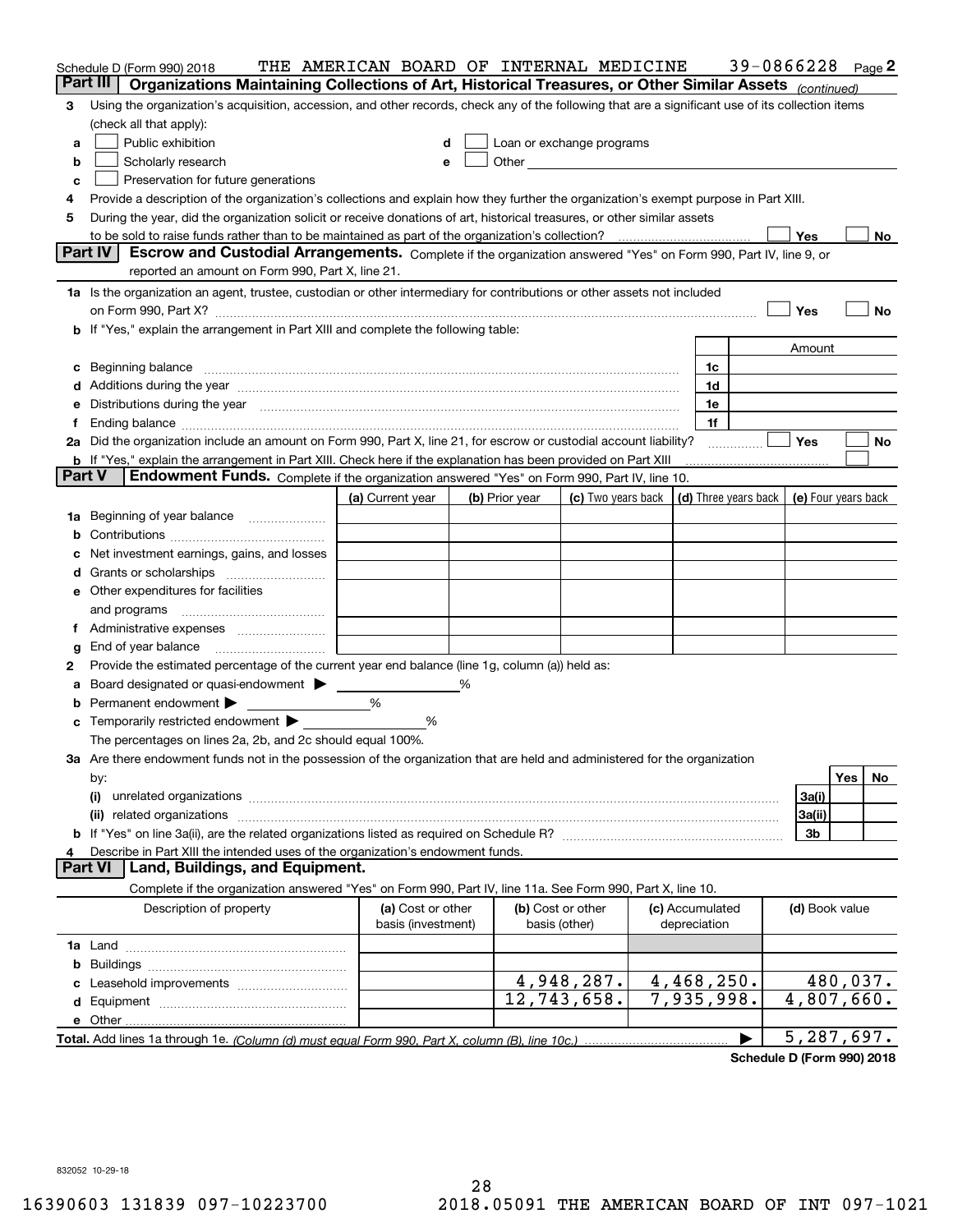# Schedule D (Form 990) 2018 THE AMERICAN BOARD OF INTERNAL MEDICINE 39-0866228 <sub>Page</sub> 3<br>| **Part VII** | Investments - Other Securities. 39-0866228 Page 3

Complete if the organization answered "Yes" on Form 990, Part IV, line 11b. See Form 990, Part X, line 12.

| (a) Description of security or category (including name of security) | (b) Book value | (c) Method of valuation: Cost or end-of-year market value |
|----------------------------------------------------------------------|----------------|-----------------------------------------------------------|
| (1) Financial derivatives                                            |                |                                                           |
| (2) Closely-held equity interests                                    |                |                                                           |
| $(3)$ Other                                                          |                |                                                           |
| (A)                                                                  |                |                                                           |
| (B)                                                                  |                |                                                           |
| (C)                                                                  |                |                                                           |
| (D)                                                                  |                |                                                           |
| (E)                                                                  |                |                                                           |
| (F)                                                                  |                |                                                           |
| (G)                                                                  |                |                                                           |
| (H)                                                                  |                |                                                           |
| Total. (Col. (b) must equal Form 990, Part X, col. (B) line $12$ .)  |                |                                                           |

## **Part VIII Investments - Program Related.**

Complete if the organization answered "Yes" on Form 990, Part IV, line 11c. See Form 990, Part X, line 13.

| (a) Description of investment                                       | (b) Book value | (c) Method of valuation: Cost or end-of-year market value |
|---------------------------------------------------------------------|----------------|-----------------------------------------------------------|
| (1)                                                                 |                |                                                           |
| (2)                                                                 |                |                                                           |
| (3)                                                                 |                |                                                           |
| (4)                                                                 |                |                                                           |
| $\frac{1}{2}$                                                       |                |                                                           |
| (6)                                                                 |                |                                                           |
| (7)                                                                 |                |                                                           |
| (8)                                                                 |                |                                                           |
| (9)                                                                 |                |                                                           |
| Total. (Col. (b) must equal Form 990, Part X, col. (B) line $13.$ ) |                |                                                           |

# **Part IX Other Assets.**

Complete if the organization answered "Yes" on Form 990, Part IV, line 11d. See Form 990, Part X, line 15.

| (a) Description | (b) Book value |
|-----------------|----------------|
| (1)             |                |
| (2)             |                |
| (3)             |                |
| (4)             |                |
| (5)             |                |
| (6)             |                |
| (7)             |                |
| (8)             |                |
| (9)             |                |
|                 |                |

 $\vert$  (b) Book value

**Part X Other Liabilities.**

Complete if the organization answered "Yes" on Form 990, Part IV, line 11e or 11f. See Form 990, Part X, line 25.

| (a) Description of liability |  | (b) |  |
|------------------------------|--|-----|--|
|                              |  |     |  |

|     | (a) Description of Ilability                                          | ( <b>b</b> ) BOOK value |
|-----|-----------------------------------------------------------------------|-------------------------|
|     | Federal income taxes                                                  |                         |
| (2  | DEFERRED COMPENSATION                                                 | 935,269.                |
| (3) | DEFERRED RENT                                                         | 8,927,719.              |
| (4) |                                                                       |                         |
| (5) |                                                                       |                         |
| (6) |                                                                       |                         |
|     |                                                                       |                         |
| (8) |                                                                       |                         |
| (9) |                                                                       |                         |
|     | $Total (Q, U, U, U, U, U, U, U, U, E, U, QQQ, R, U, V, U, (N, U, QE)$ | RED QRR<br>q            |

**Total.** (Column (b) must equal Form 990, Part X, col. (B) line 25.) ................ ▶ 9,862,988.

**2.** Liability for uncertain tax positions. In Part XIII, provide the text of the footnote to the organization's financial statements that reports the organization's liability for uncertain tax positions under FIN 48 (ASC 740). Check here if the text of the footnote has been provided in Part XIII  $~\boxed{\rm X}$ 

**Schedule D (Form 990) 2018**

832053 10-29-18

 $\mathbf{I}$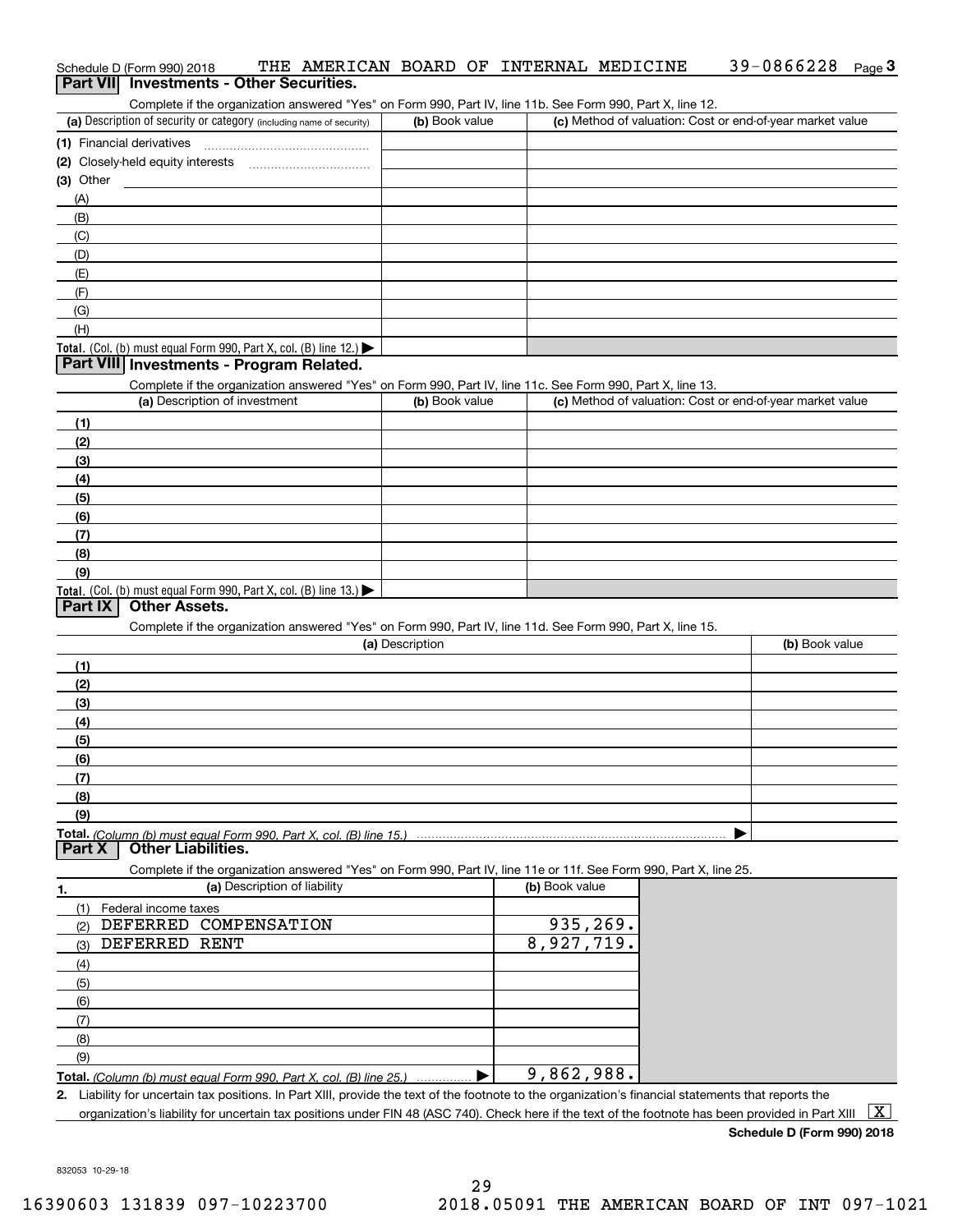|    | THE AMERICAN BOARD OF INTERNAL MEDICINE<br>Schedule D (Form 990) 2018                                                                                                                                                          |                |            |                         | 39-0866228 $_{Page 4}$    |
|----|--------------------------------------------------------------------------------------------------------------------------------------------------------------------------------------------------------------------------------|----------------|------------|-------------------------|---------------------------|
|    | Reconciliation of Revenue per Audited Financial Statements With Revenue per Return.<br>Part XI                                                                                                                                 |                |            |                         |                           |
|    | Complete if the organization answered "Yes" on Form 990, Part IV, line 12a.                                                                                                                                                    |                |            |                         |                           |
| 1  | Total revenue, gains, and other support per audited financial statements                                                                                                                                                       |                |            | $\mathbf{1}$            | $\overline{65,038,400}$ . |
| 2  | Amounts included on line 1 but not on Form 990, Part VIII, line 12:                                                                                                                                                            |                |            |                         |                           |
| a  | Net unrealized gains (losses) on investments [11] matter contracts and the unrealized gains (losses) on investments                                                                                                            | 2a             | 56,854.    |                         |                           |
|    |                                                                                                                                                                                                                                | 2 <sub>b</sub> |            |                         |                           |
|    | Recoveries of prior year grants [11] Recoveries of prior year grants [11] Recoveries of prior year grants                                                                                                                      | 2c             |            |                         |                           |
|    |                                                                                                                                                                                                                                | 2d             |            |                         |                           |
| е  | Add lines 2a through 2d                                                                                                                                                                                                        |                |            | 2e                      | 56,854.                   |
| 3  |                                                                                                                                                                                                                                |                |            | $\overline{3}$          | 64,981,546.               |
| 4  | Amounts included on Form 990, Part VIII, line 12, but not on line 1:                                                                                                                                                           |                |            |                         |                           |
|    |                                                                                                                                                                                                                                | 4a             |            |                         |                           |
| b  | Other (Describe in Part XIII.) <b>Construction Contract Construction</b>                                                                                                                                                       | 4 <sub>b</sub> | $-13,629.$ |                         |                           |
| c. | Add lines 4a and 4b                                                                                                                                                                                                            |                |            | 4с                      | $-13,629.$                |
|    |                                                                                                                                                                                                                                |                |            | $\overline{5}$          | 64,967,917.               |
|    |                                                                                                                                                                                                                                |                |            |                         |                           |
|    | Part XII   Reconciliation of Expenses per Audited Financial Statements With Expenses per Return.                                                                                                                               |                |            |                         |                           |
|    | Complete if the organization answered "Yes" on Form 990, Part IV, line 12a.                                                                                                                                                    |                |            |                         |                           |
| 1  | Total expenses and losses per audited financial statements [11] [12] contain an intervention and contain a statements [13] [13] and the statements [13] [13] and the statements [13] and the statements [13] and the statement |                |            | $\mathbf{1}$            | 55, 223, 194.             |
| 2  | Amounts included on line 1 but not on Form 990, Part IX, line 25:                                                                                                                                                              |                |            |                         |                           |
| a  |                                                                                                                                                                                                                                | 2a             |            |                         |                           |
|    |                                                                                                                                                                                                                                | 2 <sub>b</sub> |            |                         |                           |
| c. |                                                                                                                                                                                                                                | 2 <sub>c</sub> |            |                         |                           |
|    |                                                                                                                                                                                                                                | 2d             | 13,629.    |                         |                           |
|    | Add lines 2a through 2d <b>contained a contained a contained a contained a</b> contained a contained a contact the set                                                                                                         |                |            | 2e                      | <u>13,629.</u>            |
| 3  |                                                                                                                                                                                                                                |                |            | $\overline{\mathbf{3}}$ | 55, 209, 565.             |
| 4  | Amounts included on Form 990, Part IX, line 25, but not on line 1:                                                                                                                                                             |                |            |                         |                           |
|    | Investment expenses not included on Form 990, Part VIII, line 7b [1000000000000000000000000000000000                                                                                                                           | 4a             |            |                         |                           |
| b  |                                                                                                                                                                                                                                | 4 <sub>b</sub> |            |                         |                           |
|    | c Add lines 4a and 4b                                                                                                                                                                                                          |                |            | 4с                      |                           |
|    | Part XIII Supplemental Information.                                                                                                                                                                                            |                |            | 5                       | $\overline{55,209,565}$ . |

Provide the descriptions required for Part II, lines 3, 5, and 9; Part III, lines 1a and 4; Part IV, lines 1b and 2b; Part V, line 4; Part X, line 2; Part XI, lines 2d and 4b; and Part XII, lines 2d and 4b. Also complete this part to provide any additional information.

# PART X, LINE 2:

| INTERNAL REVENUE SERVICE HAS GRANTED THE ORGANIZATION, WHICH IS NOT A<br>THE          |
|---------------------------------------------------------------------------------------|
| PRIVATE FOUNDATION, EXEMPTION FROM INCOME TAXES UNDER SECTION 501(C)(3) OF            |
| INTERNAL REVENUE CODE. ACCOUNTING PRINCIPLES GENERALLY ACCEPTED<br>THE<br>THE<br>IN   |
| UNITED STATES OF AMERICA REQUIRES THE ORGANIZATION TO<br><b>EVALUATE</b><br>TAX       |
| POSITIONS TAKEN BY THE ORGANIZATION AND RECOGNIZE A TAX LIABILITY IF<br>THE           |
| ORGANIZATION HAS TAKEN ANY UNCERTAIN TAX POSITIONS THAT MORE LIKELY THAN              |
| NOT WOULD NOT BE SUSTAINED UPON EXAMINATION BY A TAX AUTHORITY. MANAGEMENT            |
| THE ORGANIZATION'S TAX POSITIONS AND CONCLUDED THAT THE<br>EVALUATED                  |
| ORGANIZATION HAD MAINTAINED ITS TAX-EXEMPT<br>STATUS<br>AND<br>HAS<br>TAKEN NO        |
| UNCERTAIN TAX POSITIONS THAT REQUIRE ADJUSTMENTS<br>TO<br>THE CONSOLIDATED            |
| FINANCIAL STATEMENTS. ACCORDINGLY, NO PROVISION FOR THE<br><b>INCOME</b><br>TAXES HAS |
| Schedule D (Form 990) 2018<br>832054 10-29-18<br>30                                   |
| 16390603 131839 097-10223700<br>2018.05091<br>INT 097-1021<br>THE AMERICAN BOARD OF   |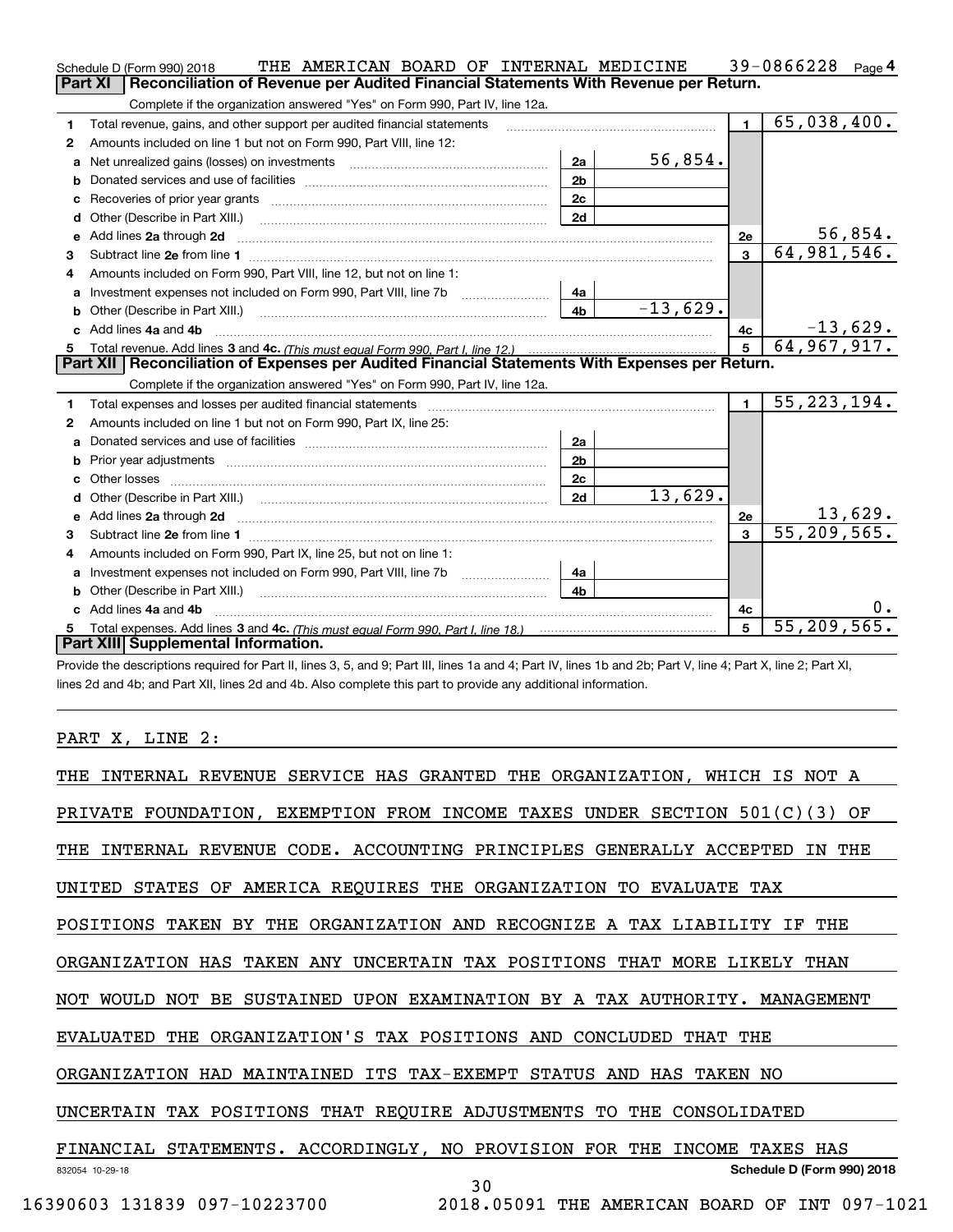| THE AMERICAN BOARD OF INTERNAL MEDICINE 39-0866228 Page 5<br>Schedule D (Form 990) 2018<br><b>Part XIII Supplemental Information</b> (continued) |                            |
|--------------------------------------------------------------------------------------------------------------------------------------------------|----------------------------|
| BEEN MADE IN THE ACCOMPANYING CONSOLIDATED FINANCIAL STATEMENTS.                                                                                 |                            |
|                                                                                                                                                  |                            |
| PART XI, LINE 4B - OTHER ADJUSTMENTS:                                                                                                            |                            |
| $-13,629.$<br>LOSS ON DISPOSAL OF FURNITURE AND EQUIPMENT                                                                                        |                            |
|                                                                                                                                                  |                            |
| PART XII, LINE 2D - OTHER ADJUSTMENTS:                                                                                                           |                            |
| LOSS ON DISPOSAL OF FURNITURE AND EQUIPMENT                                                                                                      | 13,629.                    |
|                                                                                                                                                  |                            |
|                                                                                                                                                  |                            |
|                                                                                                                                                  |                            |
|                                                                                                                                                  |                            |
|                                                                                                                                                  |                            |
|                                                                                                                                                  |                            |
|                                                                                                                                                  |                            |
|                                                                                                                                                  |                            |
|                                                                                                                                                  |                            |
|                                                                                                                                                  |                            |
|                                                                                                                                                  |                            |
|                                                                                                                                                  |                            |
|                                                                                                                                                  |                            |
|                                                                                                                                                  |                            |
|                                                                                                                                                  |                            |
|                                                                                                                                                  |                            |
|                                                                                                                                                  |                            |
|                                                                                                                                                  |                            |
|                                                                                                                                                  |                            |
|                                                                                                                                                  |                            |
|                                                                                                                                                  |                            |
| 832055 10-29-18                                                                                                                                  | Schedule D (Form 990) 2018 |

832055 10-29-18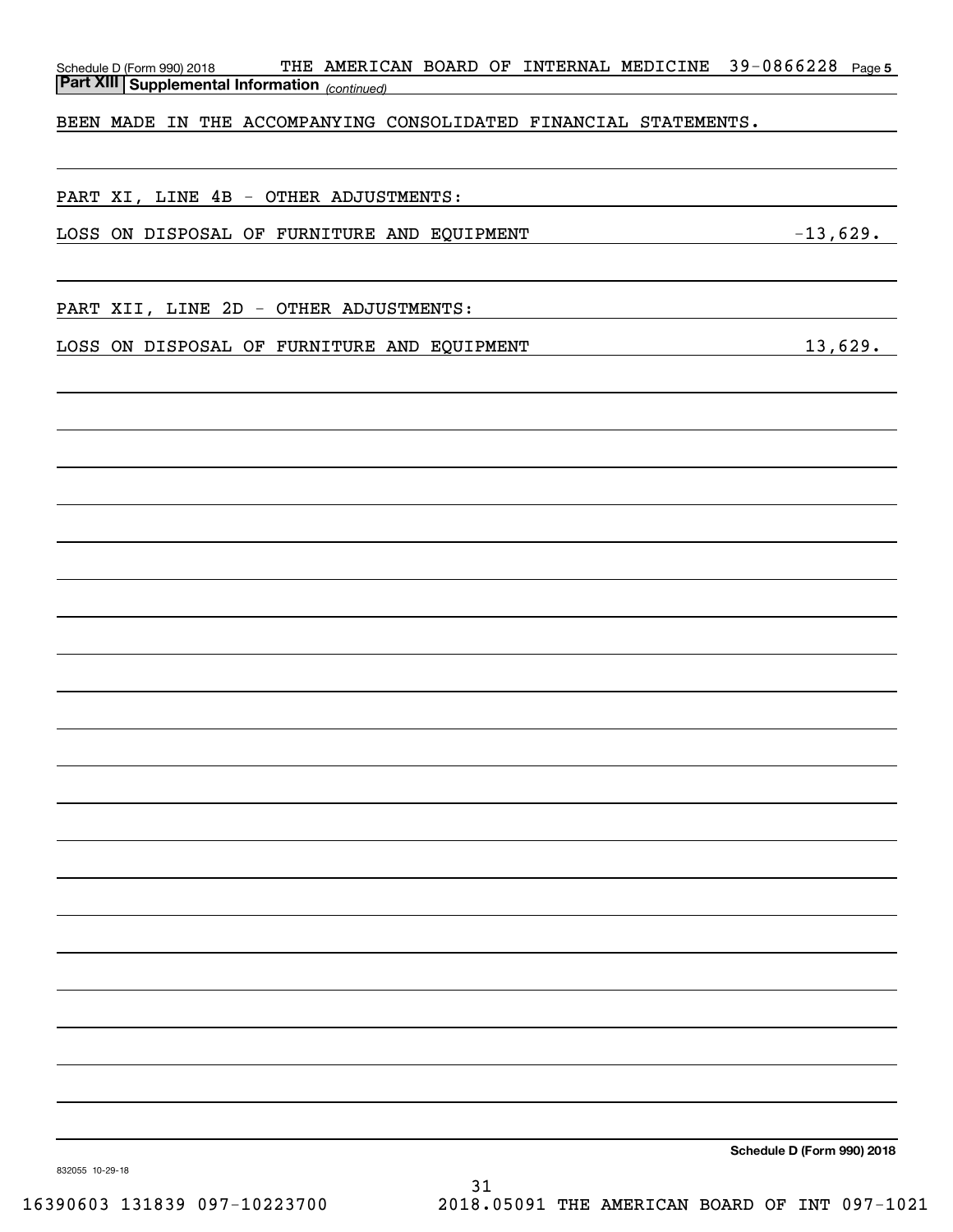# **SCHEDULE F Statement of Activities Outside the United States**

**| Complete if the organization answered "Yes" on Form 990, Part IV, line 14b, 15, or 16.**

**| Attach to Form 990.**

**| Go to www.irs.gov/Form990 for instructions and the latest information.**

**Part I**  $\parallel$  General Information on Activities Outside the United States. Complete if the organization answered "Yes" on

**1For grantmakers.**  Does the organization maintain records to substantiate the amount of its grants and other assistance,

the grantees' eligibility for the grants or assistance, and the selection criteria used to award the grants or assistance?

**2For grantmakers. 3** Activities per Region. (The following Part I, line 3 table can be duplicated if additional space is needed.) **(a)** Region  $\qquad \qquad |$  **(b)** Number of  $\mid$  **(c)** Number of  $\mid$  **(d)** Activities conducted in the region  $\mid$  **(e)** If activity listed in (d)  $\mid$  **(f) 3 a** Subtotal .................. **b** Total from continuation **c Totals**  (add lines 3a Describe in Part V the organization's procedures for monitoring the use of its grants and other assistance outside the United States. (a) Region officesin the region Number of employees, agents, and independentcontractorsin the region Activities conducted in the region (by type) (such as, fundraising, program services, investments, grants to recipients located in the region) If activity listed in (d) is a program service, describe specific type of service(s) in the region Totalexpendituresfor and investmentsin the region sheets to Part  $1$  ......... and 3b) REGION.N. 499,899. 499,899. A VENDOR PROVIDING SOFTWARE EAST ASIA AND THE 110PACIFIC SERVICES IS LOCATED IN THIS 0 0. 1 499,899. 00

| Internal Revenue Service | $\blacktriangleright$ Go to www. |
|--------------------------|----------------------------------|
| Name of the organization |                                  |

Form 990, Part IV, line 14b.

|                                           |                                                                                           | ity for the grants or assistance, and the selection criteria used to award the grants or assistance?                                                          |                                                                                                                 | Yes<br><b>No</b>                                                     |
|-------------------------------------------|-------------------------------------------------------------------------------------------|---------------------------------------------------------------------------------------------------------------------------------------------------------------|-----------------------------------------------------------------------------------------------------------------|----------------------------------------------------------------------|
|                                           |                                                                                           | Describe in Part V the organization's procedures for monitoring the use of its grants and other assistance outside the                                        |                                                                                                                 |                                                                      |
|                                           |                                                                                           | 1. (The following Part I, line 3 table can be duplicated if additional space is needed.)                                                                      |                                                                                                                 |                                                                      |
| (b) Number of<br>offices<br>in the region | (c) Number of<br>employees,<br>agents, and<br>independent<br>contractors<br>in the region | (d) Activities conducted in the region<br>(by type) (such as, fundraising, pro-<br>gram services, investments, grants to<br>recipients located in the region) | (e) If activity listed in (d)<br>is a program service,<br>describe specific type<br>of service(s) in the region | (f) Total<br>expenditures<br>for and<br>investments<br>in the region |
| 0                                         | $\mathbf{1}$                                                                              | A VENDOR PROVIDING SOFTWARE<br>SERVICES IS LOCATED IN THIS<br>REGION.                                                                                         | N/A                                                                                                             | 499,899.                                                             |
|                                           |                                                                                           |                                                                                                                                                               |                                                                                                                 |                                                                      |
|                                           |                                                                                           |                                                                                                                                                               |                                                                                                                 |                                                                      |
|                                           |                                                                                           |                                                                                                                                                               |                                                                                                                 |                                                                      |
|                                           |                                                                                           |                                                                                                                                                               |                                                                                                                 |                                                                      |
|                                           |                                                                                           |                                                                                                                                                               |                                                                                                                 |                                                                      |
|                                           |                                                                                           |                                                                                                                                                               |                                                                                                                 |                                                                      |
|                                           |                                                                                           |                                                                                                                                                               |                                                                                                                 |                                                                      |
|                                           |                                                                                           |                                                                                                                                                               |                                                                                                                 |                                                                      |
|                                           |                                                                                           |                                                                                                                                                               |                                                                                                                 |                                                                      |
|                                           |                                                                                           |                                                                                                                                                               |                                                                                                                 |                                                                      |
|                                           |                                                                                           |                                                                                                                                                               |                                                                                                                 |                                                                      |
|                                           |                                                                                           |                                                                                                                                                               |                                                                                                                 |                                                                      |



**Employer identification number**

| <b>Schedule F (Form 990) 2018</b> |  |  |
|-----------------------------------|--|--|
|                                   |  |  |

832071 10-31-18

THE AMERICAN BOARD OF INTERNAL MEDICINE  $\vert$  39-0866228

Department of the Treasury

**(Form 990)**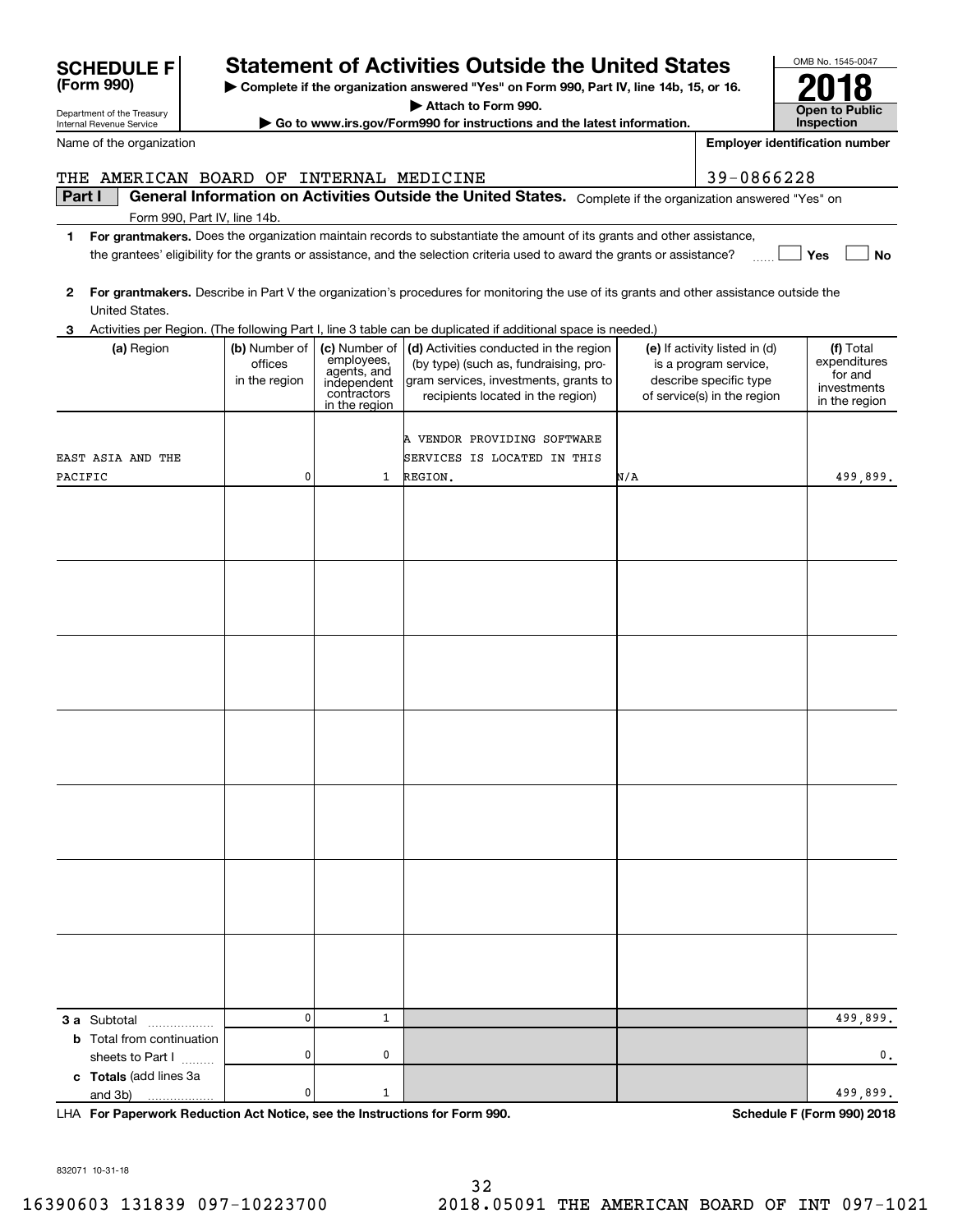Schedule F (Form 990) 2018 THE AMERICAN BOARD OF INTERNAL MEDICINE 39-0866228 Page

### Part II | Grants and Other Assistance to Organizations or Entities Outside the United States. Complete if the organization answered "Yes" on Form 990, Part IV, line 15, for any recipient who received more than \$5,000. Part II can be duplicated if additional space is needed.

| 1<br>(a) Name of organization                                           | (b) IRS code section<br>and EIN (if applicable) | (c) Region | (d) Purpose of<br>grant                                                                                                                      | (e) Amount<br>of cash grant | (f) Manner of<br>cash disbursement | (g) Amount of<br>noncash<br>assistance | (h) Description<br>of noncash<br>assistance | (i) Method of<br>valuation (book, FMV,<br>appraisal, other) |
|-------------------------------------------------------------------------|-------------------------------------------------|------------|----------------------------------------------------------------------------------------------------------------------------------------------|-----------------------------|------------------------------------|----------------------------------------|---------------------------------------------|-------------------------------------------------------------|
|                                                                         |                                                 |            |                                                                                                                                              |                             |                                    |                                        |                                             |                                                             |
|                                                                         |                                                 |            |                                                                                                                                              |                             |                                    |                                        |                                             |                                                             |
|                                                                         |                                                 |            |                                                                                                                                              |                             |                                    |                                        |                                             |                                                             |
|                                                                         |                                                 |            |                                                                                                                                              |                             |                                    |                                        |                                             |                                                             |
|                                                                         |                                                 |            |                                                                                                                                              |                             |                                    |                                        |                                             |                                                             |
|                                                                         |                                                 |            |                                                                                                                                              |                             |                                    |                                        |                                             |                                                             |
|                                                                         |                                                 |            |                                                                                                                                              |                             |                                    |                                        |                                             |                                                             |
|                                                                         |                                                 |            |                                                                                                                                              |                             |                                    |                                        |                                             |                                                             |
|                                                                         |                                                 |            |                                                                                                                                              |                             |                                    |                                        |                                             |                                                             |
|                                                                         |                                                 |            |                                                                                                                                              |                             |                                    |                                        |                                             |                                                             |
|                                                                         |                                                 |            |                                                                                                                                              |                             |                                    |                                        |                                             |                                                             |
|                                                                         |                                                 |            |                                                                                                                                              |                             |                                    |                                        |                                             |                                                             |
|                                                                         |                                                 |            |                                                                                                                                              |                             |                                    |                                        |                                             |                                                             |
|                                                                         |                                                 |            |                                                                                                                                              |                             |                                    |                                        |                                             |                                                             |
|                                                                         |                                                 |            |                                                                                                                                              |                             |                                    |                                        |                                             |                                                             |
|                                                                         |                                                 |            |                                                                                                                                              |                             |                                    |                                        |                                             |                                                             |
| $\mathbf{2}$                                                            |                                                 |            | Enter total number of recipient organizations listed above that are recognized as charities by the foreign country, recognized as tax-exempt |                             |                                    |                                        |                                             |                                                             |
| Enter total number of other organizations or entities<br>3 <sup>1</sup> |                                                 |            |                                                                                                                                              |                             |                                    |                                        |                                             |                                                             |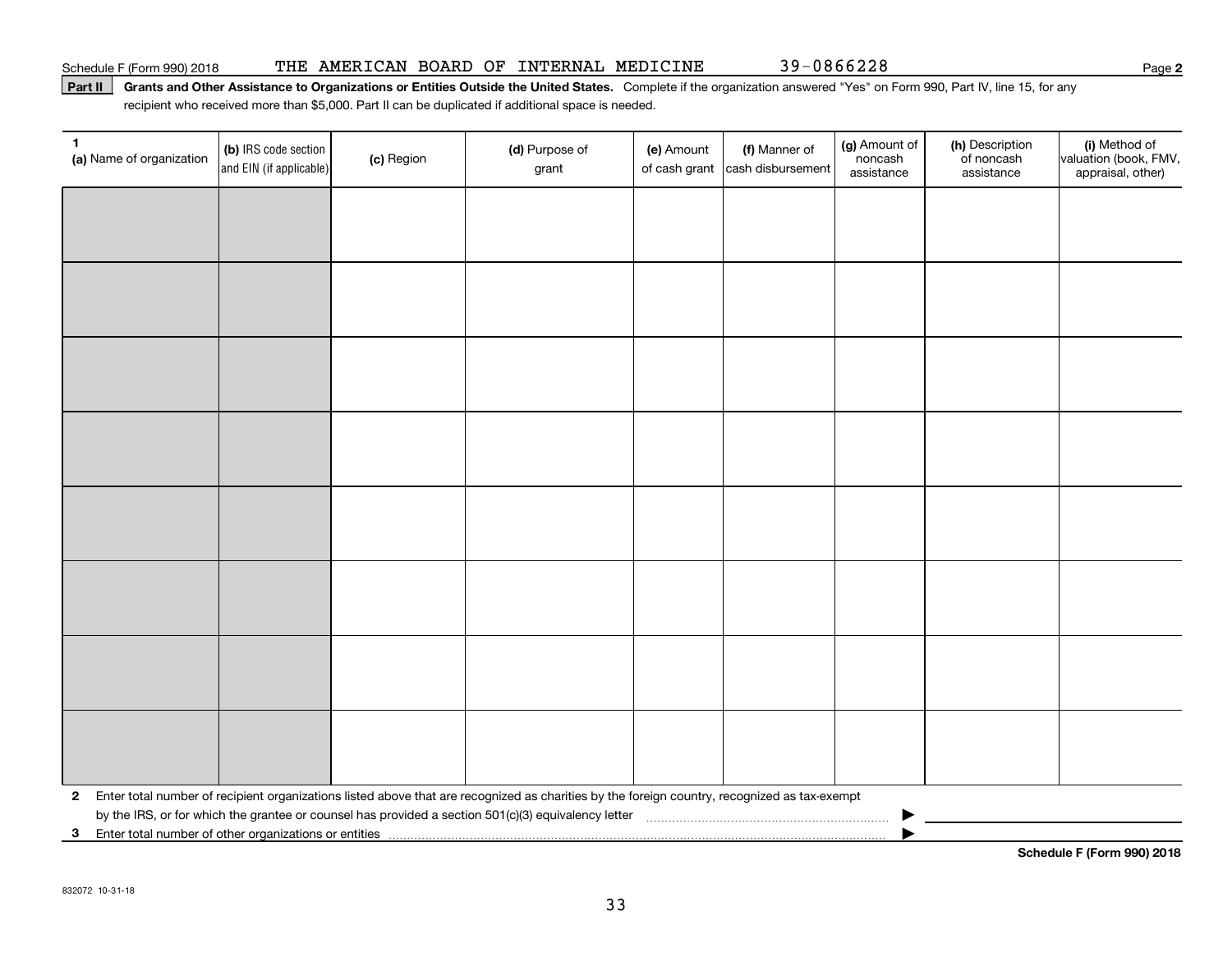#### Part III Grants and Other Assistance to Individuals Outside the United States. Complete if the organization answered "Yes" on Form 990, Part IV, line 16. Part III can be duplicated if additional space is needed.

| Part in car be duplicated if additional space is needed.<br>(a) Type of grant or assistance | (b) Region | (c) Number of<br>recipients | (d) Amount of<br>cash grant | (e) Manner of<br>cash disbursement | (f) Amount of<br>noncash<br>assistance | (g) Description of<br>noncash assistance | (h) Method of<br>valuation<br>(book, FMV,<br>appraisal, other) |
|---------------------------------------------------------------------------------------------|------------|-----------------------------|-----------------------------|------------------------------------|----------------------------------------|------------------------------------------|----------------------------------------------------------------|
|                                                                                             |            |                             |                             |                                    |                                        |                                          |                                                                |
|                                                                                             |            |                             |                             |                                    |                                        |                                          |                                                                |
|                                                                                             |            |                             |                             |                                    |                                        |                                          |                                                                |
|                                                                                             |            |                             |                             |                                    |                                        |                                          |                                                                |
|                                                                                             |            |                             |                             |                                    |                                        |                                          |                                                                |
|                                                                                             |            |                             |                             |                                    |                                        |                                          |                                                                |
|                                                                                             |            |                             |                             |                                    |                                        |                                          |                                                                |
|                                                                                             |            |                             |                             |                                    |                                        |                                          |                                                                |
|                                                                                             |            |                             |                             |                                    |                                        |                                          |                                                                |
|                                                                                             |            |                             |                             |                                    |                                        |                                          |                                                                |
|                                                                                             |            |                             |                             |                                    |                                        |                                          |                                                                |

**Schedule F (Form 990) 2018**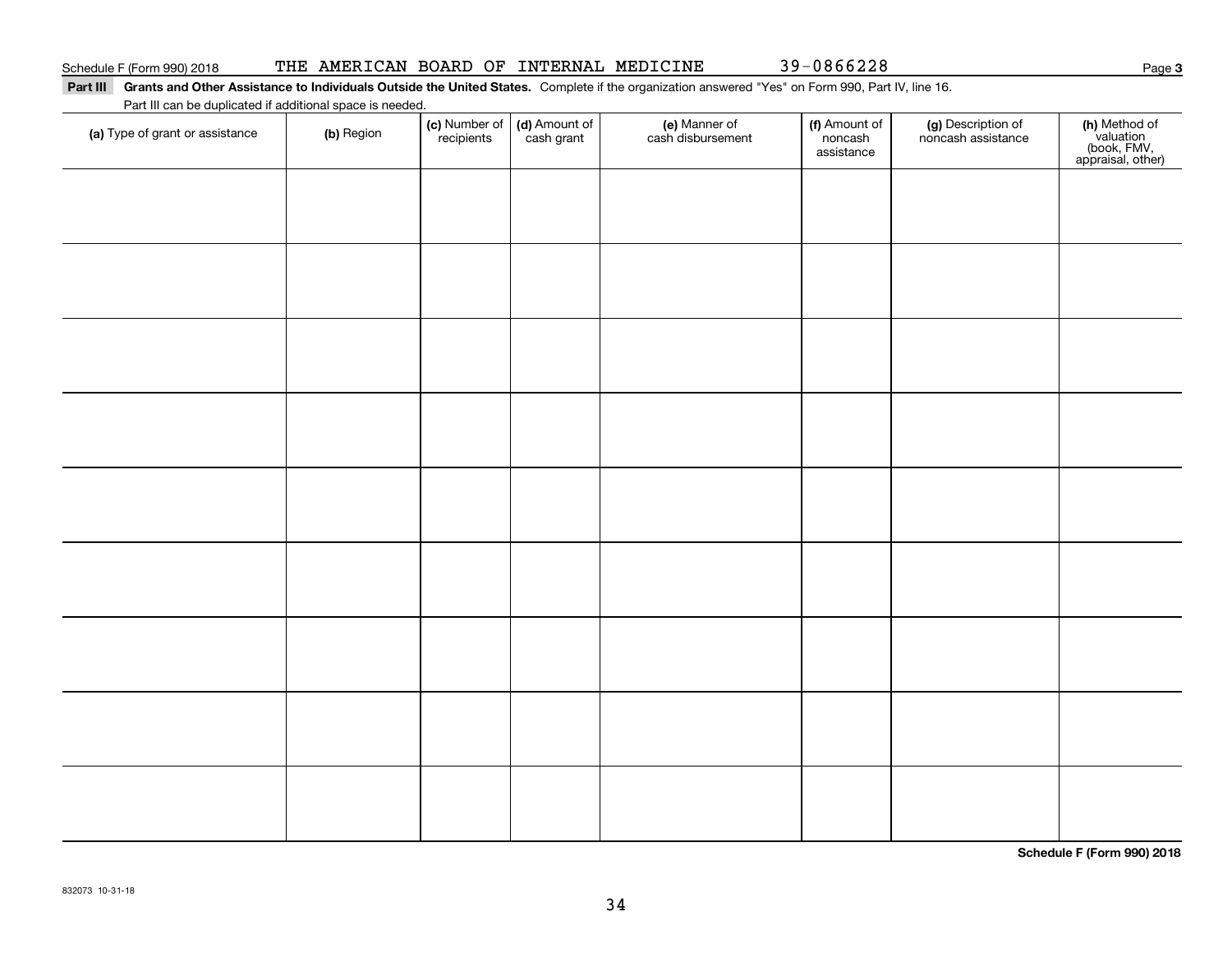#### **4** Schedule F (Form 990) 2018 THE AMERICAN BOARD OF INTERNAL MEDICINE  $39\texttt{-}0866228$  Page **Part IV Foreign Forms**

| 1            | Was the organization a U.S. transferor of property to a foreign corporation during the tax year? If "Yes." the<br>organization may be required to file Form 926, Return by a U.S. Transferor of Property to a Foreign |     |                   |
|--------------|-----------------------------------------------------------------------------------------------------------------------------------------------------------------------------------------------------------------------|-----|-------------------|
|              |                                                                                                                                                                                                                       | Yes | $\overline{X}$ No |
| $\mathbf{2}$ | Did the organization have an interest in a foreign trust during the tax year? If "Yes," the organization                                                                                                              |     |                   |
|              | may be required to separately file Form 3520, Annual Return To Report Transactions With Foreign                                                                                                                       |     |                   |
|              | Trusts and Receipt of Certain Foreign Gifts, and/or Form 3520-A, Annual Information Return of Foreign                                                                                                                 |     |                   |
|              |                                                                                                                                                                                                                       | Yes | $X \mid N_{0}$    |
| 3            | Did the organization have an ownership interest in a foreign corporation during the tax year? If "Yes."                                                                                                               |     |                   |
|              | the organization may be required to file Form 5471, Information Return of U.S. Persons With Respect To                                                                                                                |     |                   |
|              |                                                                                                                                                                                                                       | Yes | $\overline{X}$ No |
| 4            | Was the organization a direct or indirect shareholder of a passive foreign investment company or a                                                                                                                    |     |                   |
|              | qualified electing fund during the tax year? If "Yes," the organization may be required to file Form 8621,                                                                                                            |     |                   |
|              | Information Return by a Shareholder of a Passive Foreign Investment Company or Qualified Electing Fund<br>(see Instructions for Form 8621)                                                                            | Yes | $X \mid No$       |
| 5            | Did the organization have an ownership interest in a foreign partnership during the tax year? If "Yes."                                                                                                               |     |                   |
|              | the organization may be required to file Form 8865, Return of U.S. Persons With Respect to Certain                                                                                                                    |     |                   |
|              |                                                                                                                                                                                                                       | Yes | $\overline{X}$ No |
| 6            | Did the organization have any operations in or related to any boycotting countries during the tax year? If                                                                                                            |     |                   |
|              | "Yes," the organization may be required to separately file Form 5713, International Boycott Report (see                                                                                                               |     |                   |
|              |                                                                                                                                                                                                                       | Yes | Nο                |
|              |                                                                                                                                                                                                                       |     |                   |

**Schedule F (Form 990) 2018**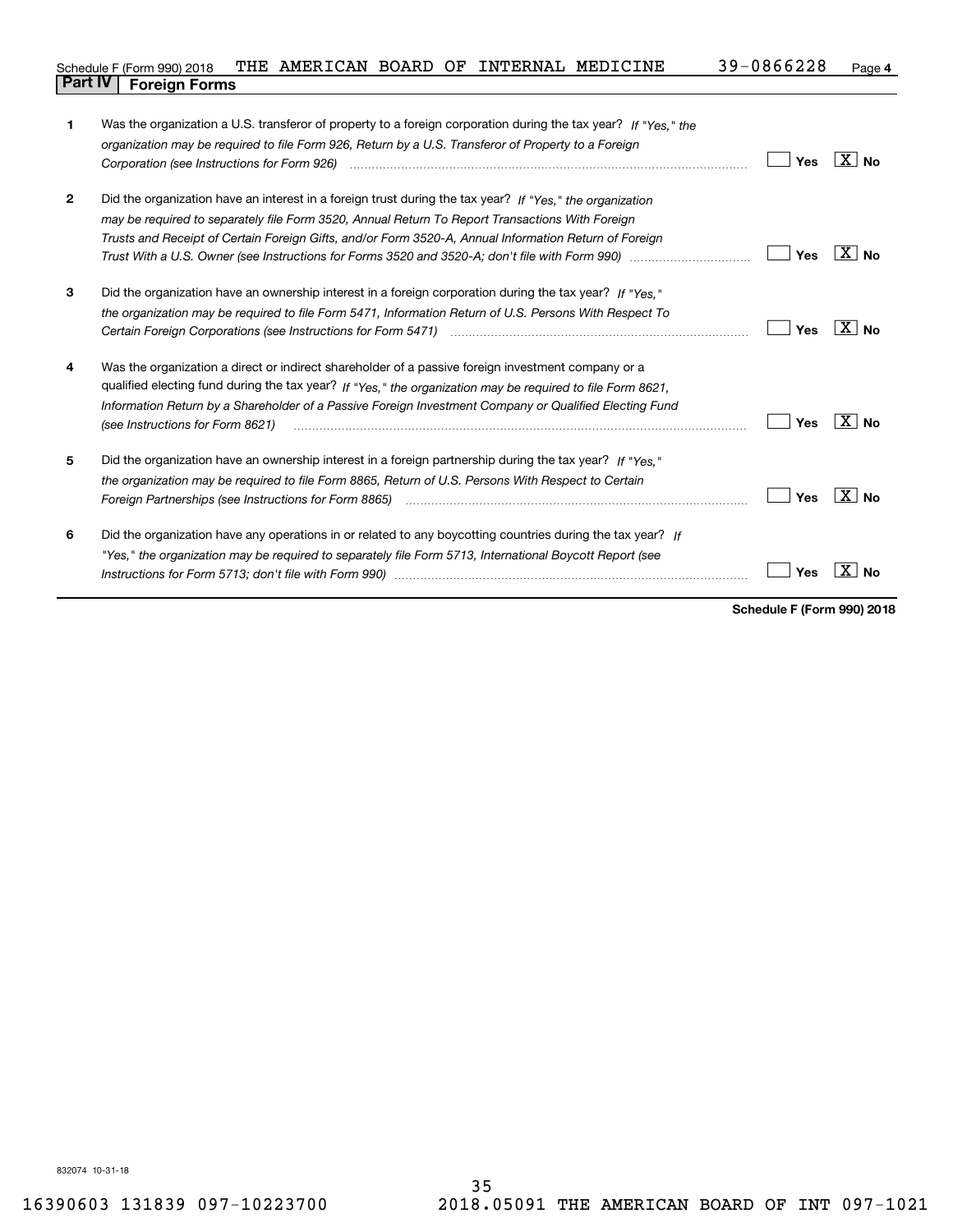| <b>Part V</b> | Schedule F (Form 990) 2018<br><b>Supplemental Information</b> |  |  | THE AMERICAN BOARD OF INTERNAL MEDICINE | 39-0866228                                                                                                                            | Page 5 |
|---------------|---------------------------------------------------------------|--|--|-----------------------------------------|---------------------------------------------------------------------------------------------------------------------------------------|--------|
|               |                                                               |  |  |                                         | Provide the information required by Part I, line 2 (monitoring of funds); Part I, line 3, column (f) (accounting method; amounts of   |        |
|               |                                                               |  |  |                                         | investments vs. expenditures per region); Part II, line 1 (accounting method); Part III (accounting method); and Part III, column (c) |        |
|               |                                                               |  |  |                                         | (estimated number of recipients), as applicable. Also complete this part to provide any additional information. See instructions.     |        |
|               |                                                               |  |  |                                         |                                                                                                                                       |        |
|               |                                                               |  |  |                                         |                                                                                                                                       |        |
|               |                                                               |  |  |                                         |                                                                                                                                       |        |
|               |                                                               |  |  |                                         |                                                                                                                                       |        |
|               |                                                               |  |  |                                         |                                                                                                                                       |        |
|               |                                                               |  |  |                                         |                                                                                                                                       |        |
|               |                                                               |  |  |                                         |                                                                                                                                       |        |
|               |                                                               |  |  |                                         |                                                                                                                                       |        |
|               |                                                               |  |  |                                         |                                                                                                                                       |        |
|               |                                                               |  |  |                                         |                                                                                                                                       |        |
|               |                                                               |  |  |                                         |                                                                                                                                       |        |
|               |                                                               |  |  |                                         |                                                                                                                                       |        |
|               |                                                               |  |  |                                         |                                                                                                                                       |        |
|               |                                                               |  |  |                                         |                                                                                                                                       |        |
|               |                                                               |  |  |                                         |                                                                                                                                       |        |
|               |                                                               |  |  |                                         |                                                                                                                                       |        |
|               |                                                               |  |  |                                         |                                                                                                                                       |        |
|               |                                                               |  |  |                                         |                                                                                                                                       |        |
|               |                                                               |  |  |                                         |                                                                                                                                       |        |
|               |                                                               |  |  |                                         |                                                                                                                                       |        |
|               |                                                               |  |  |                                         |                                                                                                                                       |        |
|               |                                                               |  |  |                                         |                                                                                                                                       |        |
|               |                                                               |  |  |                                         |                                                                                                                                       |        |
|               |                                                               |  |  |                                         |                                                                                                                                       |        |
|               |                                                               |  |  |                                         |                                                                                                                                       |        |
|               |                                                               |  |  |                                         |                                                                                                                                       |        |
|               |                                                               |  |  |                                         |                                                                                                                                       |        |
|               |                                                               |  |  |                                         |                                                                                                                                       |        |
|               |                                                               |  |  |                                         |                                                                                                                                       |        |
|               |                                                               |  |  |                                         |                                                                                                                                       |        |
|               |                                                               |  |  |                                         |                                                                                                                                       |        |
|               |                                                               |  |  |                                         |                                                                                                                                       |        |
|               |                                                               |  |  |                                         |                                                                                                                                       |        |
|               |                                                               |  |  |                                         |                                                                                                                                       |        |
|               |                                                               |  |  |                                         |                                                                                                                                       |        |
|               |                                                               |  |  |                                         |                                                                                                                                       |        |
|               |                                                               |  |  |                                         |                                                                                                                                       |        |
|               |                                                               |  |  |                                         |                                                                                                                                       |        |
|               |                                                               |  |  |                                         |                                                                                                                                       |        |
|               |                                                               |  |  |                                         |                                                                                                                                       |        |
|               |                                                               |  |  |                                         |                                                                                                                                       |        |
|               |                                                               |  |  |                                         |                                                                                                                                       |        |
|               |                                                               |  |  |                                         |                                                                                                                                       |        |
|               |                                                               |  |  |                                         |                                                                                                                                       |        |
|               |                                                               |  |  |                                         |                                                                                                                                       |        |
|               |                                                               |  |  |                                         |                                                                                                                                       |        |
|               |                                                               |  |  |                                         |                                                                                                                                       |        |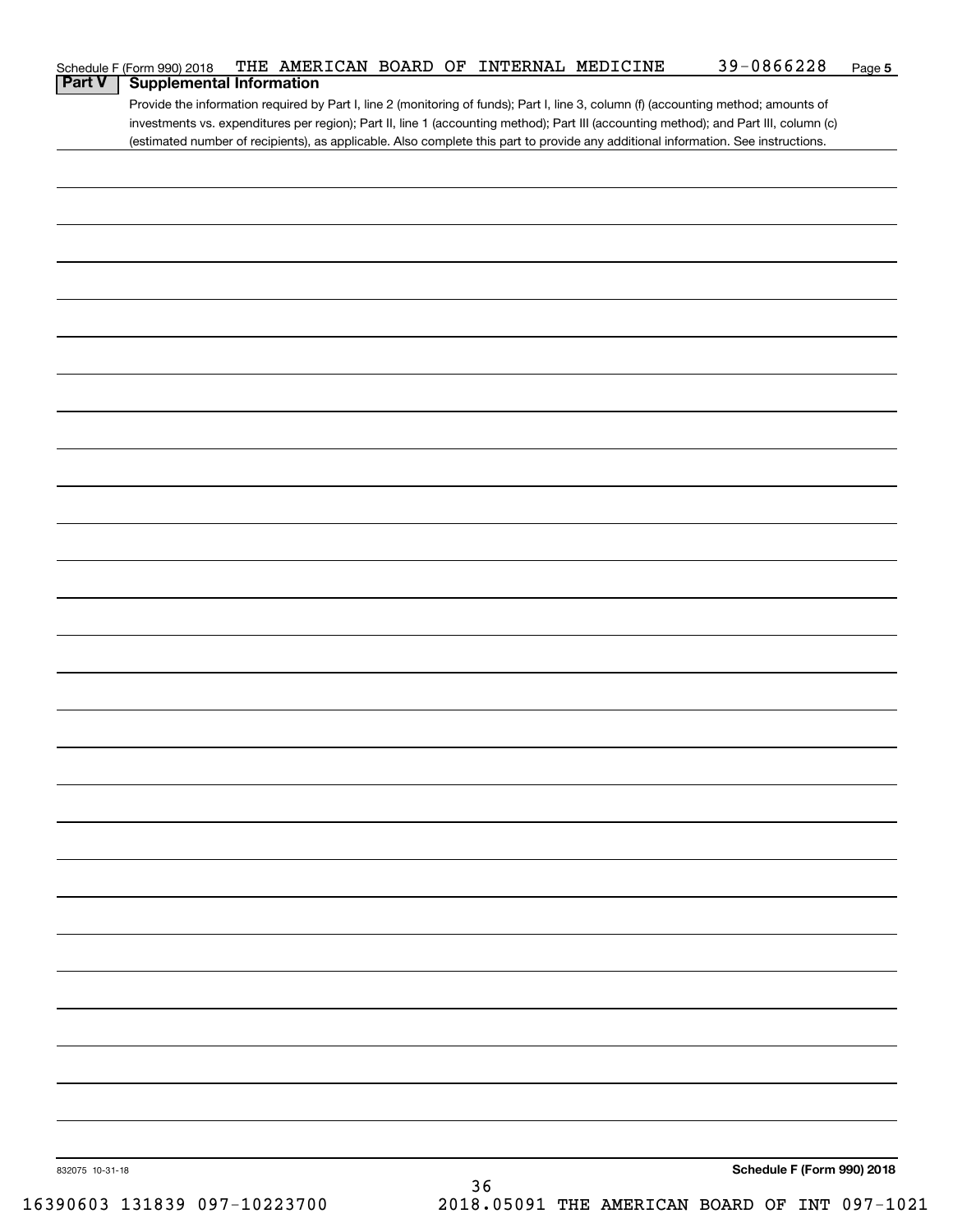|   | <b>SCHEDULE J</b>                                                                   | <b>Compensation Information</b>                                                                                                                                                                                                    |  | OMB No. 1545-0047                     |     |                         |  |  |  |
|---|-------------------------------------------------------------------------------------|------------------------------------------------------------------------------------------------------------------------------------------------------------------------------------------------------------------------------------|--|---------------------------------------|-----|-------------------------|--|--|--|
|   | (Form 990)<br>For certain Officers, Directors, Trustees, Key Employees, and Highest |                                                                                                                                                                                                                                    |  |                                       |     |                         |  |  |  |
|   | 2018<br><b>Compensated Employees</b>                                                |                                                                                                                                                                                                                                    |  |                                       |     |                         |  |  |  |
|   | Complete if the organization answered "Yes" on Form 990, Part IV, line 23.          |                                                                                                                                                                                                                                    |  |                                       |     |                         |  |  |  |
|   | Department of the Treasury<br>Internal Revenue Service                              | Open to Public<br>Attach to Form 990.<br><b>Inspection</b><br>Go to www.irs.gov/Form990 for instructions and the latest information.                                                                                               |  |                                       |     |                         |  |  |  |
|   | Name of the organization                                                            |                                                                                                                                                                                                                                    |  | <b>Employer identification number</b> |     |                         |  |  |  |
|   |                                                                                     | THE AMERICAN BOARD OF INTERNAL MEDICINE                                                                                                                                                                                            |  | 39-0866228                            |     |                         |  |  |  |
|   | Part I                                                                              | <b>Questions Regarding Compensation</b>                                                                                                                                                                                            |  |                                       |     |                         |  |  |  |
|   |                                                                                     |                                                                                                                                                                                                                                    |  |                                       | Yes | No.                     |  |  |  |
|   |                                                                                     | 1a Check the appropriate box(es) if the organization provided any of the following to or for a person listed on Form 990,                                                                                                          |  |                                       |     |                         |  |  |  |
|   |                                                                                     | Part VII, Section A, line 1a. Complete Part III to provide any relevant information regarding these items.                                                                                                                         |  |                                       |     |                         |  |  |  |
|   | First-class or charter travel                                                       | Housing allowance or residence for personal use                                                                                                                                                                                    |  |                                       |     |                         |  |  |  |
|   | Travel for companions                                                               | Payments for business use of personal residence                                                                                                                                                                                    |  |                                       |     |                         |  |  |  |
|   |                                                                                     | Tax indemnification and gross-up payments<br>Health or social club dues or initiation fees                                                                                                                                         |  |                                       |     |                         |  |  |  |
|   |                                                                                     |                                                                                                                                                                                                                                    |  |                                       |     |                         |  |  |  |
|   |                                                                                     | Discretionary spending account<br>Personal services (such as maid, chauffeur, chef)                                                                                                                                                |  |                                       |     |                         |  |  |  |
|   |                                                                                     |                                                                                                                                                                                                                                    |  |                                       |     |                         |  |  |  |
|   |                                                                                     | <b>b</b> If any of the boxes on line 1a are checked, did the organization follow a written policy regarding payment or<br>reimbursement or provision of all of the expenses described above? If "No," complete Part III to explain |  | 1b                                    |     |                         |  |  |  |
| 2 |                                                                                     | Did the organization require substantiation prior to reimbursing or allowing expenses incurred by all directors,                                                                                                                   |  |                                       |     |                         |  |  |  |
|   |                                                                                     |                                                                                                                                                                                                                                    |  | $\mathbf{2}$                          |     |                         |  |  |  |
|   |                                                                                     |                                                                                                                                                                                                                                    |  |                                       |     |                         |  |  |  |
| з |                                                                                     | Indicate which, if any, of the following the filing organization used to establish the compensation of the organization's                                                                                                          |  |                                       |     |                         |  |  |  |
|   |                                                                                     | CEO/Executive Director. Check all that apply. Do not check any boxes for methods used by a related organization to                                                                                                                 |  |                                       |     |                         |  |  |  |
|   |                                                                                     | establish compensation of the CEO/Executive Director, but explain in Part III.                                                                                                                                                     |  |                                       |     |                         |  |  |  |
|   |                                                                                     |                                                                                                                                                                                                                                    |  |                                       |     |                         |  |  |  |
|   | $X$ Compensation committee                                                          | $X$ Written employment contract<br>X                                                                                                                                                                                               |  |                                       |     |                         |  |  |  |
|   |                                                                                     | Compensation survey or study<br>$ \mathbf{X} $ Independent compensation consultant                                                                                                                                                 |  |                                       |     |                         |  |  |  |
|   | $X$ Form 990 of other organizations                                                 | $\lfloor X \rfloor$ Approval by the board or compensation committee                                                                                                                                                                |  |                                       |     |                         |  |  |  |
|   |                                                                                     | During the year, did any person listed on Form 990, Part VII, Section A, line 1a, with respect to the filing                                                                                                                       |  |                                       |     |                         |  |  |  |
|   | organization or a related organization:                                             |                                                                                                                                                                                                                                    |  |                                       |     |                         |  |  |  |
|   |                                                                                     | a Receive a severance payment or change-of-control payment?                                                                                                                                                                        |  | 4a                                    |     | Χ                       |  |  |  |
| b |                                                                                     |                                                                                                                                                                                                                                    |  | 4b                                    |     | $\overline{\mathtt{x}}$ |  |  |  |
|   |                                                                                     |                                                                                                                                                                                                                                    |  | 4c                                    |     | $\overline{\textbf{x}}$ |  |  |  |
|   |                                                                                     | If "Yes" to any of lines 4a-c, list the persons and provide the applicable amounts for each item in Part III.                                                                                                                      |  |                                       |     |                         |  |  |  |
|   |                                                                                     |                                                                                                                                                                                                                                    |  |                                       |     |                         |  |  |  |
|   |                                                                                     | Only section 501(c)(3), 501(c)(4), and 501(c)(29) organizations must complete lines 5-9.                                                                                                                                           |  |                                       |     |                         |  |  |  |
| 5 |                                                                                     | For persons listed on Form 990, Part VII, Section A, line 1a, did the organization pay or accrue any compensation                                                                                                                  |  |                                       |     |                         |  |  |  |
|   | contingent on the revenues of:                                                      |                                                                                                                                                                                                                                    |  |                                       |     |                         |  |  |  |
|   |                                                                                     |                                                                                                                                                                                                                                    |  | 5a                                    |     | x                       |  |  |  |
|   |                                                                                     |                                                                                                                                                                                                                                    |  | 5b                                    |     | $\overline{\mathbf{x}}$ |  |  |  |
|   |                                                                                     | If "Yes" on line 5a or 5b, describe in Part III.                                                                                                                                                                                   |  |                                       |     |                         |  |  |  |
|   |                                                                                     | 6 For persons listed on Form 990, Part VII, Section A, line 1a, did the organization pay or accrue any compensation                                                                                                                |  |                                       |     |                         |  |  |  |
|   | contingent on the net earnings of:                                                  |                                                                                                                                                                                                                                    |  |                                       |     |                         |  |  |  |
|   |                                                                                     |                                                                                                                                                                                                                                    |  | 6а                                    |     | х                       |  |  |  |
|   |                                                                                     |                                                                                                                                                                                                                                    |  | 6b                                    |     | $\overline{\mathbf{x}}$ |  |  |  |
|   |                                                                                     | If "Yes" on line 6a or 6b, describe in Part III.                                                                                                                                                                                   |  |                                       |     |                         |  |  |  |
| 7 |                                                                                     | For persons listed on Form 990, Part VII, Section A, line 1a, did the organization provide any nonfixed payments                                                                                                                   |  |                                       |     |                         |  |  |  |
|   |                                                                                     |                                                                                                                                                                                                                                    |  | 7                                     | X   |                         |  |  |  |
| 8 |                                                                                     | Were any amounts reported on Form 990, Part VII, paid or accrued pursuant to a contract that was subject to the                                                                                                                    |  |                                       |     |                         |  |  |  |
|   |                                                                                     | initial contract exception described in Regulations section 53.4958-4(a)(3)? If "Yes," describe in Part III                                                                                                                        |  | 8                                     |     | х                       |  |  |  |
| 9 |                                                                                     | If "Yes" on line 8, did the organization also follow the rebuttable presumption procedure described in                                                                                                                             |  |                                       |     |                         |  |  |  |
|   |                                                                                     |                                                                                                                                                                                                                                    |  | 9                                     |     |                         |  |  |  |
|   |                                                                                     | $\sim$ the looks of the few Fesse 000.                                                                                                                                                                                             |  |                                       |     |                         |  |  |  |

LHA For Paperwork Reduction Act Notice, see the Instructions for Form 990. Schedule J (Form 990) 2018

832111 10-26-18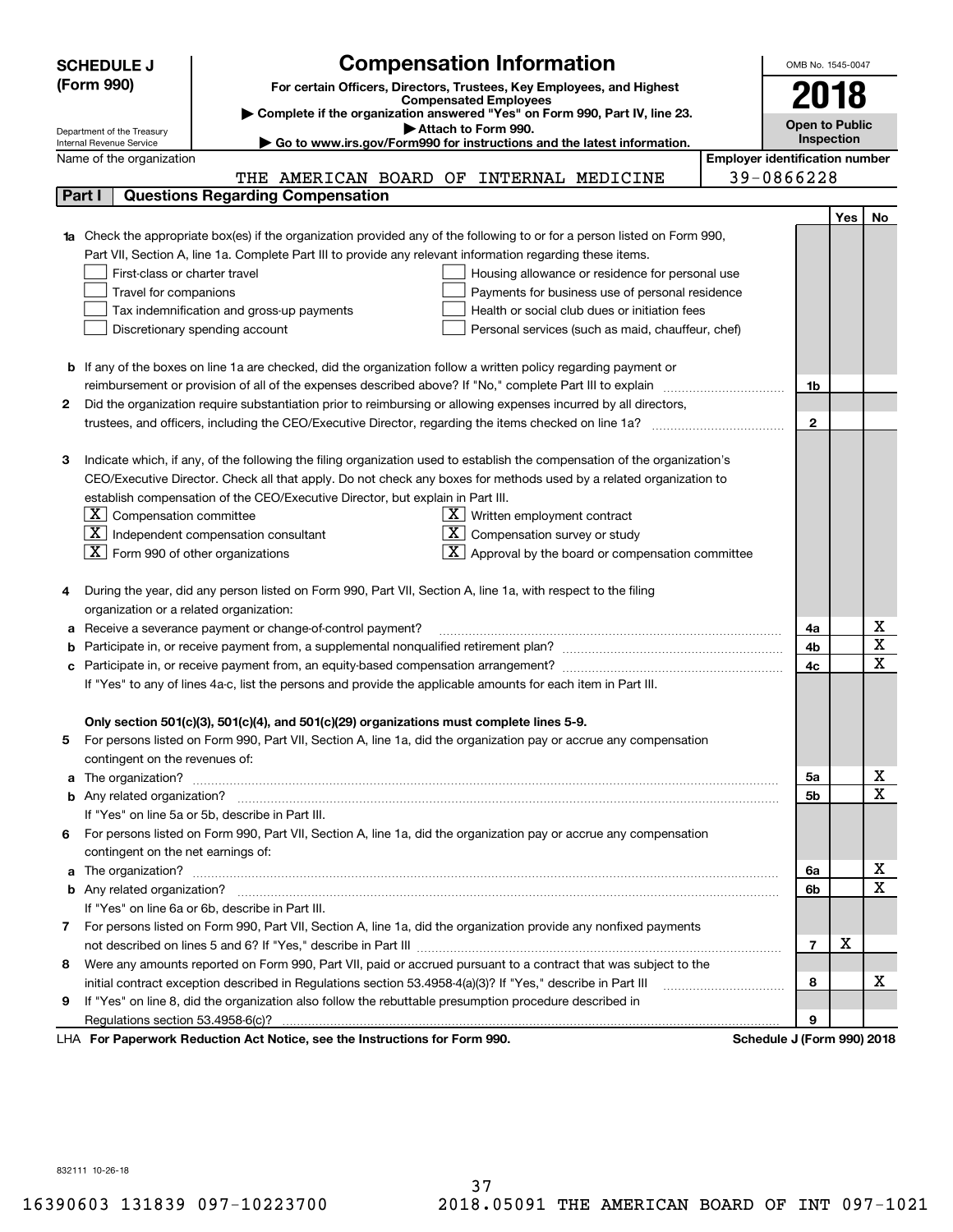#### THE AMERICAN BOARD OF INTERNAL MEDICINE 39-0866228

# **Part II Officers, Directors, Trustees, Key Employees, and Highest Compensated Employees.**  Schedule J (Form 990) 2018 Page Use duplicate copies if additional space is needed.

For each individual whose compensation must be reported on Schedule J, report compensation from the organization on row (i) and from related organizations, described in the instructions, on row (ii). Do not list any individuals that aren't listed on Form 990, Part VII.

**Note:**  The sum of columns (B)(i)-(iii) for each listed individual must equal the total amount of Form 990, Part VII, Section A, line 1a, applicable column (D) and (E) amounts for that individual.

|                                 |      | (B) Breakdown of W-2 and/or 1099-MISC compensation |                                           | (C) Retirement and                        | (D) Nontaxable                 | (E) Total of columns | (F) Compensation<br>in column (B) |                                           |
|---------------------------------|------|----------------------------------------------------|-------------------------------------------|-------------------------------------------|--------------------------------|----------------------|-----------------------------------|-------------------------------------------|
| (A) Name and Title              |      | (i) Base<br>compensation                           | (ii) Bonus &<br>incentive<br>compensation | (iii) Other<br>reportable<br>compensation | other deferred<br>compensation | benefits             | $(B)(i)-(D)$                      | reported as deferred<br>on prior Form 990 |
| (1) RICHARD J. BARON            | (i)  | 520, 136.                                          | 122,929.                                  | 388,859.                                  | 99,681.                        | 8,888.               | 1,140,493.                        | 241,816.                                  |
| PRESIDENT                       | (ii) | 130,034.                                           | 30,732.                                   | 97,215.                                   | 24,920.                        | 2,221.               | 285, 122.                         | 60,454.                                   |
| VINCENT MANDES<br>(2)           | (i)  | 249,569.                                           | 55,850.                                   | 48,796.                                   | 39,680.                        | 583.                 | 394,478.                          | 0.                                        |
| SENIOR VICE PRESIDENT/CFO       | (ii) | 27,729.                                            | 6, 205.                                   | 5,423.                                    | 4,409.                         | 65.                  | 43,831.                           | 0.                                        |
| REBECCA LIPNER<br>(3)           | (i)  | 300,093.                                           | 363, 321.                                 | 41,570.                                   | 44,089.                        | 9,429.               | 758,502.                          | $\overline{0}$ .                          |
| SVP, ASSESSMENT & RESEARCH      | (ii) | 0.                                                 | 0.                                        | 0.                                        | $0$ .                          | 0.                   | $\overline{0}$ .                  | $\overline{0}$ .                          |
| RICHARD BATTAGLIA<br>(4)        | (i)  | 368,838.                                           | 53,550.                                   | 16,911.                                   | 44,089.                        | 28,603.              | 511,991.                          | 0.                                        |
| CHIEF MEDICAL OFFICER           | (ii) | 0.                                                 | 0.                                        | 0.                                        | $\mathbf{0}$ .                 | 0.                   | 0.                                | 0.                                        |
| FURMAN MCDONALD<br>(5)          | (i)  | 322,189.                                           | 67,320.                                   | 13,311.                                   | 44,089.                        | 5,892.               | 452,801                           | 0.                                        |
| SVP ACADEMIC & MEDICAL AFFAIRS  | (ii) | $\mathbf{0}$ .                                     | $\overline{0}$ .                          | 0.                                        | $\mathbf{0}$ .                 | 0.                   | 0.                                | $\overline{0}$ .                          |
| PAMELA BROWNER-WHITE<br>(6)     | (i)  | 219,246.                                           | 47,824.                                   | 39,667.                                   | 10,822.                        | 26,002.              | 343,561.                          | 0.                                        |
| SVP COMMUNICATIONS              | (ii) | 0.                                                 | 0.                                        | 0.                                        | $\mathbf 0$ .                  | 0.                   | О.                                | 0.                                        |
| <b>JUDITH CASSEL</b><br>(7)     | (i)  | 211,408.                                           | 46,000.                                   | 23,068.                                   | 37,932.                        | 26,916.              | 345, 324.                         | 0.                                        |
| CHIEF OF STAFF                  | (ii) | 0.                                                 | 0.                                        | $0$ .                                     | $\mathbf 0$ .                  | $\mathbf 0$ .        | 0.                                | 0.                                        |
| <b>JEFFREY MILLER</b><br>(8)    | (i)  | 196,376.                                           | 32, 250.                                  | 34,789.                                   | 34,725.                        | 32, 142.             | 330,282.                          | $\overline{0}$ .                          |
| VP . INFORMATION TECHNOLOGY     | (ii) | 0.                                                 | 0.                                        | 0.                                        | $\mathbf 0$ .                  | $\mathbf 0$ .        | 0.                                | $\overline{0}$ .                          |
| <b>JEREMY DUGOSH</b><br>(9)     | (i)  | 162,499.                                           | 27,000.                                   | 31,274.                                   | 26, 518.                       | 500.                 | 247,791.                          | 0.                                        |
| VP TEST DEVELOPMENT             | (ii) | 0.                                                 | 0.                                        | 0.                                        | 0.                             | О.                   | $\mathbf 0$ .                     | 0.                                        |
| (10) LORNA LYNN                 | (i)  | $\overline{251,146}$ .                             | 50, 136.                                  | 20,704.                                   | 39,812.                        | 2,270.               | 364,068.                          | 0.                                        |
| VP MEDICAL EDUCATION RESEARCH   | (ii) | 0.                                                 | 0.                                        | 0.                                        | 0.                             | 0.                   | 0.                                | 0.                                        |
| (11) LOUIS GROSSO               | (i)  | 178,033.                                           | 39,781.                                   | 26,400.                                   | 30,074.                        | О.                   | 274,288.                          | 0.                                        |
| VP, PSYCHOMETRICS (TO DEC 2018) | (ii) | 0.                                                 | 0.                                        | 0.                                        | 0.                             | 0.                   | $\mathbf 0$ .                     | 0.                                        |
| (12) VERONICA JONES             | (i)  | 181, 571.                                          | 39,168.                                   | 21,666.                                   | 29,498.                        | 15,709.              | 287,612.                          | 0.                                        |
| VP, OPERATIONS                  | (ii) | 0.                                                 | 0.                                        | 0.                                        | 0.                             | 0.                   | 0.                                | 0.                                        |
| (13) FRANK A. MARZULLO          | (i)  | 132,752.                                           | $\mathbf 0$ .                             | 82,321.                                   | 22,652.                        | 21,877.              | 259,602.                          | 0.                                        |
| SENIOR DIRECTOR (TO OCT 2018)   | (ii) | 0.                                                 | 0.                                        | 0.                                        | 0.                             | 0.                   | 0.                                | 0.                                        |
| (14) DONALD KOOKER              | (i)  | 157,829.                                           | 2, 200.                                   | 30, 157.                                  | 25,577.                        | 11,537.              | 227,300.                          | 0.                                        |
| VP . INFORMATION TECHNOLOGY     | (ii) | 0.                                                 | 0.                                        | 0.                                        | $\mathbf 0$ .                  | 0.                   | 0.                                | 0.                                        |
|                                 | (i)  |                                                    |                                           |                                           |                                |                      |                                   |                                           |
|                                 | (ii) |                                                    |                                           |                                           |                                |                      |                                   |                                           |
|                                 | (i)  |                                                    |                                           |                                           |                                |                      |                                   |                                           |
|                                 | (ii) |                                                    |                                           |                                           |                                |                      |                                   |                                           |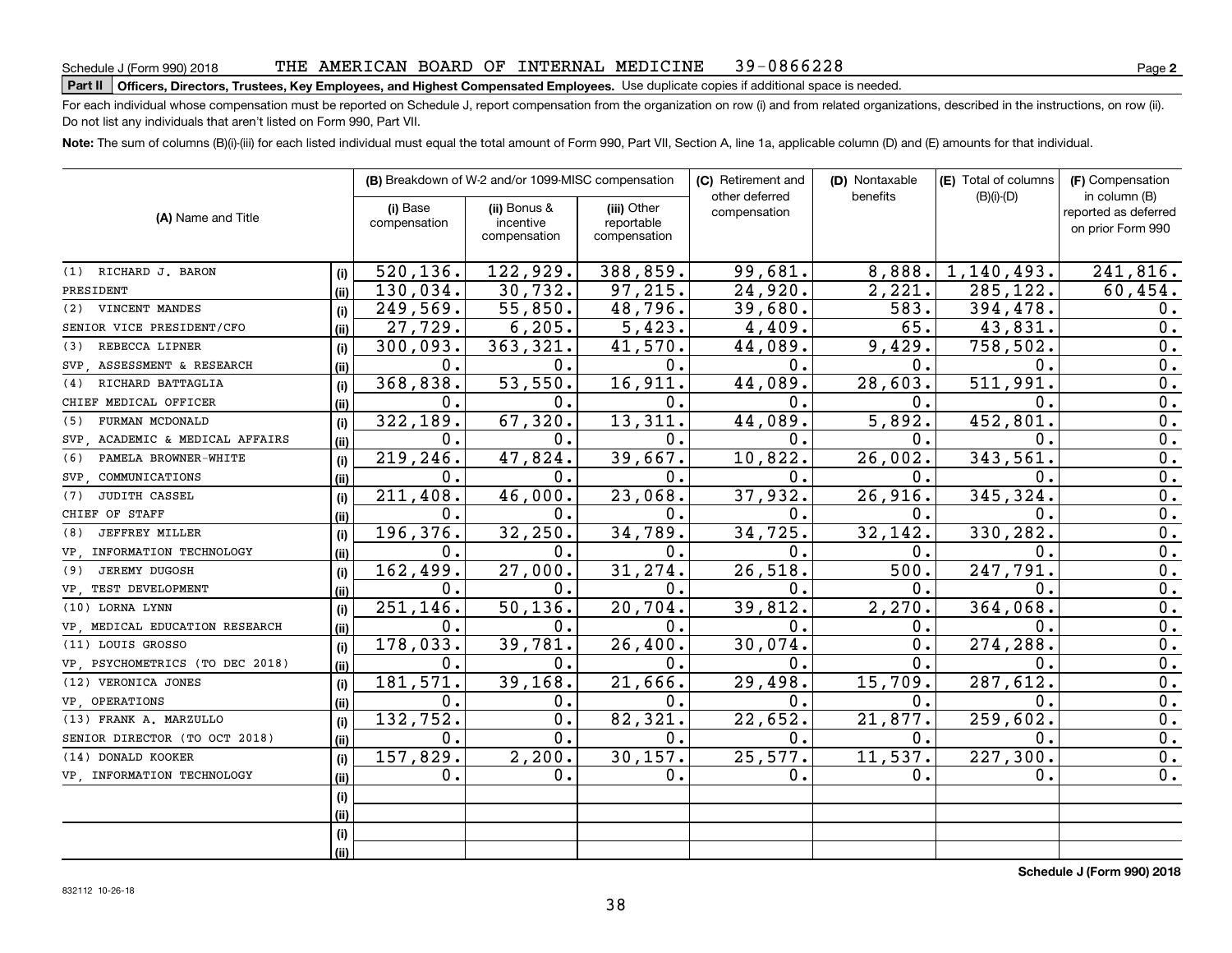Schedule J (Form 990) 2018 THE AMERICAN BOARD OF INTERNAL MEDICINE 39-0866228<br>Part III Supplemental Information<br>Provide the information, explanation, or descriptions required for Part I, lines 1a, 1b, 3, 4a, 4b, 4c, 5a, 5b

### PART I, LINE 7:

ABIM HAS A BONUS POOL FOR TOP EXECUTIVES. THE BOARD EVALUATES THE

PERFORMANCE OF EACH EXECUTIVE BASED ON PRE-ESTABLISHED OBJECTIVES FOR A

#### GIVEN YEAR AND THEN DETERMINES WHETHER A BONUS IS APPROPRIATE.

PART II:

COMPENSATION IN COLUMN (B) REPORTED AS DEFERRED ON PRIOR FORM 990 -

COLUMN (F) - RICHARD BARON, ABIM CEO:

BECAUSE UNPLANNED CEO TRANSITIONS ARE DISRUPTIVE AND EXPENSIVE FOR

ORGANIZATIONS, IT IS A COMMON FEATURE OF CEO CONTRACTS TO CREATE

RETENTION INCENTIVES TO ENCOURAGE THE CEO TO COMPLETE THE CONTRACT. THE

5-YEAR EMPLOYMENT CONTRACT FOR ABIM CEO, RICHARD BARON, PROVIDES FOR

ANNUAL CONTRIBUTIONS TO A DEFERRED COMPENSATION PLAN, WITH THE BALANCE

TO BE PAID TO DR. BARON UPON THE SUCCESSFUL COMPLETION OF HIS CONTRACT

ON JUNE 30, 2018. THESE CONTRIBUTIONS HAVE BEEN REPORTED-BUT NOT

PAID-EVERY YEAR ON THE 990.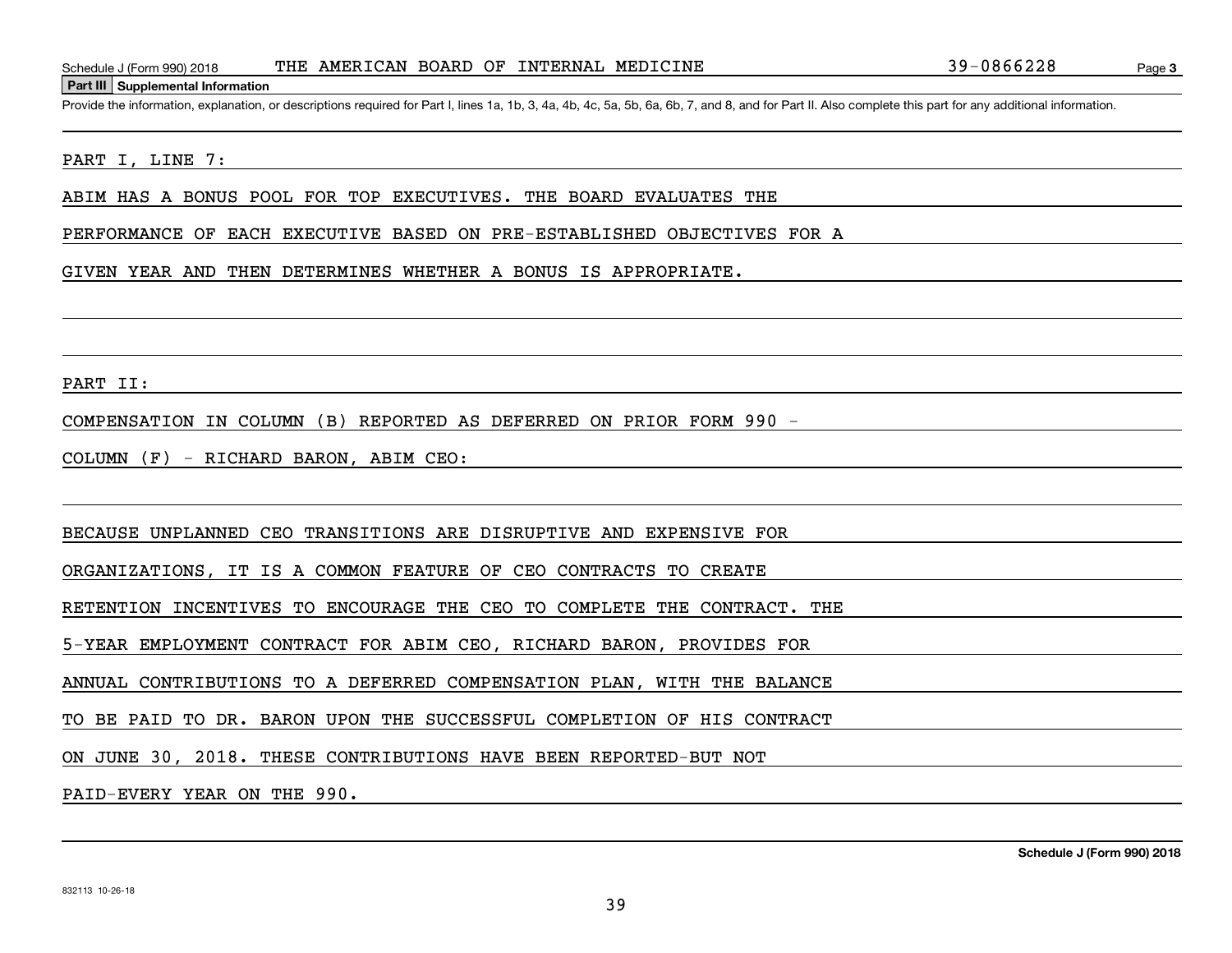Schedule J (Form 990) 2018 THE AMERICAN BOARD OF INTERNAL MEDICINE 39-0866228<br>Part III Supplemental Information<br>Provide the information, explanation, or descriptions required for Part I, lines 1a, 1b, 3, 4a, 4b, 4c, 5a, 5b

## FOR YEARS ENDED 2014 THROUGH 2018, ON THE APPLICABLE ANNUAL FORM 990'S,

### ABIM REPORTED BUT DID NOT PAY DEFERRED COMPENSATION, DUE TO RICHARD

BARON, ON SCHEDULE J COLUMN (C) "RETIREMENT AND DEFERRED COMPENSATION"

### IN THE FOLLOWING AMOUNTS:

| 2014               | \$54,457  |
|--------------------|-----------|
| 2015               | \$55,722  |
| 2016               | \$60,120  |
| 2017               | \$61,134  |
| 2018               | \$70,837  |
| TOTAL 2014 TO 2018 | \$302,270 |

UPON SUCCESSFUL COMPLETION OF HIS EMPLOYMENT CONTRACT, IN JULY 2018,

ABIM PAID RICHARD BARON, ABIM CEO, THE DEFERRED COMPENSATION REPORTED

BUT NOT PAID IN PRIOR YEAR'S (\$302,270) AS WELL AS \$55,537 INVESTMENT

EARNINGS ON THE DEFERRED COMPENSATION BALANCE. ON THE CURRENT FORM 990,

THE ENTIRE AMOUNT, \$357,807, (INCLUDING AMOUNTS PREVIOUSLY REPORTED),

IS INCLUDED IN COLUMN (B)(III), OTHER REPORTABLE COMPENSATION.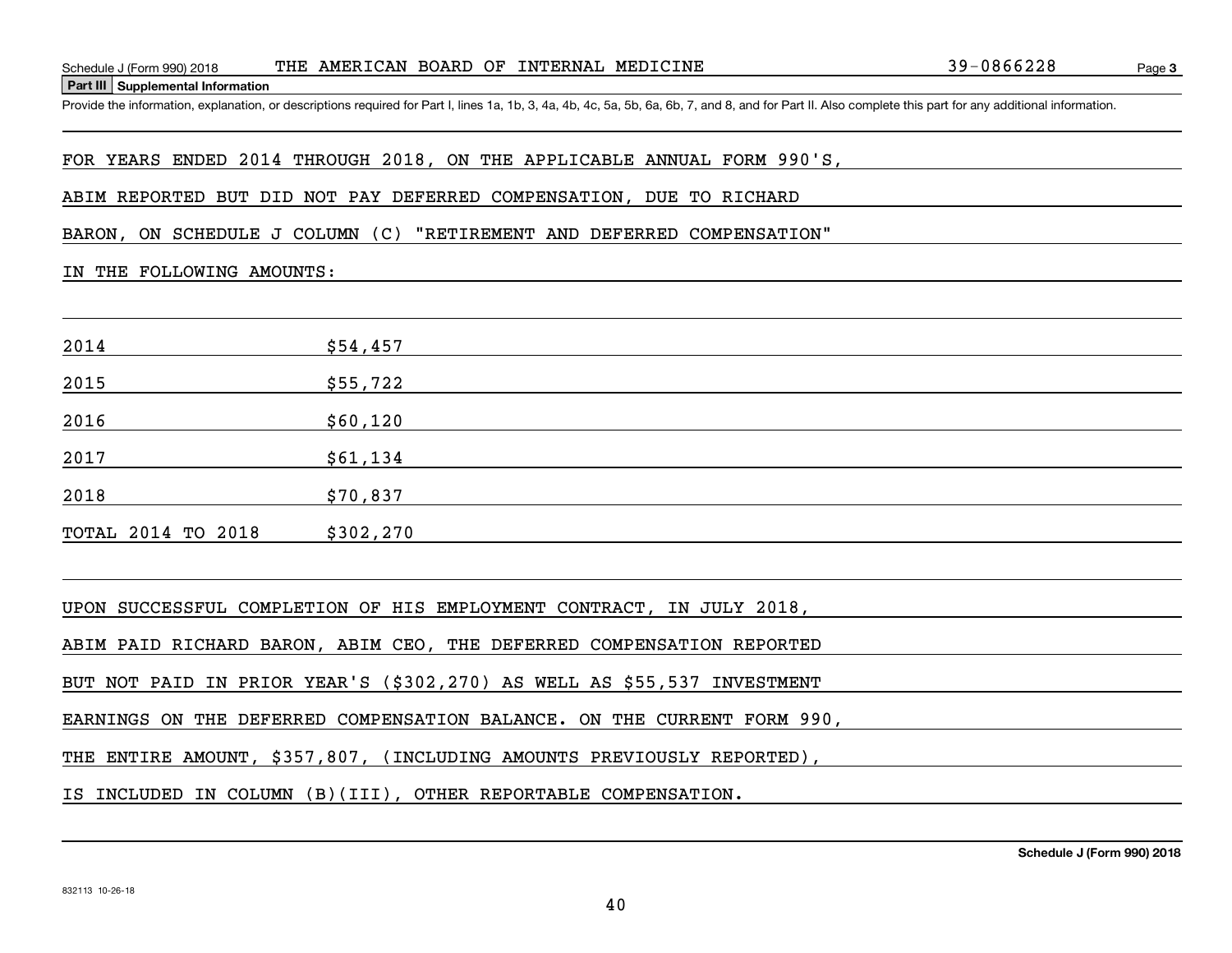Schedule J (Form 990) 2018 THE AMERICAN BOARD OF INTERNAL MEDICINE 39-0866228<br>Part III Supplemental Information<br>Provide the information, explanation, or descriptions required for Part I, lines 1a, 1b, 3, 4a, 4b, 4c, 5a, 5b

# AS PER INSTRUCTIONS FOR SCHEDULE J, COLUMN (F), FORM 990 INCLUDES

\$302,270 "COMPENSATION IN COLUMN B REPORTED AS DEFERRED ON PRIOR FORM

990'S."

PART II:

COMPENSATION IN COLUMN (B)(III) OTHER REPORTABLE COMPENSATION - REBECCA

LIPNER, ABIM SENIOR VICE PRESIDENT FOR ASSESSMENT & RESEARCH:

IN 2016, ABIM MADE AVAILABLE TO CERTAIN ABIM EMPLOYEES AN EARLY

RETIREMENT SEVERANCE PACKAGE WHICH INCLUDED A PROVISION FOR YEARS OF

SERVICE. REBECCA LIPNER, ABIM SENIOR VICE PRESIDENT OF ASSESSMENT &

RESEARCH, QUALIFIED FOR THIS EARLY RETIREMENT SEVERANCE PACKAGE. IN AN

EFFORT TO ENCOURAGE HER TO STAY, ABIM OFFERED REBECCA LIPNER A

RETENTION BONUS TO REMAIN EMPLOYED WITH ABIM AS SENIOR VICE PRESIDENT

OF ASSESSMENT & RESEARCH THOUGH 6/30/2018. THE 2-YEAR AGREEMENT, SIGNED

IN MARCH 2016, PROVIDED FOR THE PAYMENT OF A RETENTION BONUS WITHIN 30

DAYS AFTER 6/30/18 IF CERTAIN TERMS AND CONDITIONS, AS PROVIDED IN THE

AGREEMENT, HAD BEEN FULFILLED.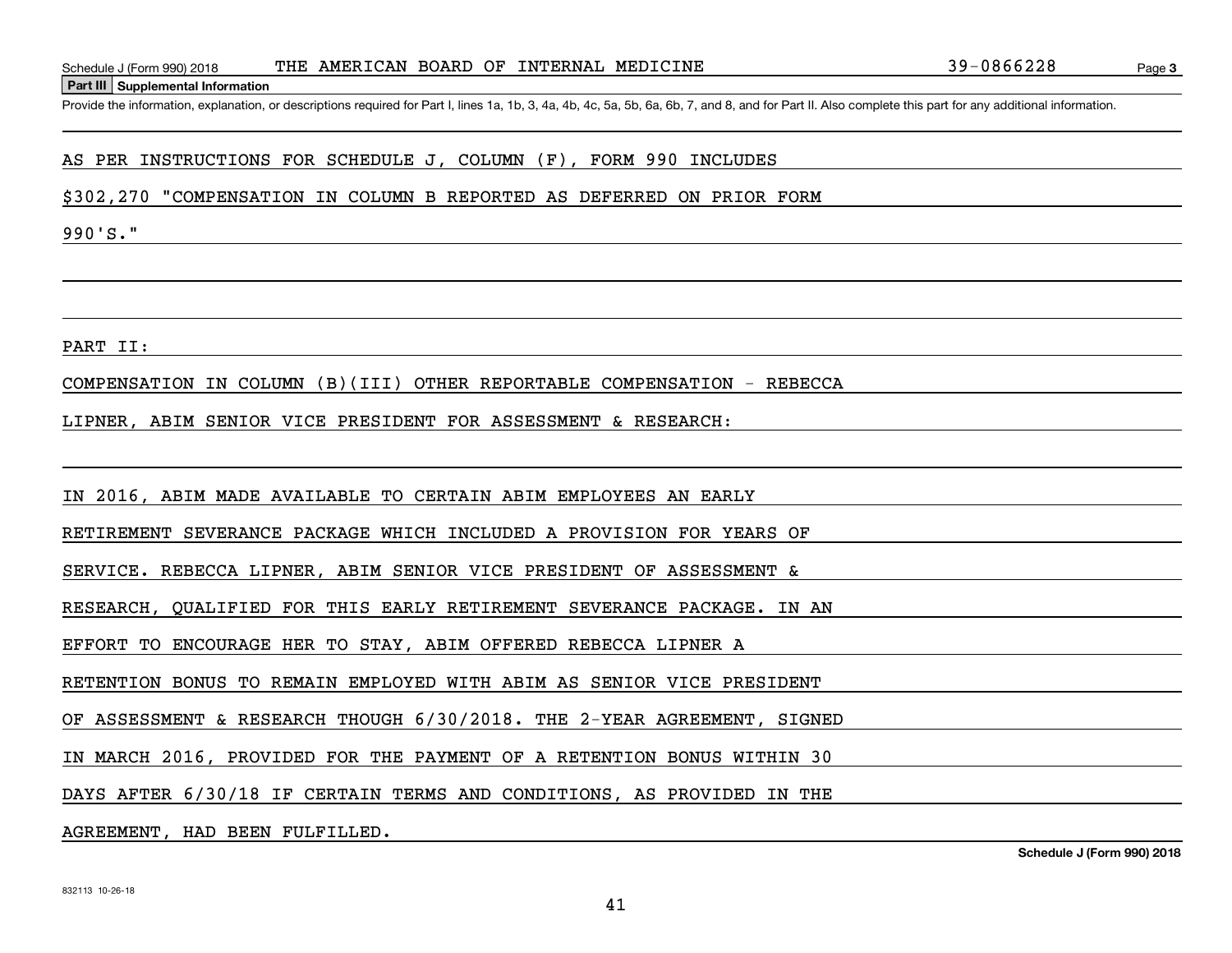Schedule J (Form 990) 2018 THE AMERICAN BOARD OF INTERNAL MEDICINE 39-0866228<br>Part III Supplemental Information<br>Provide the information, explanation, or descriptions required for Part I, lines 1a, 1b, 3, 4a, 4b, 4c, 5a, 5b

AS OF 6/30/18, THE TERMS AND CONDITIONS PROVIDED FOR IN THE AGREEMENT

HAVE BEEN FULFILLED.

IN COMPLIANCE WITH TERMS OF THE SIGNED AGREEMENT, IN JULY 2018, ABIM

PAID REBECCA LIPNER, ABIM SENIOR VICE PRESIDENT OF ASSESSMENT AND

RESEARCH, A ONE-TIME RETENTION BONUS IN THE AMOUNT OF \$300,000.

AS PER INSTRUCTIONS FOR SCHEDULE J, \$300,000 WAS INCLUDED ON SCHEDULE J

COLUMN (B)(III) "OTHER REPORTABLE COMPENSATION" FOR REBECCA LIPNER.

**Schedule J (Form 990) 2018**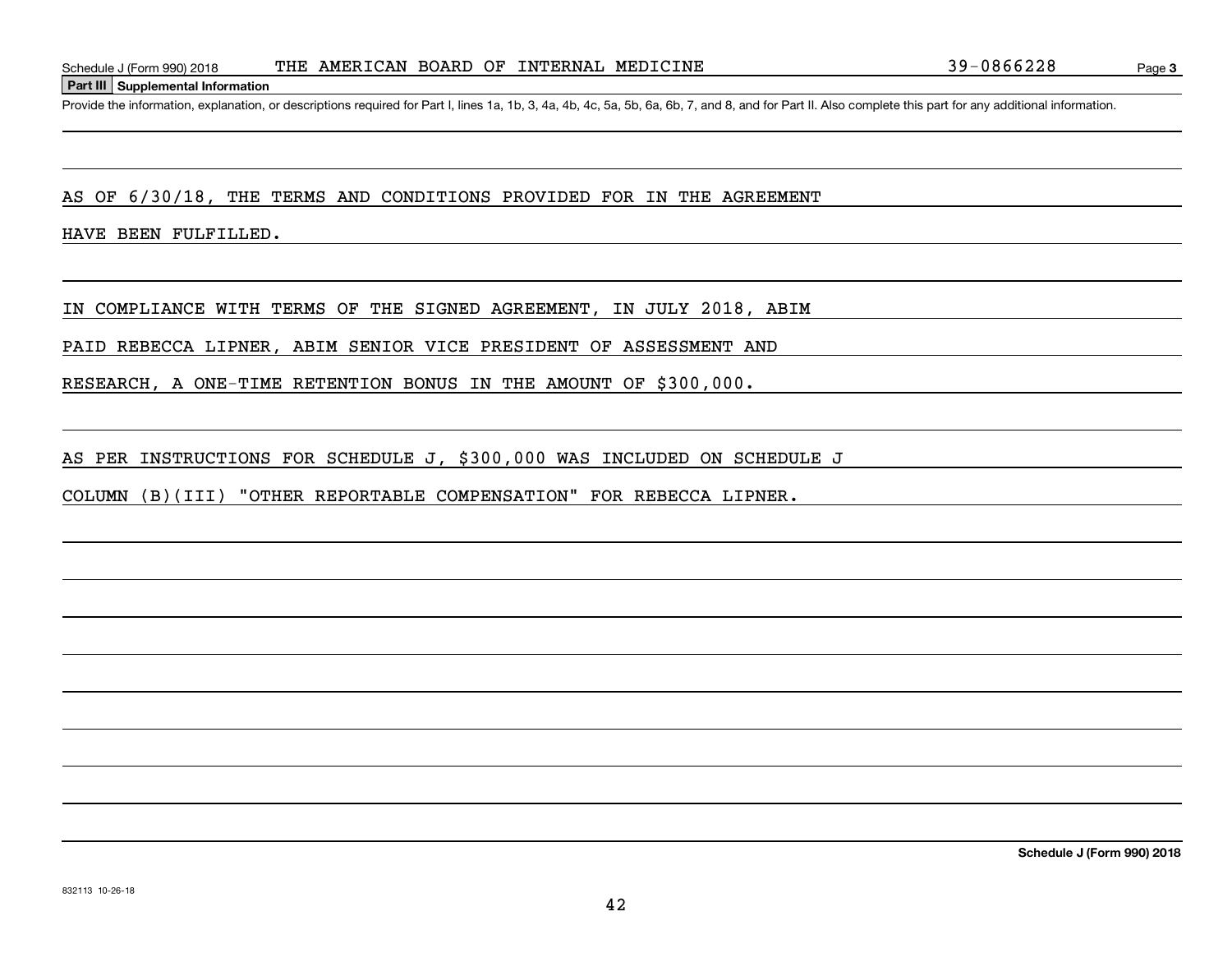**(Form 990 or 990-EZ)**

Department of the Treasury Internal Revenue Service Name of the organization

**SCHEDULE O Supplemental Information to Form 990 or 990-EZ**

**Complete to provide information for responses to specific questions on Form 990 or 990-EZ or to provide any additional information. | Attach to Form 990 or 990-EZ. | Go to www.irs.gov/Form990 for the latest information.**



THE AMERICAN BOARD OF INTERNAL MEDICINE | 39-0866228

FORM 990, PART I, LINE 1, DESCRIPTION OF ORGANIZATION MISSION:

THE AMERICAN BOARD OF INTERNAL MEDICINE (ABIM) SEEKS TO ENHANCE THE

QUALITY OF HEALTH CARE BY CERTIFYING INTERNISTS AND SUBSPECIALISTS WHO

DEMONSTRATE THE KNOWLEDGE, SKILLS AND ATTITUDES ESSENTIAL FOR EXCELLENT

PATIENT CARE.

FORM 990, PART III, LINE 1, DESCRIPTION OF ORGANIZATION MISSION:

ABIM SEEKS TO ENHANCE THE QUALITY OF HEALTH CARE BY CERTIFYING

INTERNISTS AND SUBSPECIALISTS WHO DEMONSTRATE THE KNOWLEDGE, SKILLS AND

ATTITUDES ESSENTIAL FOR EXCELLENT PATIENT CARE.

SINCE ITS FOUNDING IN 1936 TO ANSWER A PUBLIC CALL TO ESTABLISH MORE UNIFORM STANDARDS FOR PHYSICIANS, CERTIFICATION BY ABIM HAS STOOD FOR THE HIGHEST STANDARD IN INTERNAL MEDICINE AND ITS 20 SUBSPECIALTIES. CERTIFICATION HAS MEANT THAT INTERNISTS HAVE DEMONSTRATED - TO THEIR PEERS AND TO THE PUBLIC - THAT THEY HAVE THE CLINICAL JUDGMENT, SKILLS AND ATTITUDES ESSENTIAL FOR THE DELIVERY OF EXCELLENT PATIENT CARE. ABIM IS NOT A MEMBERSHIP SOCIETY, BUT A PHYSICIAN-LED NON-PROFIT, INDEPENDENT EVALUATION ORGANIZATION. RESEARCH SUGGESTS BOARD CERTIFICATION IS ASSOCIATED WITH BETTER CARE. OUR ACCOUNTABILITY IS BOTH TO THE PROFESSION OF MEDICINE AND TO THE PUBLIC.

ABIM'S GOVERNANCE STRUCTURE CONSISTS OF MORE THAN 350 MEMBERS ON MORE

THAN 50 BOARDS AND COMMITTEES AND INCLUDES PHYSICIANS, ALLIED

PROFESSIONALS AND PUBLIC MEMBERS. ABIM OFFERS CERTIFICATION IN 20

DISCIPLINES - REPRESENTING THE BREADTH AND DEPTH OF INTERNAL MEDICINE.

832211 10-10-18 LHA For Paperwork Reduction Act Notice, see the Instructions for Form 990 or 990-EZ. Schedule O (Form 990 or 990-EZ) (2018) 43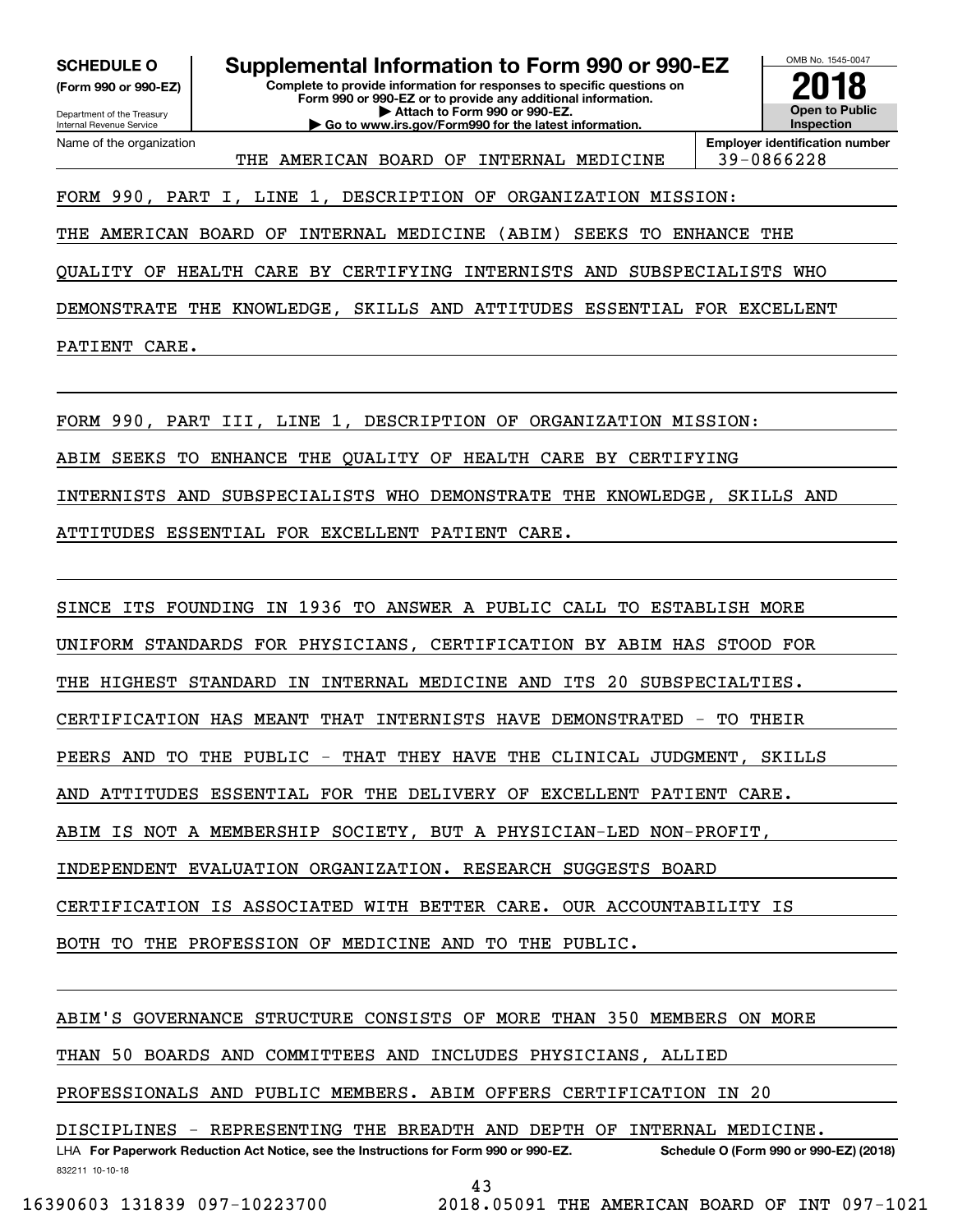THE AMERICAN BOARD OF INTERNAL MEDICINE 39-0866228

**Employer identification number** Schedule O (Form 990 or 990-EZ) (2018)<br>Name of the organization **purplement of the organization number** Name of the organization **Page Name of the organization** 

**2**

FORM 990, PART III, LINE 4A, PROGRAM SERVICE ACCOMPLISHMENTS:

ABIM ADMINISTERS ITS CERTIFICATION PROCESS BY: (1) ESTABLISHING

REQUIREMENTS FOR TRAINING AND SELF-EVALUATION; (2) ASSESSING THE

PROFESSIONAL CREDENTIALS OF CANDIDATES; (3) OBTAINING SUBSTANTIATION BY

APPROPRIATE AUTHORITIES OF THE CLINICAL COMPETENCE AND PROFESSIONAL

STANDING OF CANDIDATES; AND (4) DEVELOPING AND CONDUCTING EXAMINATIONS

AND OTHER ASSESSMENTS.

INITIAL CERTIFICATION BY ABIM SIGNIFIES A PHYSICIAN IS READY TO

PRACTICE IN INTERNAL MEDICINE OR ONE OF ITS SUBSPECIALTIES.

FORM 990, PART III, LINE 4B, PROGRAM SERVICE ACCOMPLISHMENTS: ACTIVITIES THROUGH A STRUCTURED FRAMEWORK CREATED BY THEIR PEERS FOR KEEPING UP WITH THE LATEST SCIENTIFIC DEVELOPMENTS AND CHANGES IN PRACTICE AND IN SPECIALTY AREAS. THEY NEED TO EARN MOC POINTS EVERY FIVE YEARS, AND TAKE A SECURE EXAMINATION IN THEIR DISCIPLINE EVERY TEN YEARS. MOST DIPLOMATES CERTIFIED PRIOR TO 1990 ARE STRONGLY URGED TO PARTICIPATE IN MOC BUT ARE NOT REQUIRED TO DO SO TO REMAIN CERTIFIED. FOR ALL DIPLOMATES, IN ADDITION TO REPORTING BOARD CERTIFICATION, ABIM WILL REPORT IF THEY ARE PARTICIPATING IN THE MOC PROGRAM (I.E., ENGAGING IN MOC ACTIVITIES FREQUENTLY).

# PARTICIPATION IN MOC AND CONTINUED CERTIFICATION BY ABIM SIGNIFIES A

PHYSICIAN IS STAYING CURRENT IN HIS OR HER DISCIPLINE.

832212 10-10-18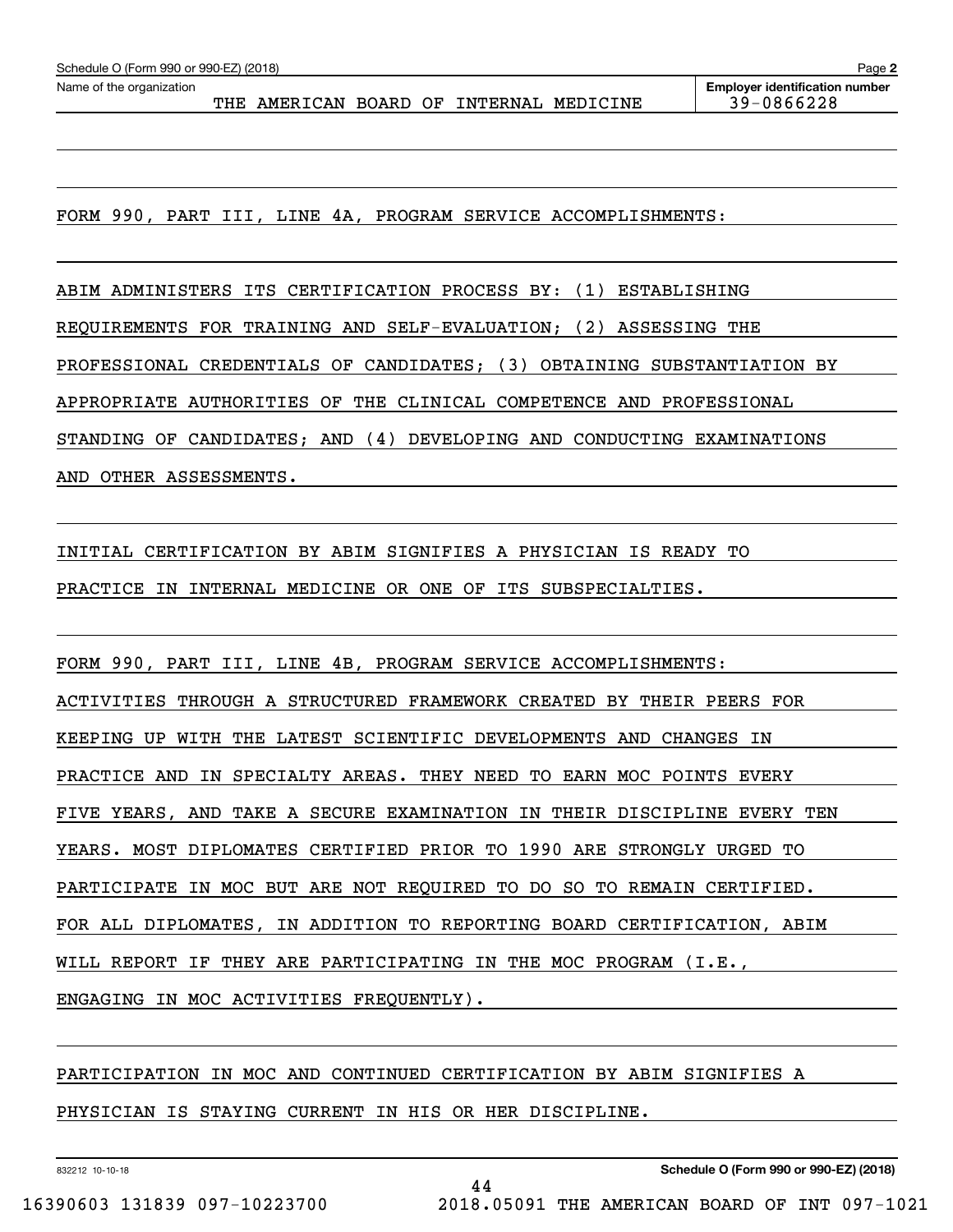| Schedule O (Form 990 or 990-EZ) (2018) | Page 2 |                                     |  |  |                                       |
|----------------------------------------|--------|-------------------------------------|--|--|---------------------------------------|
| Name of the organization               |        |                                     |  |  | <b>Employer identification number</b> |
|                                        | THE    | AMERICAN BOARD OF INTERNAL MEDICINE |  |  | $39 - 0866228$                        |
|                                        |        |                                     |  |  |                                       |

FORM 990, PART VI, SECTION A, LINE 1:

ABIM DOES NOT DELEGATE BROAD AUTHORITY TO ANY COMMITTEE.

FORM 990, PART VI, SECTION A, LINE 4:

ABIM ADOPTED NEW BYLAWS ON JUNE 4, 2019, THAT INCLUDED THE FOLLOWING CHANGES:

1. THE REQUIREMENT THAT A MAJORITY OF THE DIRECTORS SERVING AT ANY TIME SHALL POSSESS CURRENT CLINICAL PRACTICE EXPERIENCE WAS INCREASED TO 75%. A MAJORITY OF THE DIRECTORS THEN IN OFFICE MAY WAIVE THIS 75% REQUIREMENT FOR A GOOD CAUSE AND ON A TIME-LIMITED BASIS.

2. ONCE THE CHAIR'S TERM OF OFFICE ENDS, HE OR SHE SHALL LEAVE THE BOARD, EVEN IF HIS OR HER TERM LIMIT IS NOT REACHED.

FORM 990, PART VI, SECTION B, LINE 11B:

THE FORM 990 IS PREPARED BY AN INDEPENDENT ACCOUNTING FIRM. THE FINANCE DEPARTMENT PROVIDES ALL INFORMATION AND REVIEWS THE FORM 990 PRIOR TO BOARD REVIEW. THE FORM 990 IS THEN MADE AVAILABLE TO THE ENTIRE GOVERNING BODY, VIA EMAIL, FOR COMMENTS AND QUESTIONS. ONCE ALL COMMENTS AND QUESTIONS HAVE BEEN ADDRESSED, THE FORM 990 IS APPROVED. THE CFO SIGNS THE FORM 990 AND COMMUNICATES TO THE BOARD OF DIRECTORS THAT THE FORM 990 HAS BEEN FILED.

FORM 990, PART VI, SECTION B, LINE 12C:

A FORMAL, WRITTEN CONFLICT OF INTEREST POLICY HAS BEEN DEVELOPED AND IS

REVIEWED PERIODICALLY BY THE CONFLICT OF INTEREST COMMITTEE, A

SUB-COMMITTEE OF THE GOVERNANCE COMMITTEE OF THE BOARD OF DIRECTORS. IT IS

POSTED AND EASY TO LOCATE ON ABIM'S WEBSITE. ALL GOVERNANCE MEMBERS MUST

ABIDE BY BOTH A FINANCIAL AND ACADEMIC CONFLICT OF INTEREST POLICY. ABIM

832212 10-10-18 **Schedule O (Form 990 or 990-EZ) (2018)** STAFF ARE GOVERNED BY A CONFLICT OF INTEREST POLICY IN THE EMPLOYEE 45

16390603 131839 097-10223700 2018.05091 THE AMERICAN BOARD OF INT 097-1021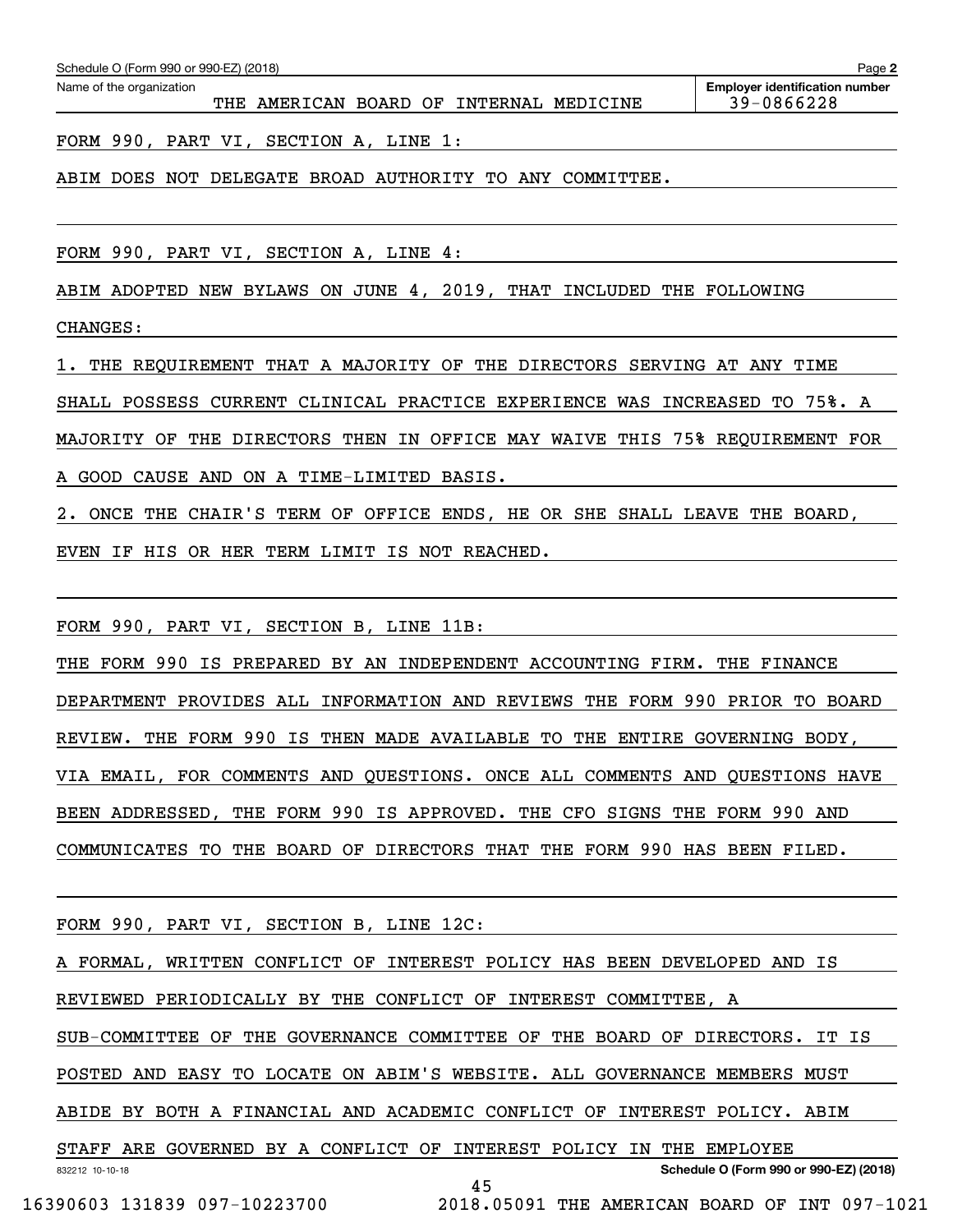| Schedule O (Form 990 or 990-EZ) (2018)                                 | Page 2                                              |
|------------------------------------------------------------------------|-----------------------------------------------------|
| Name of the organization<br>THE AMERICAN BOARD OF INTERNAL MEDICINE    | <b>Employer identification number</b><br>39-0866228 |
| HANDBOOK AND EXECUTIVE STAFF ARE SUBJECT TO ANNUAL DISCLOSURE OF ANY   |                                                     |
| POTENTIAL CONFLICTS. ALL GOVERNANCE AND EXECUTIVE STAFF DISCLOSURES OF |                                                     |
| RELEVANT RELATIONSHIPS ARE AVAILABLE ON ABIM'S WEBSITE.                |                                                     |
|                                                                        |                                                     |

FINANCIAL CONFLICT OF INTEREST

INDIVIDUALS WHO ARE APPOINTED TO SERVE ON ABIM BOARDS OR COMMITTEES ARE EXPECTED TO HAVE ABIM'S MISSION AS THEIR PRIMARY INTEREST WHEN CONTRIBUTING TO ABIM'S WORK. A REAL OR PERCEIVED CONFLICT OF INTEREST MAY ARISE WHEN, DUE TO ANOTHER INTEREST THAT MAY COMPETE WITH THOSE OF ABIM, AN INDIVIDUAL HAS THE OPPORTUNITY TO INFLUENCE ABIM WORK IN WAYS THAT COULD LEAD TO, OR APPEAR TO LEAD TO, PERSONAL OR INSTITUTIONAL GAIN, OR ADVANTAGE FOR ANOTHER ORGANIZATION.

THE ABIM CONFLICT OF INTEREST POLICY IS INTENDED TO PROVIDE GUIDELINES FOR IDENTIFYING AND MANAGING CONFLICTS THAT ARISE FROM COMPETING INTERESTS. IT IS INTENDED TO MAINTAIN THE INTEGRITY OF ABIM'S DECISION-MAKING PROCESSES AND, THEREBY, MAINTAIN THE CONFIDENCE OF THE PROFESSION AND THE PUBLIC IN ABIM'S STANDARDS AND JUDGMENTS.

832212 10-10-18 **Schedule O (Form 990 or 990-EZ) (2018)** THE POLICY APPLIES TO MEMBERS OF THE BOARD OF DIRECTORS, THE ABIM COUNCIL, SPECIALTY BOARDS, EXAM COMMITTEES, MEDICAL KNOWLEDGE SELF-ASSESSMENT PRODUCT COMMITTEES, STANDARD SETTING PANELS, AND ANY OTHER STANDING AND AD HOC COMMITTEES OR TASK FORCES OF ABIM THAT DEVELOP ABIM POLICIES OR PRODUCTS. THOSE IN SERVICE TO ABIM ON THESE OR SUBSEQUENTLY CREATED ENTITIES ARE REFERRED TO COLLECTIVELY AS "MEMBERS." THE POLICY APPLIES TO PUBLIC AND INTER-PROFESSIONAL MEMBERS AS WELL AS TO PHYSICIAN MEMBERS. BECAUSE THE WORK OF MEMBERS IN DIFFERENT GROUPS VARIES CONSIDERABLY IN FOCUS, DIFFERENT TYPES OF MANAGEMENT OF RELATIONSHIPS MAY BE INDICATED FOR 46 16390603 131839 097-10223700 2018.05091 THE AMERICAN BOARD OF INT 097-1021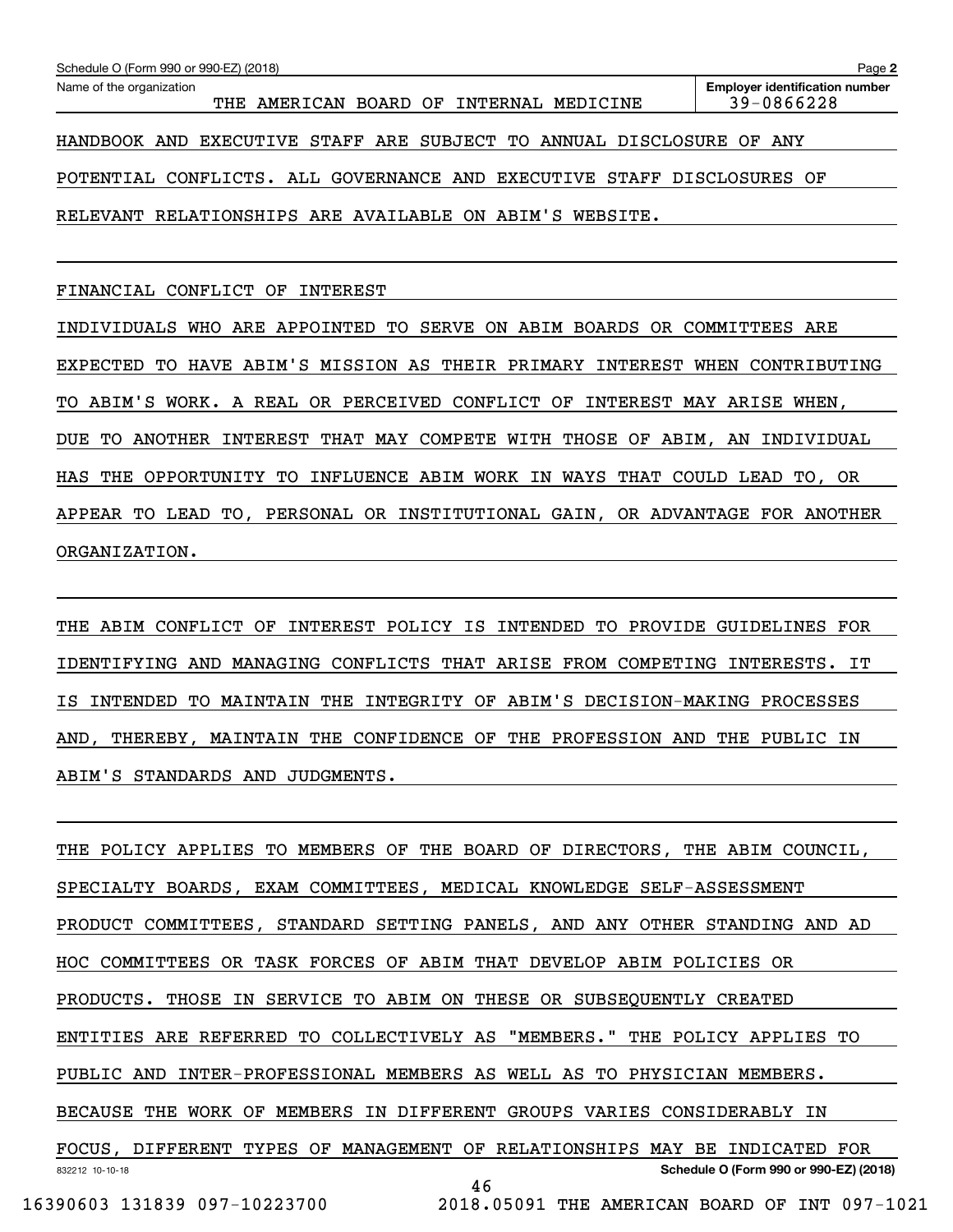SPECIFIC GROUPS. THE COMPLETE POLICY CAN BE FOUND AT

HTTP://WWW.ABIM.ORG/ABOUT/GOVERNANCE/BOARD-POLICIES/FINANCIAL-CONFLICT-OF-I TEREST.ASPX.

# ACADEMIC CONFLICT OF INTEREST

ABIM RECOGNIZES THAT INDIVIDUALS WHO SERVE ON ITS BOARD OF DIRECTORS, COUNCIL, SPECIALTY AND SUBSPECIALTY BOARDS, AND EXAM WRITING AND MEDICAL KNOWLEDGE SELF-ASSESSMENT PRODUCT COMMITTEES ARE ASKED TO SERVE THE MEDICAL COMMUNITY IN MANY WAYS. INDEED, IN MOST CIRCUMSTANCES, ABIM IS WELL-SERVED BY THE DIVERSE ACADEMIC ACTIVITIES OF ITS MEMBERS. MEMBERS MUST RECOGNIZE, HOWEVER, THAT SOME EDUCATIONAL ACTIVITIES CAN CREATE A REAL, POTENTIAL OR PERCEIVED CONFLICT OF INTEREST RELATING TO KNOWLEDGE OF QUESTIONS ON ABIM ASSESSMENTS. MEMBERS MUST FOLLOW THE GUIDELINES IN THE POLICY REGARDING EDUCATIONAL ACTIVITIES DURING ABIM SERVICE AND FOR A PERIOD OF TWO YEARS THEREAFTER. IT IS THE RESPONSIBILITY OF EACH MEMBER TO REPORT POTENTIAL AND ACTUAL SOURCES OF PERSONAL ACADEMIC CONFLICTS OF INTEREST AND TO COMPLY WITH THE POLICIES AND GUIDELINES DESCRIBED IN THE POLICY.

832212 10-10-18 **Schedule O (Form 990 or 990-EZ) (2018)** PROTECTING THE INTEGRITY OF ABIM EXAMINATIONS AND OTHER ASSESSMENTS IS ABSOLUTELY VITAL TO THE SUCCESSFUL WORK OF ABIM. INVOLVEMENT OF THOSE WHO CONTRIBUTE TO ABIM EXAMINATIONS AND ASSESSMENTS IN EDUCATIONAL PROGRAMS COULD CREATE THE PERCEPTION OF UNFAIR ADVANTAGE TO PROGRAM PARTICIPANTS. SPECIFICALLY, THOSE WHO DEVELOP ABIM EXAMINATIONS OR MEDICAL KNOWLEDGE SELF- ASSESSMENT PRODUCTS OR WHO INFLUENCE ABIM POLICIES MUST NOT PARTICIPATE IN EDUCATIONAL ACTIVITIES THAT ARE ADVERTISED AS PREPARATION FOR ABIM SECURE EXAMS IN THEIR SPECIALTY OR ANY OTHER ABIM AREA OF CERTIFICATION. ALTHOUGH MEMBERS OF SPECIFIC EXAM COMMITTEES GENERALLY DO NOT HAVE ANY DIRECT KNOWLEDGE ABOUT THE CONTENT OF OTHER EXAMINATIONS 47

16390603 131839 097-10223700 2018.05091 THE AMERICAN BOARD OF INT 097-1021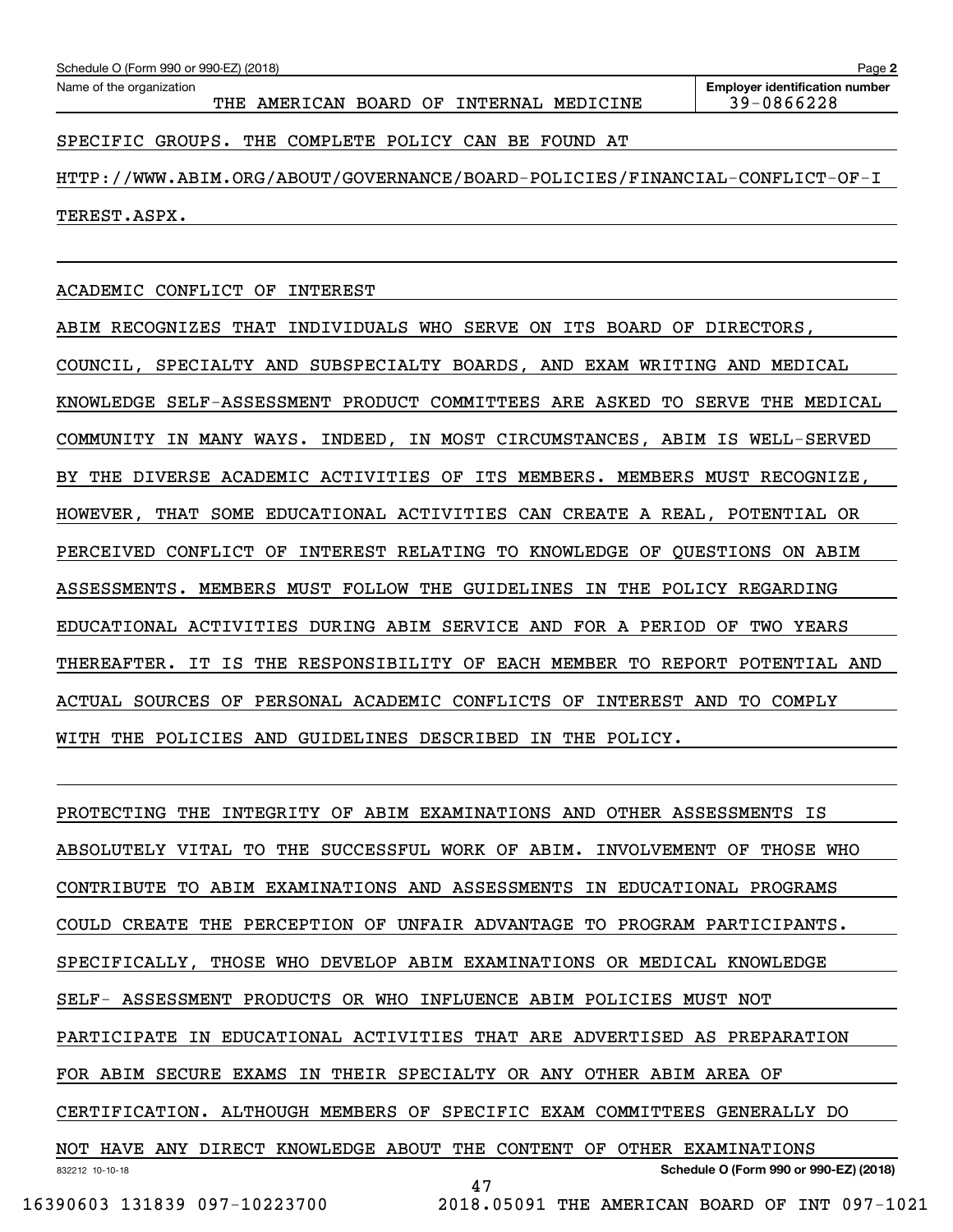| Schedule O (Form 990 or 990-EZ) (2018)                                                                           | Page 2                                              |
|------------------------------------------------------------------------------------------------------------------|-----------------------------------------------------|
| Name of the organization<br>AMERICAN<br>BOARD OF<br>INTERNAL<br>MEDICINE<br>THE                                  | <b>Employer identification number</b><br>39-0866228 |
| BY ABIM, AND SOME MEMBERS OF<br>THE BOARD<br>OF<br>DIRECTORS,<br>OFFERED                                         | THE<br>COUNCIL                                      |
| SPECIALTY/SUBSPECIALTY BOARDS DO<br>NOT<br>WORK<br>THE<br>DIRECTLY<br>AND                                        | ANY<br>ON.                                          |
| EXAMINATIONS, THE BROADER PHYSICIAN AND HEALTH CARE<br>COMMUNITIES                                               | DO.<br>NOT MAKE                                     |
| VARIED TYPES OF<br>SERVICE<br>A DISTINCTION<br><b>BETWEEN</b><br>THESE<br>TO.<br>ABIM.                           | THEREFORE, THE                                      |
| GUIDELINES APPLY TO ALL MEMBERS. IN ADDITION, ABIM STAFF IS<br><b>FOLLOWING</b>                                  |                                                     |
| CONFLICT OF<br>INTEREST POLICIES<br>SET<br>FORTH<br>SUBJECT<br>TО<br>IN<br>THE                                   | THE ABIM STAFF                                      |
| ETHICS<br>BUSINESS CONDUCT.<br>THE PRESIDENT<br>AND<br><b>CODE</b><br>OF<br>AND                                  | CEO, AS A MEMBER<br>OF                              |
| SUBJECT TO<br>IS<br>THE<br>THE<br><b>BOARD</b><br>OF<br>DIRECTORS,<br>GUIDELINES<br>CONTAINED                    | THIS<br>ΙN                                          |
| THE<br><b>STAFF</b><br><b>CODE</b><br>POLICY<br>WELL<br>AS<br>TО<br>OF<br>ETHICS<br>AND<br>AS<br><b>BUSINESS</b> | CONDUCT.                                            |

IF UNCERTAIN ABOUT THESE GUIDELINES, INDIVIDUALS ARE URGED TO SEEK THE ADVICE OF THE ABIM CONFLICT OF INTEREST STAFF, THE CONFLICT OF INTEREST SUBCOMMITTEE OR THE CHAIR OF THE BOARD. QUESTIONS ABOUT ACTIVITIES NOT CLEARLY COVERED BY THESE GUIDELINES WILL BE TAKEN TO THE CONFLICT OF INTEREST SUBCOMMITTEE CHAIR, WHO MAY CHOOSE TO CONVENE THE FULL CONFLICT OF INTEREST SUBCOMMITTEE; MEMBERS MAY ALSO REQUEST A FULL CONFLICT OF INTEREST SUBCOMMITTEE REVIEW.

DECISIONS OF THE CONFLICT OF INTEREST SUBCOMMITTEE CONCERNING PERMITTED AND PROHIBITED ACTIVITIES ARE TO BE CONSIDERED FINAL, AND THE CONFLICT OF INTEREST SUBCOMMITTEE MAY RECOMMEND TO THE GOVERNANCE COMMITTEE SANCTIONS FOR MEMBERS FOUND TO BE IN VIOLATION OF THE ACADEMIC CONFLICT OF INTEREST POLICY OR A DECISION OF THE CONFLICT OF INTEREST SUBCOMMITTEE, UP TO AND INCLUDING REMOVAL FROM BOARD SERVICE OR REVOCATION OF CERTIFICATION. THE POLICY CAN BE FOUND AT HTTP://WWW.ABIM.ORG/ABOUT/GOVERNANCE/BOARD-POLICIES/ACADEMIC-CONFLICT-OF-IN EREST.ASPX.

48

832212 10-10-18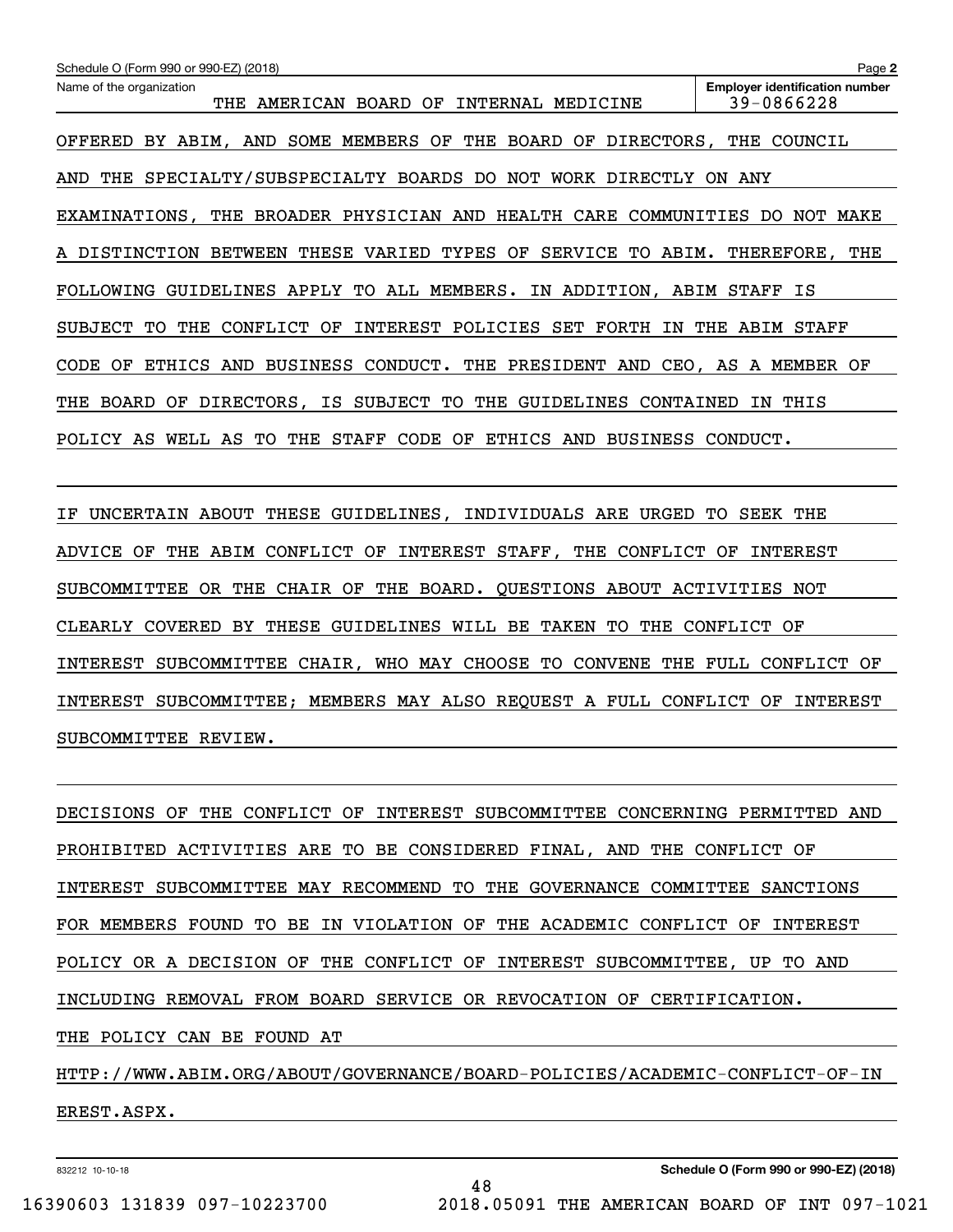| Schedule O (Form 990 or 990-EZ) (2018)                                        | Page 2                                |
|-------------------------------------------------------------------------------|---------------------------------------|
| Name of the organization                                                      | <b>Employer identification number</b> |
| THE AMERICAN BOARD OF INTERNAL MEDICINE                                       | 39-0866228                            |
| FORM 990, PART VI, SECTION B, LINE 15:                                        |                                       |
| ABIM ENGAGES AN EXTERNAL COMPENSATION VENDOR TO CONDUCT AN                    |                                       |
| ORGANIZATION-WIDE COMPENSATION REVIEW ROUGHLY EVERY THREE YEARS TO ASSURE     |                                       |
| COMPETITIVE BASE AND TOTAL COMPENSATION FOR ALL EMPLOYEES UP THROUGH AND      |                                       |
| INCLUDING VICE PRESIDENTS. EACH CYCLE, THE VENDOR:                            |                                       |
| *<br>REVIEWS ALL EXISTING JOB DESCRIPTIONS/DOCUMENTATION;                     |                                       |
| *<br>SPEAKS WITH KEY MANAGERS IN EACH FUNCTIONAL AREA;                        |                                       |
| *<br>RESEARCHES AND EXTRACTS PAY SURVEY DATA FOR SELECTED BENCHMARK JOB       |                                       |
| TYPES; AND,                                                                   |                                       |
| ANALYZES SEVERAL PAY PRACTICE DATA SOURCES INCLUDING: VIEW OF COMMERCIAL<br>* |                                       |
| SURVEY REPORTS (ECONOMIC RESEARCH INSTITUTE, SALARY.COM, PRM CONSULTING);     |                                       |
| *<br>REVIEW OF 990S FOR NON-PROFIT ORGANIZATIONS WITH SIMILAR SIZES IN HEALTH |                                       |
| CARE; AND                                                                     |                                       |
| ASSESSMENT OF THE PAY PRACTICES OF OTHER NON-PROFIT AND FOR-PROFIT            |                                       |
| CLIENTS IN THE PHILADELPHIA LABOR MARKET.                                     |                                       |

# ABIM MAINTAINS SALARIES IN LINE WITH DESIGNATED RANGES AND COMPETITIVE PAY PRACTICES.

832212 10-10-18 **Schedule O (Form 990 or 990-EZ) (2018)** IN ADDITION, COMPENSATION OF OUR CEO IS REVIEWED EACH YEAR BY THE EXECUTIVE COMPENSATION COMMITTEE (ECC), AND THE ECC'S RECOMMENDATION ON CEO COMPENSATION NEEDS TO BE APPROVED BY THE BOARD OF DIRECTORS. OTHER EXECUTIVE-LEVEL STAFF IS SET AFTER RECOMMENDATION BY THE CEO AND THEN REVIEW AND APPROVAL BY THE EXECUTIVE COMPENSATION COMMITTEE. THE ECC DIRECTLY ENGAGES AN INDEPENDENT CONSULTANT TO PROVIDE DATA ON SALARIES FOR COMPARABLE EXECUTIVE POSITIONS IN COMPARABLE ORGANIZATIONS, UPDATED EVERY TWO YEARS, AND THIS COMPARATIVE DATA IS USED TO SET, REVIEW AND APPROVE ALL EXECUTIVE SALARIES. THE EXECUTIVE COMPENSATION COMMITTEE REPORTS EXECUTIVE 49 16390603 131839 097-10223700 2018.05091 THE AMERICAN BOARD OF INT 097-1021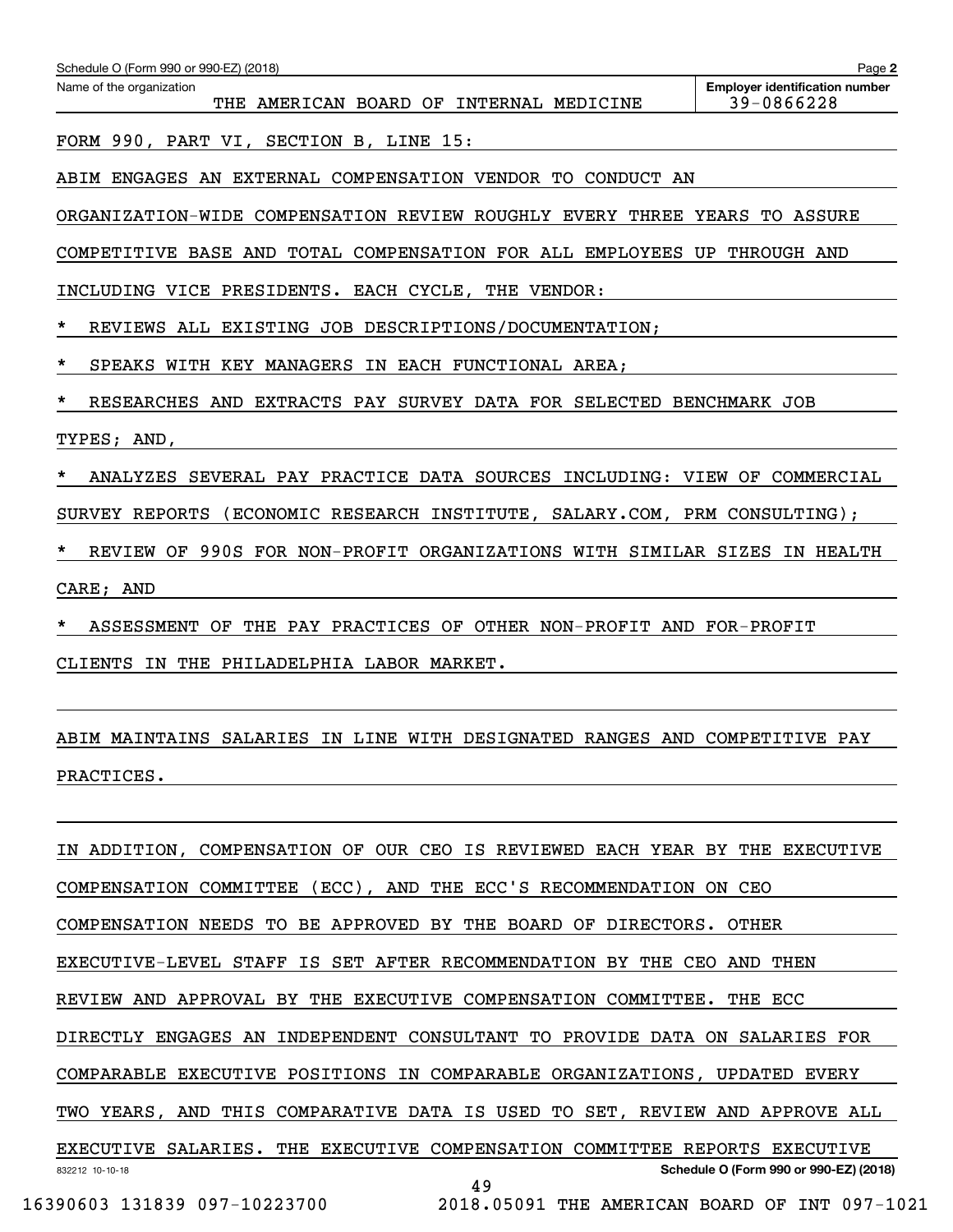|  | $FWAN$ BARD - EDUMED - \$7,000 |  |
|--|--------------------------------|--|
|  |                                |  |
|  |                                |  |
|  |                                |  |
|  |                                |  |

832212 10-10-18

THE REVIEW AND APPROVAL OF CEO AND EXECUTIVE-LEVEL STAFF COMPENSATION IS

COMPENSATION ANNUALLY TO THE FULL BOARD OF DIRECTORS.

DOCUMENTED IN THE MINUTES OF THE ECC.

FORM 990, PART VI, SECTION C, LINE 18:

FORM 1023 WAS NOT REQUIRED AT THE TIME OF INCORPORATION (1936).

FORM 990, PART VI, SECTION C, LINE 19:

THE GOVERNING DOCUMENTS, CONFLICT OF INTEREST POLICY, AND FINANCIAL

STATEMENTS ARE AVAILABLE UPON REQUEST.

FORM 990, PART VII:

THE COMPENSATION REPORTED FOR THE FOLLOWING INDIVIDUALS WITHIN PART VII

WAS PAID DIRECTLY TO THEIR EMPLOYER:

\* PATRICIA M. CONOLLY - PERMANENTE MEDICAL GROUP - \$49,500

DEBRA L. NESS - NATIONAL PARTNERSHIP FOR WOMEN & FAMILIES - \$13,500

\* SAFWAN BARD - EDUMED - \$7,000

**2**

Echedule O (Form 990 or 990-EZ) (2018)<br>Name of the organization **number** Name of the organization **page Name of the organization number** 

THE AMERICAN BOARD OF INTERNAL MEDICINE 39-0866228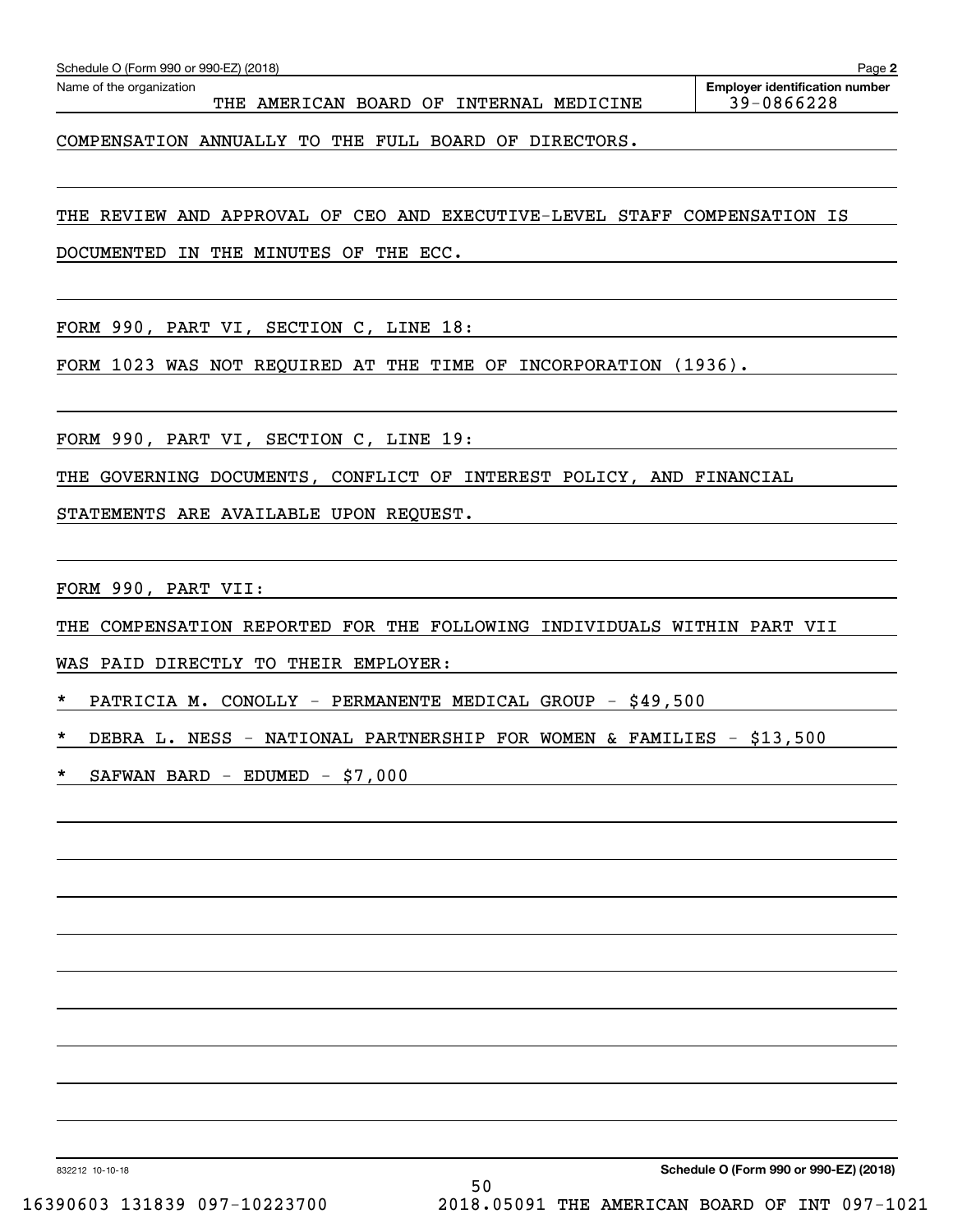Department of the Treasury Internal Revenue Service

Name of the organization

**SCHEDULE R (Form 990)**

# **Related Organizations and Unrelated Partnerships**

**Complete if the organization answered "Yes" on Form 990, Part IV, line 33, 34, 35b, 36, or 37.** |

**Attach to Form 990.**  |

**| Go to www.irs.gov/Form990 for instructions and the latest information. Inspection**

**Employer identification number** 39-0866228

**Part I Identification of Disregarded Entities.**  Complete if the organization answered "Yes" on Form 990, Part IV, line 33.

THE AMERICAN BOARD OF INTERNAL MEDICINE

| (a)<br>Name, address, and EIN (if applicable)<br>of disregarded entity | (b)<br>Primary activity | (c)<br>Legal domicile (state or<br>foreign country) | (d)<br>Total income | (e)<br>End-of-year assets | (f)<br>Direct controlling<br>entity |
|------------------------------------------------------------------------|-------------------------|-----------------------------------------------------|---------------------|---------------------------|-------------------------------------|
|                                                                        |                         |                                                     |                     |                           |                                     |
|                                                                        |                         |                                                     |                     |                           |                                     |
|                                                                        |                         |                                                     |                     |                           |                                     |
|                                                                        |                         |                                                     |                     |                           |                                     |

**Identification of Related Tax-Exempt Organizations.** Complete if the organization answered "Yes" on Form 990, Part IV, line 34, because it had one or more related tax-exempt **Part II** organizations during the tax year.

| (a)<br>Name, address, and EIN<br>of related organization | (b)<br>Primary activity                 | (c)<br>Legal domicile (state or<br>foreign country) | (d)<br>Exempt Code<br>section | (e)<br>Public charity<br>status (if section | (f)<br>Direct controlling<br>entity |     | $(g)$<br>Section 512(b)(13)<br>controlled<br>entity? |
|----------------------------------------------------------|-----------------------------------------|-----------------------------------------------------|-------------------------------|---------------------------------------------|-------------------------------------|-----|------------------------------------------------------|
|                                                          |                                         |                                                     |                               | 501(c)(3)                                   |                                     | Yes | No                                                   |
| ABIM FOUNDATION - 23-2585181                             |                                         |                                                     |                               |                                             | THE AMERICAN                        |     |                                                      |
| 510 WALNUT STREET, SUITE 1700                            | TO SUPPORT THE AMERICAN                 |                                                     |                               |                                             | BOARD OF INTERNAL                   |     |                                                      |
| PHILADELPHIA, PA 19106                                   | BOARD OF INTERNAL MEDICINE PENNSYLVANIA |                                                     | 501(C)(3)                     | LINE 12A, I                                 | MEDICINE                            | X   |                                                      |
|                                                          |                                         |                                                     |                               |                                             |                                     |     |                                                      |
|                                                          |                                         |                                                     |                               |                                             |                                     |     |                                                      |
|                                                          |                                         |                                                     |                               |                                             |                                     |     |                                                      |

**For Paperwork Reduction Act Notice, see the Instructions for Form 990. Schedule R (Form 990) 2018**

OMB No. 1545-0047

**Open to Public 2018**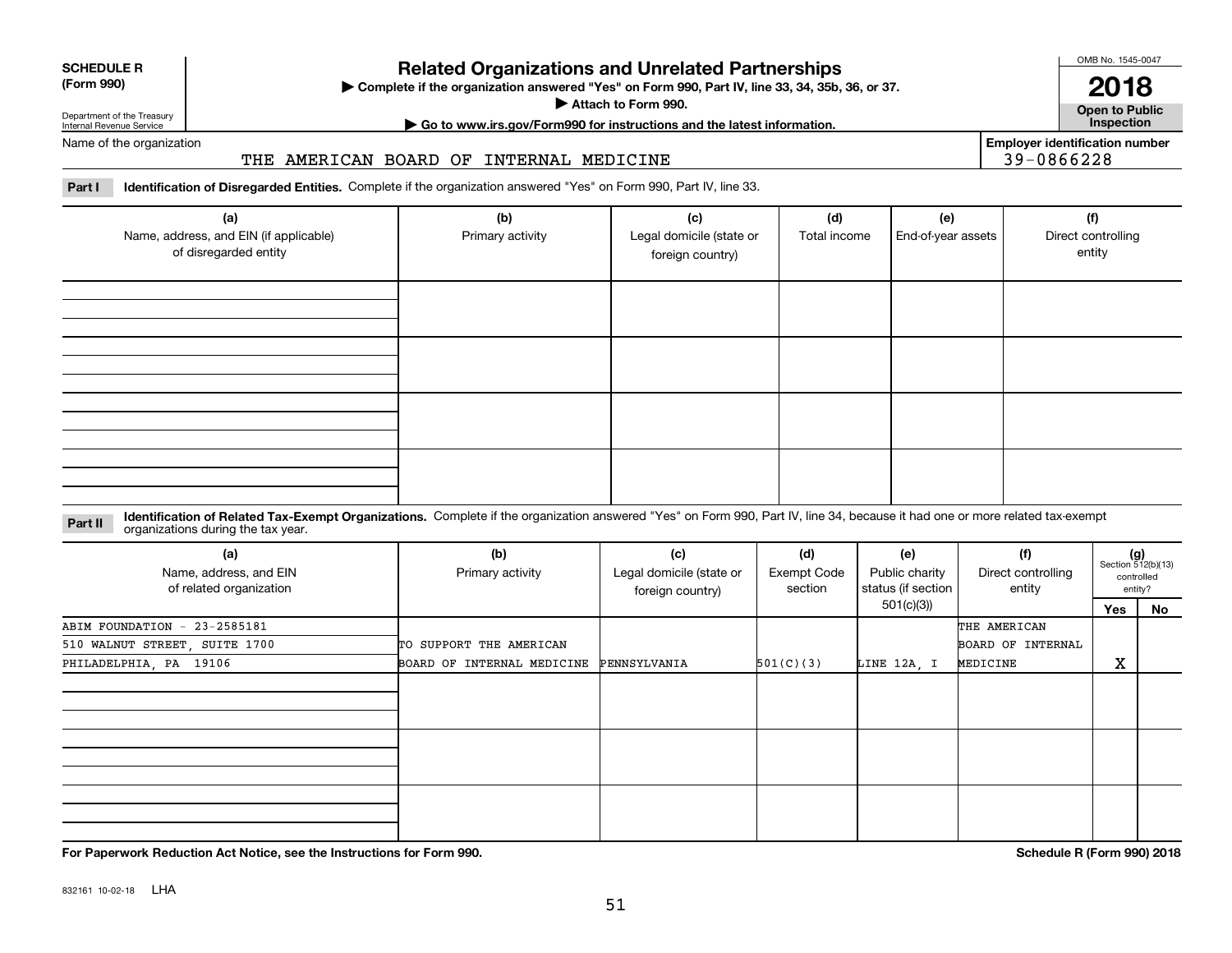### Schedule R (Form 990) 2018 THE AMERICAN BOARD OF INTERNAL MEDICINE 39-0866228 <sub>Page</sub>

**2**

**Identification of Related Organizations Taxable as a Partnership.** Complete if the organization answered "Yes" on Form 990, Part IV, line 34, because it had one or more related **Part III** organizations treated as a partnership during the tax year.

| (a)                     | (b)              | (c)                  | (d)                | (e)                                                                 | (f)            | (g)                   |              | (h)              | (i)                                               | (j) | (k)                   |  |  |  |  |
|-------------------------|------------------|----------------------|--------------------|---------------------------------------------------------------------|----------------|-----------------------|--------------|------------------|---------------------------------------------------|-----|-----------------------|--|--|--|--|
| Name, address, and EIN  | Primary activity | Legal<br>domicile    | Direct controlling | Predominant income                                                  | Share of total | Share of              |              | Disproportionate | Code V-UBI                                        |     | General or Percentage |  |  |  |  |
| of related organization |                  | (state or<br>foreign | entity             | related, unrelated,<br>excluded from tax under<br>sections 512-514) | income         | end-of-year<br>assets | allocations? |                  | amount in box                                     |     | managing ownership    |  |  |  |  |
|                         |                  | country)             |                    |                                                                     |                |                       |              | Yes   No         | 20 of Schedule Partner?<br>K-1 (Form 1065) Yes No |     |                       |  |  |  |  |
|                         |                  |                      |                    |                                                                     |                |                       |              |                  |                                                   |     |                       |  |  |  |  |
|                         |                  |                      |                    |                                                                     |                |                       |              |                  |                                                   |     |                       |  |  |  |  |
|                         |                  |                      |                    |                                                                     |                |                       |              |                  |                                                   |     |                       |  |  |  |  |
|                         |                  |                      |                    |                                                                     |                |                       |              |                  |                                                   |     |                       |  |  |  |  |
|                         |                  |                      |                    |                                                                     |                |                       |              |                  |                                                   |     |                       |  |  |  |  |
|                         |                  |                      |                    |                                                                     |                |                       |              |                  |                                                   |     |                       |  |  |  |  |
|                         |                  |                      |                    |                                                                     |                |                       |              |                  |                                                   |     |                       |  |  |  |  |
|                         |                  |                      |                    |                                                                     |                |                       |              |                  |                                                   |     |                       |  |  |  |  |
|                         |                  |                      |                    |                                                                     |                |                       |              |                  |                                                   |     |                       |  |  |  |  |
|                         |                  |                      |                    |                                                                     |                |                       |              |                  |                                                   |     |                       |  |  |  |  |
|                         |                  |                      |                    |                                                                     |                |                       |              |                  |                                                   |     |                       |  |  |  |  |
|                         |                  |                      |                    |                                                                     |                |                       |              |                  |                                                   |     |                       |  |  |  |  |
|                         |                  |                      |                    |                                                                     |                |                       |              |                  |                                                   |     |                       |  |  |  |  |
|                         |                  |                      |                    |                                                                     |                |                       |              |                  |                                                   |     |                       |  |  |  |  |
|                         |                  |                      |                    |                                                                     |                |                       |              |                  |                                                   |     |                       |  |  |  |  |
|                         |                  |                      |                    |                                                                     |                |                       |              |                  |                                                   |     |                       |  |  |  |  |
|                         |                  |                      |                    |                                                                     |                |                       |              |                  |                                                   |     |                       |  |  |  |  |

**Identification of Related Organizations Taxable as a Corporation or Trust.** Complete if the organization answered "Yes" on Form 990, Part IV, line 34, because it had one or more related **Part IV** organizations treated as a corporation or trust during the tax year.

| (a)<br>Name, address, and EIN<br>of related organization | (b)<br>Primary activity | (c)<br>Legal domicile<br>state or<br>foreign | (d)<br>Direct controlling<br>entity | (e)<br>Type of entity<br>(C corp, S corp,<br>or trust) | (f)<br>Share of total<br>income | (g)<br>Share of<br>end-of-year<br>assets | (h)<br>Percentage<br>ownership | $(i)$ Section<br>512(b)(13)<br>controlled<br>entity? |  |  |  |  |
|----------------------------------------------------------|-------------------------|----------------------------------------------|-------------------------------------|--------------------------------------------------------|---------------------------------|------------------------------------------|--------------------------------|------------------------------------------------------|--|--|--|--|
|                                                          |                         | country)                                     |                                     |                                                        |                                 |                                          |                                | Yes No                                               |  |  |  |  |
|                                                          |                         |                                              |                                     |                                                        |                                 |                                          |                                |                                                      |  |  |  |  |
|                                                          |                         |                                              |                                     |                                                        |                                 |                                          |                                |                                                      |  |  |  |  |
|                                                          |                         |                                              |                                     |                                                        |                                 |                                          |                                |                                                      |  |  |  |  |
|                                                          |                         |                                              |                                     |                                                        |                                 |                                          |                                |                                                      |  |  |  |  |
|                                                          |                         |                                              |                                     |                                                        |                                 |                                          |                                |                                                      |  |  |  |  |
|                                                          |                         |                                              |                                     |                                                        |                                 |                                          |                                |                                                      |  |  |  |  |
|                                                          |                         |                                              |                                     |                                                        |                                 |                                          |                                |                                                      |  |  |  |  |
|                                                          |                         |                                              |                                     |                                                        |                                 |                                          |                                |                                                      |  |  |  |  |
|                                                          |                         |                                              |                                     |                                                        |                                 |                                          |                                |                                                      |  |  |  |  |
|                                                          |                         |                                              |                                     |                                                        |                                 |                                          |                                |                                                      |  |  |  |  |
|                                                          |                         |                                              |                                     |                                                        |                                 |                                          |                                |                                                      |  |  |  |  |
|                                                          |                         |                                              |                                     |                                                        |                                 |                                          |                                |                                                      |  |  |  |  |
|                                                          |                         |                                              |                                     |                                                        |                                 |                                          |                                |                                                      |  |  |  |  |
|                                                          |                         |                                              |                                     |                                                        |                                 |                                          |                                |                                                      |  |  |  |  |
|                                                          |                         |                                              |                                     |                                                        |                                 |                                          |                                |                                                      |  |  |  |  |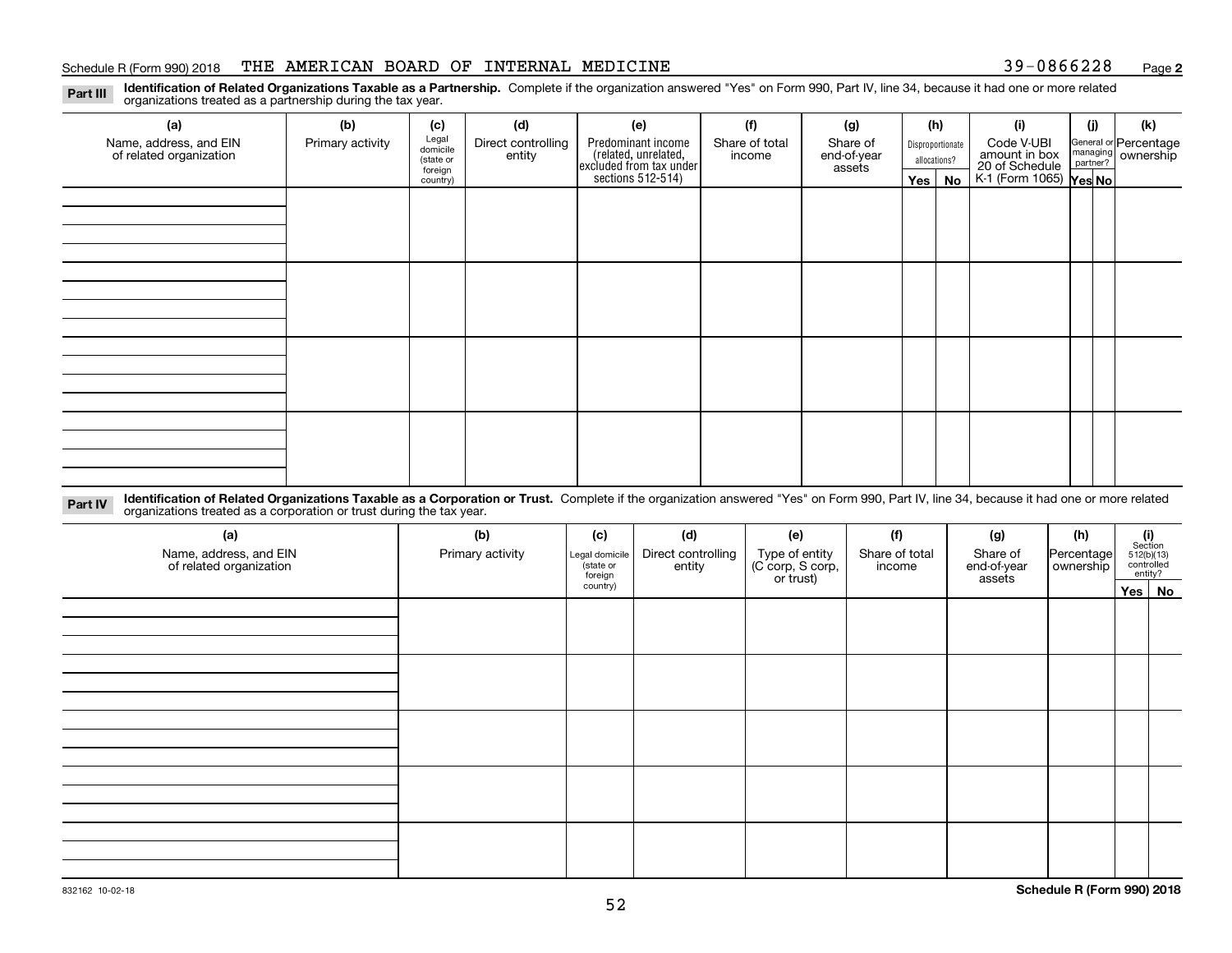## Schedule R (Form 990) 2018 THE AMERICAN BOARD OF INTERNAL MEDICINE 39-0866228 <sub>Page</sub>

#### **Part V** T**ransactions With Related Organizations.** Complete if the organization answered "Yes" on Form 990, Part IV, line 34, 35b, or 36.

| Note: Complete line 1 if any entity is listed in Parts II, III, or IV of this schedule. |                                                                                                                                                                                                                                |                |   |             |  |  |
|-----------------------------------------------------------------------------------------|--------------------------------------------------------------------------------------------------------------------------------------------------------------------------------------------------------------------------------|----------------|---|-------------|--|--|
|                                                                                         | 1 During the tax year, did the organization engage in any of the following transactions with one or more related organizations listed in Parts II-IV?                                                                          |                |   |             |  |  |
|                                                                                         |                                                                                                                                                                                                                                | 1a             |   | х           |  |  |
|                                                                                         | <b>b</b> Gift, grant, or capital contribution to related organization(s)                                                                                                                                                       | 1b             |   | X           |  |  |
|                                                                                         | c Gift, grant, or capital contribution from related organization(s) manufaction contribution from related organization(s) manufaction contribution from related organization(s) manufaction manufaction contribution from rela | 1c             | x |             |  |  |
|                                                                                         | <b>d</b> Loans or loan quarantees to or for related organization(s)                                                                                                                                                            | 1d             |   | X           |  |  |
|                                                                                         | e Loans or loan quarantees by related organization(s)                                                                                                                                                                          | 1e             |   | X           |  |  |
|                                                                                         |                                                                                                                                                                                                                                |                |   |             |  |  |
|                                                                                         | f Dividends from related organization(s) manufactured contains and contained a series of the contact of the contact of the contact of the contact of the contact of the contact of the contact of the contact of the contact o | 1f             |   | х           |  |  |
|                                                                                         | g Sale of assets to related organization(s) www.assettion.com/www.assettion.com/www.assettion.com/www.assettion.com/www.assettion.com/www.assettion.com/www.assettion.com/www.assettion.com/www.assettion.com/www.assettion.co | 1g             |   | X           |  |  |
|                                                                                         | h Purchase of assets from related organization(s) manufactured and content to the content of the content of the content of the content of the content of the content of the content of the content of the content of the conte | 1h             |   | X           |  |  |
|                                                                                         | Exchange of assets with related organization(s) www.assettion.com/www.assettion.com/www.assettion.com/www.assettion.com/www.assettion.com/www.assettion.com/www.assettion.com/www.assettion.com/www.assettion.com/www.assettio | 11             |   | X           |  |  |
|                                                                                         |                                                                                                                                                                                                                                | 1i -           | X |             |  |  |
|                                                                                         |                                                                                                                                                                                                                                |                |   |             |  |  |
|                                                                                         | k Lease of facilities, equipment, or other assets from related organization(s) manufaction content and content to the content of facilities, equipment, or other assets from related organization(s) manufaction content and c | 1k             |   | X           |  |  |
|                                                                                         | Performance of services or membership or fundraising solicitations for related organization(s)                                                                                                                                 | 11             | x |             |  |  |
|                                                                                         |                                                                                                                                                                                                                                | 1 <sub>m</sub> |   | $\mathbf x$ |  |  |
|                                                                                         |                                                                                                                                                                                                                                | 1n             | X |             |  |  |
|                                                                                         | <b>o</b> Sharing of paid employees with related organization(s)                                                                                                                                                                | 10             |   |             |  |  |
|                                                                                         |                                                                                                                                                                                                                                |                |   |             |  |  |
|                                                                                         | p Reimbursement paid to related organization(s) for expenses [1111] and the content of the content of the content of the content of the content of the content of the content of the content of the content of the content of  | 1p.            |   | X           |  |  |
|                                                                                         |                                                                                                                                                                                                                                | 1q             | x |             |  |  |
|                                                                                         |                                                                                                                                                                                                                                |                |   |             |  |  |
|                                                                                         | r Other transfer of cash or property to related organization(s)                                                                                                                                                                | 1r             |   | х           |  |  |
|                                                                                         |                                                                                                                                                                                                                                |                |   | X           |  |  |

**2**If the answer to any of the above is "Yes," see the instructions for information on who must complete this line, including covered relationships and transaction thresholds.

| (a)<br>Name of related organization | (b)<br>Transaction<br>type (a-s) | (c)<br>Amount involved | (d)<br>Method of determining amount involved |
|-------------------------------------|----------------------------------|------------------------|----------------------------------------------|
| (1) ABIM FOUNDATION                 | $\mathbf{C}$                     |                        | $1,742,625$ . CASH - ACTUAL COST             |
| (2) ABIM FOUNDATION                 |                                  |                        | 106,922. CASH - ACTUAL COST                  |
| (3) ABIM FOUNDATION                 | L.                               |                        | 244,743. CASH - ACTUAL COST                  |
| (4) ABIM FOUNDATION                 | O                                |                        | $1,653,709$ . CASH - ACTUAL COST             |
| (5) ABIM FOUNDATION                 | Q                                |                        | 133,704. CASH - ACTUAL COST                  |
| (6)                                 |                                  |                        |                                              |

 $\overline{\phantom{a}}$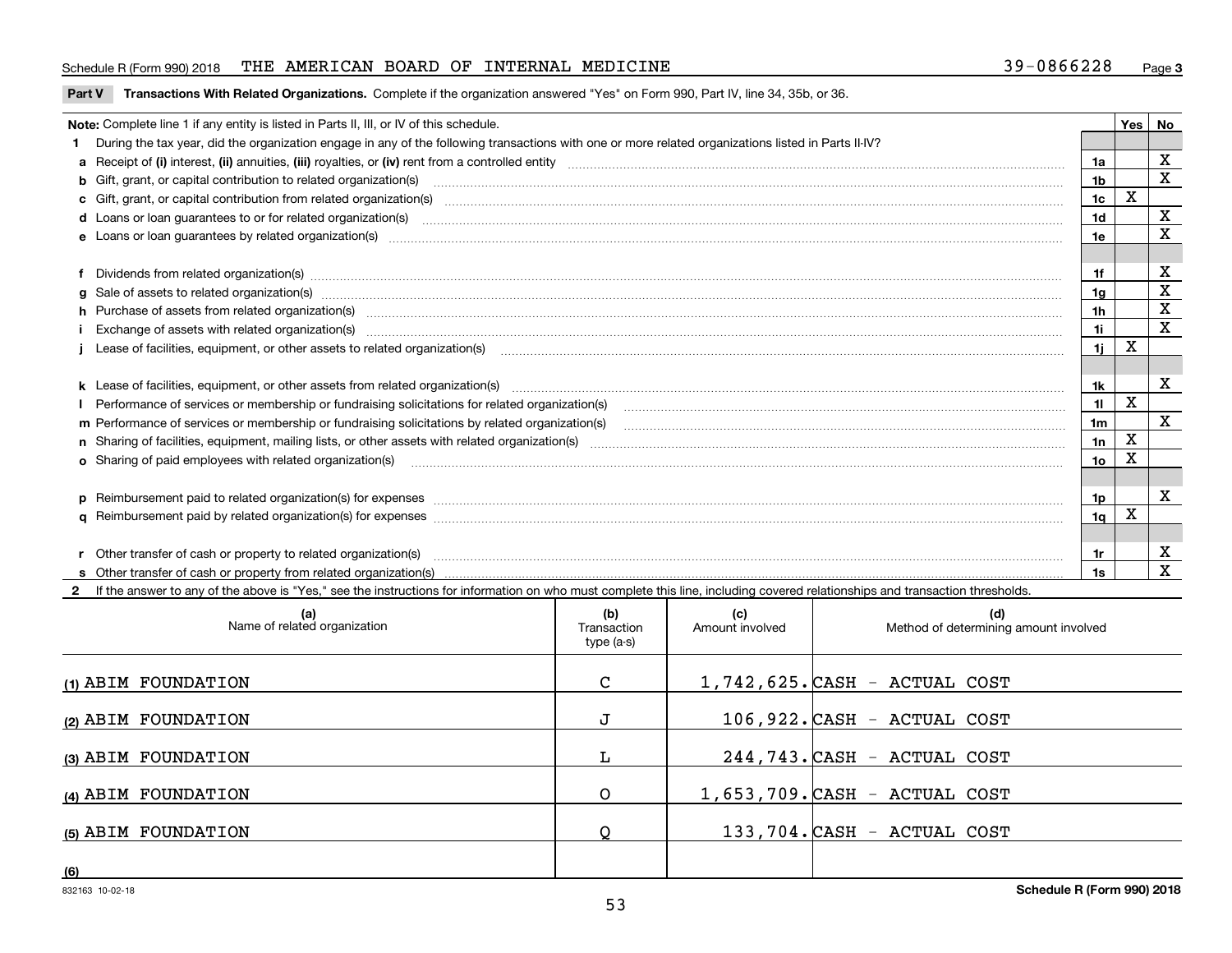### Schedule R (Form 990) 2018 THE AMERICAN BOARD OF INTERNAL MEDICINE 39-0866228 <sub>Page</sub>

#### **Part VI Unrelated Organizations Taxable as a Partnership. Complete if the organization answered "Yes" on Form 990, Part IV, line 37.**

Provide the following information for each entity taxed as a partnership through which the organization conducted more than five percent of its activities (measured by total assets or gross revenue) that was not a related organization. See instructions regarding exclusion for certain investment partnerships.

| (a)<br>Name, address, and EIN<br>of entity | $\tilde{}$<br>(b)<br>Primary activity | (c)<br>Legal domicile<br>(state or foreign<br>country) | (d)<br>Predominant income<br>(related, unrelated,<br>excluded from tax under<br>sections 512-514) | $(e)$<br>Are all<br>$\begin{array}{c}\n\text{partners} \sec.\n\\ \n501(c)(3)\n\\ \n0rgs.?\n\end{array}$<br>Yes No | (f)<br>Share of<br>total<br>income | (g)<br>Share of<br>end-of-year<br>assets | (h)<br>Dispropor-<br>tionate<br>allocations?<br>Yes No | (i)<br>Code V-UBI<br>amount in box 20 managing<br>of Schedule K-1<br>(Form 1065)<br>$\overline{Yes}$ No | (i)<br>Yes No | (k) |
|--------------------------------------------|---------------------------------------|--------------------------------------------------------|---------------------------------------------------------------------------------------------------|-------------------------------------------------------------------------------------------------------------------|------------------------------------|------------------------------------------|--------------------------------------------------------|---------------------------------------------------------------------------------------------------------|---------------|-----|
|                                            |                                       |                                                        |                                                                                                   |                                                                                                                   |                                    |                                          |                                                        |                                                                                                         |               |     |
|                                            |                                       |                                                        |                                                                                                   |                                                                                                                   |                                    |                                          |                                                        |                                                                                                         |               |     |
|                                            |                                       |                                                        |                                                                                                   |                                                                                                                   |                                    |                                          |                                                        |                                                                                                         |               |     |
|                                            |                                       |                                                        |                                                                                                   |                                                                                                                   |                                    |                                          |                                                        |                                                                                                         |               |     |
|                                            |                                       |                                                        |                                                                                                   |                                                                                                                   |                                    |                                          |                                                        |                                                                                                         |               |     |
|                                            |                                       |                                                        |                                                                                                   |                                                                                                                   |                                    |                                          |                                                        |                                                                                                         |               |     |
|                                            |                                       |                                                        |                                                                                                   |                                                                                                                   |                                    |                                          |                                                        |                                                                                                         |               |     |
|                                            |                                       |                                                        |                                                                                                   |                                                                                                                   |                                    |                                          |                                                        |                                                                                                         |               |     |

**Schedule R (Form 990) 2018**

**4**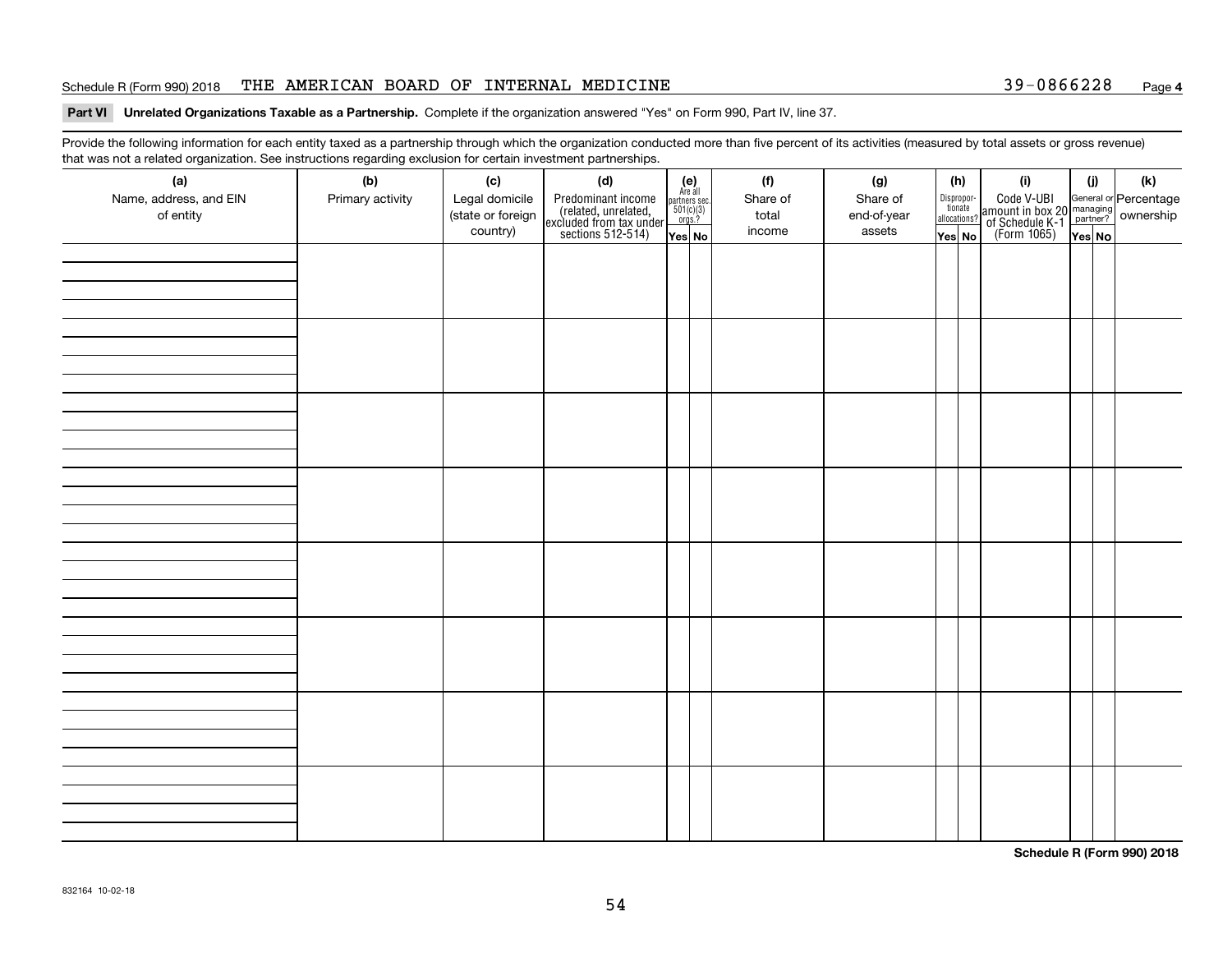| Schedule R (Form 990) 2018                                                                 |  |  |  | THE AMERICAN BOARD OF INTERNAL MEDICINE 39-0866228 Page 5 |  |
|--------------------------------------------------------------------------------------------|--|--|--|-----------------------------------------------------------|--|
| Part VII   Supplemental Information.                                                       |  |  |  |                                                           |  |
| Provide additional information for responses to questions on Schedule R. See instructions. |  |  |  |                                                           |  |
|                                                                                            |  |  |  |                                                           |  |
|                                                                                            |  |  |  |                                                           |  |
|                                                                                            |  |  |  |                                                           |  |
|                                                                                            |  |  |  |                                                           |  |
|                                                                                            |  |  |  |                                                           |  |
|                                                                                            |  |  |  |                                                           |  |
|                                                                                            |  |  |  |                                                           |  |
|                                                                                            |  |  |  |                                                           |  |
|                                                                                            |  |  |  |                                                           |  |
|                                                                                            |  |  |  |                                                           |  |
|                                                                                            |  |  |  |                                                           |  |
|                                                                                            |  |  |  |                                                           |  |
|                                                                                            |  |  |  |                                                           |  |
|                                                                                            |  |  |  |                                                           |  |
|                                                                                            |  |  |  |                                                           |  |
|                                                                                            |  |  |  |                                                           |  |

**Schedule R (Form 990) 2018**

832165 10-02-18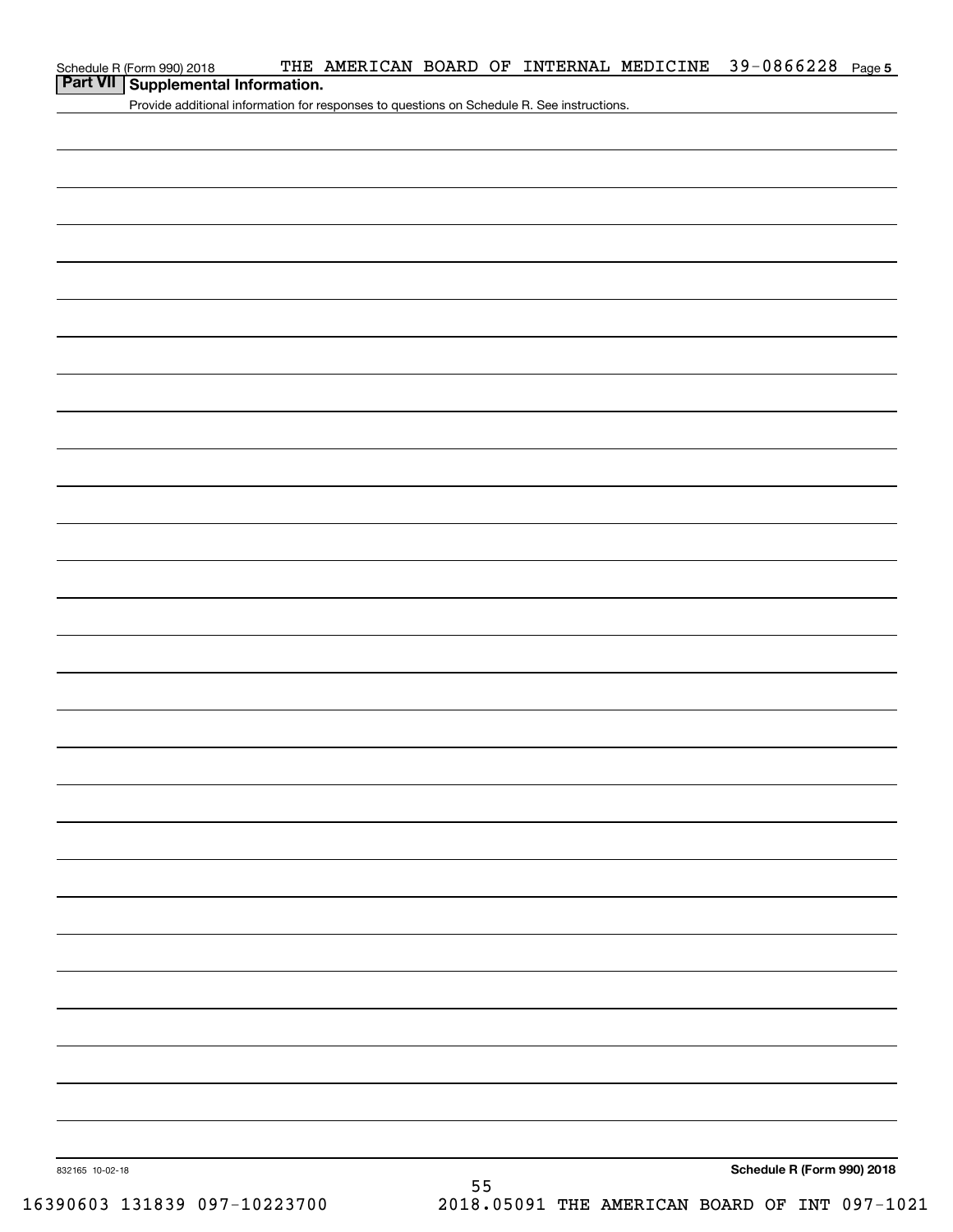| Form 990-T                                                                                                 | <b>Exempt Organization Business Income Tax Return</b><br>OMB No. 1545-0687                                                                                                                                                                                                                                                                       |                                                      |                                                                            |  |  |  |  |
|------------------------------------------------------------------------------------------------------------|--------------------------------------------------------------------------------------------------------------------------------------------------------------------------------------------------------------------------------------------------------------------------------------------------------------------------------------------------|------------------------------------------------------|----------------------------------------------------------------------------|--|--|--|--|
|                                                                                                            | (and proxy tax under section 6033(e))                                                                                                                                                                                                                                                                                                            |                                                      | 2018                                                                       |  |  |  |  |
|                                                                                                            | For calendar year 2018 or other tax year beginning $JUL$ 1, $2018$ , and ending $JUN$ 30, $2019$ .                                                                                                                                                                                                                                               |                                                      |                                                                            |  |  |  |  |
| Department of the Treasury<br>Internal Revenue Service                                                     | Go to www.irs.gov/Form990T for instructions and the latest information.<br>Open to Public Inspection for<br>bo not enter SSN numbers on this form as it may be made public if your organization is a $501(c)(3)$ .<br>501(c)(3) Organizations Only                                                                                               |                                                      |                                                                            |  |  |  |  |
| Check box if<br>A<br>address changed                                                                       | Check box if name changed and see instructions.)<br>Name of organization $($                                                                                                                                                                                                                                                                     |                                                      | Employer identification number<br>(Employees' trust, see<br>instructions.) |  |  |  |  |
| <b>B</b> Exempt under section                                                                              | THE AMERICAN BOARD OF INTERNAL MEDICINE<br>Print                                                                                                                                                                                                                                                                                                 |                                                      | 39-0866228                                                                 |  |  |  |  |
| $X$ 501(c)(3)                                                                                              | or<br>Number, street, and room or suite no. If a P.O. box, see instructions.                                                                                                                                                                                                                                                                     |                                                      | E Unrelated business activity code                                         |  |  |  |  |
| 7220(e)<br>408(e)                                                                                          | Type<br>510 WALNUT STREET, NO. 1700                                                                                                                                                                                                                                                                                                              |                                                      | (See instructions.)                                                        |  |  |  |  |
| 408A<br> 530(a) <br>529(a)                                                                                 | City or town, state or province, country, and ZIP or foreign postal code<br>PHILADELPHIA, PA<br>19106                                                                                                                                                                                                                                            |                                                      |                                                                            |  |  |  |  |
| C Book value of all assets<br>at end of year                                                               | F Group exemption number (See instructions.)                                                                                                                                                                                                                                                                                                     |                                                      |                                                                            |  |  |  |  |
|                                                                                                            | G Check organization type<br>$\boxed{\mathbf{X}}$ 501(c) corporation<br>$501(c)$ trust                                                                                                                                                                                                                                                           | $401(a)$ trust                                       | Other trust                                                                |  |  |  |  |
|                                                                                                            | H Enter the number of the organization's unrelated trades or businesses.                                                                                                                                                                                                                                                                         | Describe the only (or first) unrelated               |                                                                            |  |  |  |  |
| trade or business here $\triangleright$ NONE                                                               |                                                                                                                                                                                                                                                                                                                                                  | . If only one, complete Parts I-V. If more than one, |                                                                            |  |  |  |  |
|                                                                                                            | describe the first in the blank space at the end of the previous sentence, complete Parts I and II, complete a Schedule M for each additional trade or                                                                                                                                                                                           |                                                      |                                                                            |  |  |  |  |
| business, then complete Parts III-V.                                                                       |                                                                                                                                                                                                                                                                                                                                                  |                                                      |                                                                            |  |  |  |  |
|                                                                                                            | During the tax year, was the corporation a subsidiary in an affiliated group or a parent-subsidiary controlled group? [[[[[[[[[[[[[[[[[[[[[[[[[]]]]]]]]                                                                                                                                                                                          |                                                      | <b>No</b><br>Yes                                                           |  |  |  |  |
|                                                                                                            | If "Yes," enter the name and identifying number of the parent corporation. $\blacktriangleright$                                                                                                                                                                                                                                                 |                                                      |                                                                            |  |  |  |  |
|                                                                                                            | J The books are in care of $\blacktriangleright$ VINCENT MANDES                                                                                                                                                                                                                                                                                  | Telephone number $\blacktriangleright$               | (215)<br>$446 - 3500$                                                      |  |  |  |  |
| Part I                                                                                                     | <b>Unrelated Trade or Business Income</b><br>(A) Income                                                                                                                                                                                                                                                                                          | (B) Expenses                                         | $(C)$ Net                                                                  |  |  |  |  |
| <b>1a</b> Gross receipts or sales                                                                          |                                                                                                                                                                                                                                                                                                                                                  |                                                      |                                                                            |  |  |  |  |
| <b>b</b> Less returns and allowances                                                                       | c Balance <b>Division</b><br>1c                                                                                                                                                                                                                                                                                                                  |                                                      |                                                                            |  |  |  |  |
| 2                                                                                                          | $\overline{2}$                                                                                                                                                                                                                                                                                                                                   |                                                      |                                                                            |  |  |  |  |
| Gross profit. Subtract line 2 from line 1c<br>3                                                            | 3                                                                                                                                                                                                                                                                                                                                                |                                                      |                                                                            |  |  |  |  |
|                                                                                                            | 4a                                                                                                                                                                                                                                                                                                                                               |                                                      |                                                                            |  |  |  |  |
| b                                                                                                          | 4b<br>Net gain (loss) (Form 4797, Part II, line 17) (attach Form 4797)                                                                                                                                                                                                                                                                           |                                                      |                                                                            |  |  |  |  |
| C                                                                                                          | 4c                                                                                                                                                                                                                                                                                                                                               |                                                      |                                                                            |  |  |  |  |
| 5                                                                                                          | 5<br>Income (loss) from a partnership or an S corporation (attach statement)                                                                                                                                                                                                                                                                     |                                                      |                                                                            |  |  |  |  |
| 6                                                                                                          | 6                                                                                                                                                                                                                                                                                                                                                |                                                      |                                                                            |  |  |  |  |
| 7                                                                                                          | $\overline{7}$<br>Unrelated debt-financed income (Schedule E) [11] [2010] [2010] [2010] [2010] [2010] [2010] [2010] [2010] [2010                                                                                                                                                                                                                 |                                                      |                                                                            |  |  |  |  |
| 8                                                                                                          | 8<br>Interest, annuities, royalties, and rents from a controlled organization (Schedule F)                                                                                                                                                                                                                                                       |                                                      |                                                                            |  |  |  |  |
| 9                                                                                                          | Investment income of a section $501(c)(7)$ , (9), or (17) organization (Schedule G)<br>9                                                                                                                                                                                                                                                         |                                                      |                                                                            |  |  |  |  |
| 10                                                                                                         | 10                                                                                                                                                                                                                                                                                                                                               |                                                      |                                                                            |  |  |  |  |
| 11                                                                                                         | 11<br>12                                                                                                                                                                                                                                                                                                                                         |                                                      |                                                                            |  |  |  |  |
| 12                                                                                                         |                                                                                                                                                                                                                                                                                                                                                  | 0.                                                   |                                                                            |  |  |  |  |
| Part II                                                                                                    | - 13<br><b>Deductions Not Taken Elsewhere</b> (See instructions for limitations on deductions.)                                                                                                                                                                                                                                                  |                                                      |                                                                            |  |  |  |  |
|                                                                                                            | (Except for contributions, deductions must be directly connected with the unrelated business income.)                                                                                                                                                                                                                                            |                                                      |                                                                            |  |  |  |  |
| 14                                                                                                         |                                                                                                                                                                                                                                                                                                                                                  |                                                      | 14                                                                         |  |  |  |  |
| 15                                                                                                         |                                                                                                                                                                                                                                                                                                                                                  |                                                      | 15                                                                         |  |  |  |  |
| 16                                                                                                         | Repairs and maintenance <i>maintenance</i> and contained a series and maintenance and maintenance and maintenance and maintenance and maintenance and maintenance and maintenance and maintenance and maintenance and maintenance a                                                                                                              |                                                      | 16                                                                         |  |  |  |  |
| 17                                                                                                         |                                                                                                                                                                                                                                                                                                                                                  |                                                      | 17                                                                         |  |  |  |  |
| 18                                                                                                         |                                                                                                                                                                                                                                                                                                                                                  |                                                      | 18                                                                         |  |  |  |  |
| 19                                                                                                         | Interest (attach schedule) (see instructions) www.communications.communications are interest (attach schedule)<br>Taxes and licenses <b>construction and construction of the construction of the construction of the construction</b>                                                                                                            |                                                      |                                                                            |  |  |  |  |
| 20                                                                                                         |                                                                                                                                                                                                                                                                                                                                                  |                                                      | 20                                                                         |  |  |  |  |
| 21                                                                                                         | 21                                                                                                                                                                                                                                                                                                                                               |                                                      |                                                                            |  |  |  |  |
| 22                                                                                                         | Less depreciation claimed on Schedule A and elsewhere on return [100] [122] [224]                                                                                                                                                                                                                                                                |                                                      | 22 <sub>b</sub>                                                            |  |  |  |  |
| 23<br>Depletion                                                                                            |                                                                                                                                                                                                                                                                                                                                                  |                                                      | 23                                                                         |  |  |  |  |
| 24                                                                                                         | Contributions to deferred compensation plans [11] manufactured and produced a deferred compensation plans [11] manufactured and plans [11] manufactured and plans and plans and plans and plans are controlled and plans are c                                                                                                                   |                                                      |                                                                            |  |  |  |  |
| 25                                                                                                         | Employee benefit programs in the continuum contract of the contract of the contract of the contract of the contract of the contract of the contract of the contract of the contract of the contract of the contract of the con                                                                                                                   | 25                                                   |                                                                            |  |  |  |  |
| 26                                                                                                         |                                                                                                                                                                                                                                                                                                                                                  | 26                                                   |                                                                            |  |  |  |  |
| 27                                                                                                         |                                                                                                                                                                                                                                                                                                                                                  | 27                                                   |                                                                            |  |  |  |  |
| 28                                                                                                         | Other deductions (attach schedule) manufactured and according to the schedule of the schedule of the schedule                                                                                                                                                                                                                                    | 28                                                   |                                                                            |  |  |  |  |
| 29                                                                                                         |                                                                                                                                                                                                                                                                                                                                                  | $0$ .<br>29                                          |                                                                            |  |  |  |  |
| Unrelated business taxable income before net operating loss deduction. Subtract line 29 from line 13<br>30 |                                                                                                                                                                                                                                                                                                                                                  | $0$ .<br>30                                          |                                                                            |  |  |  |  |
| 31                                                                                                         | Deduction for net operating loss arising in tax years beginning on or after January 1, 2018 (see instructions)<br>Unrelated business taxable income. Subtract line 31 from line 30 manufactured contains and contained the state of the Unrelated business taxable income. Subtract line 31 from line 30 manufactured contains and the Unrelated |                                                      |                                                                            |  |  |  |  |
| 32                                                                                                         |                                                                                                                                                                                                                                                                                                                                                  | 0.<br>32                                             |                                                                            |  |  |  |  |
|                                                                                                            | 823701 01-09-19 LHA For Paperwork Reduction Act Notice, see instructions.                                                                                                                                                                                                                                                                        |                                                      | Form 990-T (2018)                                                          |  |  |  |  |

56 16390603 131839 097-10223700 2018.05091 THE AMERICAN BOARD OF INT 097-1021